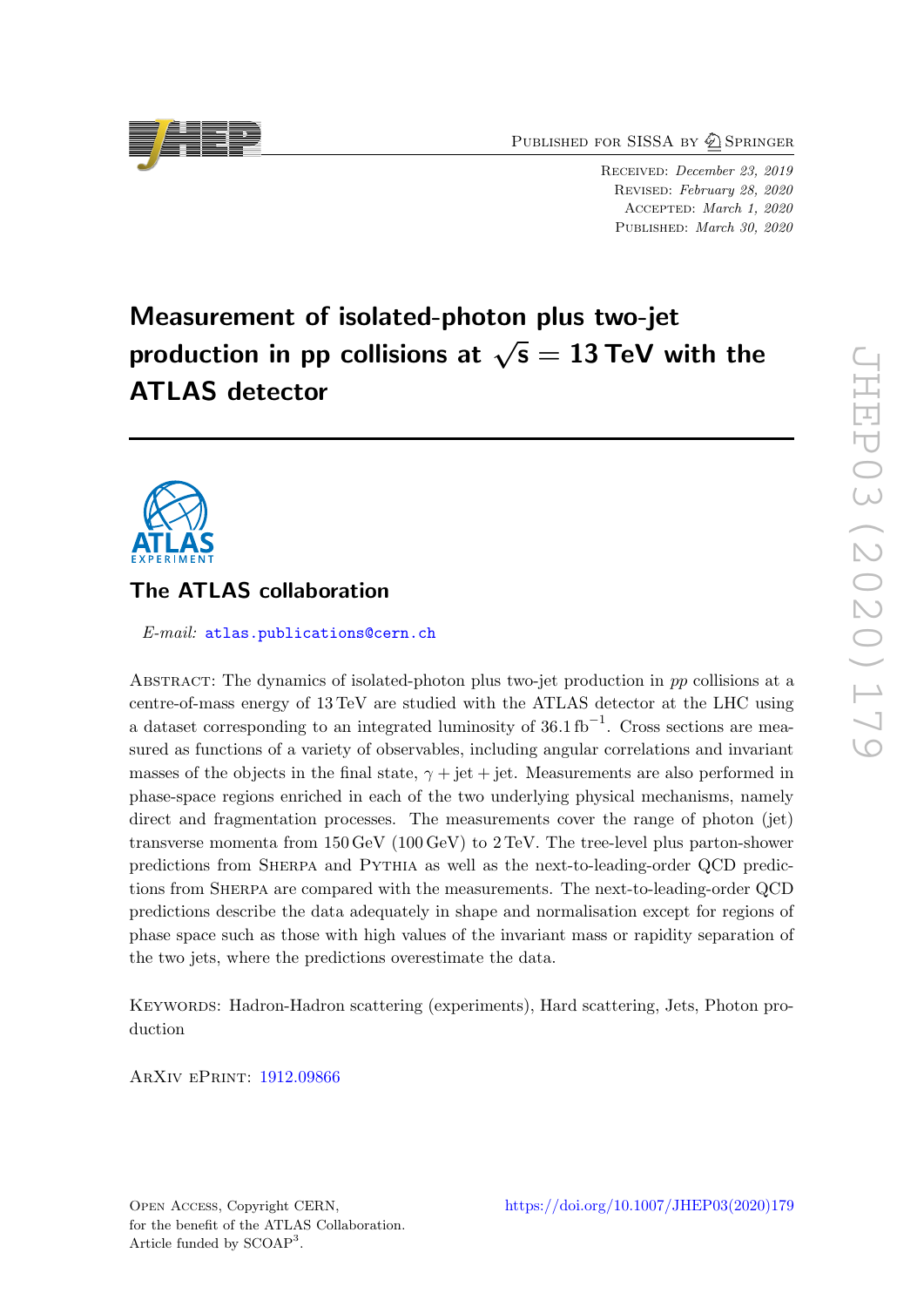# Contents

| $\mathbf 1$             | Introduction                                                                                                                                               |                                                                                                                                                                                                                                                                                                                                                                                                                                                                                                                                                                                                                                                                                                      |                                                                                                    |  |  |  |  |  |  |
|-------------------------|------------------------------------------------------------------------------------------------------------------------------------------------------------|------------------------------------------------------------------------------------------------------------------------------------------------------------------------------------------------------------------------------------------------------------------------------------------------------------------------------------------------------------------------------------------------------------------------------------------------------------------------------------------------------------------------------------------------------------------------------------------------------------------------------------------------------------------------------------------------------|----------------------------------------------------------------------------------------------------|--|--|--|--|--|--|
| $\overline{\mathbf{2}}$ |                                                                                                                                                            | <b>ATLAS</b> detector                                                                                                                                                                                                                                                                                                                                                                                                                                                                                                                                                                                                                                                                                | $\overline{\mathbf{4}}$                                                                            |  |  |  |  |  |  |
| 3                       | 3.1<br>3.2<br>3.3<br>3.4                                                                                                                                   | Data selection<br>Event selection<br>Photon selection<br>Jet selection<br>Data samples<br>Monte Carlo simulations and Standard Model theory predictions<br>Signal Monte Carlo simulations<br>Background Monte Carlo simulations<br>Next-to-leading-order pQCD predictions                                                                                                                                                                                                                                                                                                                                                                                                                            |                                                                                                    |  |  |  |  |  |  |
| 4                       | 4.1<br>4.2<br>4.3                                                                                                                                          |                                                                                                                                                                                                                                                                                                                                                                                                                                                                                                                                                                                                                                                                                                      |                                                                                                    |  |  |  |  |  |  |
| 5                       | 5.1<br>5.2                                                                                                                                                 | Signal extraction<br>Multi-jet background subtraction<br>Other backgrounds<br>10                                                                                                                                                                                                                                                                                                                                                                                                                                                                                                                                                                                                                     |                                                                                                    |  |  |  |  |  |  |
| 6                       |                                                                                                                                                            | Unfolding kinematic distributions to particle level                                                                                                                                                                                                                                                                                                                                                                                                                                                                                                                                                                                                                                                  | 10                                                                                                 |  |  |  |  |  |  |
| 7                       | 7.1                                                                                                                                                        | Experimental and theoretical uncertainties<br>Uncertainties in the cross-section measurements<br>Photon energy scale and resolution<br>7.1.1<br>Photon-identification efficiency<br>7.1.2<br>7.1.3<br>Photon-isolation modelling<br>7.1.4<br>Jet energy scale and resolution<br>7.1.5<br>Parton-shower and hadronisation model dependence<br>7.1.6<br>Definition of the background control regions<br>Identification and isolation correlation in the background<br>7.1.7<br>7.1.8<br>Background from electrons or positrons faking photons<br>Pile-up, trigger efficiency and integrated luminosity<br>7.1.9<br>7.1.10 Total systematic uncertainty<br>Theoretical uncertainties in the predictions | $\overline{1}\overline{2}$<br>12<br>12<br>12<br>13<br>13<br>13<br>13<br>14<br>14<br>14<br>14<br>15 |  |  |  |  |  |  |
| 8                       | Results                                                                                                                                                    |                                                                                                                                                                                                                                                                                                                                                                                                                                                                                                                                                                                                                                                                                                      | 18                                                                                                 |  |  |  |  |  |  |
|                         | 8.1<br>Comparison with tree-level plus parton-shower Monte Carlo models<br>8.2<br>Comparison with next-to-leading-order plus parton-shower QCD predictions |                                                                                                                                                                                                                                                                                                                                                                                                                                                                                                                                                                                                                                                                                                      |                                                                                                    |  |  |  |  |  |  |
| 9                       |                                                                                                                                                            | Summary                                                                                                                                                                                                                                                                                                                                                                                                                                                                                                                                                                                                                                                                                              | 26                                                                                                 |  |  |  |  |  |  |
|                         |                                                                                                                                                            | The ATLAS collaboration                                                                                                                                                                                                                                                                                                                                                                                                                                                                                                                                                                                                                                                                              | 32                                                                                                 |  |  |  |  |  |  |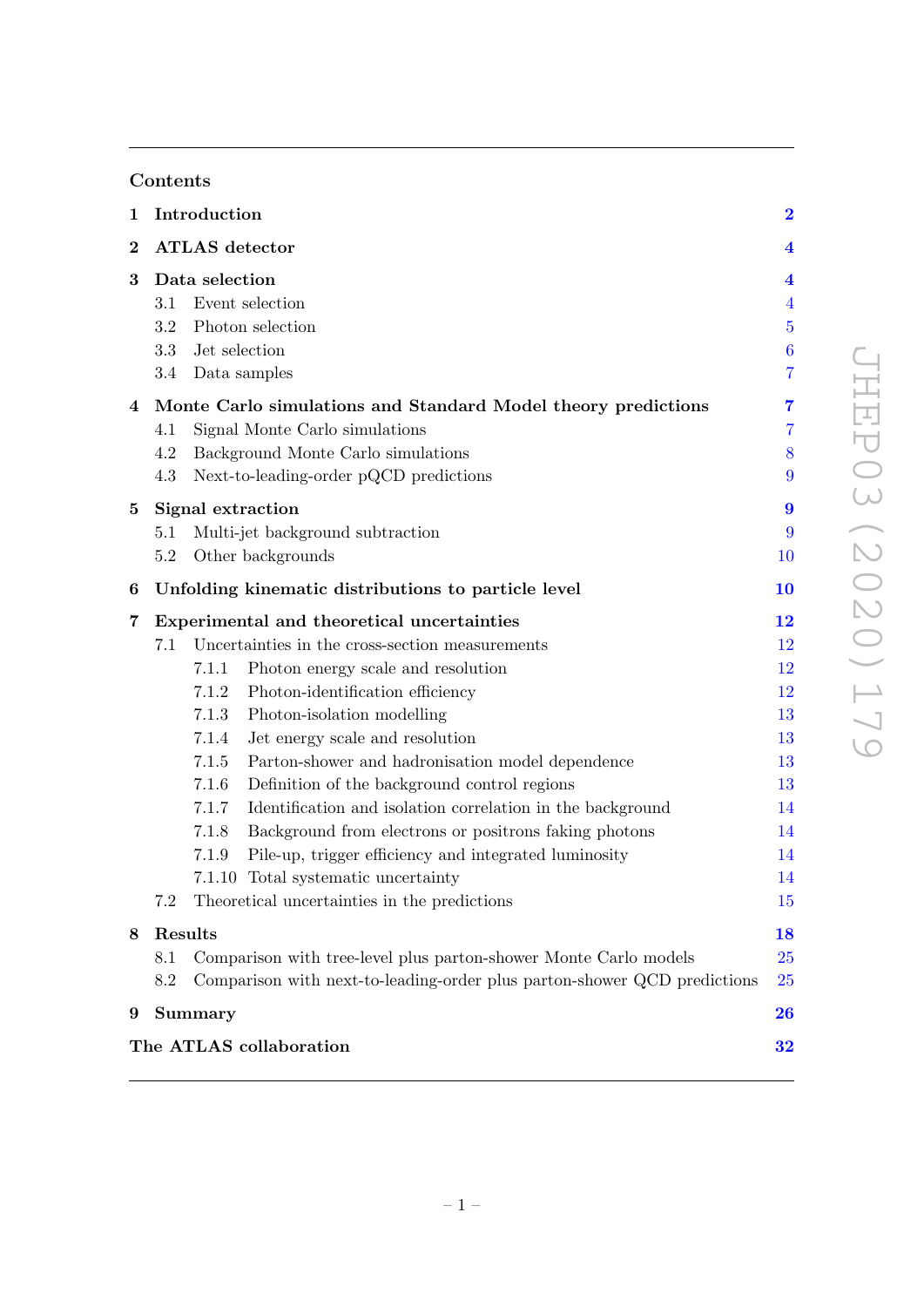#### <span id="page-2-0"></span>1 Introduction

The production of prompt photons<sup>[1](#page-2-1)</sup> in association with two jets in proton-proton collisions,  $pp \rightarrow \gamma + jet + jet + X$ , provides a means of testing perturbative QCD (pQCD) predictions. Measurements of the angular correlations between the photon and each of the jets as well as between the two jets can be used to probe the dynamics of the hard-scattering process. In addition, measurements of the invariant-mass distributions of the dijet system and the photon plus dijet system are sensitive to the dynamics of the hard interaction. A comprehensive study of the observables describing this final state is of relevance for the development of pQCD calculations as well as for the tuning of Monte Carlo (MC) models.

Prompt-photon plus two-jet production proceeds via two mechanisms (see figure [1\)](#page-3-0): direct processes, in which the photon originates from the hard interaction, and fragmentation processes, in which the photon arises from the fragmentation of a high transverse momentum<sup>[2](#page-2-2)</sup> ( $p_T$ ) parton [\[1,](#page-28-0) [2\]](#page-28-1). The direct and fragmentation contributions are well defined only at leading order (LO) in QCD; at higher orders this distinction is no longer possible. Furthermore, pure electroweak processes or electroweak virtual corrections are expected to play an important role for photon transverse energies at the TeV scale [\[3–](#page-28-2)[6\]](#page-28-3) and dijet configurations with large invariant mass and large separation in rapidity.

Measurements of prompt-photon production in a final state with accompanying hadrons necessitate an isolation requirement on the photon to minimise the large multi-jet background where hadrons in jets decay into photons. The production of isolated photons in association with jets in pp collisions at  $\sqrt{s} = 7$ , 8 and 13 TeV was studied by ATLAS [\[7–](#page-28-4) [10\]](#page-28-5) and CMS [\[11](#page-28-6)[–15\]](#page-29-0). Previous measurements of the production cross sections of photons accompanied by two jets were done for angular correlations and the transverse momenta of the photon and the jets at  $\sqrt{s} = 8 \text{ TeV}$  [\[9\]](#page-28-7). With the increase in centre-of-mass energy to 13 TeV, new observables have been introduced to explore the dynamics where electroweak contributions could be relevant, in particular, the invariant mass of the two jets and the invariant mass of the photon-jet-jet system.

Measurements of photon plus two-jet production provide a deeper understanding of the dynamics of the underlying processes and complement the recent measurements of photon plus one-jet production at 13 TeV [\[10\]](#page-28-5). The analysis presented here includes the study of the kinematics of the photon plus two-jet system via the measurement of the cross section as a function of the leading-photon transverse energy  $(E_T^{\gamma})$  $(T<sub>T</sub>)$ , and of the transverse momentum  $(p_{\rm T}^{\rm jet}$  $T_{\text{T}}^{\text{jet}}$ ) and rapidity  $(y^{\text{jet}})$  of each of the two jets. The dynamics of the photon plus two-jet system is studied by measuring the azimuthal angular separation between the photon and each of the jets  $(\Delta \phi^{\gamma - \text{jet}})$ , the difference in rapidity between the photon and each of the jets  $(\Delta y^{\gamma-jet})$ , the invariant mass of the dijet system  $(m^{\text{jet}-\text{jet}})$ , the azimuthal angular separation

<span id="page-2-2"></span><span id="page-2-1"></span><sup>&</sup>lt;sup>1</sup>All photons that are not produced in hadron decays are considered to be 'prompt'.

<sup>&</sup>lt;sup>2</sup>ATLAS uses a right-handed coordinate system with its origin at the nominal interaction point (IP) in the centre of the detector and the  $z$ -axis along the beam pipe. The  $x$ -axis points from the IP to the centre of the LHC ring, and the y-axis points upwards. Cylindrical coordinates  $(r, \phi)$  are used in the transverse plane,  $\phi$  being the azimuthal angle around the z-axis. The transverse energy is defined as  $E_T = E \sin \theta$ , where E is the energy and  $\theta$  is the polar angle. The pseudorapidity is defined as  $\eta = -\ln \tan(\theta/2)$  and the angular distance is measured in units of  $\Delta R \equiv \sqrt{(\Delta \eta)^2 + (\Delta \phi)^2}$ .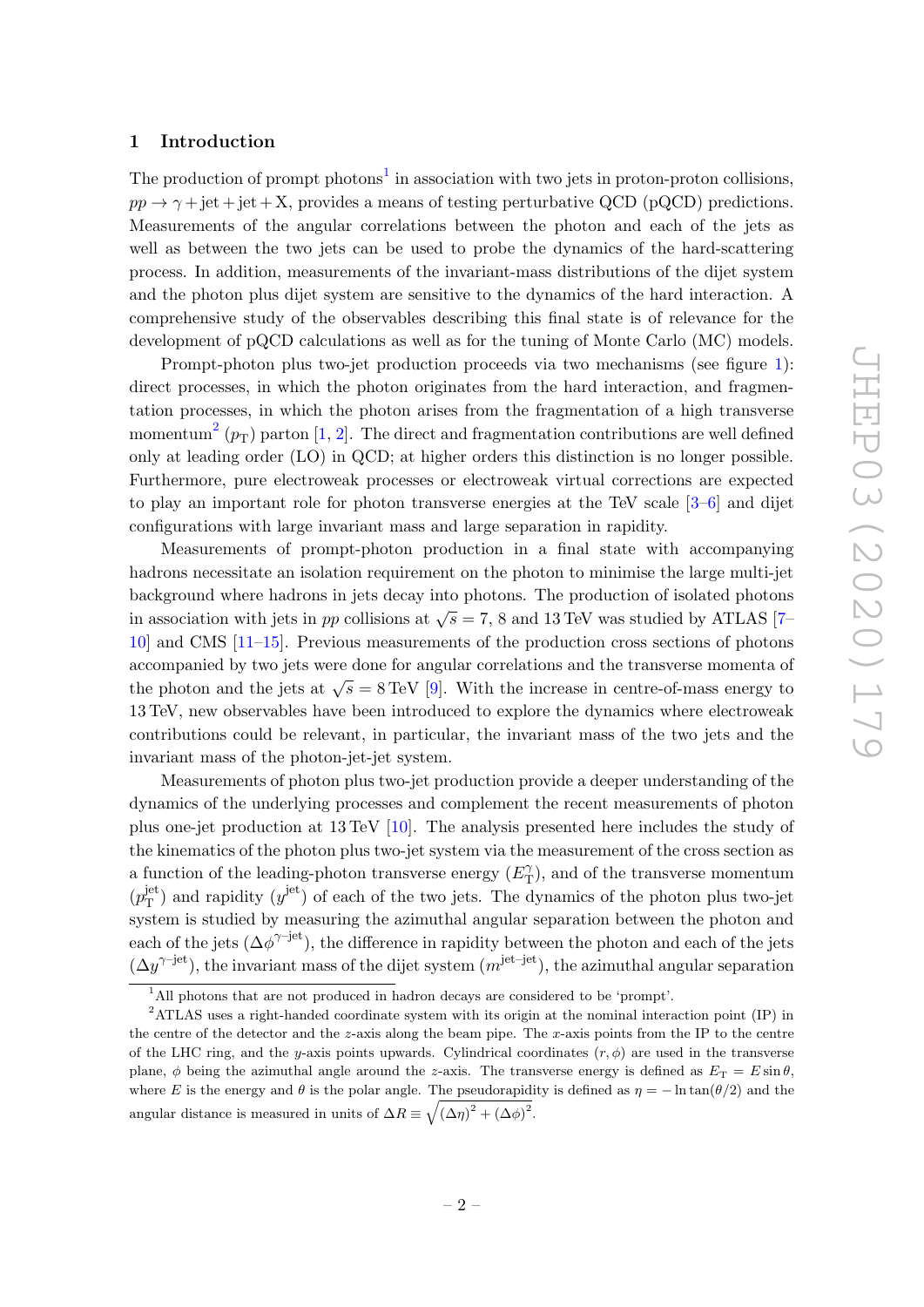<span id="page-3-0"></span>

**Figure 1.** Examples of diagrams for  $\gamma$  + jet + jet production through (a) direct-photon and (b) fragmentation-photon processes.

between the two jets  $(\Delta \phi^{\text{jet}-\text{jet}})$ , the difference in rapidity between the two jets  $(\Delta y^{\text{jet}-\text{jet}})$ and the invariant mass of the photon-jet-jet system  $(m^{\gamma-\text{jet}-\text{jet}})$ . Measurements of the final state  $\gamma$  + jet + jet have the advantage that the second jet is explicitly identified and the interplay between the two underlying production mechanisms can be tested more directly than in the  $\gamma$  + jet final state. The two underlying production mechanisms exhibit distinct features in kinematic variables as well as in angular correlations or invariant masses of the objects in the final state. For example, the spectrum in  $E_{\text{T}}^{\gamma}$  $T_{\rm T}^{\gamma}$   $(p_{\rm T}^{\rm jet}$  $j_{\text{T}}^{\text{jet}}, m^{\text{jet-jet}}$  is expected to be harder (softer) for direct processes than for fragmentation processes; as another example, angular correlations such as  $\Delta \phi^{\text{jet}-\text{jet}}$  are expected to be different for the two processes, with the two jets being closer to each other in direct processes than in fragmentation processes. These distinct features arise from the matrix elements of the two processes and the fraction of the centre-of-mass energy of the colliding partons carried away by the finalstate photon [\[16\]](#page-29-1). In order to enhance the sensitivity to the two underlying mechanisms, measurements are performed in two complementary regions of phase space, in addition to the inclusive phase space, by selecting those events in which  $E_{\text{T}}^{\gamma}$  $T_{\text{T}}^{\gamma}$  is larger (smaller) than the leading (sub-leading) jet  $p_T$ .<sup>[3](#page-3-1)</sup> This separation allows a more in-depth study of the direct and fragmentation contributions since it is performed in terms of kinematic variables and, therefore, does not rely on distinguishing between direct and fragmentation processes using a MC generator. Furthermore, the photon is required to be isolated and the distance in the  $\eta-\phi$  plane between the photon and each of the jets is required to be larger than 0.8; the region of phase space in which a jet is close to the photon is removed to avoid a bias in the photon isolation energy as well as to suppress the dependence on the modelling of the fragmentation component in that region. The analysis is performed using  $36.1 \text{ fb}^{-1}$  of ATLAS data at  $\sqrt{s} = 13$  TeV taken during 2015 and 2016. The predictions of the tree-level plus parton shower models of Pythia [\[17\]](#page-29-2) and Sherpa [\[18\]](#page-29-3), as well as the next-to-leadingorder (NLO) QCD predictions from Sherpa [\[19–](#page-29-4)[23\]](#page-29-5), are compared with the measurements.

<span id="page-3-1"></span><sup>&</sup>lt;sup>3</sup>The leading (sub-leading) jet is the one with (next-to) highest  $p_T^{\text{jet}}$ .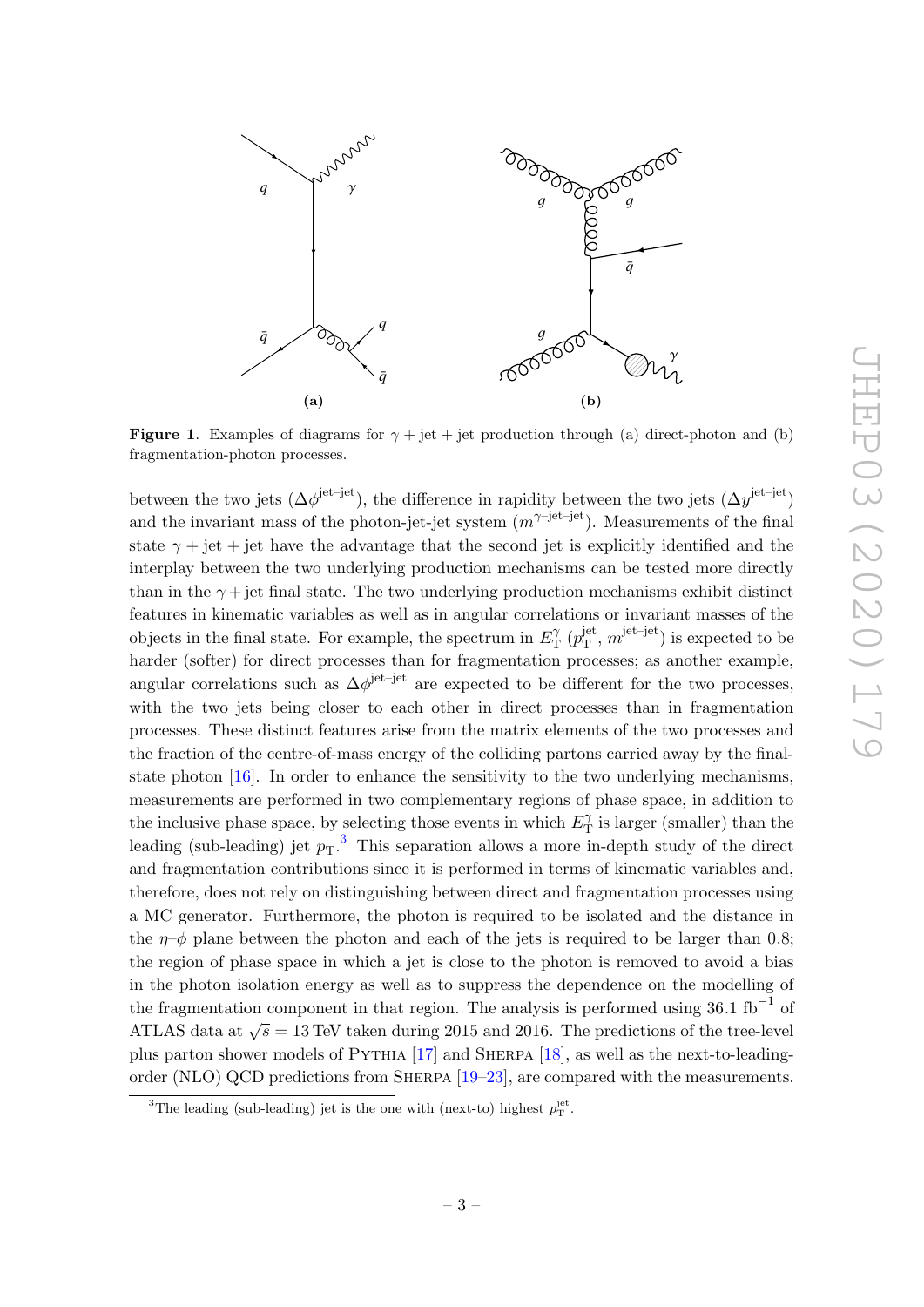# <span id="page-4-0"></span>2 ATLAS detector

The ATLAS experiment uses a multipurpose particle detector [\[24\]](#page-29-6) with a forward-backward symmetric cylindrical geometry. It consists of an inner tracking detector surrounded by a thin superconducting solenoid, electromagnetic and hadronic calorimeters, and a muon spectrometer incorporating three large superconducting toroidal magnets. The innerdetector system is immersed in a 2 T axial magnetic field and provides charged-particle tracking in the range  $|\eta| < 2.5$ . The high-granularity silicon pixel detector is closest to the interaction region and provides four measurements per track; the innermost layer, known as the insertable B-layer [\[25,](#page-29-7) [26\]](#page-29-8), provides high-resolution hits at small radius to improve the tracking performance. The pixel detector is followed by a silicon microstrip tracker, which typically provides four three-dimensional space-point measurements per track. These silicon detectors are complemented by a transition radiation tracker, which enables radially extended track reconstruction up to  $|\eta| = 2.0$ . The calorimeter system covers the range  $|\eta|$  < 4.9. Within the region  $|\eta|$  < 3.2, electromagnetic (EM) calorimetry is provided by barrel and endcap high-granularity lead/liquid-argon (LAr) EM calorimeters, with an additional thin LAr presampler covering  $|\eta|$  < 1.8 to correct for energy loss in material upstream of the calorimeters; for  $|\eta| < 2.5$ , the EM calorimeter is divided into three layers in depth. Hadronic calorimetry is provided by a steel/scintillator-tile calorimeter, segmented into three barrel structures within  $|\eta| < 1.7$ , and two copper/LAr hadronic endcap calorimeters, which cover the region  $1.5 < |\eta| < 3.2$ . The solid-angle coverage is completed out to  $|\eta| = 4.9$  with forward copper/LAr and tungsten/LAr calorimeter modules, which are optimised for EM and hadronic measurements, respectively. Events are initially selected using a first-level trigger implemented in custom electronics, which reduces the event-acceptance rate from the maximum bunch crossing rate of 40 MHz to a design value of 100 kHz using a subset of detector information. Software algorithms with access to the full detector information are then used in the high-level trigger to yield a recorded event rate of about 1 kHz [\[27\]](#page-29-9).

# <span id="page-4-1"></span>3 Data selection

The data used in this analysis were collected with the ATLAS detector during the pp collision running periods of 2015 and 2016, when the LHC operated at a centre-of-mass energy of  $\sqrt{s} = 13$  TeV. Only events taken during stable beam conditions and satisfying detector and data-quality requirements [\[28\]](#page-29-10), which include the calorimeters and inner tracking detectors being in nominal operation, are considered. The total integrated luminosity of the collected sample amounts to  $36.1 \pm 0.8$  fb<sup>-1</sup>. The uncertainty in the combined 2015–2016 integrated luminosity of 2.1% [\[29\]](#page-29-11) is obtained using the LUCID-2 detector [\[30\]](#page-29-12) for the primary luminosity measurements.

#### <span id="page-4-2"></span>3.1 Event selection

Events were recorded using a single-photon trigger, with a transverse energy threshold of 140 GeV; 'loose' identification criteria for the photon, which are based on the shower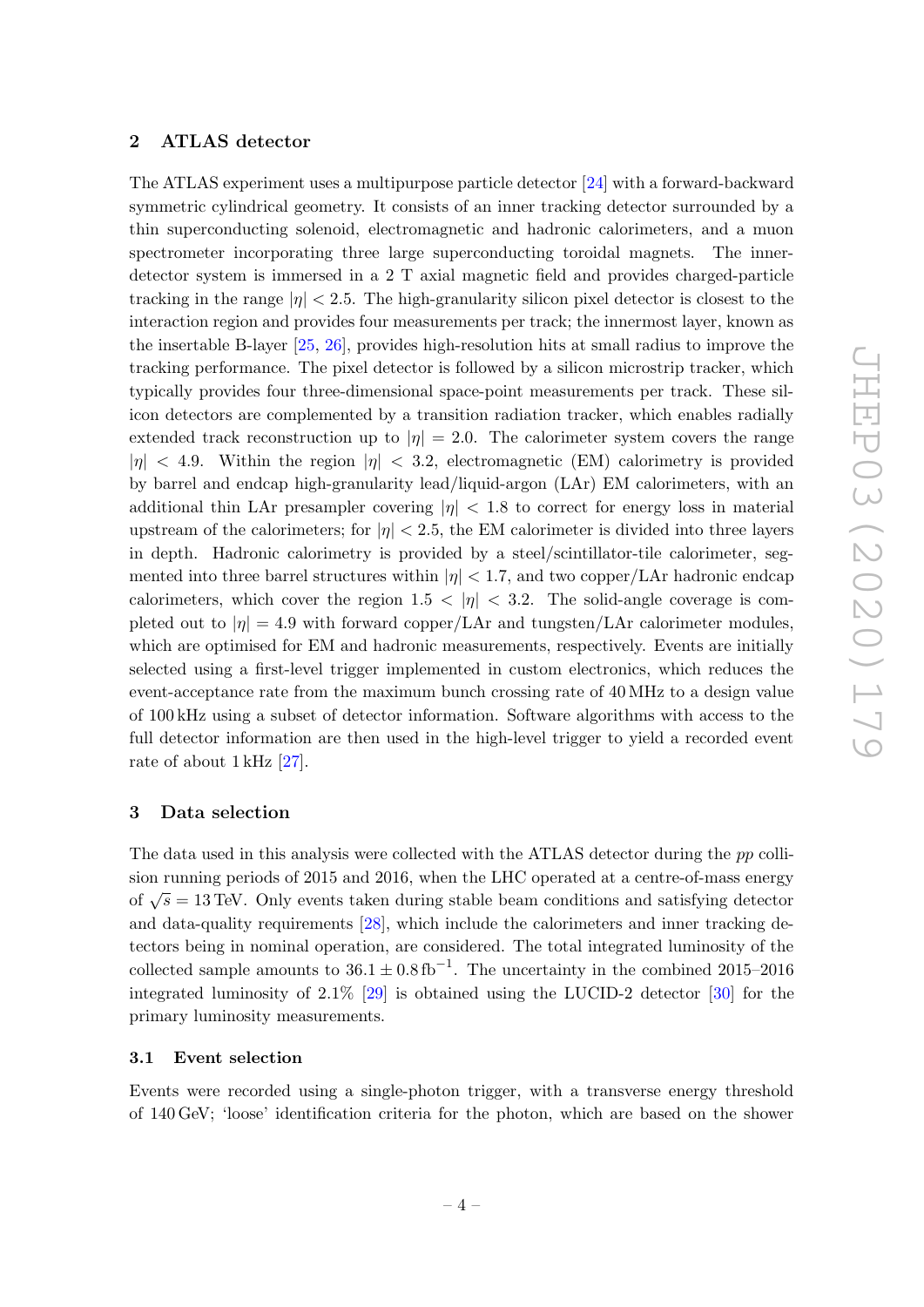shapes in the second layer of the electromagnetic calorimeter and on the fraction of energy deposited in the hadronic calorimeter, were also applied [\[31\]](#page-29-13). Events are required to have a reconstructed primary vertex [\[32\]](#page-29-14). If multiple primary vertices are reconstructed, the one with the highest sum of the  $p_T^2$  of the associated tracks is selected as the primary vertex.

# <span id="page-5-0"></span>3.2 Photon selection

The photon-candidate reconstruction, selection and calibration closely follow those reported in ref. [\[33\]](#page-29-15) and are summarised in the following. Photon candidates are reconstructed from clusters of energy deposited in the electromagnetic calorimeter and classified [\[34\]](#page-30-0) as unconverted photons (those candidates without a matching track or reconstructed conversion vertex in the inner detector) or converted photons (those candidates with a matching reconstructed conversion vertex or a matching track consistent with originating from a photon conversion).

The photon identification is primarily based on shower shapes in the calorimeter [\[34\]](#page-30-0). The information from the hadronic calorimeter and the lateral shower shape in the second layer of the EM calorimeter are used in an initial selection. The final 'tight' selection comprises more stringent criteria for these variables as well as requirements on the shower shapes in the first layer of the EM calorimeter. Small differences are observed in the average values of the shower-shape variables between data and simulation and are corrected for in simulated events before applying the photon identification criteria. The photon identification efficiencies are measured to be above 90% (95%) for unconverted (converted) photon candidates with  $E_{\text{T}}^{\gamma} > 150 \,\text{GeV}$ .

The measurement of the photon energy is based on the energy collected in calorimeter cells in an area of size  $\Delta \eta \times \Delta \phi = 0.075 \times 0.175$  in the barrel and  $0.125 \times 0.125$ in the endcaps. The photon energy calibration procedure is described in ref. [\[35\]](#page-30-1). The uncertainty in the photon energy scale at  $E_{\rm T}^{\gamma} = 150\,\text{GeV}$  is in the range  $0.4\%$ -3.1% (0.4%– 2.8%) for unconverted (converted) candidates depending on  $|\eta^{\gamma}|$ , being largest in the region  $1.81 < |\eta^{\gamma}| < 2.37.$ 

The selection of isolated photons is based on the amount of transverse energy inside a cone of size  $\Delta R = 0.4$  in the  $\eta$ – $\phi$  plane around the photon candidate, excluding an area of size  $\Delta \eta \times \Delta \phi = 0.125 \times 0.175$  centred on the photon. The isolation transverse energy  $(E_{\text{T}}^{\text{iso}})$ , which is computed from topological clusters of calorimeter cells [\[36\]](#page-30-2), is corrected for the leakage of the photon energy into the isolation cone and the estimated contributions from the underlying event (UE) and additional inelastic  $pp$  interactions (pile-up) [\[37\]](#page-30-3). The combined correction to  $E_{\text{T}}^{\text{iso}}$  for the last two effects is computed on an event-by-event basis using the jet-area method [\[38\]](#page-30-4) and typically amounts to  $3.5 \,\text{GeV}$  (1.3 GeV) for  $|\eta^{\gamma}| < 1.37$  $(1.56 < |\eta^{\gamma}| < 2.37)$ . In situ corrections to  $E_{\rm T}^{\rm iso}$  are applied in simulated events such that the peak position in the  $E_{\text{T}}^{\text{iso}}$  distribution coincides with that in the data. After corrections,  $E_{\rm T}^{\rm iso}$  is required to be less than  $E_{\rm T,cut}^{\rm iso} \equiv 0.0042 \cdot E_{\rm T}^{\gamma} + 4.8$  GeV.

Events with at least one isolated photon candidate with  $E_{\rm T}^\gamma > 150\,\text{GeV}$  and  $|\eta^\gamma| < 2.37$ are selected. Candidates in the region  $1.37 < |\eta^{\gamma}| < 1.56$ , which includes the transition region between the barrel and endcap calorimeters, are not considered. In events with more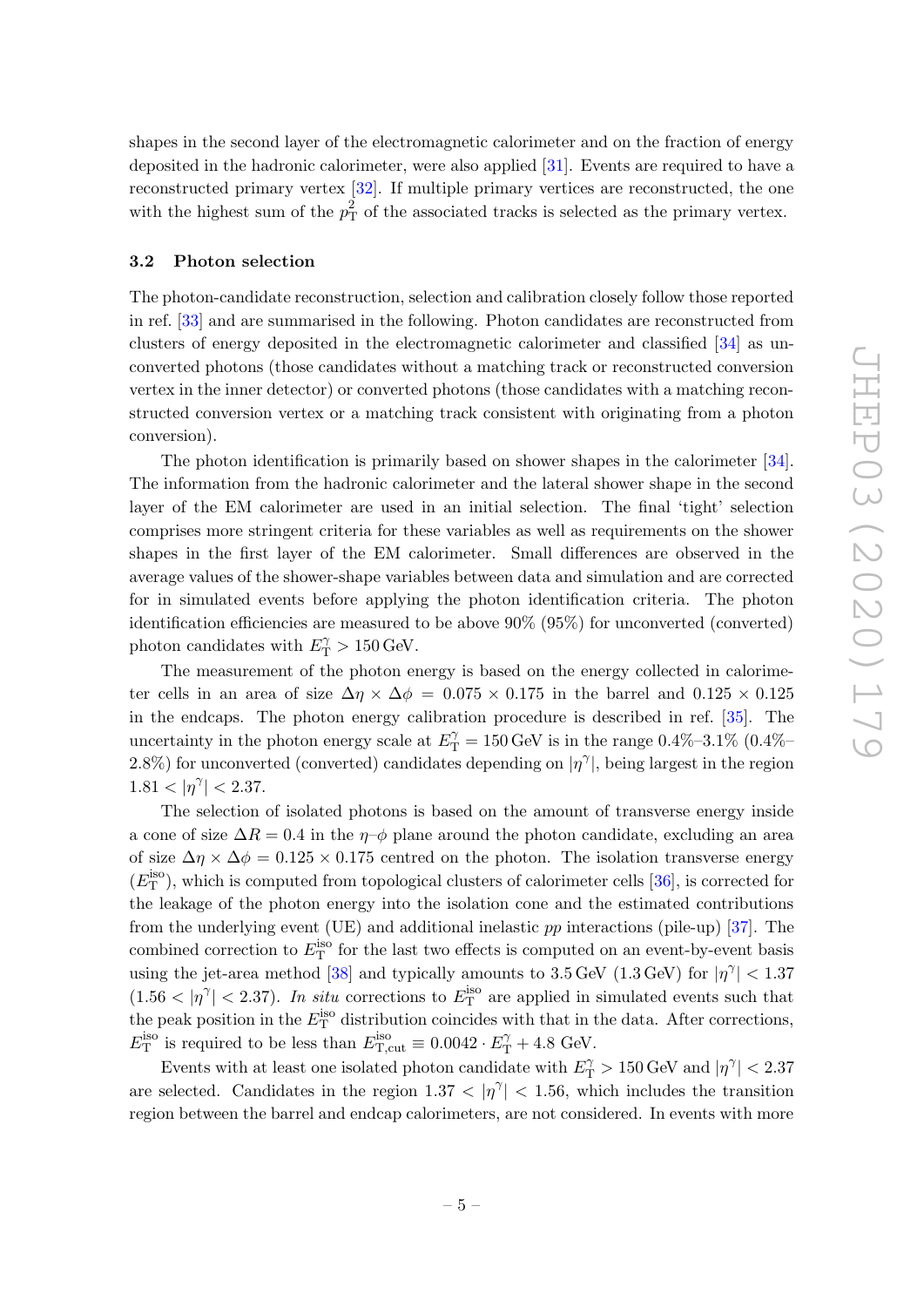than one photon candidate satisfying the selection criteria, only the highest- $E_T^{\gamma}$  $T_{\rm T}^{\gamma}$  (leading) photon is considered for further study.

#### <span id="page-6-0"></span>3.3 Jet selection

The anti- $k_t$  algorithm [\[39,](#page-30-5) [40\]](#page-30-6) with radius parameter  $R = 0.4$  is used to reconstruct jets. Topological clusters of calorimeter cells are used as input (jet constituents). The calorimeter cell energies are measured at the EM scale, which corresponds to the energy deposited by electromagnetically interacting particles. The jet four-momenta are computed from the sum of the jet-constituent four-momenta, treating each as a four-vector with zero mass. At this stage, the jet four-momentum values refer to the EM energy scale.

The calibration of the jets is performed following the methods described in ref. [\[41\]](#page-30-7) and is discussed below. The four-momentum of jets is recalculated to point to the selected primary vertex of the event rather than the centre of the detector. The jet-area method is then used on a jet-by-jet basis  $[42]$  to subtract the contributions from the UE and pileup. Subsequently, a calibration of the jet energy and direction is applied that corrects the reconstructed jet four-momentum to the particle level. For this purpose, simulated events are employed and the same jet algorithm used on data is applied to the generated stable particles. Stable particles are defined as those with a decay length  $c\tau > 10$  mm. Muons, neutrinos and particles from pile-up interactions are excluded. The resulting jets are referred to as particle-level jets. Following the previous calibration, residual dependencies of the reconstructed jet energy on the longitudinal and transverse characteristics of the jet are observed. Corrections to reduce these dependencies are derived from simulated events, using global properties of the jet obtained from tracking information, calorimeter energy deposits and muon spectrometer information. These corrections are applied sequentially to the jet four-momentum while conserving the average jet response in the sample of dijet simulated events used to derive the corrections. These corrections improve the jet energy resolution and account for differences in energy response between quark- and gluon-initiated jets. Since the jet flavour composition of the final state  $\gamma +$  jet + jet is, in principle, different from that used for the calibration (dijet events), the corrections help to reduce the dependence on the jet flavour composition assumed. In addition, systematic uncertainties due to the jet flavour response and composition are considered. A final correction is applied to account for differences in the jet response between data and simulations. The final correction is derived in situ from a combination of dijet,  $\gamma +$ jet,  $Z +$ jet and multi-jet  $p_T$ -balance methods. Dijet events are used to correct the average response for forward jets to that for well-measured central jets. The other three in situ calibrations correct for differences between the average responses for central jets and well-measured reference objects. The uncertainty in the jet energy scale at  $p_{\rm T}^{\rm jet} = 100 \,\text{GeV}$  varies in the range 1.5%–2% depending on the jet pseudorapidity.

Quality criteria are applied to reject events with jets reconstructed from calorimeter signals not originating from a  $pp$  collision [\[43\]](#page-30-9). These criteria suppress events with jets from beam-induced background due to proton losses upstream of the interaction point, cosmic-ray air showers overlapping with collision events and calorimeter noise from largescale coherent noise or isolated pathological cells. Jets are required to have calibrated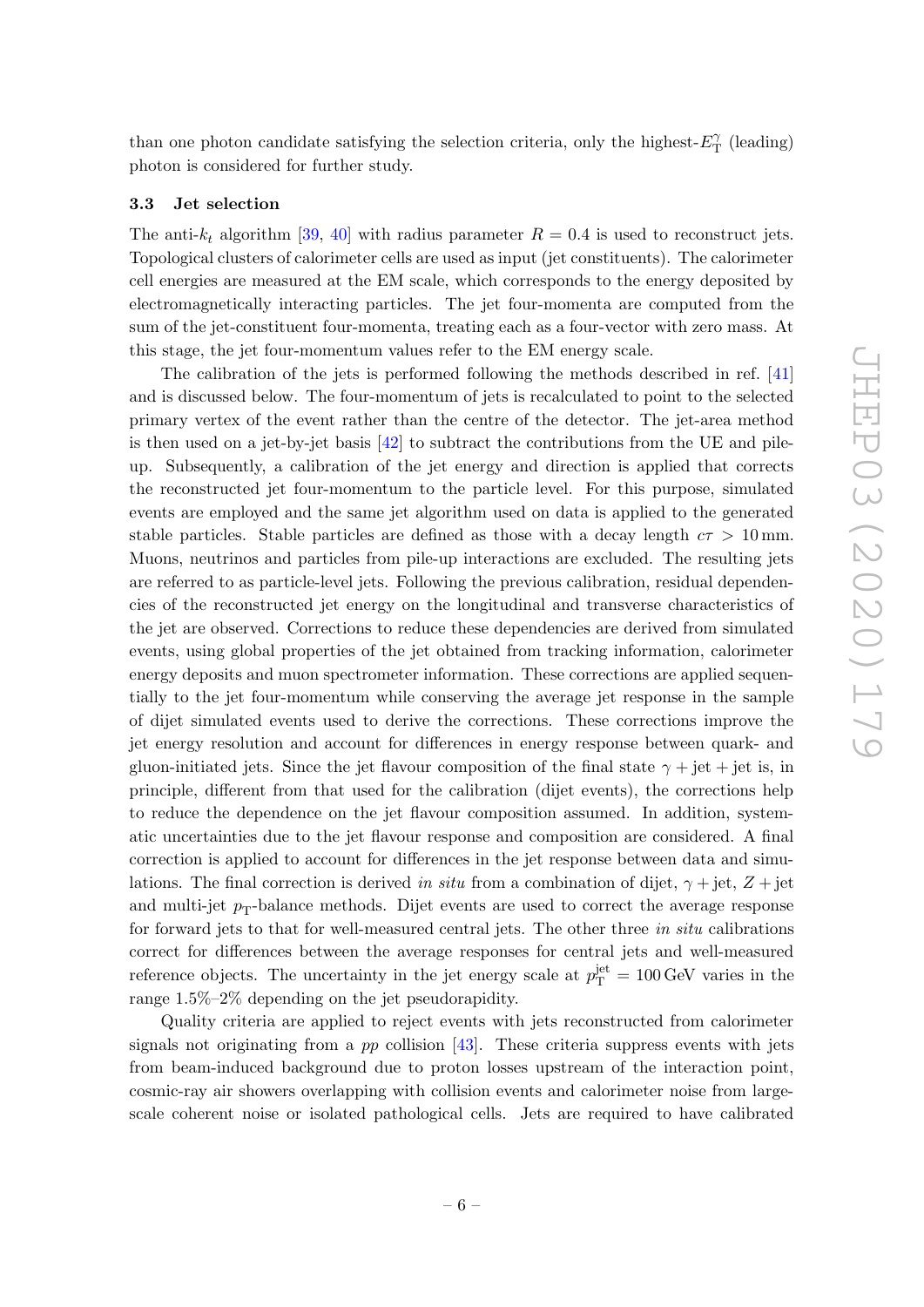<span id="page-7-3"></span>

| Requirements on photon | $E_{\rm T}^{\gamma} > 150 \,\text{GeV},  \eta^{\gamma}  < 2.37$ (excluding $1.37 <  \eta^{\gamma}  < 1.56$ ) |                                                                                                    |                                             |  |  |
|------------------------|--------------------------------------------------------------------------------------------------------------|----------------------------------------------------------------------------------------------------|---------------------------------------------|--|--|
|                        | $E_{\rm T}^{\rm iso} < 0.0042 \cdot E_{\rm T}^{\gamma} + 4.8$ GeV (reconstruction level)                     |                                                                                                    |                                             |  |  |
|                        | $E_{\rm T}^{\rm iso} < 0.0042 \cdot E_{\rm T}^{\gamma} + 10$ GeV (particle level)                            |                                                                                                    |                                             |  |  |
| Requirements on jets   | at least two jets using anti- $k_t$ algorithm with $R = 0.4$                                                 |                                                                                                    |                                             |  |  |
|                        |                                                                                                              | $p_{\rm T}^{\rm jet} > 100 \,\text{GeV},  y^{\rm jet}  < 2.5, \,\Delta R^{\gamma - \rm jet} > 0.8$ |                                             |  |  |
| Phase space            | total                                                                                                        | fragmentation enriched                                                                             | direct enriched                             |  |  |
|                        |                                                                                                              | $E_{\rm T}^{\gamma} < p_{\rm T}^{\rm jet2}$                                                        | $E_{\rm T}^{\gamma} > p_{\rm T}^{\rm jet1}$ |  |  |
| Number of events       | 755 270                                                                                                      | 111 666                                                                                            | 386846                                      |  |  |

Table 1. Phase-space regions for the measurements and predictions. The number of data events selected in each phase space is also shown.

transverse momenta greater than 100 GeV and rapidity  $|y^{\text{jet}}| < 2.5$ . Jets overlapping with the photon candidate are not considered if the jet axis lies within a cone of size  $\Delta R = 0.8$ around the photon candidate; this requirement prevents any overlap between the photon isolation cone ( $\Delta R = 0.4$ ) and the jet cone ( $\Delta R = 0.4$ ). Finally, the event is selected if there are at least two jets (leading and sub-leading jets) satisfying the requirements above. The threshold  $p_{\rm T}^{\rm jet} = 100 \,\text{GeV}$  is chosen to avoid the increasingly large uncertainties in the jet energy scale for lower values of  $p_T^{\text{jet}}$ յeτ<br>T

# <span id="page-7-0"></span>3.4 Data samples

The number of data events selected by the requirements listed in the previous subsections is 755 270. Three samples of events are selected according to the following criteria: a 'total' sample in which no further requirement is applied; a 'fragmentation-enriched' sample in which the photon is required to have  $E_{\rm T}^{\gamma} < p_{\rm T}^{\rm jet2}$ , where  $p_{\rm T}^{\rm jet2}$  $T<sup>jet2</sup>$  is the  $p<sub>T</sub>$  of the sub-leading jet; and a 'direct-enriched' sample in which the photon is required to have  $E_{\rm T}^{\gamma} > p_{\rm T}^{\rm jet1}$ , where  $p_{\rm T}^{\rm jet1}$  $T<sup>pet1</sup>$  is the  $p<sub>T</sub>$  of the leading jet. A summary of the requirements on the photon and the jets is given in table [1,](#page-7-3) together with the number of selected events in each data sample.

# <span id="page-7-1"></span>4 Monte Carlo simulations and Standard Model theory predictions

# <span id="page-7-2"></span>4.1 Signal Monte Carlo simulations

Samples of events were generated to study the characteristics of the  $pp \rightarrow \gamma + jet + jet + X$ signal events. The programs PYTHIA 8.186  $[17]$  and SHERPA 2.1.1  $[18]$  were used for the predictions. In both cases, the event generation is performed using tree-level matrix elements, with the inclusion of initial- and final-state parton showers. The Lund string model  $[44]$  in the case of PYTHIA and a modified version of the cluster model  $[45]$  in SHERPA are used to describe the fragmentation into hadrons. The LO NNPDF2.3 [\[46\]](#page-30-12) parton distribution functions (PDFs) were used by PYTHIA while the NLO CT10 [\[47\]](#page-30-13) PDFs were used by Sherpa to parameterise the proton structure. Both samples include a simulation of the UE. The event-generator parameter values were set according to the A14 tune for PYTHIA [\[48\]](#page-30-14) and the CT10 tune for SHERPA.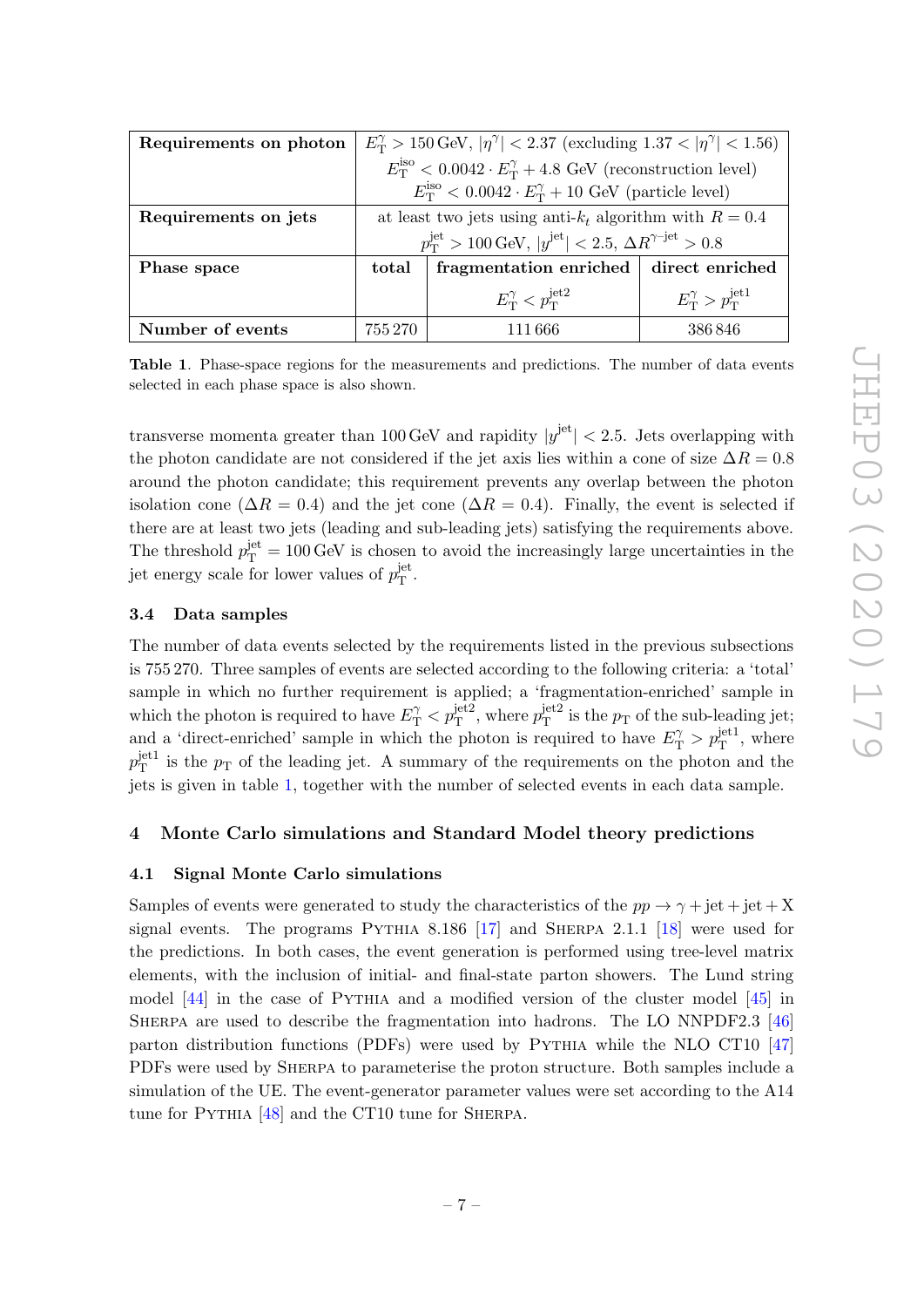The Pythia simulation of the signal includes LO photon-plus-jet events from both the direct processes (the subprocesses  $qq \to q\gamma$  and  $q\bar{q} \to q\gamma$ , called the 'hard' component) and the photon bremsstrahlung in LO QCD dijet events (called the 'bremsstrahlung' component). The bremsstrahlung component was modelled by final-state QED radiation arising from calculations of all  $2 \rightarrow 2$  QCD processes. The SHERPA samples were generated with LO matrix elements for photon-plus-jet final states with up to three additional partons  $(2 \rightarrow n$  processes with n from 2 to 5); the matrix elements were merged with the SHERPA parton shower [\[49\]](#page-30-15) using the ME+PS@LO prescription. The bremsstrahlung component is accounted for in SHERPA through the matrix elements of  $2 \rightarrow n$  processes with  $n \geq 3$ . In the generation of the SHERPA samples, a requirement on the photon isolation at the matrix-element level was imposed using the criterion defined in ref. [\[50\]](#page-30-16). This criterion, commonly called Frixione's criterion, requires the total transverse energy inside a cone of size  $V$  around the generated final-state photon, excluding the photon itself, to be below a certain threshold,  $E_{\rm T}^{\rm max}(\mathcal{V}) = \epsilon E_{\rm T}^{\gamma}((1-\cos\mathcal{V})/(1-\cos\mathcal{R}))^{\gamma}$ , for all  $\mathcal{V} < \mathcal{R}$ , and is applied to avoid singularities in the matrix-elements calculation. The parameter values for the threshold were chosen to be  $\mathcal{R} = 0.3$ ,  $n = 2$  and  $\epsilon = 0.025$ . These values guarantee a selection loose enough to minimise possible biases from the application of the photon isolation requirement at reconstruction and particle levels (see table [1\)](#page-7-3).<sup>[4](#page-8-1)</sup> A possible bias is accounted for by a systematic uncertainty (see section [7.1.5\)](#page-13-2) estimated from a comparison with PYTHIA samples, for which no photon isolation requirement is applied during the event generation. The SHERPA predictions from this computation are referred to as LO SHERPA.

Pile-up from additional pp collisions in the same and neighbouring bunch crossings was simulated by overlaying each MC event with a variable number of simulated inelastic pp collisions generated using Pythia 8.186 with the ATLAS set of tuned parameters for minimum-bias events  $(A2 \text{ tune})$  [\[51\]](#page-30-17) and the MSTW2008LO PDF set [\[52\]](#page-31-0). The MC events are weighted to reproduce the distribution of the average number of interactions per bunch crossing observed in the data, referred to as 'pile-up reweighting'.

All the samples of generated events were passed through the GEANT4-based [\[53\]](#page-31-1) AT-LAS detector- and trigger-simulation programs [\[54\]](#page-31-2). They are reconstructed and analysed with the same program chain as the data.

#### <span id="page-8-0"></span>4.2 Background Monte Carlo simulations

The main background to isolated-photon events arises from jets misidentified as photons. This background, which is typically below  $5\%$ , is subtracted using an *in situ* technique, as described in section [5.](#page-9-1) The background from electrons or positrons misidentified as photons is estimated using MC samples generated with the program Sherpa 2.2.1 [\[19–](#page-29-4)[21\]](#page-29-16). The  $Z^{(*)}/\gamma^* \to e^+e^-$  and  $W^{(*)} \to e\nu$  processes were generated with matrix elements calculated for up to two additional partons at NLO and up to four partons at LO.

<span id="page-8-1"></span><sup>&</sup>lt;sup>4</sup>Since Frixione's criterion requires the upper limit on the transverse energy isolation to be exactly zero at  $V = 0$ , the criterion cannot be strictly looser than any non-zero photon isolation requirement at reconstruction or particle level for all  $V < \mathcal{R}$ .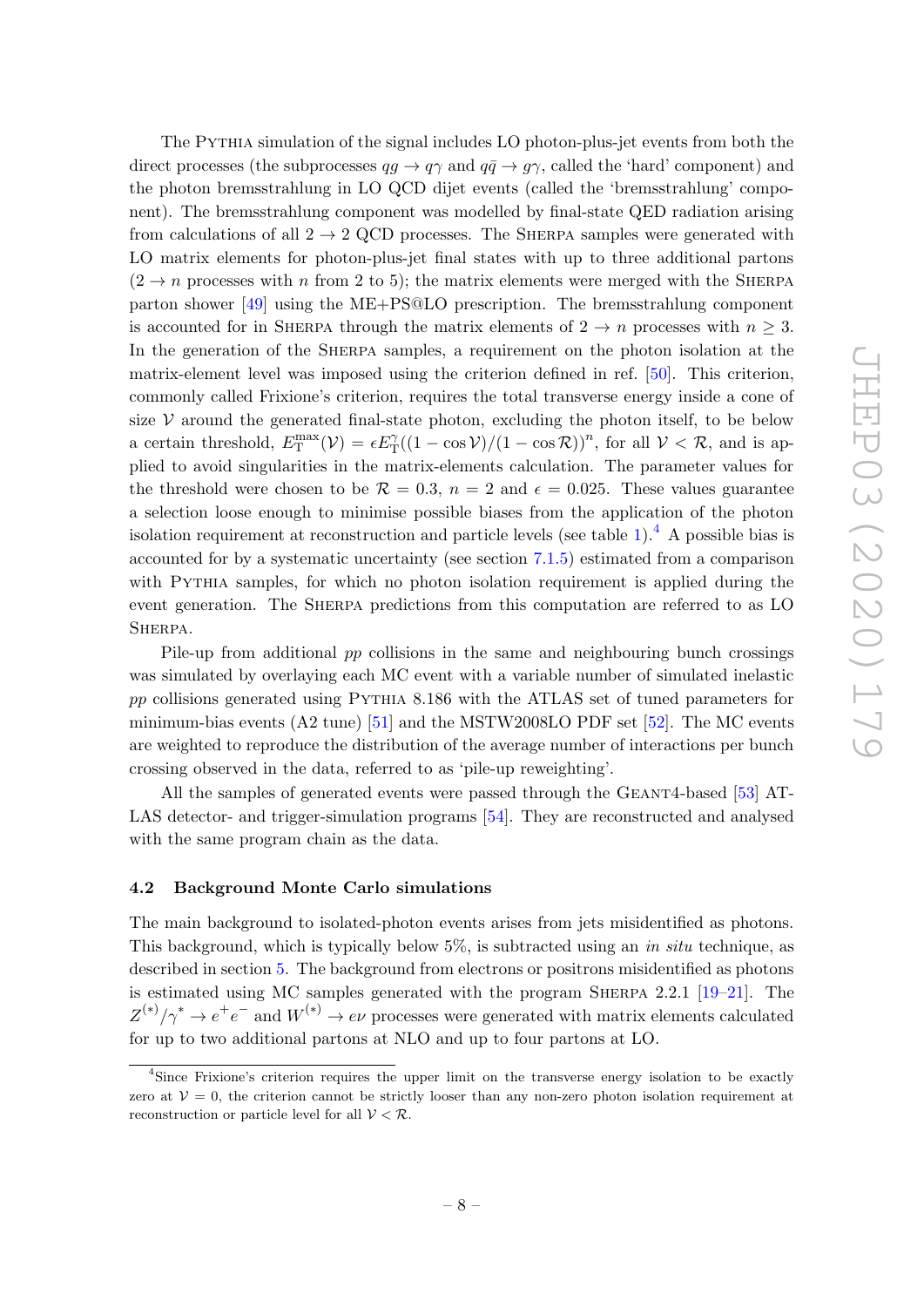#### <span id="page-9-0"></span>4.3 Next-to-leading-order pQCD predictions

The NLO pQCD predictions presented in this paper are computed using the program SHERPA 2.2.2 [\[19\]](#page-29-4). This program consistently combines parton-level calculations of  $\gamma$  + (1, 2)-jet events at NLO and  $\gamma + (3, 4)$ -jet events at LO [\[20,](#page-29-17) [21\]](#page-29-16) supplemented with a parton shower [\[22\]](#page-29-18) while avoiding double-counting effects [\[23\]](#page-29-5). A requirement on the photon isolation at the matrix-element level is imposed using Frixione's criterion with  $\mathcal{R} = 0.1$ ,  $n =$ 2 and  $\epsilon = 0.1$ ; for the SHERPA NLO calculations the parameters are fixed to looser values than for the LO calculations to further minimise any possible bias from the application of the photon isolation requirement at particle level. The NNLO NNPDF3.0 PDFs [\[55\]](#page-31-3) are used in conjunction with the corresponding Sherpa default tuning. Dynamic factorisation and renormalisation scales are adopted and set equal to  $E_{\rm T}^{\gamma}$  $T_{\rm T}^{\gamma}$ , as well as a dynamical merging scale with  $\bar{Q}_{\text{cut}} = 20 \,\text{GeV}$  [\[56\]](#page-31-4). The strong coupling constant is set to  $\alpha_{\text{s}}(m_Z) = 0.118$ . Fragmentation into hadrons and simulation of the UE are made using the same models as for the LO Sherpa samples of simulated events (see section [4.1\)](#page-7-2). All the Sherpa NLO predictions are based on the particle-level observables from this computation after applying the requirements listed in table [1.](#page-7-3) In particular, the photon isolation requirement is applied at particle level using the procedure described in section [6.](#page-10-1)

# <span id="page-9-1"></span>5 Signal extraction

#### <span id="page-9-2"></span>5.1 Multi-jet background subtraction

The main background to prompt-photon production consists of multi-jet events where one jet typically contains a  $\pi^0$  or  $\eta$  meson that carries most of the jet energy and is misidentified as a photon because it decays into an almost collinear photon pair. The multi-jet background estimation relies on an in situ method based on signal-suppressed control regions. The method uses the same two-dimensional sideband technique as in previous analyses [\[7,](#page-28-4) [8,](#page-28-8) [37,](#page-30-3) [57–](#page-31-5)[59\]](#page-31-6) and it is described briefly in the following. The background subtraction procedure is performed bin by bin for each distribution. Two variables, the photon identification quality and  $E_{\text{T}}^{\text{iso}}$ , are used to define the control regions for the background estimation. The photon candidate is classified as 'isolated' if  $E_{\rm T}^{\rm iso} < E_{\rm T,cut}^{\rm iso}$  and as 'nonisolated' if  $E_{\text{T,cut}}^{\text{iso}} + 2 \text{ GeV} < E_{\text{T}}^{\text{iso}} < 50 \text{ GeV}$ . The non-isolated region is separated by 2 GeV from the isolated region to reduce the contamination from signal events. The upper bound in  $E_{\textrm{T}}^{\textrm{iso}}$  is applied to avoid highly non-isolated photons; in this way, the determination of the signal yield does not depend on the description by the MC generators of the distribution of  $E_{\rm T}^{\rm iso}$  for prompt photons with high values of  $E_{\rm T}^{\rm iso}$ . A photon candidate is classified as 'tight' if tight identification criteria are satisfied. It is classified as 'non-tight' if it fails at least one of four tight requirements on the shower-shape variables computed from the energy deposits in the first layer of the electromagnetic calorimeter, but satisfies the tight requirements listed below: the tight requirement on the total lateral shower width in the first layer, all the other tight identification criteria in other layers and the tight requirement on the leakage into the hadronic calorimeter [\[34\]](#page-30-0).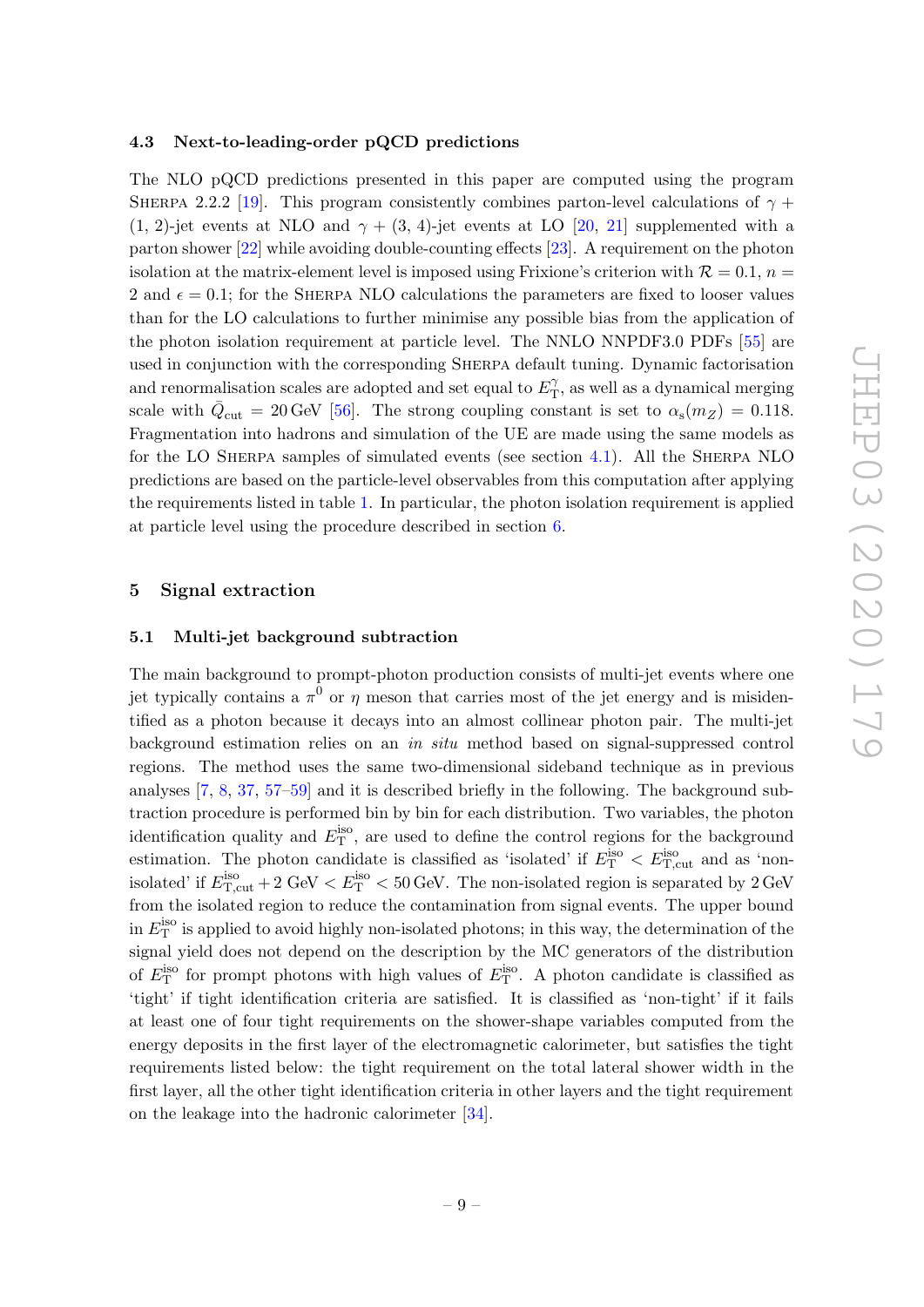The two-dimensional plane defined by  $E_{\text{T}}^{\text{iso}}$  and the tight/non-tight photon-identification variable is divided into four non-overlapping regions: the 'signal' region of tight isolated candidates (region A) and three background control regions of tight non-isolated (region  $B$ ), isolated non-tight (region  $C$ ) and non-isolated non-tight (region  $D$ ) photon candidates. The signal yield  $N_A^{\text{sig}}$  $A_A^{\text{sig}}$  in region A is determined by using the relation

<span id="page-10-2"></span>
$$
N_A^{\text{sig}} = N_A - R_{\text{bg}} \cdot (N_B - f_B N_A^{\text{sig}}) \cdot \frac{(N_C - f_C N_A^{\text{sig}})}{(N_D - f_D N_A^{\text{sig}})},\tag{5.1}
$$

where  $N_K$ , with  $K = A, B, C, D$ , is the number of events in region K and  $R_{\text{bg}} = N_A^{\text{bg}}$  $A^{\log}$ .  $N_D^{\rm bg}/(N_B^{\rm bg}$  $\frac{\log B}{B} \cdot N_C^{\text{bg}}$  $\binom{C}{C}$  is the so-called background correlation and is taken as  $R_{\text{bg}} = 1$  for the nominal results;  $N_K^{\text{bg}}$  with  $K = A, B, C, D$  is the unknown number of background events in each region. Equation [\(5.1\)](#page-10-2) takes into account the expected number of signal events in the three background control regions  $(N_K^{\text{sig}})$  via the signal leakage fractions,  $f_K = N_K^{\text{sig}}/N_A^{\text{sig}}$ with  $K = B, C, D$ , which are estimated using the MC simulations of the signal.

The signal purity, defined as  $N_A^{\text{sig}}$  $A_A^{\text{sig}}/N_A$ , is typically above 95%. The use of PYTHIA or LO Sherpa samples to extract the signal leakage fractions leads to similar signal purities; the difference in the signal purity is taken as a systematic uncertainty (see section [7.1.5\)](#page-13-2). The photon isolation and identification variables are assumed to be uncorrelated  $(R_{bg} = 1)$  for background events. The dependence of the signal yield on this assumption is investigated in validation regions, which are defined within the background-enriched regions B and D. A study of  $R_{\text{bg}}$  in the validation regions, accounting for signal leakage using either the PYTHIA or LO SHERPA simulations, shows deviations from unity, ranging from  $10\%$  to 50%, which are then propagated through eq. [\(5.1\)](#page-10-2) and taken as systematic uncertainties (see section [7.1.7\)](#page-14-0).

#### <span id="page-10-0"></span>5.2 Other backgrounds

The background from electrons or positrons misidentified as photons, mainly produced in Drell-Yan  $Z^{(*)}/\gamma^* \to e^+e^-$  and  $W^{(*)} \to e\nu$  processes, is also studied. Such events are largely suppressed by the photon selection. The remaining background contribution is estimated using MC samples of fully simulated events and found to be sub-percent for most of the phase space considered. No subtraction is performed and a systematic uncertainty equal to the size of the estimated background is assigned (see section [7.1.8\)](#page-14-1).

#### <span id="page-10-1"></span>6 Unfolding kinematic distributions to particle level

Cross sections for isolated-photon production in association with at least two jets are measured in the fiducial phase-space regions outlined in table [1.](#page-7-3) The differential cross sections are obtained through the formula

$$
\frac{\mathrm{d}\sigma}{\mathrm{d}O}(i) = \frac{N^{\text{unf,sig}}(i)}{\mathcal{L}\,\Delta O(i)},
$$

where  $d\sigma/dO(i)$  is the cross section as a function of observable O in bin i,  $N^{\text{unf,sig}}(i)$  is the unfolded number of background-subtracted data events in bin  $i$  and is obtained as described below,  $\mathcal L$  is the integrated luminosity and  $\Delta O(i)$  is the width of bin i.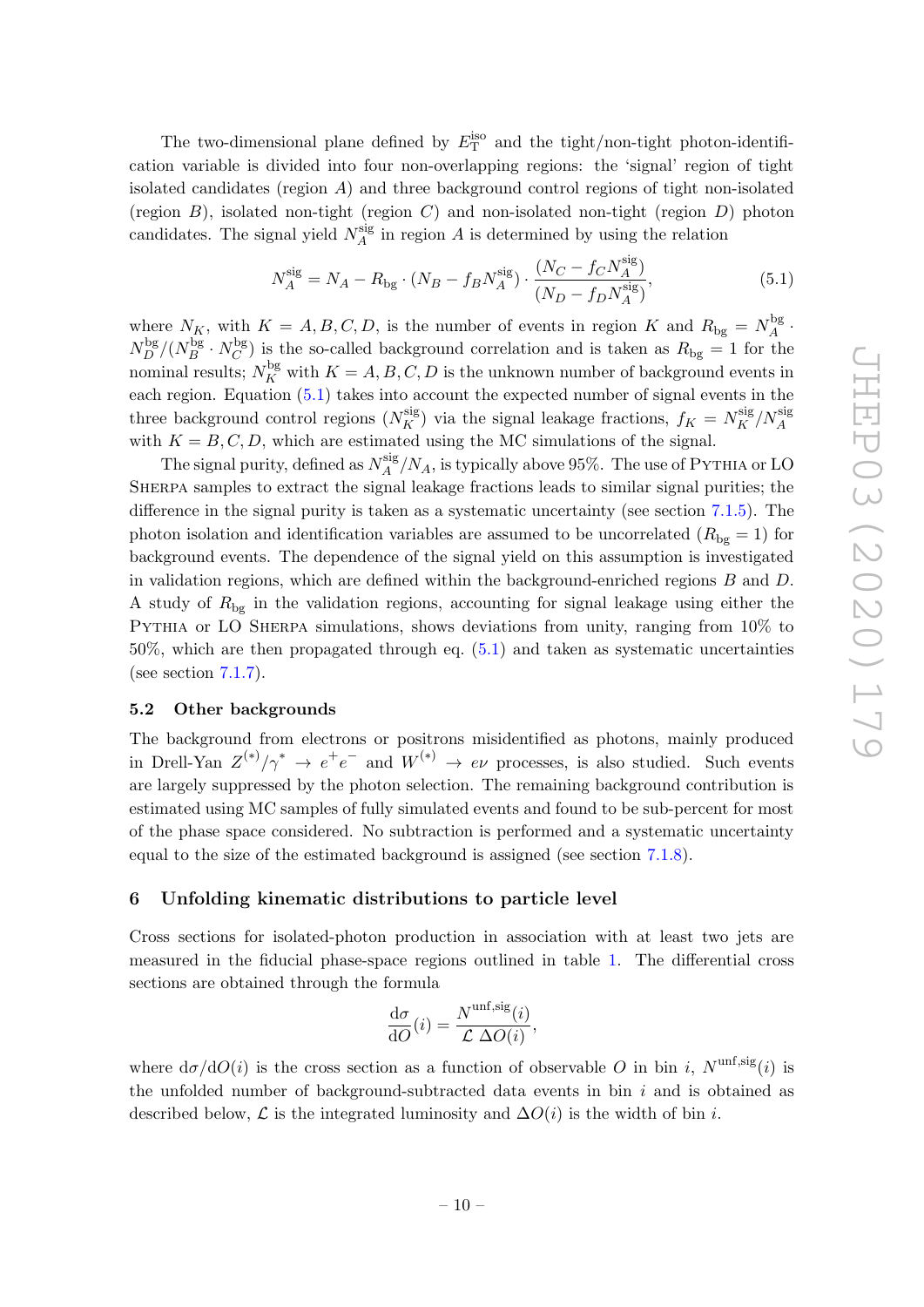The particle-level isolation transverse energy of the photon is calculated by summing the transverse energy of all stable particles, except for muons and neutrinos, in a cone of size  $\Delta R = 0.4$  around the photon direction after the contribution from the underlying event is subtracted. The same subtraction procedure used on data is applied at the particle level; the particles associated with the overlaid pp collisions are not considered. The particlelevel requirement on  $E_{\textrm{T}}^{\textrm{iso}}$  is determined using the PYTHIA and LO SHERPA MC samples by comparing the calorimeter isolation transverse energy with the particle-level isolation on an event-by-event basis. The effect of the experimental isolation requirement used in the data is found to be close to a particle-level requirement of  $E_{\textrm{T}}^{\textrm{iso}}(\textrm{particle}) < 0.0042 \cdot E_{\textrm{T}}^{\gamma} + 10 \textrm{ GeV};$ the same requirement is obtained whether Pythia or LO Sherpa is used. Particle-level jets are reconstructed with the anti- $k_t$  algorithm with  $R = 0.4$  using all stable final-state particles as input; muons, neutrinos and particles from pile-up activity are excluded.

The efficiency of the selection, defined as the fraction of the events generated in the fiducial region that are also reconstructed in that region, is evaluated using MC simulations. The selection efficiency using LO SHERPA (PYTHIA) samples is  $76\%$  ( $76\%$ ),  $74\%$  ( $77\%$ ),  $71\%$ (70%) for the total, fragmentation- and direct-enriched phase-space regions, respectively.

The data distributions, after background subtraction, are unfolded to the particle level using an unfolding method [\[60\]](#page-31-7) based on the iterative application of Bayes' theorem, as implemented in RooUnfold [\[61\]](#page-31-8). In this method, an unfolding matrix is constructed using the samples of simulated events. The unfolding matrix encapsulates the migrations across bin boundaries of the observable when switching between particle and reconstruction levels. The binning of the distributions is chosen according to the resolution in those variables and in some cases, such as at high  $E_{\text{T}}^{\gamma}$  $T_T^{\gamma}$  or  $p_{\rm T}^{\rm jet}$  $T<sub>T</sub><sup>jet</sup>$ , larger bin sizes are used to reduce the statistical uncertainties in the data. There are observables that are filled once per event, such as  $E_{\rm T}^{\gamma}$  $T$ ,  $m^{\text{jet-jet}}, \Delta \phi^{\text{jet-jet}}, |\Delta y^{\text{jet-jet}}|$  and  $m^{\gamma \text{-jet-jet}},$  and observables which are filled twice per event, such as  $p_T^{\text{jet}}$ <sup>jet</sup>,  $|y^{\text{jet}}|$ ,  $\Delta \phi^{\gamma-\text{jet}}$  and  $|\Delta y^{\gamma-\text{jet}}|$ . The unfolding matrix is filled with those events that pass the selection requirements at both the reconstruction and particle levels. In addition, the reconstructed jet (photon) is required to be matched to a particle-level jet (photon) within  $\Delta R = 0.4$  (0.2). Corrections are also applied to take into account the fractions of events for which there is no matching either at particle or reconstruction level; the fraction of unmatched particle-level (reconstruction-level) events is typically in the range  $20\% - 40\%$  (5\% -25\%). In the evaluation of the systematic uncertainties (see section [7.1\)](#page-12-1), modifications of the unfolding matrix and of the corrections are applied simultaneously in a consistent way. Four iterations of the unfolding procedure are performed. The nominal cross sections are measured using the signal leakage fractions and unfolding matrices from LO Sherpa since these simulations describe the shape of the distributions of the signal yield better than those of PYTHIA. The results obtained by unfolding the data with PYTHIA are used to estimate the model dependence and their deviations from the nominal results are taken as systematic uncertainties, as explained in section [7.1.5.](#page-13-2) The results of the Bayesian unfolding procedure are checked with a bin-by-bin method based on LO Sherpa simulations, giving consistent results; the systematic uncertainty due to the unfolding procedure is negligible.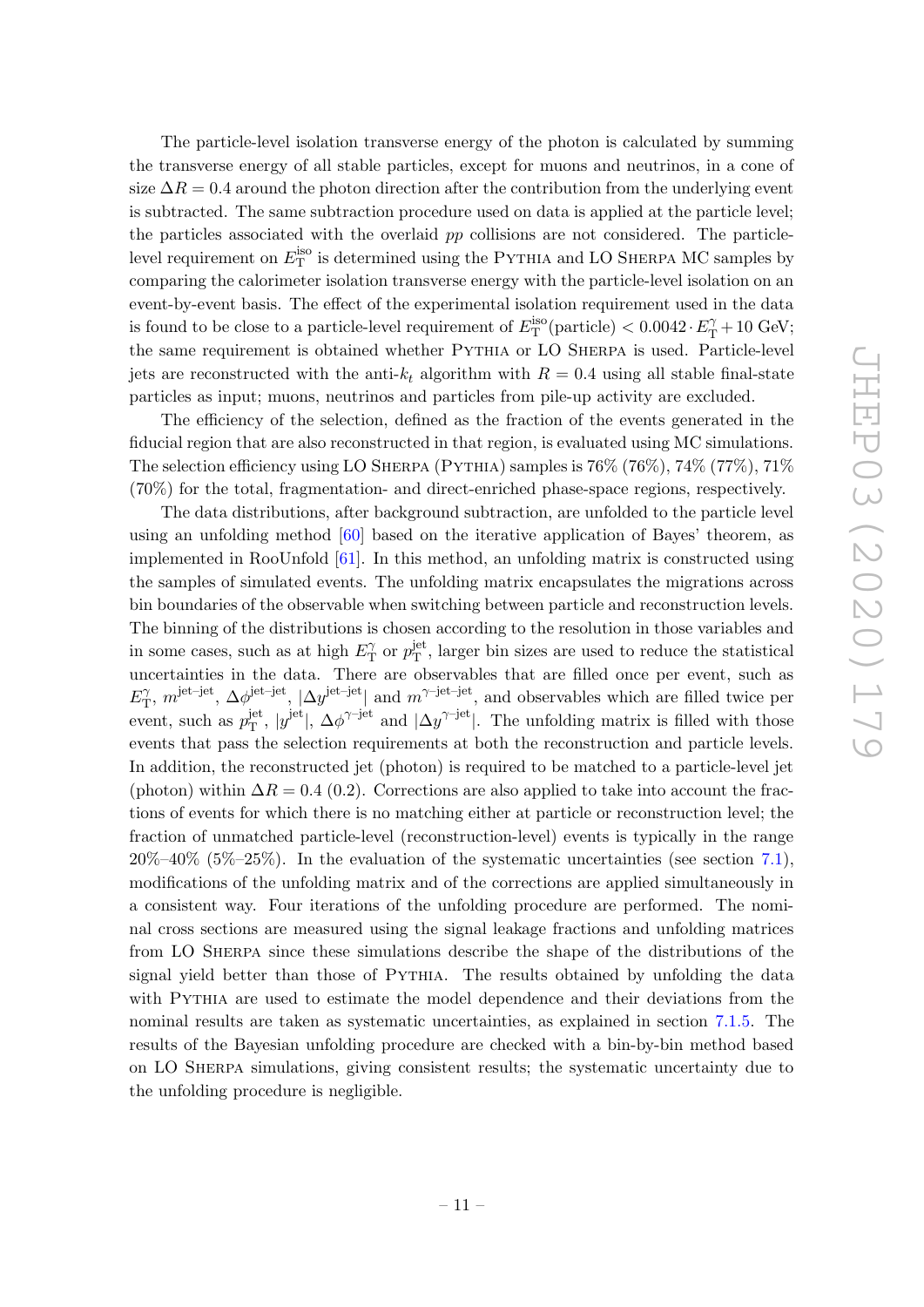# <span id="page-12-0"></span>7 Experimental and theoretical uncertainties

#### <span id="page-12-1"></span>7.1 Uncertainties in the cross-section measurements

The sources of systematic uncertainty that affect the measurements are the photon energy scale and resolution, the photon-identification efficiency, the photon-isolation modelling, the jet energy scale and resolution, the parton-shower and hadronisation model dependence, the definition of the background control regions, the identification and isolation correlation in the background, the background from electrons or positrons faking photons, the modelling of pile-up, the trigger efficiency and the luminosity measurement. These sources of uncertainty and their effects are described below.

#### <span id="page-12-2"></span>7.1.1 Photon energy scale and resolution

The uncertainties in the photon energy scale and resolution are described in ref. [\[35\]](#page-30-1). The sources of uncertainty include: the uncertainty in the overall energy scale adjustment using  $Z \rightarrow e^+e^-$  decays; the uncertainty in the non-linearity of the energy measurement at the calorimeter cell level; the uncertainty in the relative calibration of the different calorimeter layers; the uncertainty in the amount of material in front of the calorimeter; the uncertainty in the modelling of the reconstruction of photon conversions; the uncertainty in the modelling of the lateral shower shape; the uncertainty in the modelling of the sampling term; $\frac{5}{5}$  $\frac{5}{5}$  $\frac{5}{5}$ and the uncertainty in the measurement of the constant term in Z-boson decays. The uncertainties are split into independent components to account for correlations and their  $\eta$  dependence. The individual sources of uncertainty are varied by  $\pm 1\sigma$  in the MC simulations and propagated through the analysis separately, to maintain the full information about the correlations. The uncertainties are propagated to the cross sections by modifying the unfolding matrix, the unmatched fractions and the signal yields. The impact of the photon energy resolution uncertainty is much smaller than that of the photon energy scale uncertainty except for high  $E_{\rm T}^{\gamma}$  $\gamma_{\rm T}^{\gamma}$  ( $E_{\rm T}^{\gamma} > 500$  GeV), low  $m^{\rm jet-jet}$  ( $m^{\rm jet-jet} < 400$  GeV) and low  $\Delta\phi^{\text{jet-jet}}$  ( $\Delta\phi^{\text{jet-jet}}$  < 0.6 rad) in the fragmentation-enriched region. The resulting uncertainty in the measured cross sections is obtained by adding in quadrature all the individual components. For  $d\sigma/dE_T^{\gamma}$  $T_T^{\gamma}$  this uncertainty increases from 0.5% at  $E_T^{\gamma} = 150 \,\text{GeV}$  to 6% at  $E_{\rm T}^{\gamma} = 2 \,\text{TeV}$ .

# <span id="page-12-3"></span>7.1.2 Photon-identification efficiency

Scale factors are applied to simulated events to match the efficiency for tight photon identification measured in data [\[34\]](#page-30-0). The uncertainties in the scale factors are propagated to the measured cross sections by modifying the unfolding matrix, the unmatched fractions and the signal yields. The resulting uncertainty in the measured cross sections is in the range 1.5%–2%.

<span id="page-12-4"></span><sup>&</sup>lt;sup>5</sup>The relative energy resolution is parameterised as  $\sigma(E)/E = a/\sqrt{E} \oplus b/E \oplus c$ , where a is the sampling term,  $b$  is the noise term and  $c$  is the constant term.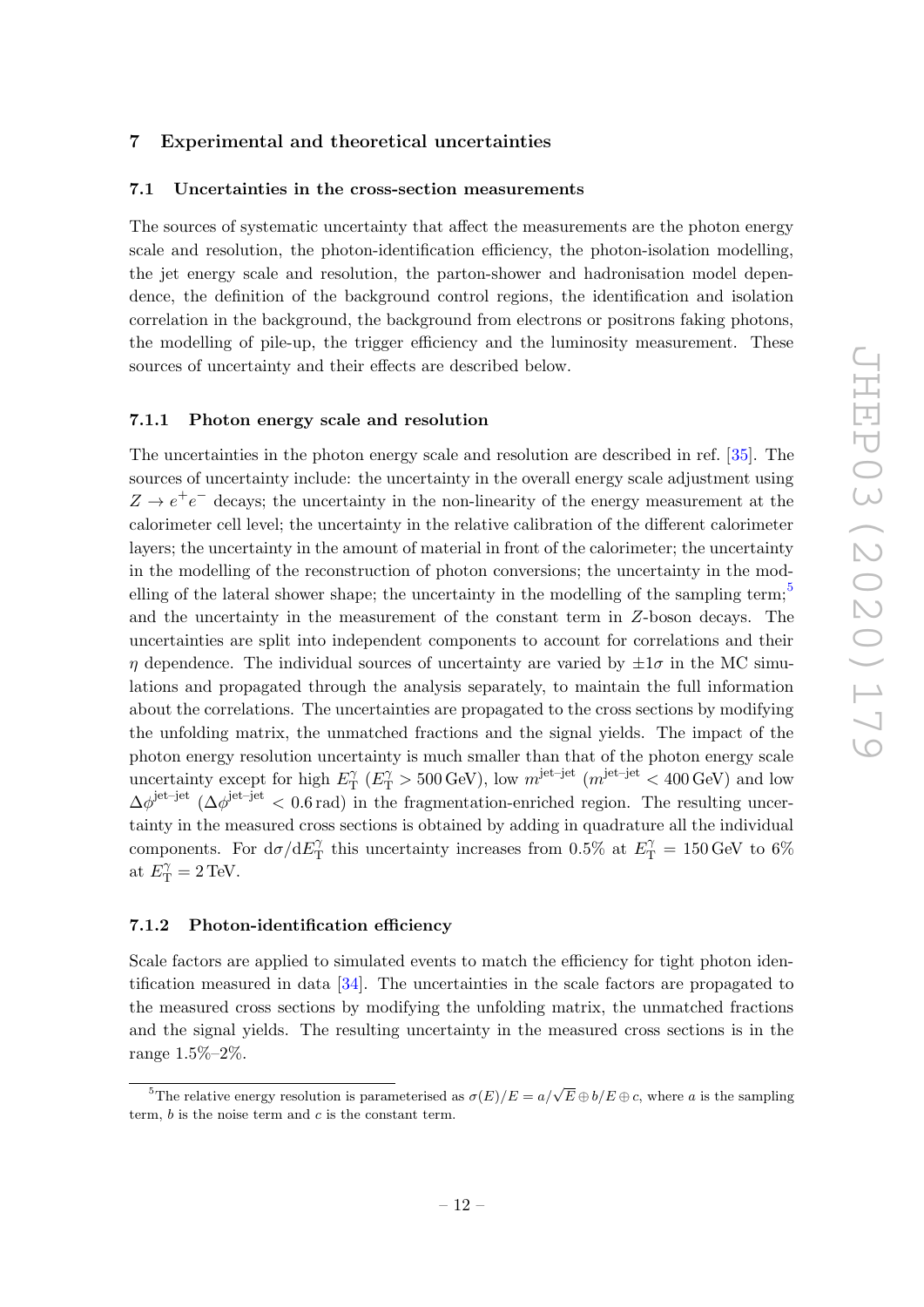# <span id="page-13-0"></span>7.1.3 Photon-isolation modelling

In situ corrections to  $E_{\rm T}^{\rm iso}$  are applied in simulated events for the nominal results. The differences between the nominal results and those obtained without applying the aforementioned corrections are taken as systematic uncertainties due to the modelling of  $E_{\textrm{T}}^{\textrm{iso}}$  in the MC simulation. The uncertainties are propagated to the cross sections by modifying the unfolding matrix, the unmatched fractions and the signal yields; the resulting uncertainties are not symmetrised. The resulting uncertainty in the measured cross sections is typically smaller than 1%.

#### <span id="page-13-1"></span>7.1.4 Jet energy scale and resolution

The uncertainties in the jet energy scale and resolution are considered using the method reported in ref. [\[41\]](#page-30-7). The sources of uncertainty include: the uncertainty in the overall energy scale adjustment using  $Z + jet$ ,  $\gamma + jet$ ,  $\stackrel{6}{\sim}$  $\stackrel{6}{\sim}$  $\stackrel{6}{\sim}$  and multi-jet  $p_T$ -balance methods; the uncertainty due to modelling, statistics and calibration non-closure in the  $\eta$  intercalibration; the uncertainty from single-particle response studies of high- $p<sub>T</sub>$  jets; the uncertainty due to the modelling of the pile-up contribution; the uncertainty in the jet response and simulated jet composition of light-quark, b-quark, and gluon-initiated jets; and the uncer-tainty due to punch-through jets.<sup>[7](#page-13-5)</sup> The individual sources of uncertainty are varied by  $\pm 1\sigma$  in the MC simulations and propagated through the analysis separately, to maintain the full information about the correlations. The uncertainties are propagated to the cross sections by modifying the unfolding matrix and the unmatched fractions. The resulting uncertainty in the measured cross sections is obtained by adding in quadrature all the individual components. For  $d\sigma/dp_T^{\rm jet}$  $T<sub>T</sub><sup>jet</sup>$  this uncertainty is in the range  $3\% - 8\%$ .

# <span id="page-13-2"></span>7.1.5 Parton-shower and hadronisation model dependence

The dependence of the signal purity and unfolding corrections on the parton-shower and hadronisation models used in the simulations are studied separately. The differences observed in the signal purity between the nominal results and those obtained using the Pythia MC samples for the determination of the signal leakage fractions are taken as systematic uncertainties. The uncertainties are propagated to the cross sections by modifying the signal yields. The resulting uncertainties in the measured cross sections are typically smaller than 1%. The differences between the nominal results and those obtained using the Pythia MC samples for the unfolding are taken as systematic uncertainties and are typically smaller than 2%. In both cases, for the signal leakage fractions and for the unfolding, the uncertainties also account for a possible bias due to the application of the Frixione's criterion at particle level in the LO Sherpa MC samples.

#### <span id="page-13-3"></span>7.1.6 Definition of the background control regions

The signal yield depends on the definition of the background control regions. The dependence is investigated by (i) varying the lower limit on  $E_{\rm T}^{\rm iso}$  of regions B and D by  $\pm 1$  GeV,

<span id="page-13-4"></span> ${}^{6}$ The correlation between the uncertainty in the photon energy scale and the uncertainty in the jet energy scale arising from the *in situ* method based on  $\gamma$  + jet events has negligible impact.

<span id="page-13-5"></span> $^{7}$ High- $p_T$  jets that are not fully contained in the calorimeter are referred to as punch-through jets.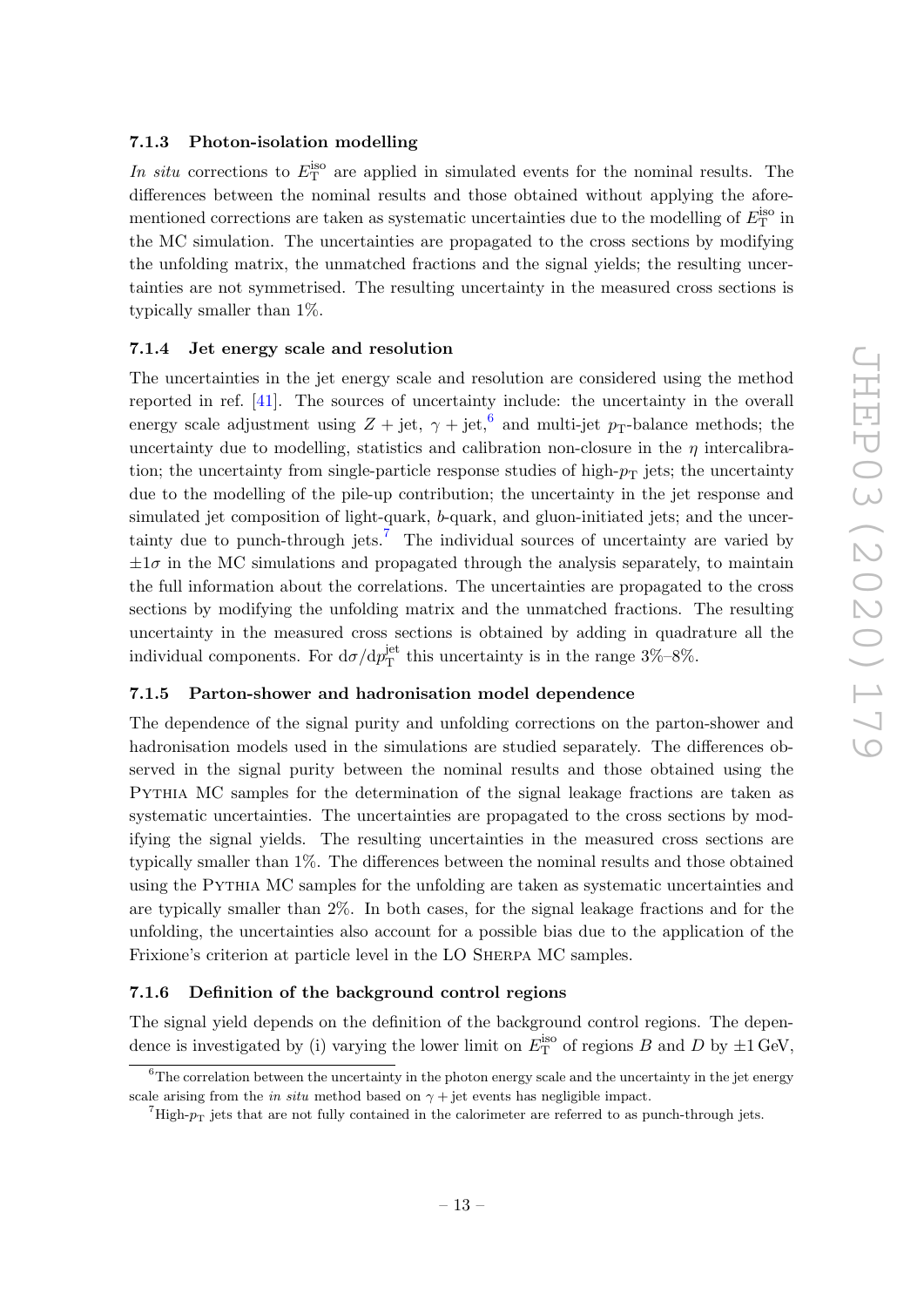(ii) removing the upper limit on  $E_{\rm T}^{\rm iso}$  of regions B and D, and (iii) changing the choice of inverted photon identification variables used in the selection of non-tight photons. The signal yields obtained after each variation are compared with the nominal results and the differences are taken as systematic uncertainties. The uncertainties are propagated to the cross sections by modifying the signal yields. The uncertainty in the measured cross sections is typically below  $0.2\%$ ,  $0.2\%$ , and  $1\%$  for the (i), (ii) and (iii) variations, respectively.

# <span id="page-14-0"></span>7.1.7 Identification and isolation correlation in the background

In the *in situ* background subtraction (eq.  $(5.1)$ ),  $R_{bg}$  is assumed to be unity. A range in  $R_{\text{bg}}$  is set to cover the deviations from unity observed in the validation regions after subtracting the signal leakage with either PYTHIA or LO SHERPA MC samples. The maximum deviations of  $R_{\text{bg}}$  from unity in the validation regions vary in the range 10%–50% depending on the observable. The uncertainties are propagated to the cross sections by modifying the signal yields. The resulting uncertainty in the measured cross sections is typically smaller than 1%.

#### <span id="page-14-1"></span>7.1.8 Background from electrons or positrons faking photons

A systematic uncertainty is assigned by taking the full size of the estimated contribution; the  $W +$ jets and  $Z +$ jets contributions are added linearly. The uncertainties are propagated to the cross sections by modifying the signal yields. The resulting uncertainty in the measured cross sections is typically smaller than  $1\%$ .

#### <span id="page-14-2"></span>7.1.9 Pile-up, trigger efficiency and integrated luminosity

The pile-up reweighting of simulated events is varied to cover the uncertainty in the ratio of the predicted and measured inelastic cross sections [\[62\]](#page-31-9). The uncertainties are propagated to the cross sections by modifying the unfolding matrix, the unmatched fractions and the signal yields. The resulting uncertainty in the measured cross sections is typically smaller than 1%. There might be double counting between this source of uncertainty and that in the modelling of the photon isolation. However, given the smallness of the uncertainties, the impact is limited. The uncertainty in the trigger efficiency is estimated using the same methodology as in ref. [\[31\]](#page-29-13) and amounts to 0.22% for  $150 < E_T^{\gamma} < 175\,\text{GeV},$  0.08% for  $175 <$  $E_{\rm T}^{\gamma} < 200\,\text{GeV},~0.04\%$  for  $200 < E_{\rm T}^{\gamma} < 470\,\text{GeV},$  and  $0.40\%$  for  $470 < E_{\rm T}^{\gamma} < 2500\,\text{GeV}.$  It is propagated linearly to the measured cross sections. The uncertainty in the integrated luminosity is 2.1% and is fully correlated between all bins of all the measured cross sections.

#### <span id="page-14-3"></span>7.1.10 Total systematic uncertainty

The total systematic uncertainty is computed by adding in quadrature the uncertainties from the sources listed above and the statistical uncertainty from the MC samples. The latter is computed using the bootstrap resampling technique [\[63\]](#page-31-10). There are large correlations in the systematic uncertainties across bins of one observable, particularly in the uncertainties due to the photon and jet energy scales, which are dominant. The total systematic uncertainty in the measured cross sections, excluding the uncertainty of the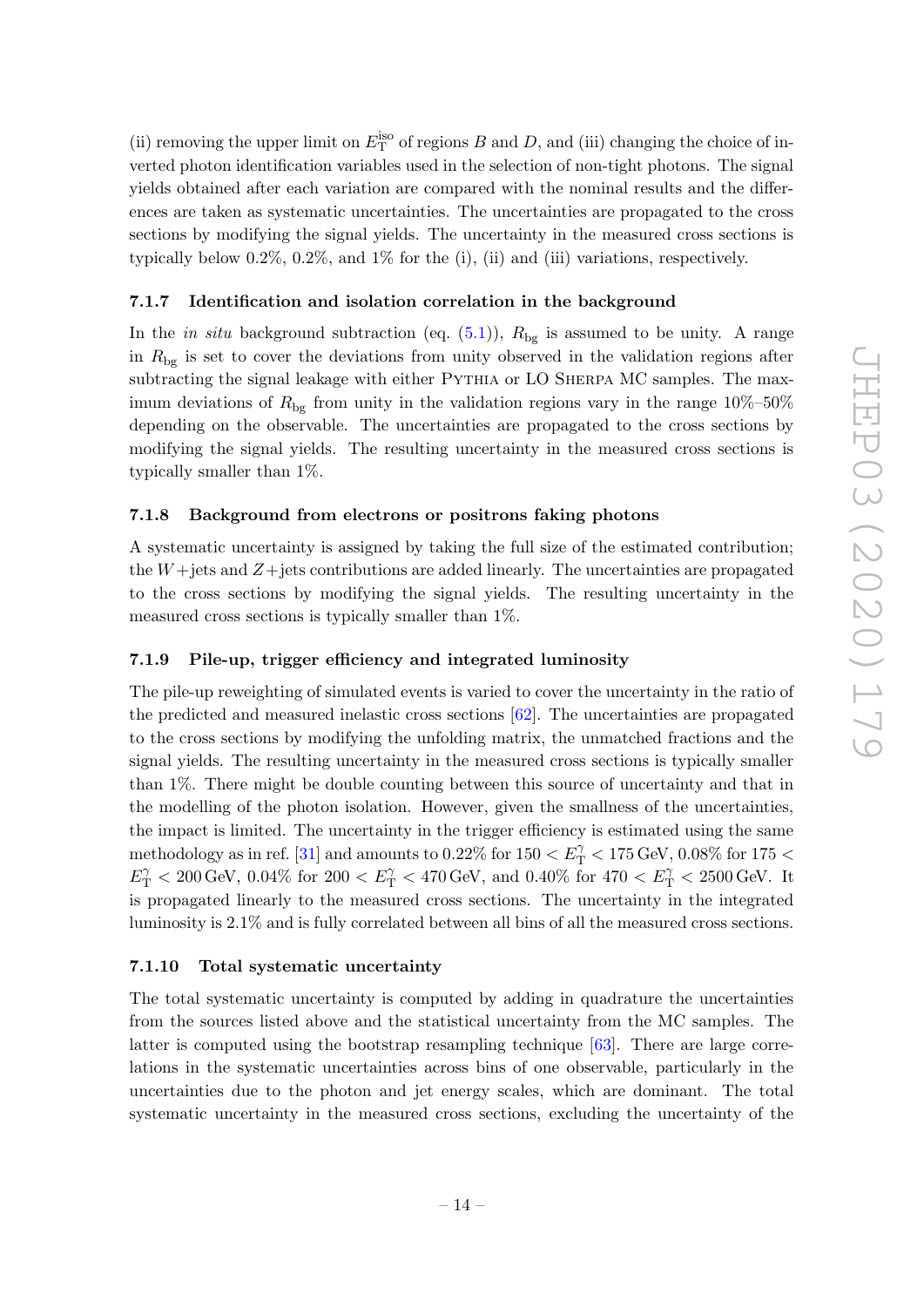<span id="page-15-1"></span>

| Range of the relative uncertainty (in $\%$ ) for each variable     |                 |                    |                                    |  |                                                                                                               |             |             |                                    |  |  |  |  |  |
|--------------------------------------------------------------------|-----------------|--------------------|------------------------------------|--|---------------------------------------------------------------------------------------------------------------|-------------|-------------|------------------------------------|--|--|--|--|--|
| $E_{\rm T}^{\gamma}$                                               | $p_T^{\rm jet}$ | $ y^{\text{jet}} $ | $ \Delta u^{\gamma-\mathrm{jet}} $ |  | $\Delta \phi^{\gamma-\rm jet}$   $ \Delta v^{\rm jet-jet} $   $\Delta \phi^{\rm jet-jet}$   $m^{\rm jet-jet}$ |             |             | $m^{\gamma\text{-jet}-\text{jet}}$ |  |  |  |  |  |
| $3.5\% - 6.5\% + 4\% - 15\% + 4\% - 6\% + 4\% - 9\% + 3.5\% - 6\%$ |                 |                    |                                    |  | $4\% - 8\%$                                                                                                   | $3\% - 7\%$ | $4\% - 9\%$ | $4\%$ – $11\%$                     |  |  |  |  |  |

Table 2. The total systematic uncertainty in the measured cross sections, excluding the uncertainty of the luminosity determination, for the total phase space: the range for each variable is shown in percentage.

luminosity determination, for the total phase space varies in the range shown in table [2](#page-15-1) depending on the variable.

Figures [2](#page-16-0) and [3](#page-17-0) show the total systematic uncertainty, excluding the uncertainty of the luminosity determination, for each measured cross section for the total phase space. The dominant components, namely the jet energy scale, the photon energy scale and the photon identification, are shown separately in these figures. There are variables such as  $\Delta\phi^{\text{jet}-\text{jet}}$ for which the systematic uncertainties due to the jet and photon energy scales depend on the variable itself. These dependencies arise from the event topology: at low  $\Delta\phi^{\text{jet-jet}}$ the two jets are close together and recoil against the photon whereas at high  $\Delta\phi^{\rm jet-jet}$  the two jets recoil against each other and the photon has lower  $p_T$ . Thus, the populations in jet and photon  $p_T$  vary with  $\Delta \phi^{jet-jet}$ . In the total phase space, the systematic uncertainty dominates the total experimental uncertainty for  $E_{\text{T}}^{\gamma} \lesssim 1 \,\text{TeV}$ ,  $p_{\text{T}}^{\text{jet}} \lesssim 1.5 \,\text{TeV}$  and  $m^{\gamma\text{-jet-jet}} \lesssim 4 \,\text{TeV}$ . For higher  $E_T^{\gamma}$  $T$ ,  $p_{\rm T}^{\rm jet}$  $j_{\text{T}}^{\text{jet}}$  and  $m^{\gamma-\text{jet}-\text{jet}}$  values, the statistical uncertainty of the data limits the precision of the measurements. For other observables, the systematic uncertainty dominates in the whole measured range. In particular, in the tails of the distributions of  $p_T^{\text{jet}}$  $T_{\rm T}^{\rm jet}, |\Delta y^{\gamma{\rm -jet}}|$  and  $m^{\gamma{\rm -jet-jet}}$  the contributions from the statistical uncertainties of the MC samples and the systematic uncertainty in the unfolding correction due to the parton-shower and hadronisation model dependence can be as large as the systematic uncertainty due to the jet energy scale.

#### <span id="page-15-0"></span>7.2 Theoretical uncertainties in the predictions

The following sources of uncertainty in the theoretical predictions are considered. The uncertainty in the NLO pQCD predictions from Sherpa due to terms beyond NLO is estimated by repeating the calculations using values of the renormalisation  $(\mu_R)$  and factorisation  $(\mu_F)$  scales multiplied by the factors 0.5 or 2. The two scales are varied either simultaneously or individually. In all cases, the condition  $0.5 \leq \mu_R/\mu_F \leq 2$  is imposed. The largest deviation from each nominal prediction among the six possible variations is taken as the uncertainty. The uncertainty in the predictions due to the proton PDFs is estimated by using 100 replicas from the NNPDF3.0 analysis [\[55\]](#page-31-3). The uncertainty in the predictions due to the uncertainty in  $\alpha_s$  is estimated by repeating the calculations using two additional sets of proton PDFs from the NNPDF3.0 analysis, for which different values of  $\alpha_{s}(m_Z)$  were assumed in the fits, namely 0.117 and 0.119; in this way, the correlation between  $\alpha_s$  and the PDFs is preserved.

The total theoretical uncertainty is obtained by adding in quadrature the individual uncertainties mentioned above. The dominant theoretical uncertainty is that arising from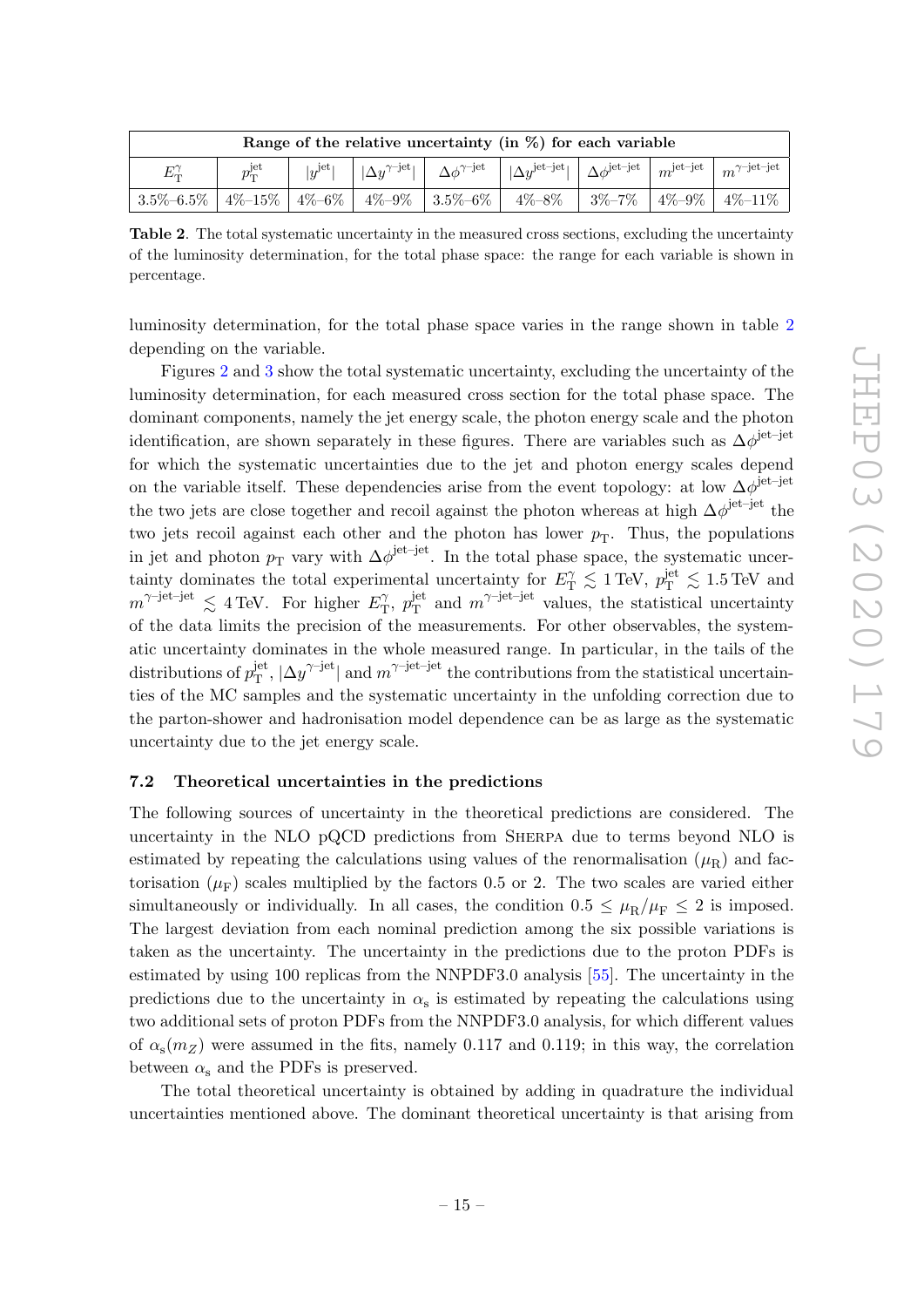<span id="page-16-0"></span>

Figure 2. Total relative systematic uncertainty in the measured cross-sections (black lines), excluding the uncertainty of the luminosity determination, together with the three main contributions, namely jet energy scale (dot-dashed lines), photon energy scale (dashed lines) and photon identification (dotted lines), as a function of (a)  $E_{\rm T}^{\gamma}$ , (b)  $p_{\rm T}^{\rm jet}$ , (c)  $|y^{\rm jet}|$ , (d)  $|\Delta y^{\gamma\rm{-jet}}|$  and (e)  $\Delta \phi^{\gamma\rm{-jet}}$  for the total phase space.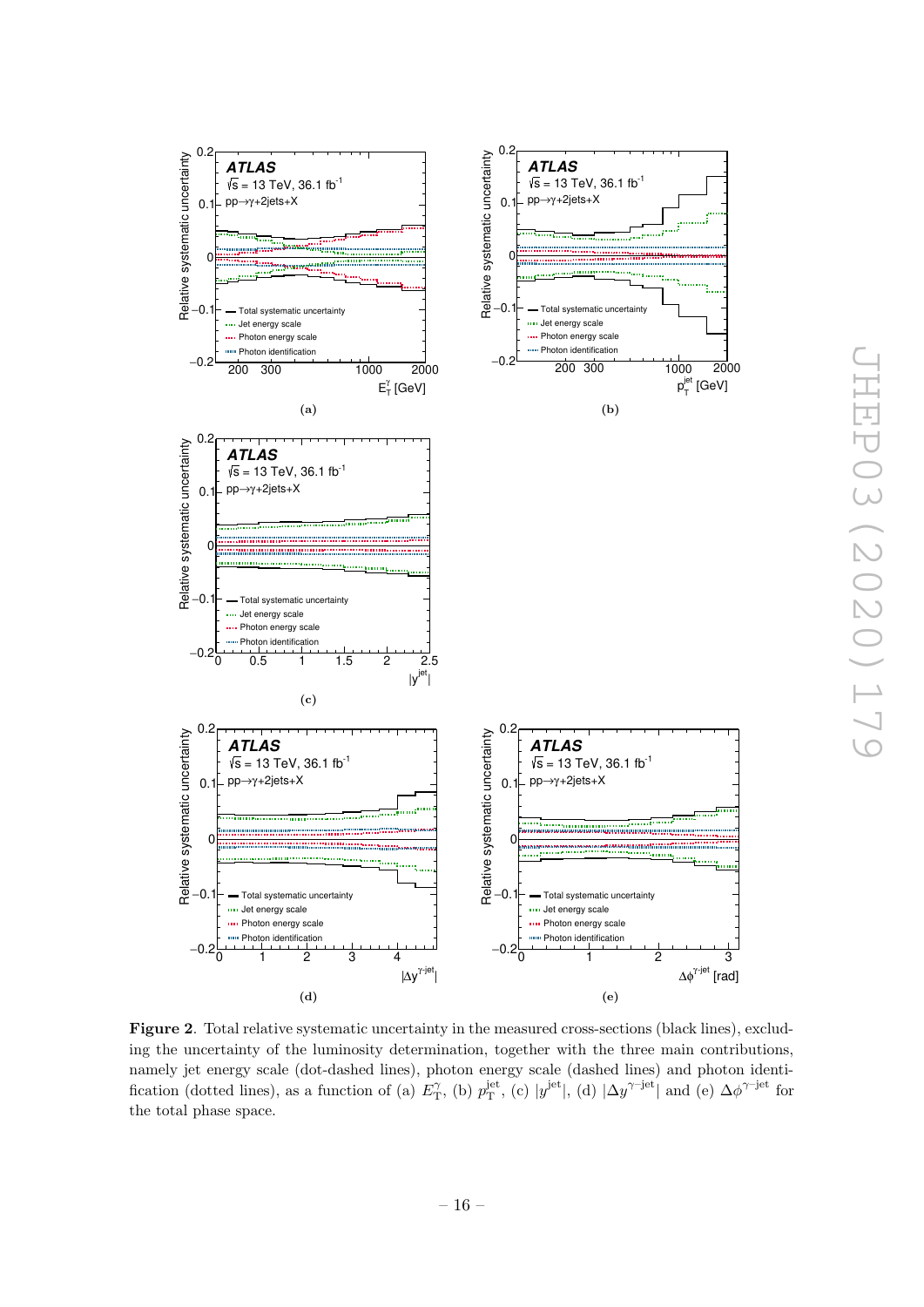<span id="page-17-0"></span>

Figure 3. Total relative systematic uncertainty in the measured cross-sections (black lines), excluding the uncertainty of the luminosity determination, together with the three main contributions, namely jet energy scale (dot-dashed lines), photon energy scale (dashed lines) and photon identification (dotted lines), as a function of (a)  $|\Delta y^{\text{jet}-\text{jet}}|$ , (b)  $\Delta \phi^{\text{jet}-\text{jet}}$ , (c)  $m^{\text{jet}-\text{jet}}$  and (d)  $m^{\gamma-\text{jet}-\text{jet}}$  for the total phase space.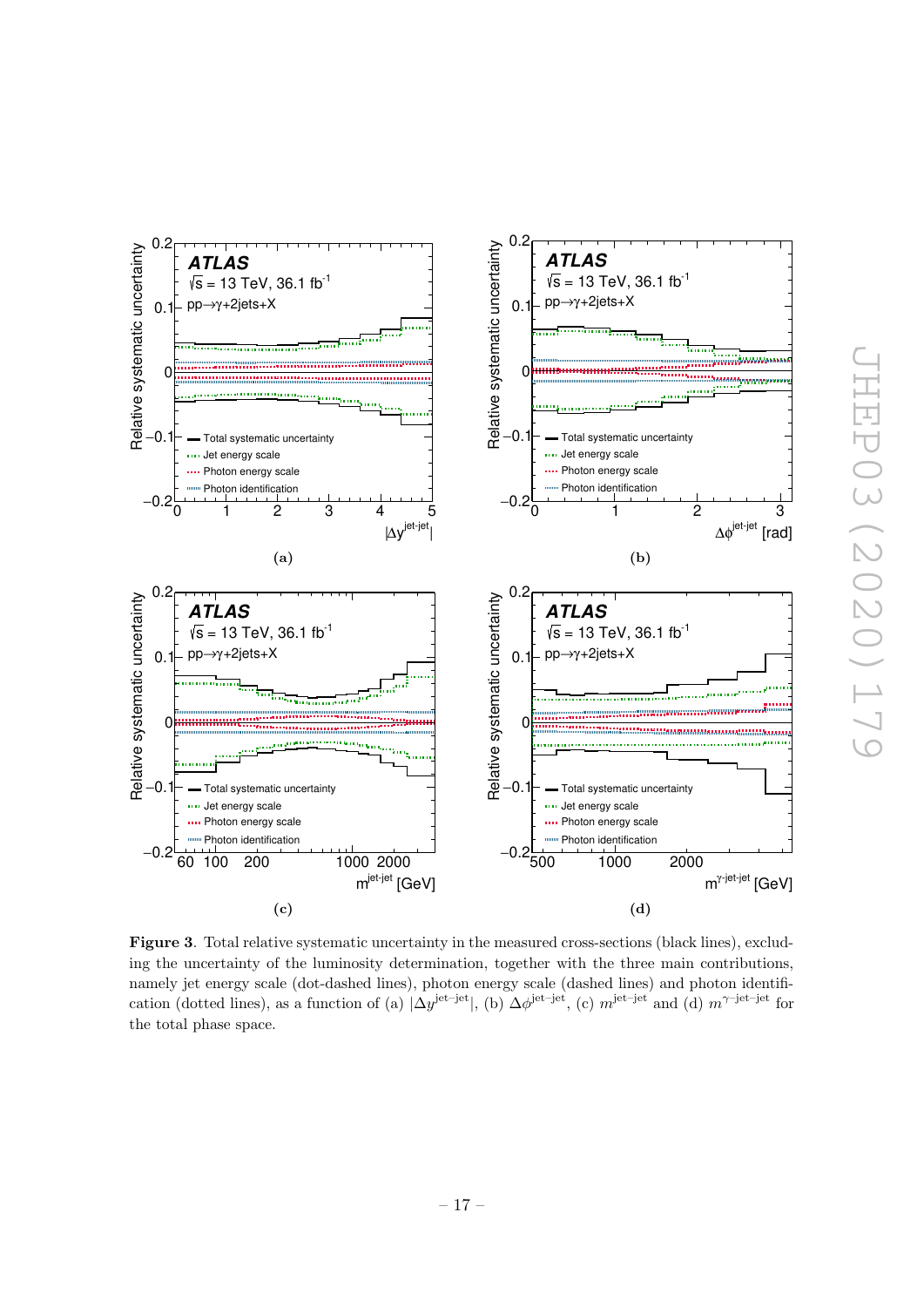terms beyond NLO and typically varies between about 20% and about 40%, depending on the observable and region of phase space. The uncertainty in the predictions arising from those in the PDFs is below 6% and that arising from the value of  $\alpha_{s}(m_Z)$  is below 6% for all observables and phase-space regions.

# <span id="page-18-0"></span>8 Results

The measured isolated-photon plus two-jets cross sections in the three phase-space regions are shown in figures [4](#page-19-0) to [9.](#page-24-0)

The measured  $d\sigma/dE_T^{\gamma}$  $\gamma$  is shown in figure [4a](#page-19-1) for the total phase space. The cross section decreases by approximately five orders of magnitude in the 150–2000 GeV range. The measured  $d\sigma/dE_T^{\gamma}$  $T_{\text{T}}^{\gamma}$  for the fragmentation- and direct-enriched phase-space regions are shown in figures [6a](#page-21-0) and [8a,](#page-23-0) respectively; it is observed that the  $E_{\perp}^{\gamma}$  $T_{\rm T}^{\gamma}$  spectrum for the direct-enriched phase space is harder than that for the fragmentation-enriched one.

The measured  $d\sigma/dp_T^{\rm jet}$  $T<sup>jet</sup>$  for the total phase space, shown in figure [4b,](#page-19-2) decreases by approximately five orders of magnitude in the measured range. Values of  $p_T^{\text{jet}}$  $T_T^{\text{jet}}$  up to  $2 \text{TeV}$ are measured. The measured  $d\sigma/dp_T^{\rm jet}$  $T<sub>T</sub><sup>jet</sup>$  for the fragmentation-enriched phase space (see figure [6b\)](#page-21-1) has a harder spectrum than that for the direct-enriched one (see figure [8b\)](#page-23-1).

Figure [4c](#page-19-3) shows the measured  $d\sigma/d|y^{\rm jet}|$  for the total phase space. The measured cross section decreases as  $|y^{\text{jet}}|$  increases. The measured  $d\sigma/d|y^{\text{jet}}|$  for the fragmentation- and direct-enriched phase-space regions are shown in figures [6c](#page-21-2) and [8c,](#page-23-2) respectively, and are similar for  $|y^{\text{jet}}| < 1$ , but for  $1 < |y^{\text{jet}}| < 2.5$  the spectrum for the fragmentation-enriched phase space decreases faster as  $|y^{\text{jet}}|$  increases.

The measured  $d\sigma/d|\Delta y^{\gamma-jet}|$  for the total, fragmentation-enriched and direct-enriched phase-space regions are shown in figures [4d,](#page-19-4) [6d](#page-21-3) and [8d,](#page-23-3) respectively. The measured cross sections decrease as  $|\Delta y^{\gamma-jet}|$  increases in all three phase-space regions.

The measured  $d\sigma/d\Delta\phi^{\gamma-jet}$  for the total phase space is shown in figure [4e.](#page-19-5) The mea-sured cross sections for the total and direct-enriched (see figure [8e\)](#page-23-4) phase-space regions increase as  $\Delta \phi^{\gamma - \text{jet}}$  increases and display a maximum at  $\Delta \phi^{\gamma - \text{jet}} \sim 2.8 \text{ rad.}$  In contrast,  $d\sigma/d\Delta\phi^{\gamma-jet}$  for the fragmentation-enriched phase space (see figure [6e\)](#page-21-4) exhibits a peak at lower  $\Delta\phi^{\gamma\text{-jet}}$  values,  $\Delta\phi^{\gamma\text{-jet}} \sim 2.2 \text{ rad}$ . The difference between the distributions of  $\Delta \phi^{\gamma - \text{jet}}$  for the direct- and fragmentation-enriched phase-space regions is partly due to the kinematical constraints that define those regions, namely  $E_{\rm T}^{\gamma} > p_{\rm T}^{\rm jet1}$  and  $E_{\rm T}^{\gamma} < p_{\rm T}^{\rm jet2}$ , respectively.

Figures [5a,](#page-20-0) [7a](#page-22-0) and [9a](#page-24-1) show the measured  $d\sigma/d|\Delta y^{\text{jet}-\text{jet}}|$  for the total, fragmentationand direct-enriched phase-space regions, respectively. The measured cross sections have similar shapes in the three phase-space regions. However, the measured  $d\sigma/d\Delta\phi^{\rm jet-jet}$ (see figures [5b,](#page-20-1) [7b](#page-22-1) and [9b\)](#page-24-2) have very different shapes in the three phase-space regions. For the fragmentation-enriched phase space, the two jets primarily populate the range  $\Delta \phi^{\text{jet-jet}} > 2.2 \text{ rad}$  whereas for the direct-enriched one they mostly populate the range  $0<\Delta\phi^\mathrm{jet-jet}< 2.2\,\mathrm{rad}.$  The jet radius parameter of  $R=0.4$  has an effect for  $\Delta\phi^\mathrm{jet-jet}< 0.4$ as can be seen in figures [5b](#page-20-1) and [9b.](#page-24-2) The kinematical constraints that define the directand fragmentation-enriched phase-space regions have also an effect on the distributions of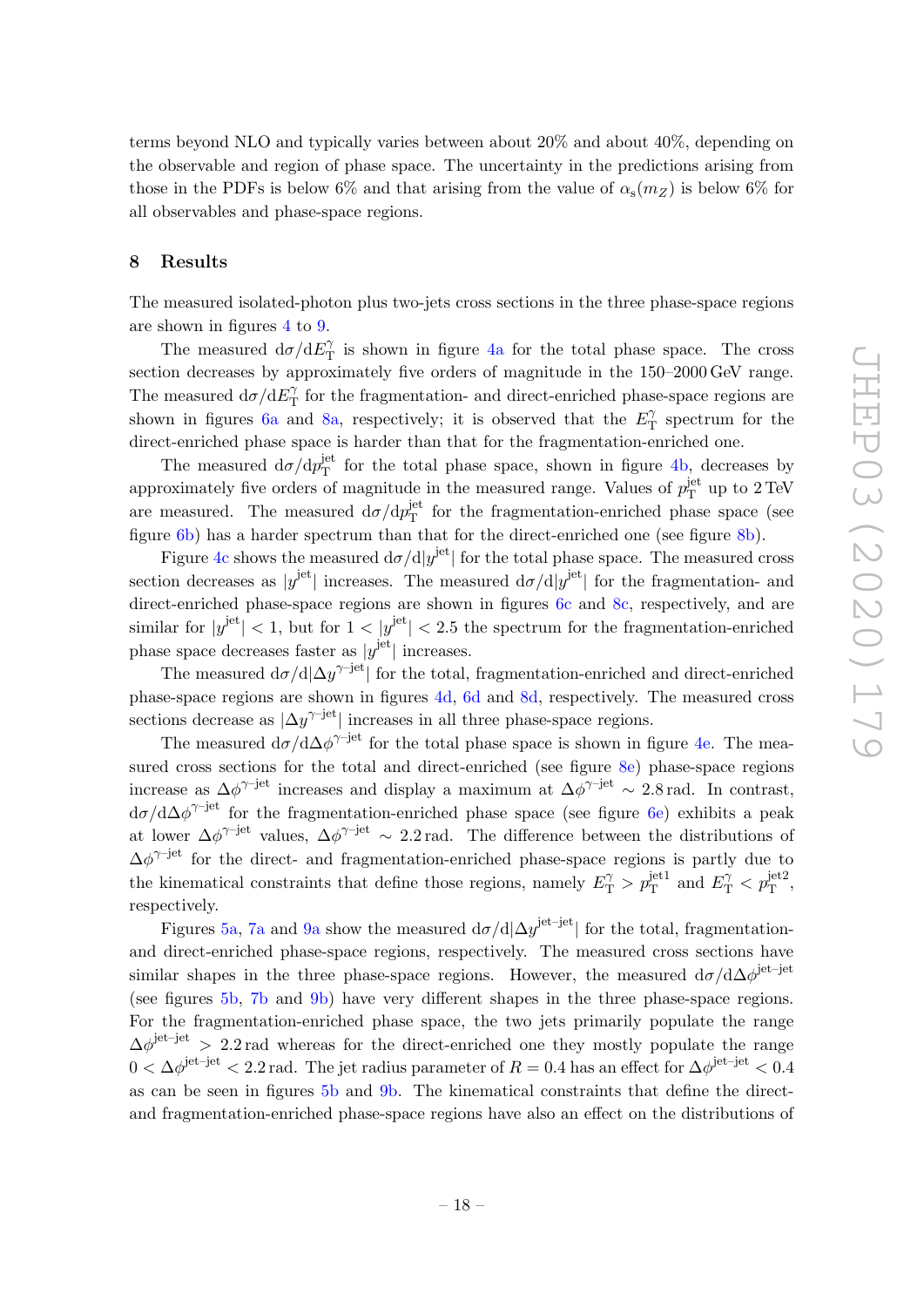<span id="page-19-3"></span><span id="page-19-1"></span><span id="page-19-0"></span>

<span id="page-19-2"></span>JHEP03 (2020)179 JHEP03(2020)179

<span id="page-19-5"></span><span id="page-19-4"></span>Figure 4. Measured cross sections for isolated-photon plus two-jet production (dots) as functions of (a)  $E_T^{\gamma}$ , (b)  $p_T^{\text{jet}}$ , (c)  $|y^{\text{jet}}|$ , (d)  $|\Delta y^{\gamma-\text{jet}}|$  and (e)  $\Delta \phi^{\gamma-\text{jet}}$  for the total phase space. The NLO QCD predictions from Sherpa (solid lines) based on the NNPDF3.0 PDFs are also shown. The tree-level plus parton-shower predictions from LO Sherpa (dotted lines) and Pythia (dashed lines) normalised to the integrated measured cross section (using the factors indicated in parentheses) are also shown. The bottom part of each figure shows the ratio of the predictions to the measured cross section. The inner (outer) error bars represent the statistical uncertainties (the statistical and systematic uncertainties added in quadrature) and the filled bands represent the theoretical uncertainty of the NLO QCD predictions. For most of the points, the inner and outer error bars are smaller than the marker size and, thus, not visible. The visible thin error bars represent the outer error bars.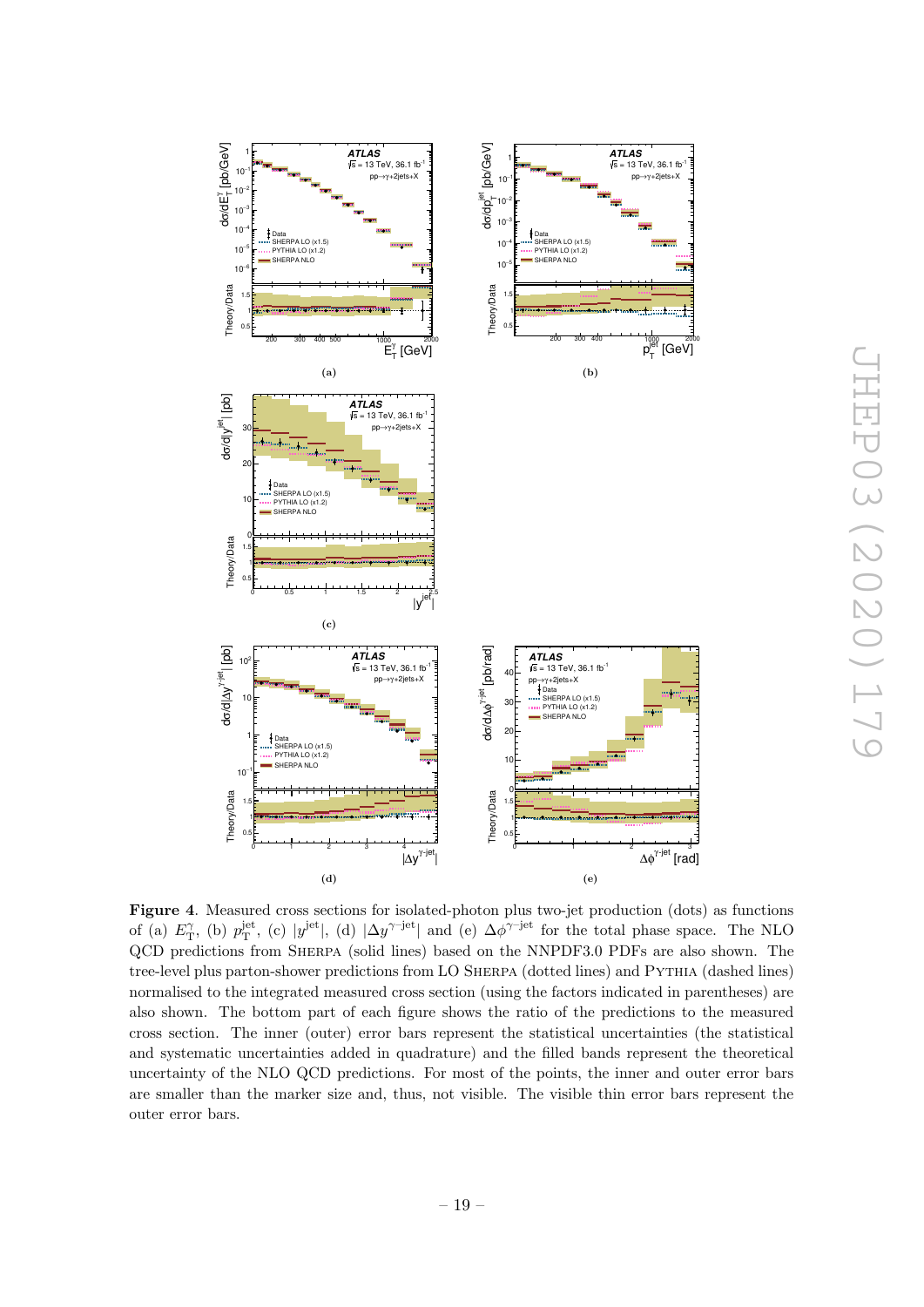

<span id="page-20-3"></span>(d)

Figure 5. Measured cross sections for isolated-photon plus two-jet production (dots) as functions of (a)  $|\Delta y^{\text{jet-jet}}|$ , (b)  $\Delta \phi^{\text{jet-jet}}$ , (c)  $m^{\text{jet-jet}}$  and (d)  $m^{\gamma-\text{jet-jet}}$  for the total phase space. The NLO QCD predictions from Sherpa (solid lines) based on the NNPDF3.0 PDFs are also shown. The tree-level plus parton-shower predictions from LO Sherpa (dotted lines) and Pythia (dashed lines) normalised to the integrated measured cross section (using the factors indicated in parentheses) are also shown. The bottom part of each figure shows the ratio of the predictions to the measured cross section. The inner (outer) error bars represent the statistical uncertainties (the statistical and systematic uncertainties added in quadrature) and the filled bands represent the theoretical uncertainty of the NLO QCD predictions. For most of the points, the inner and outer error bars are smaller than the marker size and, thus, not visible. The visible thin error bars represent the outer error bars.

<span id="page-20-0"></span>| [pb]

dσ/d∣∆y<sup>jet-jet</sup>

<sup>−</sup><sup>1</sup> 10

0.5 ¶1 1.5

Theory/Data

<span id="page-20-2"></span>[pb/GeV]

/dm σd

<sup>−</sup><sup>3</sup> 10

<sup>−</sup><sup>2</sup> 10

<sup>−</sup><sup>1</sup> 10

<sup>−</sup><sup>4</sup> 10

 $10<sup>-</sup>$ 

Theory/Data  $\Omega$ . 1**F** 1.5

jet-jet

1 ⊧

SHERPA LO (x1.5) PYTHIA LO (x1.2) SHERPA NLO

Data

**ATLAS**

 $\begin{array}{ccc} 0 & 1 & 2 & 3 & 4 \ \Delta y^{\text{jet-jet}} & | \end{array}$ 

[GeV] jet-jet m 60 100 200 300 1000 2000

(c)

**ATLAS**

 $\sqrt{s}$  = 13 TeV, 36.1 fb pp→γ+2jets+X

(a)

SHERPA LO (x1.5) PYTHIA LO (x1.2) SHERPA NLO

Data

 $\sqrt{s}$  = 13 TeV, 36.1 fb pp→γ+2jets+X

<span id="page-20-1"></span>|

10

1<sub>0</sub>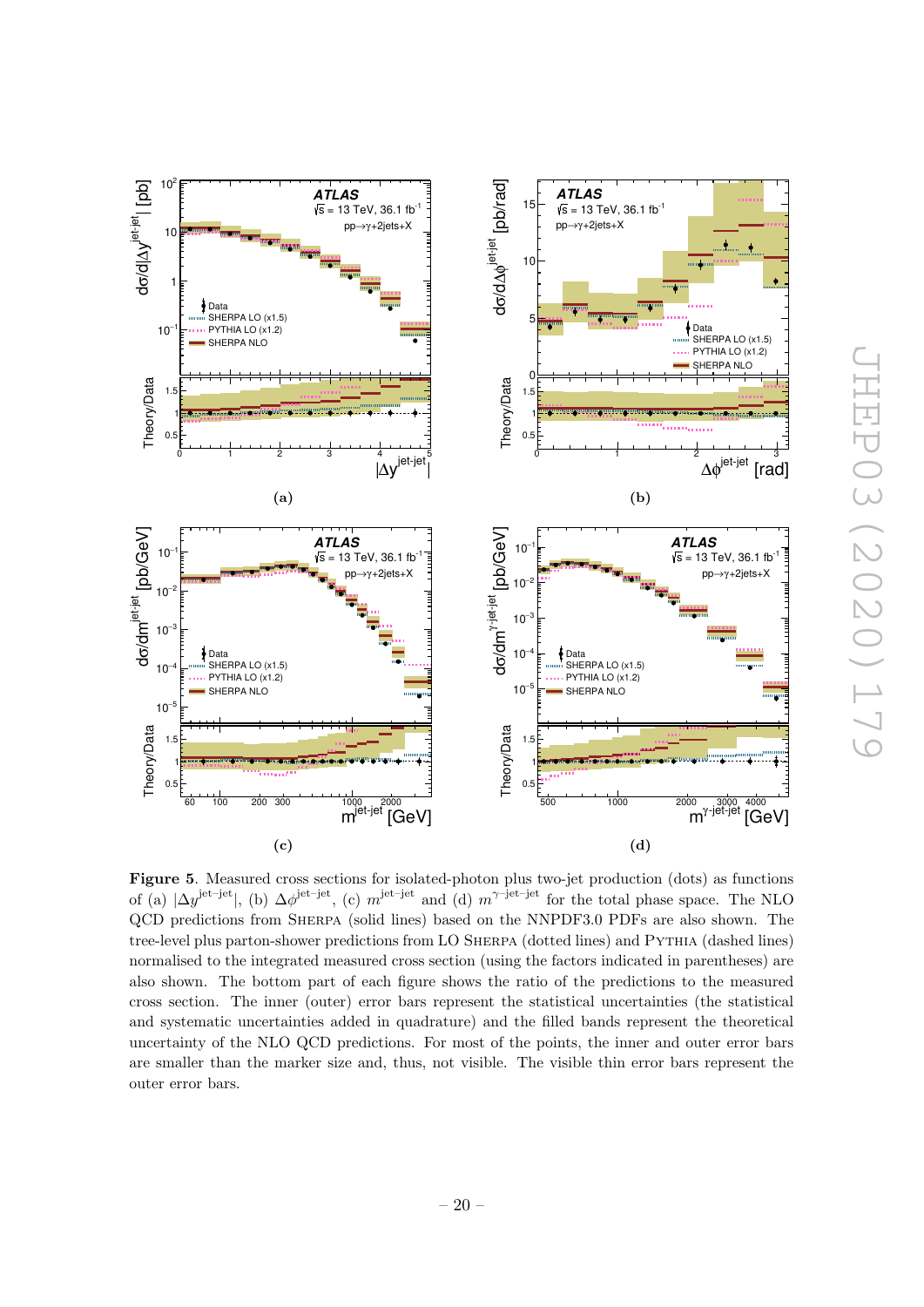<span id="page-21-2"></span><span id="page-21-1"></span><span id="page-21-0"></span>

<span id="page-21-4"></span><span id="page-21-3"></span>Figure 6. Measured cross sections for isolated-photon plus two-jet production (dots) as functions of (a)  $E_{\rm T}^{\gamma}$ , (b)  $p_{\rm T}^{\rm jet}$ , (c)  $|y^{\rm jet}|$ , (d)  $|\Delta y^{\gamma\rm{-jet}}|$  and (e)  $\Delta \phi^{\gamma\rm{-jet}}$  for the fragmentation-enriched phase space. The NLO QCD predictions from Sherpa (solid lines) based on the NNPDF3.0 PDFs are also shown. The tree-level plus parton-shower predictions from LO Sherpa (dotted lines) and Pythia (dashed lines) normalised to the integrated measured cross section (using the factors indicated in parentheses) are also shown. The bottom part of each figure shows the ratio of the predictions to the measured cross section. The inner (outer) error bars represent the statistical uncertainties (the statistical and systematic uncertainties added in quadrature) and the filled bands represent the theoretical uncertainty of the NLO QCD predictions. For most of the points, the inner and outer error bars are smaller than the marker size and, thus, not visible. The visible thin error bars represent the outer error bars.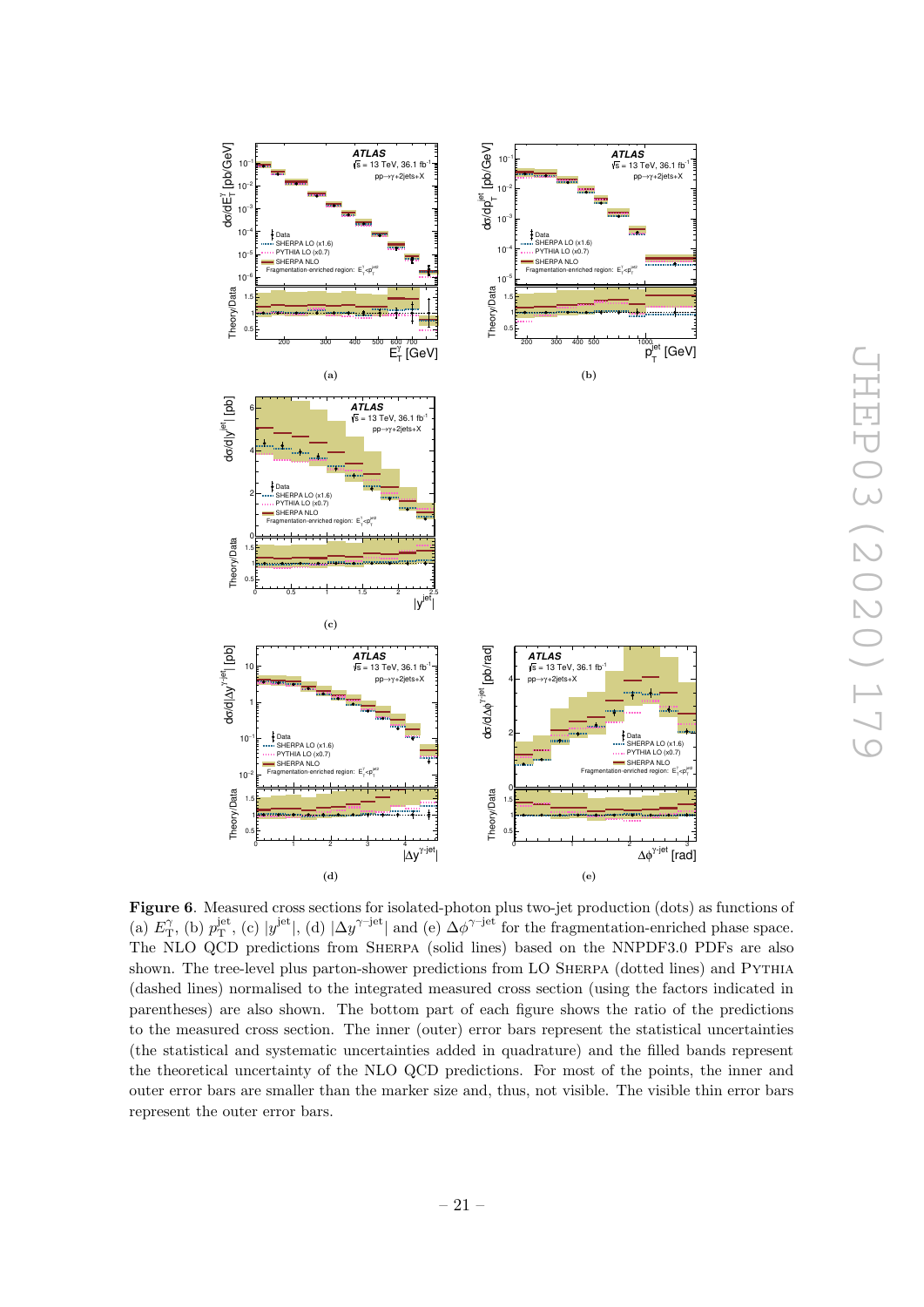<span id="page-22-2"></span><span id="page-22-1"></span><span id="page-22-0"></span>

<span id="page-22-3"></span>Figure 7. Measured cross sections for isolated-photon plus two-jet production (dots) as functions of (a)  $|\Delta y^{\text{jet-jet}}|$ , (b)  $\Delta \phi^{\text{jet-jet}}$ , (c)  $m^{\text{jet-jet}}$  and (d)  $m^{\gamma \text{-jet-jet}}$  for the fragmentation-enriched phase space. The NLO QCD predictions from Sherpa (solid lines) based on the NNPDF3.0 PDFs are also shown. The tree-level plus parton-shower predictions from LO SHERPA (dotted lines) and PYTHIA (dashed lines) normalised to the integrated measured cross section (using the factors indicated in parentheses) are also shown. The bottom part of each figure shows the ratio of the predictions to the measured cross section. The inner (outer) error bars represent the statistical uncertainties (the statistical and systematic uncertainties added in quadrature) and the filled bands represent the theoretical uncertainty of the NLO QCD predictions. For most of the points, the inner and outer error bars are smaller than the marker size and, thus, not visible. The visible thin error bars represent the outer error bars.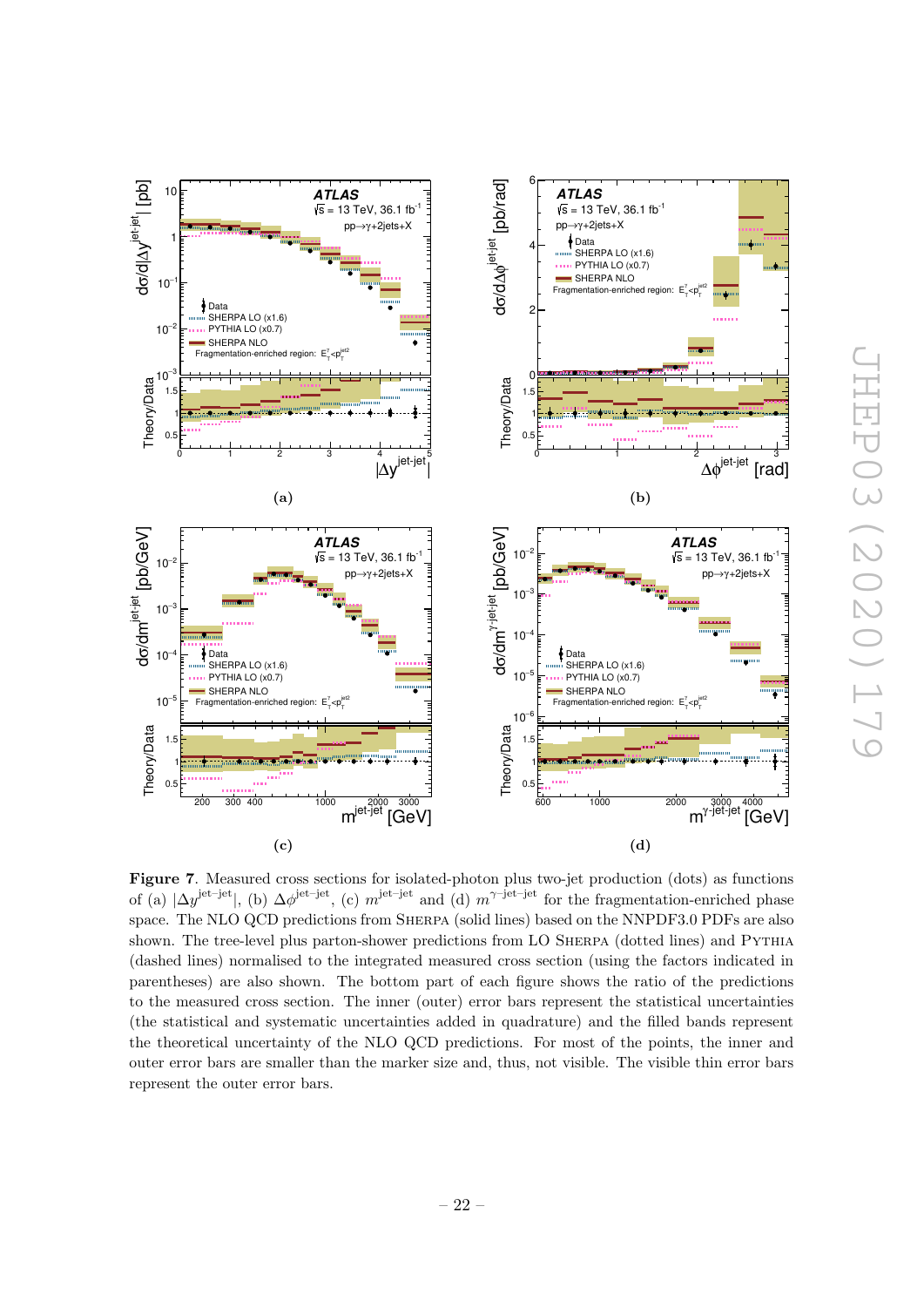<span id="page-23-2"></span><span id="page-23-1"></span><span id="page-23-0"></span>

<span id="page-23-4"></span><span id="page-23-3"></span>Figure 8. Measured cross sections for isolated-photon plus two-jet production (dots) as functions of (a)  $E_{\rm T}^{\gamma}$ , (b)  $p_{\rm T}^{\rm jet}$ , (c)  $|y^{\rm jet}|$ , (d)  $|\Delta y^{\gamma - \rm jet}|$  and (e)  $\Delta \phi^{\gamma - \rm jet}$  for the direct-enriched phase space. The NLO QCD predictions from Sherpa (solid lines) based on the NNPDF3.0 PDFs are also shown. The tree-level plus parton-shower predictions from LO Sherpa (dotted lines) and Pythia (dashed lines) normalised to the integrated measured cross section (using the factors indicated in parentheses) are also shown. The bottom part of each figure shows the ratio of the predictions to the measured cross section. The inner (outer) error bars represent the statistical uncertainties (the statistical and systematic uncertainties added in quadrature) and the filled bands represent the theoretical uncertainty of the NLO QCD predictions. For most of the points, the inner and outer error bars are smaller than the marker size and, thus, not visible. The visible thin error bars represent the outer error bars.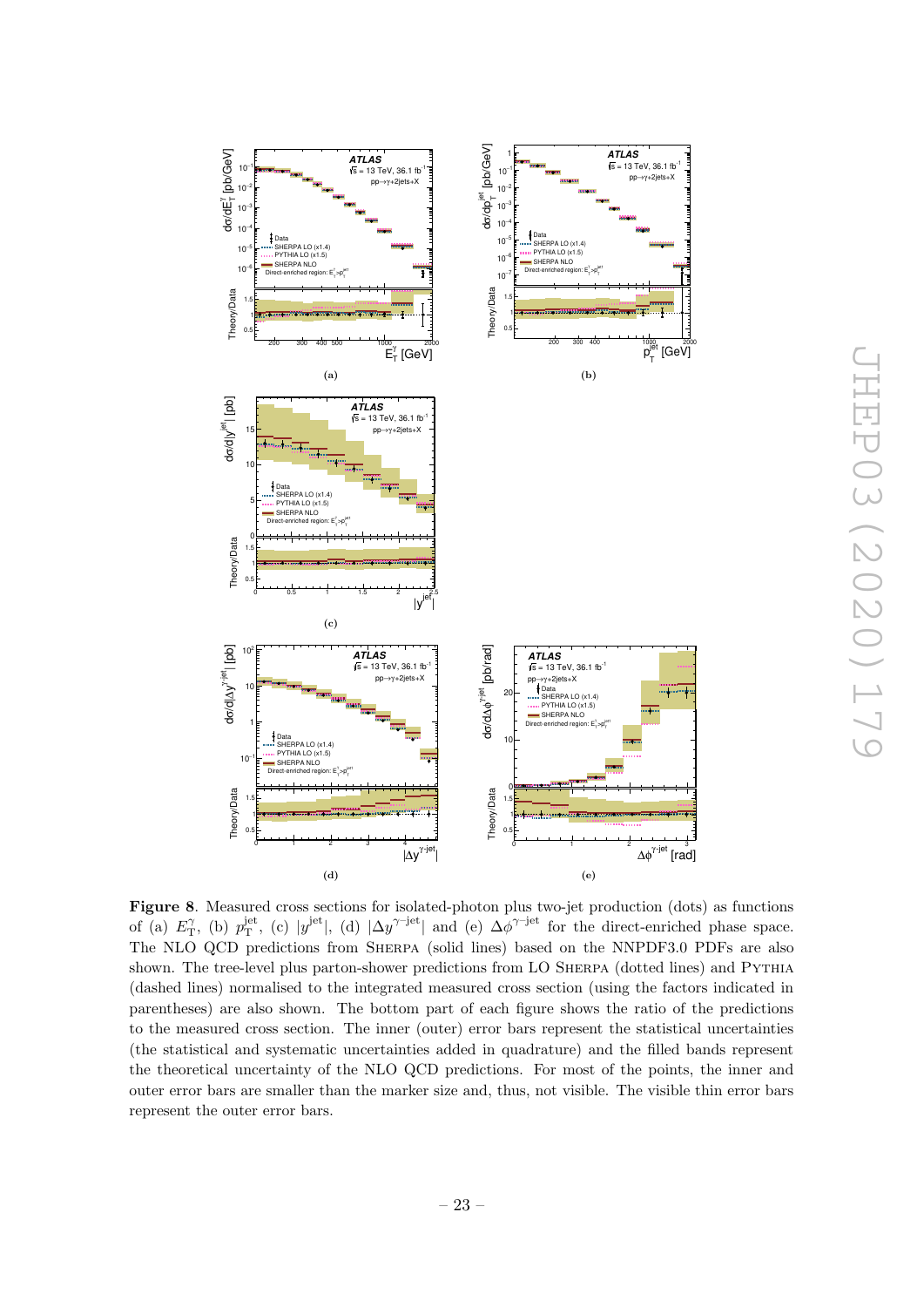<span id="page-24-3"></span><span id="page-24-1"></span><span id="page-24-0"></span>

<span id="page-24-2"></span>JHEP03 (2020) 179 JHEP03(2020)179

<span id="page-24-4"></span>Figure 9. Measured cross sections for isolated-photon plus two-jet production (dots) as functions of (a)  $|\Delta y^{\text{jet-jet}}|$ , (b)  $\Delta \phi^{\text{jet-jet}}$ , (c)  $m^{\text{jet-jet}}$  and (d)  $m^{\gamma \text{-jet-jet}}$  for the direct-enriched phase space. The NLO QCD predictions from Sherpa (solid lines) based on the NNPDF3.0 PDFs are also shown. The tree-level plus parton-shower predictions from LO SHERPA (dotted lines) and PYTHIA (dashed lines) normalised to the integrated measured cross section (using the factors indicated in parentheses) are also shown. The bottom part of each figure shows the ratio of the predictions to the measured cross section. The inner (outer) error bars represent the statistical uncertainties (the statistical and systematic uncertainties added in quadrature) and the filled bands represent the theoretical uncertainty of the NLO QCD predictions. For most of the points, the inner and outer error bars are smaller than the marker size and, thus, not visible. The visible thin error bars represent the outer error bars.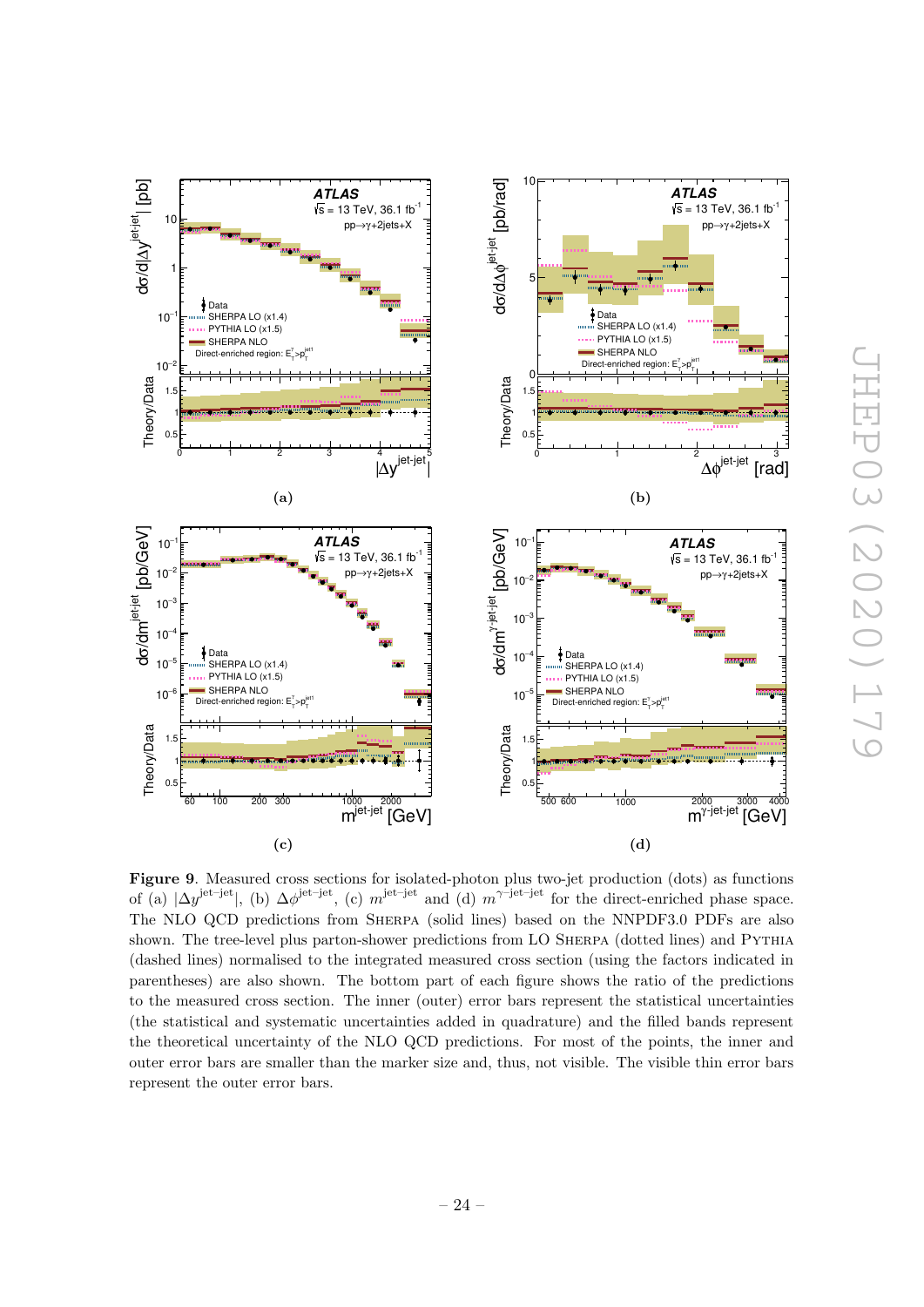$\Delta\phi^{\text{jet-jet}}$ ; for instance,  $d\sigma/d\Delta\phi^{\text{jet-jet}}$  for the fragmentation-enriched phase-space region is suppressed at low  $\Delta\phi^{\rm jet-jet}$ .

The dependence of the cross sections on  $m^{jet-jet}$  and  $m^{\gamma-jet-jet}$  is measured up to values of 4 TeV and 5.5 TeV, respectively. For  $d\sigma/dm^{jet-jet}$  (see figures [5c,](#page-20-2) [7c](#page-22-2) and [9c\)](#page-24-3), the measured spectra have different shapes in the three phase-space regions. The cross section for the fragmentation-enriched phase space is suppressed at low  $m^{\text{jet-jet}}$  values, but it is harder than that for the direct-enriched one at high  $m^{\text{jet}-\text{jet}}$  values. The kinematical constraints have some effect on the differences between the distributions of  $m^{\text{jet}-\text{jet}}$  for the direct- and fragmentation-enriched phase-space regions. For  $d\sigma/dm^{\gamma-jet-jet}$  (see figures [5d,](#page-20-3) [7d](#page-22-3) and [9d\)](#page-24-4), the shapes of the spectra are more similar, but the distribution for the fragmentationenriched phase space is harder than for the direct-enriched one.

#### <span id="page-25-0"></span>8.1 Comparison with tree-level plus parton-shower Monte Carlo models

The predictions of the tree-level plus parton-shower MC models of Pythia and Sherpa are compared with the data in figures [4](#page-19-0) to [9.](#page-24-0) These predictions are normalised to the measured integrated cross section in each phase space to compare the shapes of the predictions with the data. The normalisation factors relative to the cross-section predictions of the generators are indicated in figures [4](#page-19-0) to [9.](#page-24-0) Being tree-level predictions, the theoretical uncertainties in these models can be as large as 50% and are not included in the figures.

The predictions of LO Sherpa provide a good description of the shape of the data, except at high  $E_{\text{T}}^{\gamma}$  $T_{\rm T}$ ,  $|\Delta y^{\rm jet-jet}|$  and  $m^{\gamma\rm-jet-jet}$ . The predictions of PYTHIA, in general, fail to describe the shape of the data. There are two reasons for this disagreement. First, since PYTHIA uses  $2 \rightarrow 2$  matrix elements, the second jet necessarily originates from the parton shower; SHERPA incorporates matrix elements for the processes  $2 \rightarrow n$  with  $n = 2$  to 5 and thus the second jet is better simulated. Second, the fragmentation component in Pythia is overestimated for the parameter settings used here. This is particularly visible in the cross section for the total phase space as a function of  $p_T^{\text{jet}}$  $j_T^{\text{jet}}$  in the region  $p_T^{\text{jet}} > 300 \,\text{GeV}$ , where the prediction overestimates the data by 50% or more. It is also visible in the cross section for the total phase space as a function of  $m^{\text{jet-jet}}$  and  $m^{\gamma-\text{jet-jet}}$ , where the predictions of Pythia overestimate the data by up to an order of magnitude. The overestimation of the fragmentation component is also supported by the fact that the normalisation factor for the predictions from Pythia is 1.2 (0.7) for the total (fragmentation-enriched) phase space. The inclusion of higher-order tree-level matrix elements for the processes  $2 \rightarrow n$  with  $n = 3$ to 5 in Sherpa significantly improves the description of the data for all observables and phase-space regions.

# <span id="page-25-1"></span>8.2 Comparison with next-to-leading-order plus parton-shower QCD predictions

The predictions of the NLO calculations of Sherpa are compared with the data in figures [4](#page-19-0) to [9.](#page-24-0) The uncertainties in the predictions include those due to missing higher-order terms in the perturbative expansion, those due to the uncertainties in the PDFs and those due to the uncertainty in  $\alpha_{s}(m_Z)$ , as explained in section [7.2.](#page-15-0) The predictions are shown with the theory normalisation, so the comparison between data and theory is done in terms of both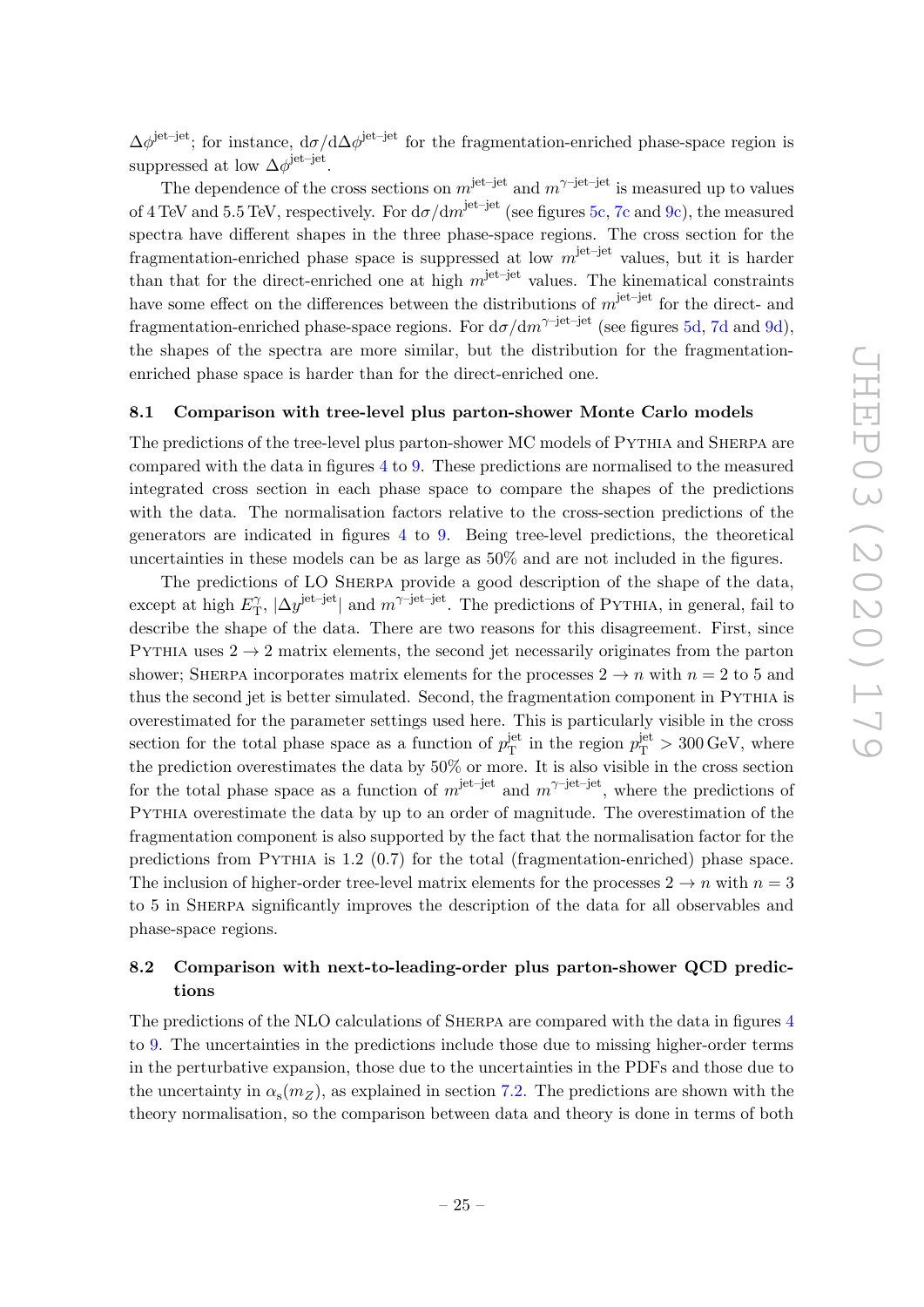normalisation and shape, except for the LO SHERPA predictions (see section [8.1\)](#page-25-0) which are normalised to the data. The NLO Sherpa predictions describe the data adequately in shape and normalisation within the experimental and theoretical uncertainties except for ranges at high values of  $|\Delta y^{\gamma-jet}|$ ,  $|\Delta y^{\text{jet}-\text{jet}}|$ ,  $m^{\text{jet}-\text{jet}}$  and  $m^{\gamma-jet-jet}$ , where the predictions overestimate the data in the total and fragmentation-enriched phase-space regions. In those ranges, the overestimation of the predictions relative to the data is larger in the fragmentation-enriched phase space than when considering the total phase space. These discrepancies might be attributable to unaccounted higher-order corrections given the fact that the variation of the renormalisation and factorisation scales leads to relatively large uncertainties in the predictions. In particular, the use of  $E_{\rm T}^{\gamma}$  $T_{\rm T}^{\gamma}$  as the scale might not be optimal in the ranges where  $p_T^{\text{jet}}$ <sup>jet</sup> is much larger than  $E_{\text{T}}^{\gamma}$  $T<sub>T</sub>$ . A mismodelling of the high tail in  $m^{\text{jet-jet}}$  is also observed for the measurements of the final state  $V + \text{jet} + \text{jet}$  with  $V = W^{\pm}$ or Z boson [\[64–](#page-31-11)[66\]](#page-31-12). In addition, decorrelation effects from multiple parton emission might be present at large values of  $|\Delta y^{\gamma-jet}|$  and  $|\Delta y^{\text{jet}-\text{jet}}|$ . The comparison of the predictions based on different parameterisations of the proton PDFs shows that the description of the data does not depend significantly on the specific PDF used. The theoretical uncertainties are much larger than the experimental ones and, therefore, more precise calculations are needed, either in the form of resummed calculations or through the inclusion of higherorder terms. Once the size of the uncertainties of the predictions is reduced significantly, a meaningful comparison with predictions including electroweak effects will be possible.

#### <span id="page-26-0"></span>9 Summary

Measurements of the cross sections for the production of an isolated photon in association with two jets in pp collisions at  $\sqrt{s} = 13$  TeV,  $pp \rightarrow \gamma + \text{jet} + \text{jet} + \text{X}$ , are presented. These measurements are based on an integrated luminosity of 36.1 fb<sup>-1</sup> of ATLAS data recorded at the LHC. The photon is required to have  $E_{\rm T}^{\gamma} > 150 \,\text{GeV}$  and  $|\eta^{\gamma}| < 2.37$ , excluding the region  $1.37 < |\eta^{\gamma}| < 1.56$ . The jets are reconstructed using the anti- $k_t$  algorithm with radius parameter  $R = 0.4$ . The cross sections are measured as functions of  $E_{\rm T}^{\gamma}$  $v_{\rm T}^{\gamma},\, p_{\rm T}^{\rm jet}$  $j^{\text{jet}}_{\text{T}}$ ,  $|y^{\text{jet}}|$ ,  $\Delta \phi^{\gamma \text{-jet}}$ ,  $|\Delta y^{\gamma-\text{jet}}|$ ,  $m^{\text{jet}-\text{jet}}, \Delta \phi^{\text{jet}-\text{jet}}, |\Delta y^{\text{jet}-\text{jet}}|$  and  $m^{\gamma-\text{jet}-\text{jet}}$  in three different regions of phase space, namely the total phase space, the fragmentation-photon enriched phase space where  $E_{\rm T}^{\gamma}$  $p_{\rm T}^{\rm jet2}$  $T_{\rm T}^{\rm jet2}$  and the direct-photon enriched phase space where  $E_{\rm T}^{\gamma} > p_{\rm T}^{\rm jet1}$ . The measurements extend up to values of 2 TeV in  $E_{\text{T}}^{\gamma}$  $p_{\rm T}^{\gamma}$  and  $p_{\rm T}^{\rm jet}$  $T<sub>T</sub><sup>jet</sup>$ . The dependence of the cross sections on  $m<sup>jet-jet</sup>$ and  $m^{\gamma-\text{jet}-\text{jet}}$  is measured up to values of 4 TeV and 5.5 TeV, respectively. The measured cross sections in the fragmentation-photon and direct-photon enriched phase-space regions exhibit the features expected from the two underlying production mechanisms, each of which dominates in one of the two regions, and for some observables, from the effects of the kinematical constraints that define the two phase-space regions.

The predictions of the tree-level plus parton-shower MC model in LO Sherpa give a good description of the shape of the data distributions, except at high  $E_{\rm T}^{\gamma}$  $T$ ,  $|\Delta y^{\mathrm{jet-jet}}|$ and  $m^{\gamma-jet-jet}$ . In contrast, the predictions from PYTHIA, for which the sub-leading jet must necessarily originate from the parton shower, generally fail to describe the shape of the distributions in the data. The improved description of the data by the predictions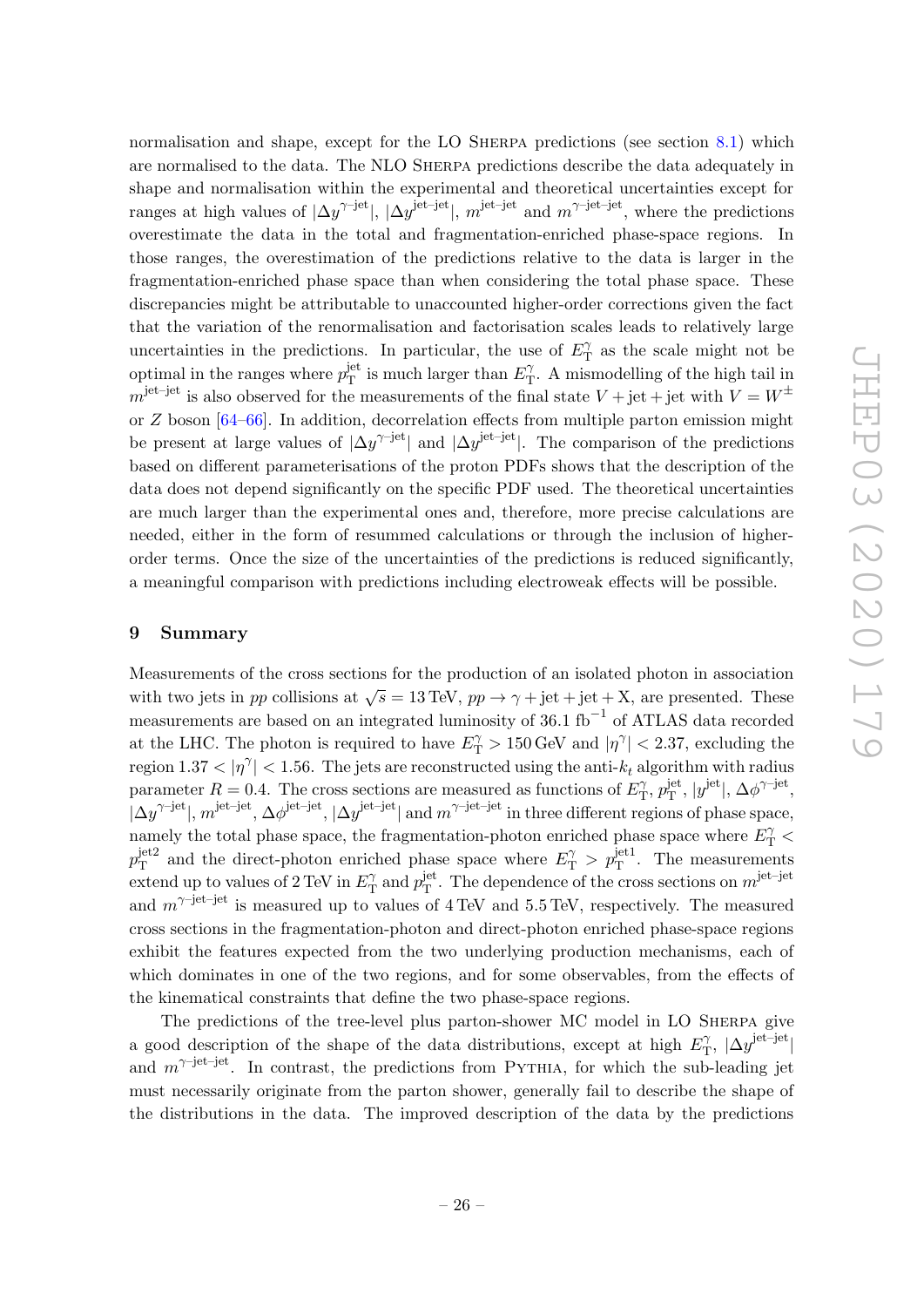from LO Sherpa is attributed to the inclusion of tree-level higher-order matrix elements. The precision of the measurements is significantly better than the differences between the predictions. The NLO predictions from Sherpa describe the data adequately in shape and normalisation within the experimental and theoretical uncertainties except for the regions at high values of  $|\Delta y^{\gamma-jet}|$ ,  $|\Delta y^{\text{jet}-\text{jet}}|$ ,  $m^{\text{jet}-\text{jet}}$  and  $m^{\gamma-\text{jet}-\text{jet}}$ , where the predictions overestimate the data for the total and fragmentation-photon enriched phase-space regions. There are regions in which the NLO predictions exhibit trends that differ from those in the data, such as at high  $E_{\rm T}^{\gamma}$  $v_{\rm T}^{\gamma}$  and  $p_{\rm T}^{\rm jet}$  $T<sup>jet</sup>$ , and at low  $\Delta \phi^{\gamma-jet}$ . The theoretical uncertainties are much larger than those of experimental nature, preventing a more precise test of the theory. The measurements provide tests of pQCD at energy scales as high as 2 TeV for the photon and jet transverse momenta and scrutinise the NLO QCD description of the dynamics of isolated-photon plus two-jet production in pp collisions.

# Acknowledgments

We thank CERN for the very successful operation of the LHC, as well as the support staff from our institutions without whom ATLAS could not be operated efficiently.

We acknowledge the support of ANPCyT, Argentina; YerPhI, Armenia; ARC, Australia; FWF, BMWFW, Austria; ANAS, Azerbaijan; SSTC, Belarus; CNPq, FAPESP, Brazil; NSERC, CFI, NRC, Canada; CERN, CERN; CONICYT, Chile; CAS, NSFC, MOST, China; COLCIENCIAS, Colombia; VSC CR, MSMT CR, MPO CR, Czech Republic; DNSRC, DNRF, Denmark; IN2P3-CNRS, CEA-DRF/IRFU, France; SRNSFG, Georgia; MPG, HGF, BMBF, Germany; GSRT, Greece; RGC, Hong Kong SAR, Hong Kong China; Benoziyo Center, ISF, Israel; INFN, Italy; JSPS, MEXT, Japan; JINR, JINR; CNRST, Morocco; NWO, Netherlands; RCN, Norway; MNiSW, NCN, Poland; FCT, Portugal; MNE/IFA, Romania; NRC KI, MES of Russia, Russia Federation; MESTD, Serbia; MSSR, Slovakia; ARRS, MIZS, Slovenia; DST/NRF, South Africa; MINECO, Spain; SRC, Wallenberg Foundation, Sweden; Cantons of Bern and Geneva, SNSF, SERI, Switzerland; MOST, Taiwan; TAEK, Turkey; STFC, United Kingdom; DOE, NSF, United states of America. In addition, individual groups and members have received support from CRC, Compute Canada, Canarie, BCKDF, Canada; Marie Skłodowska-Curie, COST, ERDF, ERC, Horizon 2020, European Union; ANR, Investissements d'Avenir Labex and Idex, France; AvH, DFG, Germany; Herakleitos, Thales and Aristeia programmes co-financed by EU-ESF and the Greek NSRF, Greece; BSF-NSF, GIF, Israel; PROMETEO Programme Generalitat Valenciana, CERCA Generalitat de Catalunya, Spain; Leverhulme Trust, The Royal Society, United Kingdom.

The crucial computing support from all WLCG partners is acknowledged gratefully, in particular from CERN, the ATLAS Tier-1 facilities at TRIUMF (Canada), NDGF (Denmark, Norway, Sweden), CC-IN2P3 (France), KIT/GridKA (Germany), INFN-CNAF (Italy), NL-T1 (Netherlands), PIC (Spain), ASGC (Taiwan), RAL (U.K.) and BNL (U.S.A.), the Tier-2 facilities worldwide and large non-WLCG resource providers. Major contributors of computing resources are listed in ref. [\[67\]](#page-31-13).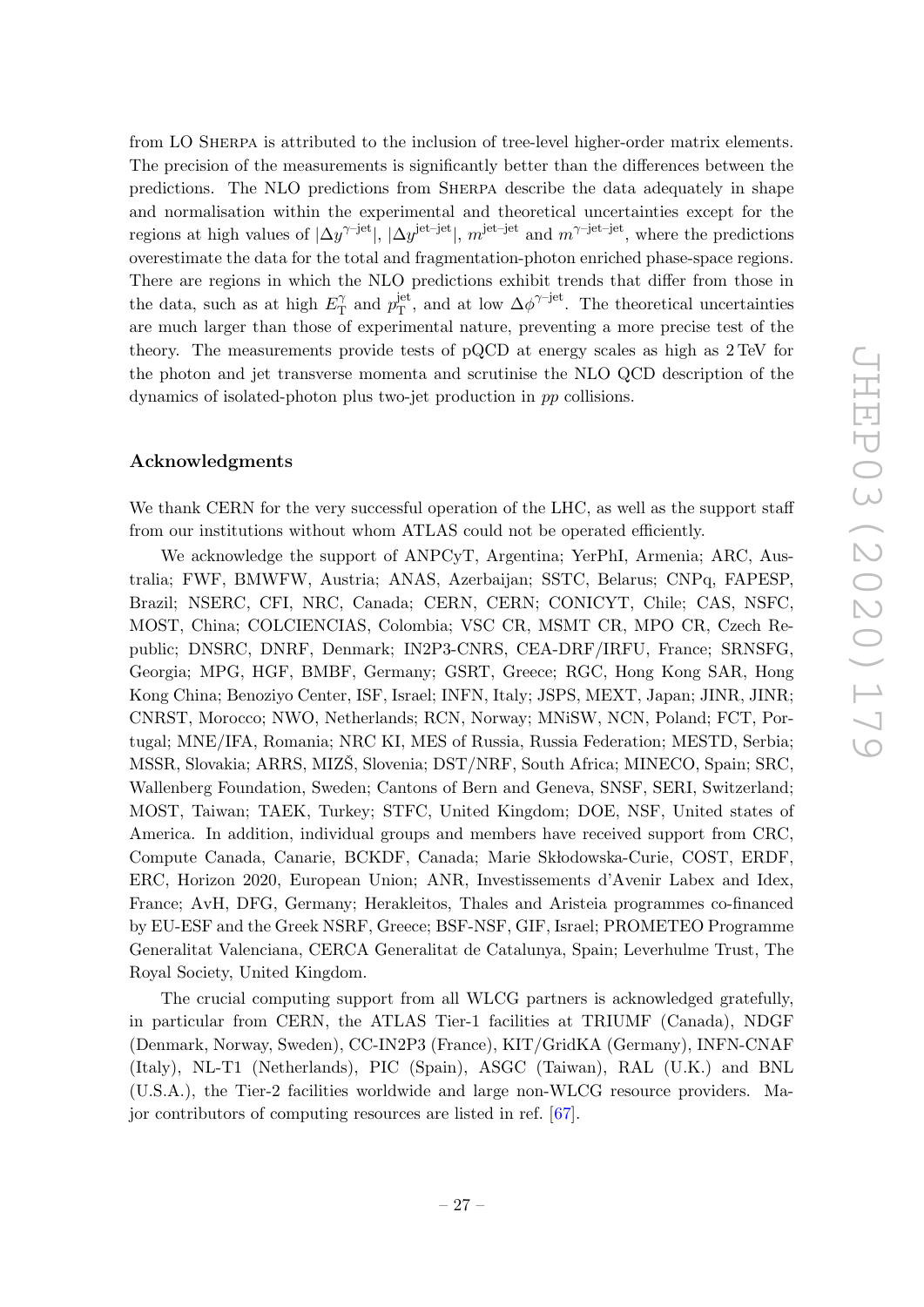Open Access. This article is distributed under the terms of the Creative Commons Attribution License [\(CC-BY 4.0\)](https://creativecommons.org/licenses/by/4.0/), which permits any use, distribution and reproduction in any medium, provided the original author(s) and source are credited.

# References

- <span id="page-28-0"></span>[1] T. Pietrycki and A. Szczurek, *Photon-jet correlations in pp and*  $p\bar{p}$  *collisions, [Phys. Rev.](https://doi.org/10.1103/PhysRevD.76.034003)* D 76 [\(2007\) 034003](https://doi.org/10.1103/PhysRevD.76.034003) [[arXiv:0704.2158](https://arxiv.org/abs/0704.2158)] [IN[SPIRE](https://inspirehep.net/search?p=find+EPRINT+arXiv:0704.2158)].
- <span id="page-28-1"></span>[2] Z. Belghobsi, M. Fontannaz, J.P. Guillet, G. Heinrich, E. Pilon and M. Werlen, Photon-Jet Correlations and Constraints on Fragmentation Functions, Phys. Rev. D 79 [\(2009\) 114024](https://doi.org/10.1103/PhysRevD.79.114024) [[arXiv:0903.4834](https://arxiv.org/abs/0903.4834)] [IN[SPIRE](https://inspirehep.net/search?p=find+EPRINT+arXiv:0903.4834)].
- <span id="page-28-2"></span>[3] J.H. Kühn, A. Kulesza, S. Pozzorini and M. Schulze, *Electroweak corrections to hadronic* photon production at large transverse momenta, JHEP 03 [\(2006\) 059](https://doi.org/10.1088/1126-6708/2006/03/059) [[hep-ph/0508253](https://arxiv.org/abs/hep-ph/0508253)] [IN[SPIRE](https://inspirehep.net/search?p=find+EPRINT+hep-ph/0508253)].
- [4] U. Baur, Weak Boson Emission in Hadron Collider Processes, [Phys. Rev.](https://doi.org/10.1103/PhysRevD.75.013005) D 75 (2007) [013005](https://doi.org/10.1103/PhysRevD.75.013005) [[hep-ph/0611241](https://arxiv.org/abs/hep-ph/0611241)] [IN[SPIRE](https://inspirehep.net/search?p=find+EPRINT+hep-ph/0611241)].
- [5] T. Becher and X. Garcia i Tormo, Electroweak Sudakov effects in W, Z and γ production at large transverse momentum, Phys. Rev. D 88 [\(2013\) 013009](https://doi.org/10.1103/PhysRevD.88.013009) [[arXiv:1305.4202](https://arxiv.org/abs/1305.4202)] [IN[SPIRE](https://inspirehep.net/search?p=find+EPRINT+arXiv:1305.4202)].
- <span id="page-28-3"></span>[6] T. Becher and X. Garcia i Tormo, Addendum: Electroweak Sudakov effects in W, Z and  $\gamma$ production at large transverse momentum, Phys. Rev. D 92 [\(2015\) 073011](https://doi.org/10.1103/PhysRevD.92.073011) [[arXiv:1509.01961](https://arxiv.org/abs/1509.01961)] [IN[SPIRE](https://inspirehep.net/search?p=find+EPRINT+arXiv:1509.01961)].
- <span id="page-28-4"></span>[7] ATLAS collaboration, Measurement of the production cross section of an isolated photon associated with jets in proton-proton collisions at  $\sqrt{s} = 7$  TeV with the ATLAS detector, Phys. Rev. D 85 [\(2012\) 092014](https://doi.org/10.1103/PhysRevD.85.092014) [[arXiv:1203.3161](https://arxiv.org/abs/1203.3161)] [IN[SPIRE](https://inspirehep.net/search?p=find+EPRINT+arXiv:1203.3161)].
- <span id="page-28-8"></span>[8] ATLAS collaboration, Dynamics of isolated-photon plus jet production in pp collisions at  $\sqrt{s}$  = 7 TeV with the ATLAS detector, [Nucl. Phys.](https://doi.org/10.1016/j.nuclphysb.2013.07.025) **B 875** (2013) 483 [[arXiv:1307.6795](https://arxiv.org/abs/1307.6795)] [IN[SPIRE](https://inspirehep.net/search?p=find+EPRINT+arXiv:1307.6795)].
- <span id="page-28-7"></span>[9] ATLAS collaboration,  $High-E_T$  isolated-photon plus jets production in pp collisions at  $\sqrt{s} = 8 \text{ TeV}$  with the ATLAS detector, [Nucl. Phys.](https://doi.org/10.1016/j.nuclphysb.2017.03.006) **B** 918 (2017) 257 [[arXiv:1611.06586](https://arxiv.org/abs/1611.06586)] [IN[SPIRE](https://inspirehep.net/search?p=find+EPRINT+arXiv:1611.06586)].
- <span id="page-28-5"></span>[10] ATLAS collaboration, Measurement of the cross section for isolated-photon plus jet production in pp collisions at  $\sqrt{s} = 13 \text{ TeV}$  using the ATLAS detector, [Phys. Lett.](https://doi.org/10.1016/j.physletb.2018.03.035) **B** 780 [\(2018\) 578](https://doi.org/10.1016/j.physletb.2018.03.035) [[arXiv:1801.00112](https://arxiv.org/abs/1801.00112)] [IN[SPIRE](https://inspirehep.net/search?p=find+EPRINT+arXiv:1801.00112)].
- <span id="page-28-6"></span>[11] CMS collaboration, Rapidity Distributions in Exclusive  $Z + Jet$  and  $\gamma + Jet$  Events in pp Collisions at  $\sqrt{s}$  = 7 TeV, Phys. Rev. **D** 88 [\(2013\) 112009](https://doi.org/10.1103/PhysRevD.88.112009) [[arXiv:1310.3082](https://arxiv.org/abs/1310.3082)] [IN[SPIRE](https://inspirehep.net/search?p=find+EPRINT+arXiv:1310.3082)].
- [12] CMS collaboration, Measurement of the Triple-Differential Cross Section for Photon + Jets  $P_{\text{rad}}$  in Proton-Proton Collisions at  $\sqrt{s} = 7 \text{ TeV}$ , JHEP 06 [\(2014\) 009](https://doi.org/10.1007/JHEP06(2014)009)  $\left[$ [arXiv:1311.6141](https://arxiv.org/abs/1311.6141) $\right]$   $\left[$ IN[SPIRE](https://inspirehep.net/search?p=find+EPRINT+arXiv:1311.6141) $\right]$ .
- [13] CMS collaboration, Comparison of the  $Z/\gamma^*$  + jets to  $\gamma$  + jets cross sections in pp collisions at  $\sqrt{s} = 8 \text{ TeV}$ , JHEP 10 [\(2015\) 128](https://doi.org/10.1007/JHEP10(2015)128) [Erratum JHEP 04 [\(2016\) 010\]](https://doi.org/10.1007/JHEP04(2016)010) [[arXiv:1505.06520](https://arxiv.org/abs/1505.06520)] [IN[SPIRE](https://inspirehep.net/search?p=find+EPRINT+arXiv:1505.06520)].
- [14] CMS collaboration, Measurement of differential cross sections for inclusive isolated-photon and photon + jets production in proton-proton collisions at  $\sqrt{s} = 13 \text{ TeV}$ , [Eur. Phys. J.](https://doi.org/10.1140/epjc/s10052-018-6482-9) C 79 [\(2019\) 20](https://doi.org/10.1140/epjc/s10052-018-6482-9) [[arXiv:1807.00782](https://arxiv.org/abs/1807.00782)] [IN[SPIRE](https://inspirehep.net/search?p=find+EPRINT+arXiv:1807.00782)].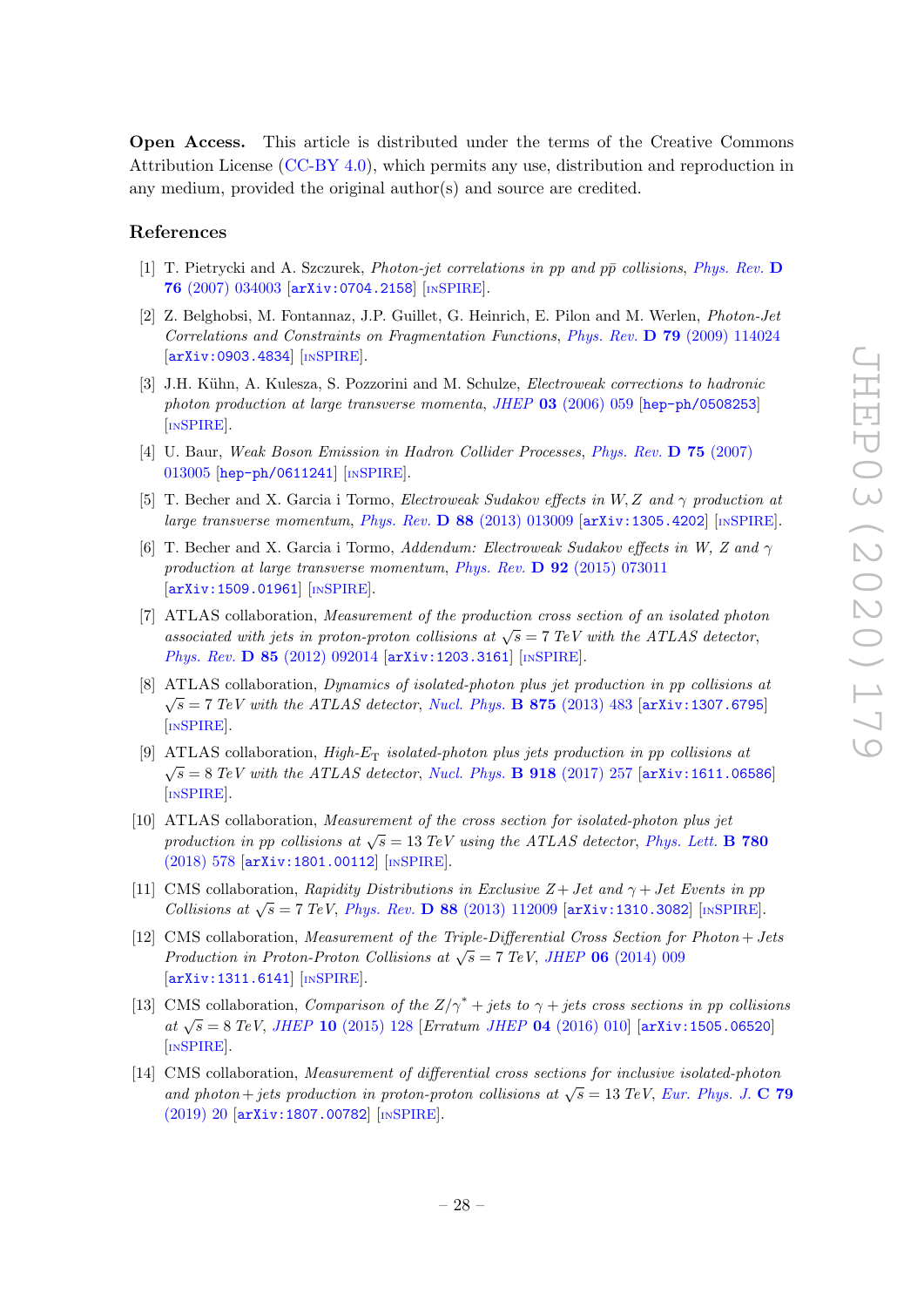- <span id="page-29-0"></span>[15] CMS collaboration, Measurements of triple-differential cross sections for inclusive isolated-photon + jet events in pp collisions at  $\sqrt{s} = 8$  TeV, [Eur. Phys. J.](https://doi.org/10.1140/epjc/s10052-019-7451-7) C 79 (2019) 969 [[arXiv:1907.08155](https://arxiv.org/abs/1907.08155)] [IN[SPIRE](https://inspirehep.net/search?p=find+EPRINT+arXiv:1907.08155)].
- <span id="page-29-1"></span>[16] S. Keller and J.F. Owens, Event structure in photon plus two jet final states, [Phys. Lett.](https://doi.org/10.1016/0370-2693(91)90198-Y) B 269 [\(1991\) 445](https://doi.org/10.1016/0370-2693(91)90198-Y) [IN[SPIRE](https://inspirehep.net/search?p=find+J+%22Phys.Lett.,B269,445%22)].
- <span id="page-29-2"></span>[17] T. Sjöstrand, S. Mrenna and P.Z. Skands, A Brief Introduction to PYTHIA 8.1, [Comput.](https://doi.org/10.1016/j.cpc.2008.01.036) [Phys. Commun.](https://doi.org/10.1016/j.cpc.2008.01.036) 178 (2008) 852 [arXiv: 0710.3820] [IN[SPIRE](https://inspirehep.net/search?p=find+EPRINT+arXiv:0710.3820)].
- <span id="page-29-3"></span>[18] T. Gleisberg et al., *Event generation with SHERPA 1.1*, *JHEP* 02 [\(2009\) 007](https://doi.org/10.1088/1126-6708/2009/02/007) [[arXiv:0811.4622](https://arxiv.org/abs/0811.4622)] [IN[SPIRE](https://inspirehep.net/search?p=find+EPRINT+arXiv:0811.4622)].
- <span id="page-29-4"></span>[19] Sherpa collaboration, Event Generation with Sherpa 2.2, [SciPost Phys.](https://doi.org/10.21468/SciPostPhys.7.3.034) 7 (2019) 034 [[arXiv:1905.09127](https://arxiv.org/abs/1905.09127)] [IN[SPIRE](https://inspirehep.net/search?p=find+EPRINT+arXiv:1905.09127)].
- <span id="page-29-17"></span>[20] F. Krauss, R. Kühn and G. Soff,  $AMEGIC++ 1.0: A Matrix element generator in  $C++$ ,$ JHEP 02 [\(2002\) 044](https://doi.org/10.1088/1126-6708/2002/02/044) [[hep-ph/0109036](https://arxiv.org/abs/hep-ph/0109036)] [IN[SPIRE](https://inspirehep.net/search?p=find+EPRINT+hep-ph/0109036)].
- <span id="page-29-16"></span>[21] F. Cascioli, P. Maierhöfer and S. Pozzorini, *Scattering Amplitudes with Open Loops*, *[Phys.](https://doi.org/10.1103/PhysRevLett.108.111601)* Rev. Lett. 108 [\(2012\) 111601](https://doi.org/10.1103/PhysRevLett.108.111601) [[arXiv:1111.5206](https://arxiv.org/abs/1111.5206)] [IN[SPIRE](https://inspirehep.net/search?p=find+EPRINT+arXiv:1111.5206)].
- <span id="page-29-18"></span>[22] S. Schumann and F. Krauss, A Parton shower algorithm based on Catani-Seymour dipole  $factorisation, JHEP$  03 [\(2008\) 038](https://doi.org/10.1088/1126-6708/2008/03/038)  $[ary1:0709.1027]$   $[insPIRE]$ .
- <span id="page-29-5"></span>[23] S. Höche, F. Krauss, M. Schönherr and F. Siegert,  $QCD$  matrix elements + parton showers: The NLO case, JHEP 04 [\(2013\) 027](https://doi.org/10.1007/JHEP04(2013)027) [[arXiv:1207.5030](https://arxiv.org/abs/1207.5030)] [IN[SPIRE](https://inspirehep.net/search?p=find+EPRINT+arXiv:1207.5030)].
- <span id="page-29-6"></span>[24] ATLAS collaboration, The ATLAS Experiment at the CERN Large Hadron Collider, [2008](https://doi.org/10.1088/1748-0221/3/08/S08003)  $JINST$  3 [S08003](https://doi.org/10.1088/1748-0221/3/08/S08003) [IN[SPIRE](https://inspirehep.net/search?p=find+J+%22JINST,3,S08003%22)].
- <span id="page-29-7"></span>[25] ATLAS collaboration, ATLAS Insertable B-Layer Technical Design Report, [CERN-LHCC-2010-013](http://cds.cern.ch/record/1291633) (2010) [ATLAS-TDR-19] [IN[SPIRE](https://inspirehep.net/search?p=find+R+%22CERN-LHCC-2010-013%22)].
- <span id="page-29-8"></span>[26] ATLAS IBL collaboration, Production and Integration of the ATLAS Insertable B-Layer, 2018 JINST 13 [T05008](https://doi.org/10.1088/1748-0221/13/05/T05008) [[arXiv:1803.00844](https://arxiv.org/abs/1803.00844)] [IN[SPIRE](https://inspirehep.net/search?p=find+EPRINT+arXiv:1803.00844)].
- <span id="page-29-9"></span>[27] ATLAS collaboration, Performance of the ATLAS Trigger System in 2015, [Eur. Phys. J.](https://doi.org/10.1140/epjc/s10052-017-4852-3) C 77 [\(2017\) 317](https://doi.org/10.1140/epjc/s10052-017-4852-3) [[arXiv:1611.09661](https://arxiv.org/abs/1611.09661)] [IN[SPIRE](https://inspirehep.net/search?p=find+EPRINT+arXiv:1611.09661)].
- <span id="page-29-10"></span>[28] ATLAS collaboration, ATLAS data quality operations and performance for 2015–2018  $data\text{-}taking, \text{ }$ [arXiv:1911.04632](https://arxiv.org/abs/1911.04632) [IN[SPIRE](https://inspirehep.net/search?p=find+EPRINT+arXiv:1911.04632)].
- <span id="page-29-11"></span>[29] ATLAS collaboration, Luminosity determination in pp collisions at  $\sqrt{s} = 13 \text{ TeV}$  using the ATLAS detector at the LHC, [ATLAS-CONF-2019-021](http://cds.cern.ch/record/2677054) (2019) [IN[SPIRE](https://inspirehep.net/search?p=find+R+%22ATLAS-CONF-2019-021%22)].
- <span id="page-29-12"></span>[30] G. Avoni et al., The new LUCID-2 detector for luminosity measurement and monitoring in ATLAS, 2018 JINST 13 [P07017](https://doi.org/10.1088/1748-0221/13/07/P07017) [IN[SPIRE](https://inspirehep.net/search?p=find+J+%22JINST,13,P07017%22)].
- <span id="page-29-13"></span>[31] ATLAS collaboration, Performance of electron and photon triggers in ATLAS during LHC Run 2, [Eur. Phys. J.](https://doi.org/10.1140/epjc/s10052-019-7500-2) C 80 (2020) 47 [[arXiv:1909.00761](https://arxiv.org/abs/1909.00761)] [IN[SPIRE](https://inspirehep.net/search?p=find+EPRINT+arXiv:1909.00761)].
- <span id="page-29-14"></span>[32] ATLAS collaboration, Vertex Reconstruction Performance of the ATLAS Detector at  $\sqrt{s}$  = 13 TeV, [ATL-PHYS-PUB-2015-026](http://cds.cern.ch/record/2037717) (2015).
- <span id="page-29-15"></span>[33] ATLAS collaboration, Measurement of the inclusive isolated-photon cross section in pp collisions at  $\sqrt{s} = 13 \text{ TeV}$  using 36 fb<sup>-1</sup> of ATLAS data, JHEP 10 [\(2019\) 203](https://doi.org/10.1007/JHEP10(2019)203) [[arXiv:1908.02746](https://arxiv.org/abs/1908.02746)] [IN[SPIRE](https://inspirehep.net/search?p=find+EPRINT+arXiv:1908.02746)].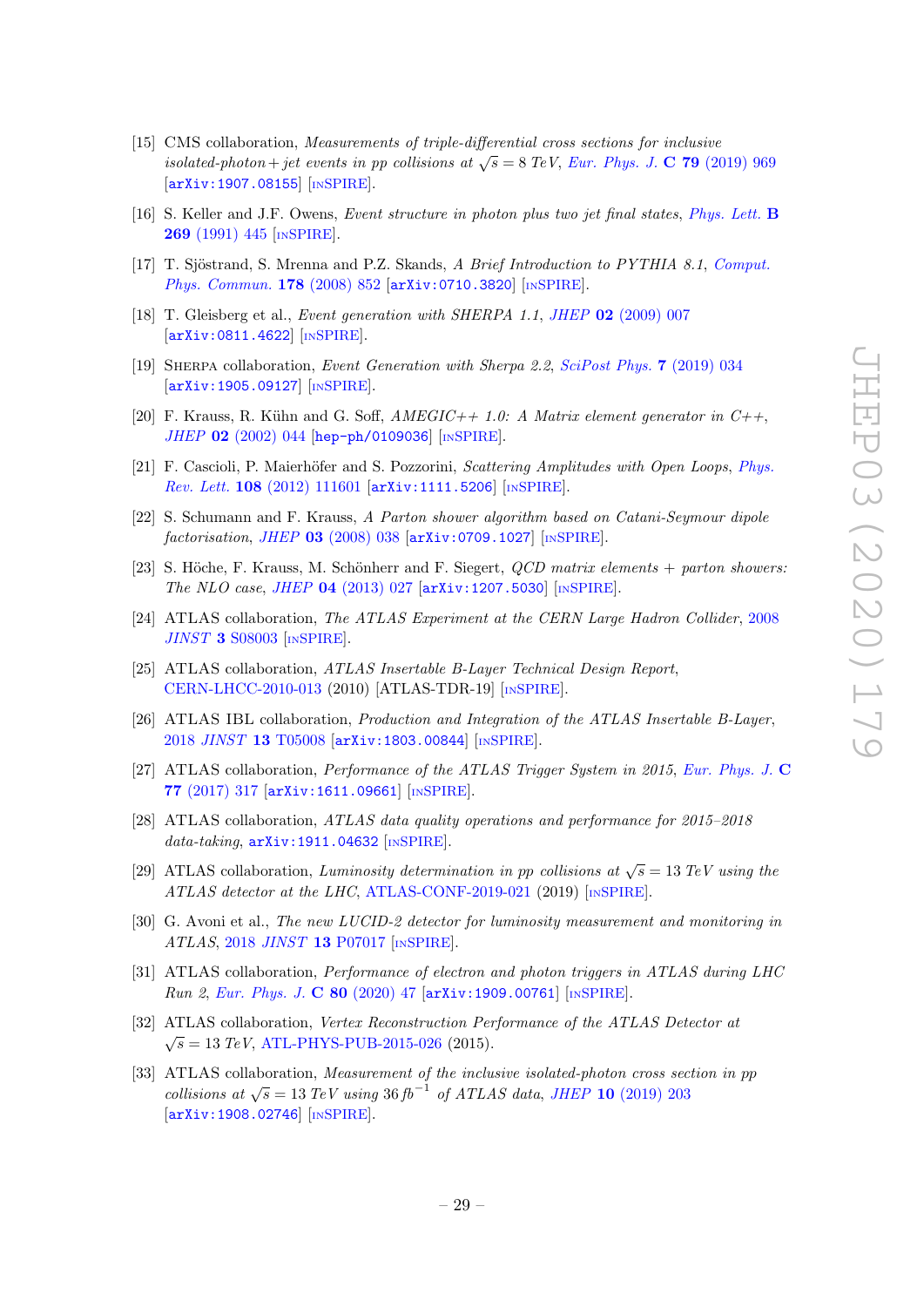- <span id="page-30-0"></span>[34] ATLAS collaboration, Measurement of the photon identification efficiencies with the ATLAS detector using LHC Run 2 data collected in 2015 and 2016, [Eur. Phys. J.](https://doi.org/10.1140/epjc/s10052-019-6650-6) **C 79** (2019) 205 [[arXiv:1810.05087](https://arxiv.org/abs/1810.05087)] [IN[SPIRE](https://inspirehep.net/search?p=find+EPRINT+arXiv:1810.05087)].
- <span id="page-30-1"></span>[35] ATLAS collaboration, *Electron and photon energy calibration with the ATLAS detector* using 2015–2016 LHC proton-proton collision data, 2019 JINST 14 [P03017](https://doi.org/10.1088/1748-0221/14/03/P03017) [[arXiv:1812.03848](https://arxiv.org/abs/1812.03848)] [IN[SPIRE](https://inspirehep.net/search?p=find+EPRINT+arXiv:1812.03848)].
- <span id="page-30-2"></span>[36] ATLAS collaboration, *Topological cell clustering in the ATLAS calorimeters and its* performance in LHC Run 1, [Eur. Phys. J.](https://doi.org/10.1140/epjc/s10052-017-5004-5) C 77 (2017) 490 [[arXiv:1603.02934](https://arxiv.org/abs/1603.02934)] [IN[SPIRE](https://inspirehep.net/search?p=find+EPRINT+arXiv:1603.02934)].
- <span id="page-30-3"></span>[37] ATLAS collaboration, Measurement of the inclusive isolated prompt photon cross section in pp collisions at  $\sqrt{s} = 7$  TeV with the ATLAS detector, Phys. Rev. **D 83** [\(2011\) 052005](https://doi.org/10.1103/PhysRevD.83.052005) [[arXiv:1012.4389](https://arxiv.org/abs/1012.4389)] [IN[SPIRE](https://inspirehep.net/search?p=find+EPRINT+arXiv:1012.4389)].
- <span id="page-30-4"></span>[38] M. Cacciari, G.P. Salam and G. Soyez, *The Catchment Area of Jets, JHEP* 04 [\(2008\) 005](https://doi.org/10.1088/1126-6708/2008/04/005) [[arXiv:0802.1188](https://arxiv.org/abs/0802.1188)] [IN[SPIRE](https://inspirehep.net/search?p=find+EPRINT+arXiv:0802.1188)].
- <span id="page-30-5"></span>[39] M. Cacciari, G.P. Salam and G. Soyez, The anti- $k_t$  jet clustering algorithm, JHEP 04 [\(2008\)](https://doi.org/10.1088/1126-6708/2008/04/063) [063](https://doi.org/10.1088/1126-6708/2008/04/063) [[arXiv:0802.1189](https://arxiv.org/abs/0802.1189)] [IN[SPIRE](https://inspirehep.net/search?p=find+EPRINT+arXiv:0802.1189)].
- <span id="page-30-6"></span>[40] M. Cacciari, G.P. Salam and G. Soyez, FastJet User Manual, [Eur. Phys. J.](https://doi.org/10.1140/epjc/s10052-012-1896-2) C 72 (2012) [1896](https://doi.org/10.1140/epjc/s10052-012-1896-2) [[arXiv:1111.6097](https://arxiv.org/abs/1111.6097)] [IN[SPIRE](https://inspirehep.net/search?p=find+EPRINT+arXiv:1111.6097)].
- <span id="page-30-7"></span>[41] ATLAS collaboration, Jet energy scale measurements and their systematic uncertainties in proton-proton collisions at  $\sqrt{s} = 13 \text{ TeV}$  with the ATLAS detector, [Phys. Rev.](https://doi.org/10.1103/PhysRevD.96.072002) **D** 96 (2017) [072002](https://doi.org/10.1103/PhysRevD.96.072002) [[arXiv:1703.09665](https://arxiv.org/abs/1703.09665)] [IN[SPIRE](https://inspirehep.net/search?p=find+EPRINT+arXiv:1703.09665)].
- <span id="page-30-8"></span>[42] ATLAS collaboration, Performance of pile-up mitigation techniques for jets in pp collisions at  $\sqrt{s} = 8 \text{ TeV}$  using the ATLAS detector, [Eur. Phys. J.](https://doi.org/10.1140/epjc/s10052-016-4395-z) C 76 (2016) 581 [[arXiv:1510.03823](https://arxiv.org/abs/1510.03823)] [IN[SPIRE](https://inspirehep.net/search?p=find+EPRINT+arXiv:1510.03823)].
- <span id="page-30-9"></span>[43] ATLAS collaboration, Selection of jets produced in 13 TeV proton-proton collisions with the ATLAS detector, [ATLAS-CONF-2015-029](http://cds.cern.ch/record/2037702) (2015) [IN[SPIRE](https://inspirehep.net/search?p=find+R+%22ATLAS-CONF-2015-029%22)].
- <span id="page-30-10"></span>[44] B. Andersson, G. Gustafson, G. Ingelman and T. Sjöstrand, Parton Fragmentation and String Dynamics, [Phys. Rept.](https://doi.org/10.1016/0370-1573(83)90080-7) **97** (1983) 31 [IN[SPIRE](https://inspirehep.net/search?p=find+J+%22Phys.Rept.,97,31%22)].
- <span id="page-30-11"></span>[45] J.-C. Winter, F. Krauss and G. Soff, A Modified cluster hadronization model, [Eur. Phys. J.](https://doi.org/10.1140/epjc/s2004-01960-8) C 36 [\(2004\) 381](https://doi.org/10.1140/epjc/s2004-01960-8) [[hep-ph/0311085](https://arxiv.org/abs/hep-ph/0311085)] [IN[SPIRE](https://inspirehep.net/search?p=find+EPRINT+hep-ph/0311085)].
- <span id="page-30-12"></span>[46] R.D. Ball et al., Parton distributions with LHC data, [Nucl. Phys.](https://doi.org/10.1016/j.nuclphysb.2012.10.003) B 867 (2013) 244 [[arXiv:1207.1303](https://arxiv.org/abs/1207.1303)] [IN[SPIRE](https://inspirehep.net/search?p=find+EPRINT+arXiv:1207.1303)].
- <span id="page-30-13"></span>[47] H.-L. Lai et al., New parton distributions for collider physics, Phys. Rev. D 82 [\(2010\) 074024](https://doi.org/10.1103/PhysRevD.82.074024) [[arXiv:1007.2241](https://arxiv.org/abs/1007.2241)] [IN[SPIRE](https://inspirehep.net/search?p=find+EPRINT+arXiv:1007.2241)].
- <span id="page-30-14"></span>[48] ATLAS collaboration, ATLAS PYTHIA 8 tunes to 7 TeV datas, [ATL-PHYS-PUB-2014-021](http://cds.cern.ch/record/1966419) (2014).
- <span id="page-30-15"></span>[49] S. Höche, F. Krauss, S. Schumann and F. Siegert, *QCD matrix elements and truncated* showers, JHEP 05 [\(2009\) 053](https://doi.org/10.1088/1126-6708/2009/05/053) [[arXiv:0903.1219](https://arxiv.org/abs/0903.1219)] [IN[SPIRE](https://inspirehep.net/search?p=find+EPRINT+arXiv:0903.1219)].
- <span id="page-30-16"></span>[50] S. Frixione, Isolated photons in perturbative QCD, [Phys. Lett.](https://doi.org/10.1016/S0370-2693(98)00454-7) B 429 (1998) 369 [[hep-ph/9801442](https://arxiv.org/abs/hep-ph/9801442)] [IN[SPIRE](https://inspirehep.net/search?p=find+EPRINT+hep-ph/9801442)].
- <span id="page-30-17"></span>[51] ATLAS collaboration, Summary of ATLAS PYTHIA 8 tunes, [ATL-PHYS-PUB-2012-003](http://cds.cern.ch/record/1474107) (2012) [IN[SPIRE](https://inspirehep.net/search?p=find+R+%22ATL-PHYS-PUB-2012-003%22)].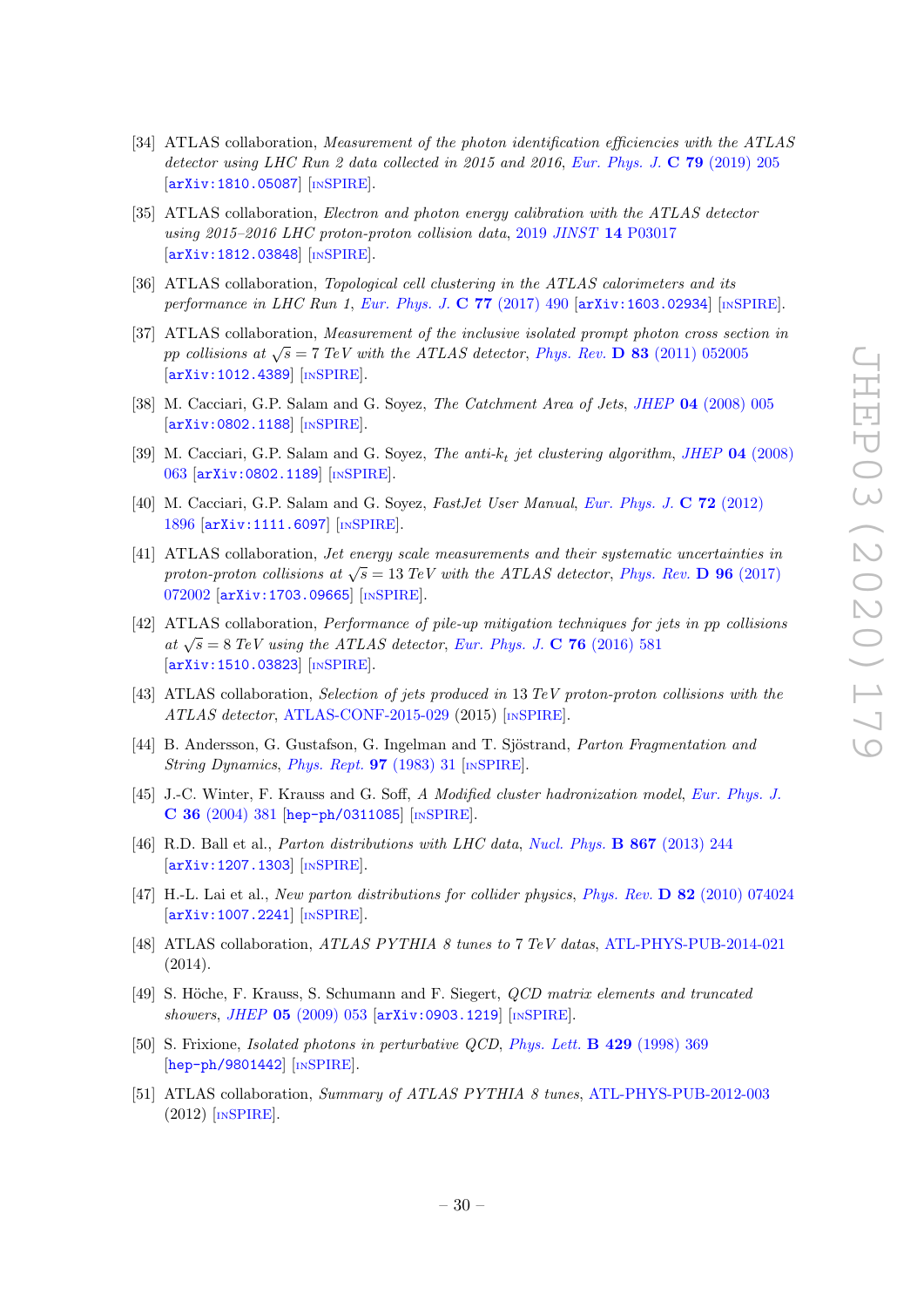- <span id="page-31-0"></span>[52] A.D. Martin, W.J. Stirling, R.S. Thorne and G. Watt, Parton distributions for the LHC, [Eur. Phys. J.](https://doi.org/10.1140/epjc/s10052-009-1072-5) C 63 (2009) 189 [[arXiv:0901.0002](https://arxiv.org/abs/0901.0002)] [IN[SPIRE](https://inspirehep.net/search?p=find+EPRINT+arXiv:0901.0002)].
- <span id="page-31-1"></span>[53] GEANT4 collaboration, GEANT4: A Simulation toolkit, [Nucl. Instrum. Meth.](https://doi.org/10.1016/S0168-9002(03)01368-8) A 506 [\(2003\) 250](https://doi.org/10.1016/S0168-9002(03)01368-8) [IN[SPIRE](https://inspirehep.net/search?p=find+J+%22Nucl.Instrum.Meth.,A506,250%22)].
- <span id="page-31-2"></span>[54] ATLAS collaboration, The ATLAS Simulation Infrastructure, [Eur. Phys. J.](https://doi.org/10.1140/epjc/s10052-010-1429-9) C 70 (2010) [823](https://doi.org/10.1140/epjc/s10052-010-1429-9) [[arXiv:1005.4568](https://arxiv.org/abs/1005.4568)] [IN[SPIRE](https://inspirehep.net/search?p=find+EPRINT+arXiv:1005.4568)].
- <span id="page-31-3"></span>[55] NNPDF collaboration, *Parton distributions for the LHC Run II, JHEP* 04 [\(2015\) 040](https://doi.org/10.1007/JHEP04(2015)040) [[arXiv:1410.8849](https://arxiv.org/abs/1410.8849)] [IN[SPIRE](https://inspirehep.net/search?p=find+EPRINT+arXiv:1410.8849)].
- <span id="page-31-4"></span>[56] F. Siegert, A practical guide to event generation for prompt photon production with Sherpa, J. Phys. G 44 [\(2017\) 044007](https://doi.org/10.1088/1361-6471/aa5f29) [[arXiv:1611.07226](https://arxiv.org/abs/1611.07226)] [IN[SPIRE](https://inspirehep.net/search?p=find+EPRINT+arXiv:1611.07226)].
- <span id="page-31-5"></span>[57] ATLAS collaboration, Measurement of the inclusive isolated prompt photon cross-section in pp collisions at  $\sqrt{s} = 7 \text{ TeV}$  using  $35 \text{ pb}^{-1}$  of ATLAS data, [Phys. Lett.](https://doi.org/10.1016/j.physletb.2011.11.010) **B 706** (2011) 150 [[arXiv:1108.0253](https://arxiv.org/abs/1108.0253)] [IN[SPIRE](https://inspirehep.net/search?p=find+EPRINT+arXiv:1108.0253)].
- [58] ATLAS collaboration, Measurement of the inclusive isolated prompt photon cross section in pp collisions at  $\sqrt{s} = 8 \text{ TeV}$  with the ATLAS detector, JHEP 08 [\(2016\) 005](https://doi.org/10.1007/JHEP08(2016)005) [[arXiv:1605.03495](https://arxiv.org/abs/1605.03495)] [IN[SPIRE](https://inspirehep.net/search?p=find+EPRINT+arXiv:1605.03495)].
- <span id="page-31-6"></span>[59] ATLAS collaboration, Measurement of the cross section for inclusive isolated-photon production in pp collisions at  $\sqrt{s} = 13$  TeV using the ATLAS detector, [Phys. Lett.](https://doi.org/10.1016/j.physletb.2017.04.072) **B** 770 [\(2017\) 473](https://doi.org/10.1016/j.physletb.2017.04.072) [[arXiv:1701.06882](https://arxiv.org/abs/1701.06882)] [IN[SPIRE](https://inspirehep.net/search?p=find+EPRINT+arXiv:1701.06882)].
- <span id="page-31-7"></span>[60] G. D'Agostini, A Multidimensional unfolding method based on Bayes' theorem, [Nucl.](https://doi.org/10.1016/0168-9002(95)00274-X) [Instrum. Meth.](https://doi.org/10.1016/0168-9002(95)00274-X) A 362 (1995) 487 [IN[SPIRE](https://inspirehep.net/search?p=find+J+%22Nucl.Instrum.Meth.,A362,487%22)].
- <span id="page-31-8"></span>[61] T. Adye, Unfolding algorithms and tests using RooUnfold, in proceedings of the [PHYSTAT](https://doi.org/10.5170/CERN-2011-006.313) [2011 Workshop on Statistical Issues Related to Discovery Claims in Search Experiments and](https://doi.org/10.5170/CERN-2011-006.313) [Unfolding](https://doi.org/10.5170/CERN-2011-006.313), CERN, Geneva, Switzerland, 17–20 January 2011, pp. 313–318 [[arXiv:1105.1160](https://arxiv.org/abs/1105.1160)] [IN[SPIRE](https://inspirehep.net/search?p=find+EPRINT+arXiv:1105.1160)].
- <span id="page-31-9"></span>[62] ATLAS collaboration, Measurement of the Inelastic Proton-Proton Cross Section at  $\sqrt{s} = 13 \text{ TeV}$  with the ATLAS Detector at the LHC, [Phys. Rev. Lett.](https://doi.org/10.1103/PhysRevLett.117.182002) 117 (2016) 182002 [[arXiv:1606.02625](https://arxiv.org/abs/1606.02625)] [IN[SPIRE](https://inspirehep.net/search?p=find+EPRINT+arXiv:1606.02625)].
- <span id="page-31-10"></span>[63] G. Bohm and G. Zech, Introduction to statistics and data analysis for physicists, Deutsches Elektronen-Synchrotron, Hamburg Germany (2014) [ISBN: 978–3–935702–41–6] and online pdf version at [https://doi.org/10.3204/DESY-BOOK/statistics.](https://doi.org/10.3204/DESY-BOOK/statistics)
- <span id="page-31-11"></span>[64] ATLAS collaboration, Measurement of the cross-section for electroweak production of dijets in association with a Z boson in pp collisions at  $\sqrt{s} = 13 \text{ TeV}$  with the ATLAS detector, [Phys. Lett.](https://doi.org/10.1016/j.physletb.2017.10.040) **B 775** (2017) 206 [[arXiv:1709.10264](https://arxiv.org/abs/1709.10264)] [IN[SPIRE](https://inspirehep.net/search?p=find+EPRINT+arXiv:1709.10264)].
- [65] ATLAS collaboration, Measurements of electroweak W jj production and constraints on anomalous gauge couplings with the ATLAS detector, [Eur. Phys. J.](https://doi.org/10.1140/epjc/s10052-017-5007-2) C 77 (2017) 474 [[arXiv:1703.04362](https://arxiv.org/abs/1703.04362)] [IN[SPIRE](https://inspirehep.net/search?p=find+EPRINT+arXiv:1703.04362)].
- <span id="page-31-12"></span>[66] ATLAS collaboration, Measurement of differential cross sections and  $W^+/W^-$  cross-section ratios for W boson production in association with jets at  $\sqrt{s} = 8$  TeV with the ATLAS detector, JHEP 05 [\(2018\) 077](https://doi.org/10.1007/JHEP05(2018)077) [[arXiv:1711.03296](https://arxiv.org/abs/1711.03296)] [IN[SPIRE](https://inspirehep.net/search?p=find+EPRINT+arXiv:1711.03296)].
- <span id="page-31-13"></span>[67] ATLAS collaboration, ATLAS Computing Acknowledgements, [ATL-GEN-PUB-2016-002](http://cds.cern.ch/record/2202407) (2016).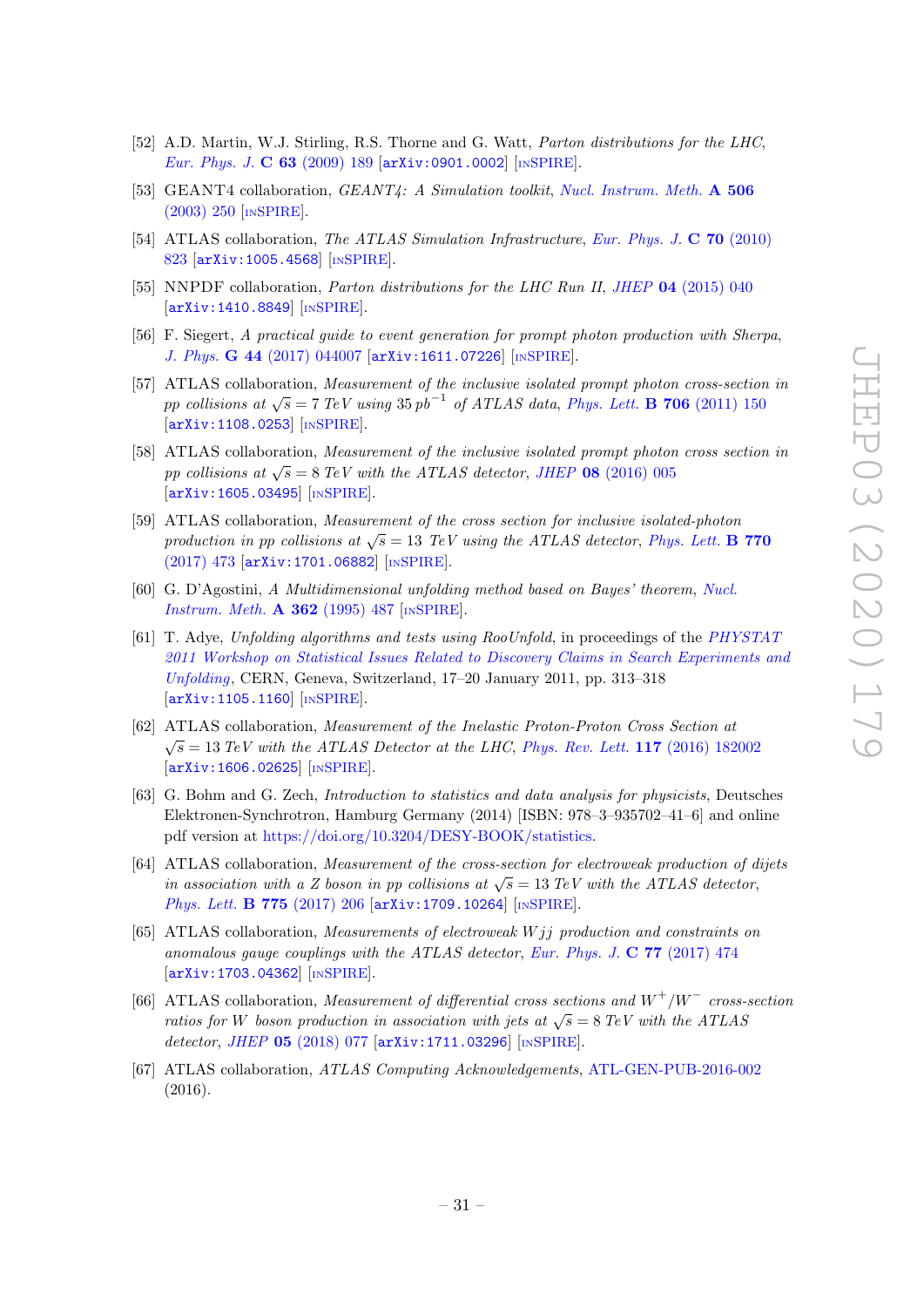# The ATLAS collaboration

<span id="page-32-0"></span>G. Aad<sup>102</sup>, B. Abbott<sup>129</sup>, D.C. Abbott<sup>103</sup>, A. Abed Abud<sup>71a,71b</sup>, K. Abeling<sup>53</sup>, D.K. Abhayasinghe<sup>94</sup>, S.H. Abidi<sup>167</sup>, O.S. AbouZeid<sup>40</sup>, N.L. Abraham<sup>156</sup>, H. Abramowicz<sup>161</sup>, H. Abreu<sup>160</sup>, Y. Abulaiti<sup>6</sup>, B.S. Acharya<sup>67a,67b,o</sup>, B. Achkar<sup>53</sup>, S. Adachi<sup>163</sup>, L. Adam<sup>100</sup>, C. Adam Bourdarios<sup>5</sup>, L. Adamczyk<sup>84a</sup>, L. Adamek<sup>167</sup>, J. Adelman<sup>121</sup>, M. Adersberger<sup>114</sup>, A. Adiguzel<sup>12c</sup>, S. Adorni<sup>54</sup>, T. Adye<sup>144</sup>, A.A. Affolder<sup>146</sup>, Y. Afik<sup>160</sup>, C. Agapopoulou<sup>65</sup>, M.N. Agaras<sup>38</sup>, A. Aggarwal<sup>119</sup>, C. Agheorghiesei<sup>27c</sup>, J.A. Aguilar-Saavedra<sup>140f,140a,aj</sup>, F. Ahmadov<sup>80</sup>, W.S. Ahmed<sup>104</sup>, X. Ai<sup>18</sup>, G. Aielli<sup>74a,74b</sup>, S. Akatsuka<sup>86</sup>, T.P.A. Åkesson<sup>97</sup>, E. Akilli<sup>54</sup>, A.V. Akimov<sup>111</sup>, K. Al Khoury<sup>65</sup>, G.L. Alberghi<sup>23b,23a</sup>, J. Albert<sup>176</sup>, M.J. Alconada Verzini<sup>161</sup>, S. Alderweireldt<sup>36</sup>, M. Aleksa<sup>36</sup>, I.N. Aleksandrov<sup>80</sup>, C. Alexa<sup>27b</sup>, D. Alexandre<sup>19</sup>, T. Alexopoulos<sup>10</sup>, A. Alfonsi<sup>120</sup>, F. Alfonsi<sup>23b,23a</sup>, M. Alhroob<sup>129</sup>, B. Ali<sup>142</sup>, G. Alimonti<sup>69a</sup>, J. Alison<sup>37</sup>, S.P. Alkire<sup>148</sup>, C. Allaire<sup>65</sup>, B.M.M. Allbrooke<sup>156</sup>, B.W. Allen<sup>132</sup>, P.P. Allport<sup>21</sup>, A. Aloisio<sup>70a,70b</sup>, A. Alonso<sup>40</sup>, F. Alonso<sup>89</sup>, C. Alpigiani<sup>148</sup>, A.A. Alshehri<sup>57</sup>, M. Alvarez Estevez<sup>99</sup>, D. Álvarez Piqueras<sup>174</sup>, M.G. Alviggi<sup>70a,70b</sup>, Y. Amaral Coutinho<sup>81b</sup>, A. Ambler<sup>104</sup>, L. Ambroz<sup>135</sup>, C. Amelung<sup>26</sup>, D. Amidei<sup>106</sup>, S.P. Amor Dos Santos<sup>140a</sup>, S. Amoroso<sup>46</sup>, C.S. Amrouche<sup>54</sup>, F. An<sup>79</sup>, C. Anastopoulos<sup>149</sup>, N. Andari<sup>145</sup>, T. Andeen<sup>11</sup>, C.F. Anders<sup>61b</sup>, J.K. Anders<sup>20</sup>, A. Andreazza<sup>69a,69b</sup>, V. Andrei<sup>61a</sup>, C.R. Anelli<sup>176</sup>, S. Angelidakis<sup>38</sup>, A. Angerami<sup>39</sup>, A.V. Anisenkov<sup>122b,122a</sup>, A. Annovi<sup>72a</sup>, C. Antel<sup>61a</sup>, M.T. Anthony<sup>149</sup>, E. Antipov<sup>130</sup>, M. Antonelli<sup>51</sup>, D.J.A. Antrim<sup>171</sup>, F. Anulli<sup>73a</sup>, M. Aoki<sup>82</sup>, J.A. Aparisi Pozo<sup>174</sup>, L. Aperio Bella<sup>15a</sup>, G. Arabidze<sup>107</sup>, J.P. Araque<sup>140a</sup>, V. Araujo Ferraz<sup>81b</sup>, R. Araujo Pereira ${}^{81b}$ , C. Arcangeletti ${}^{51}$ , A.T.H. Arce<sup>49</sup>, F.A. Arduh<sup>89</sup>, J-F. Arguin<sup>110</sup>, S. Argyropoulos<sup>78</sup>, J.-H. Arling<sup>46</sup>, A.J. Armbruster<sup>36</sup>, A. Armstrong<sup>171</sup>, O. Arnaez<sup>167</sup>, H. Arnold<sup>120</sup>, Z.P. Arrubarrena Tame<sup>114</sup>, A. Artamonov<sup>124,\*</sup>, G. Artoni<sup>135</sup>, S. Artz<sup>100</sup>, S. Asai<sup>163</sup>, N. Asbah<sup>59</sup>, E.M. Asimakopoulou<sup>172</sup>, L. Asquith<sup>156</sup>, J. Assahsah<sup>35d</sup>, K. Assamagan<sup>29</sup>, R. Astalos<sup>28a</sup>, R.J. Atkin<sup>33a</sup>, M. Atkinson<sup>173</sup>, N.B. Atlay<sup>19</sup>, H. Atmani<sup>65</sup>, K. Augsten<sup>142</sup>, G. Avolio<sup>36</sup>, R. Avramidou<sup>60a</sup>, M.K. Ayoub<sup>15a</sup>, A.M. Azoulay<sup>168b</sup>, G. Azuelos<sup>110,ax</sup>, H. Bachacou<sup>145</sup>, K. Bachas<sup>68a,68b</sup>, M. Backes<sup>135</sup>, F. Backman<sup>45a,45b</sup>, P. Bagnaia<sup>73a,73b</sup>, M. Bahmani<sup>85</sup>, H. Bahrasemani<sup>152</sup>, A.J. Bailey<sup>174</sup>, V.R. Bailey<sup>173</sup>, J.T. Baines<sup>144</sup>, M. Bajic<sup>40</sup> , C. Bakalis<sup>10</sup>, O.K. Baker<sup>183</sup>, P.J. Bakker<sup>120</sup>, D. Bakshi Gupta<sup>8</sup>, S. Balaji<sup>157</sup>, E.M. Baldin<sup>122b,122a</sup>, P. Balek<sup>180</sup>, F. Balli<sup>145</sup>, W.K. Balunas<sup>135</sup>, J. Balz<sup>100</sup>, E. Banas<sup>85</sup>, A. Bandyopadhyay<sup>24</sup>, Sw. Banerjee<sup>181,j</sup>, A.A.E. Bannoura<sup>182</sup>, L. Barak<sup>161</sup>, W.M. Barbe<sup>38</sup>, E.L. Barberio<sup>105</sup>, D. Barberis<sup>55b,55a</sup>, M. Barbero<sup>102</sup>, G. Barbour<sup>95</sup>, T. Barillari<sup>115</sup>, M-S. Barisits<sup>36</sup>, J. Barkeloo<sup>132</sup>, T. Barklow<sup>153</sup>, R. Barnea<sup>160</sup>, S.L. Barnes<sup>60c</sup>, B.M. Barnett<sup>144</sup>, R.M. Barnett<sup>18</sup>, Z. Barnovska-Blenessy<sup>60a</sup>, A. Baroncelli<sup>60a</sup>, G. Barone<sup>29</sup>, A.J. Barr<sup>135</sup>, L. Barranco Navarro<sup>45a,45b</sup>, F. Barreiro<sup>99</sup>, J. Barreiro Guimarães da Costa<sup>15a</sup>, S. Barsov<sup>138</sup>, R. Bartoldus<sup>153</sup>, G. Bartolini<sup>102</sup>, A.E. Barton<sup>90</sup>, P. Bartos<sup>28a</sup>, A. Basalaev<sup>46</sup>, A. Bassalat<sup>65, aq</sup>, M.J. Basso<sup>167</sup>, R.L. Bates<sup>57</sup>, S. Batlamous<sup>35e</sup>, J.R. Batley<sup>32</sup>, B. Batool<sup>151</sup>, M. Battaglia<sup>146</sup>, M. Bauce<sup>73a,73b</sup>, F. Bauer<sup>145</sup>, K.T. Bauer<sup>171</sup>, H.S. Bawa<sup>31,m</sup>, J.B. Beacham<sup>49</sup>, T. Beau<sup>136</sup>, P.H. Beauchemin<sup>170</sup>, F. Becherer<sup>52</sup>, P. Bechtle<sup>24</sup>, H.C. Beck<sup>53</sup>, H.P. Beck<sup>20,s</sup>, K. Becker<sup>52</sup>, M. Becker<sup>100</sup>, C. Becot<sup>46</sup>, A. Beddall<sup>12d</sup>, A.J. Beddall<sup>12a</sup>, V.A. Bednyakov<sup>80</sup>, M. Bedognetti<sup>120</sup>, C.P. Bee<sup>155</sup>, T.A. Beermann<sup>182</sup>, M. Begalli<sup>81b</sup>, M. Begel<sup>29</sup>, A. Behera<sup>155</sup>, J.K. Behr<sup>46</sup>, F. Beisiegel<sup>24</sup>, A.S. Bell<sup>95</sup>, G. Bella<sup>161</sup>, L. Bellagamba<sup>23b</sup>, A. Bellerive<sup>34</sup>, P. Bellos<sup>9</sup>, K. Beloborodov<sup>122b,122a</sup>, K. Belotskiy<sup>112</sup>, N.L. Belyaev<sup>112</sup>, D. Benchekroun<sup>35a</sup>, N. Benekos<sup>10</sup>, Y. Benhammou<sup>161</sup>, D.P. Benjamin<sup>6</sup>, M. Benoit<sup>54</sup>, J.R. Bensinger<sup>26</sup>, S. Bentvelsen<sup>120</sup>, L. Beresford<sup>135</sup>, M. Beretta<sup>51</sup>, D. Berge<sup>46</sup>, E. Bergeaas Kuutmann<sup>172</sup>, N. Berger<sup>5</sup>, B. Bergmann<sup>142</sup>, L.J. Bergsten<sup>26</sup>, J. Beringer<sup>18</sup>, S. Berlendis<sup>7</sup>, G. Bernardi<sup>136</sup>, C. Bernius<sup>153</sup>, F.U. Bernlochner<sup>24</sup>, T. Berry<sup>94</sup>, P. Berta<sup>100</sup>, C. Bertella<sup>15a</sup>, I.A. Bertram<sup>90</sup>, O. Bessidskaia Bylund<sup>182</sup>, N. Besson<sup>145</sup>, A. Bethani<sup>101</sup>,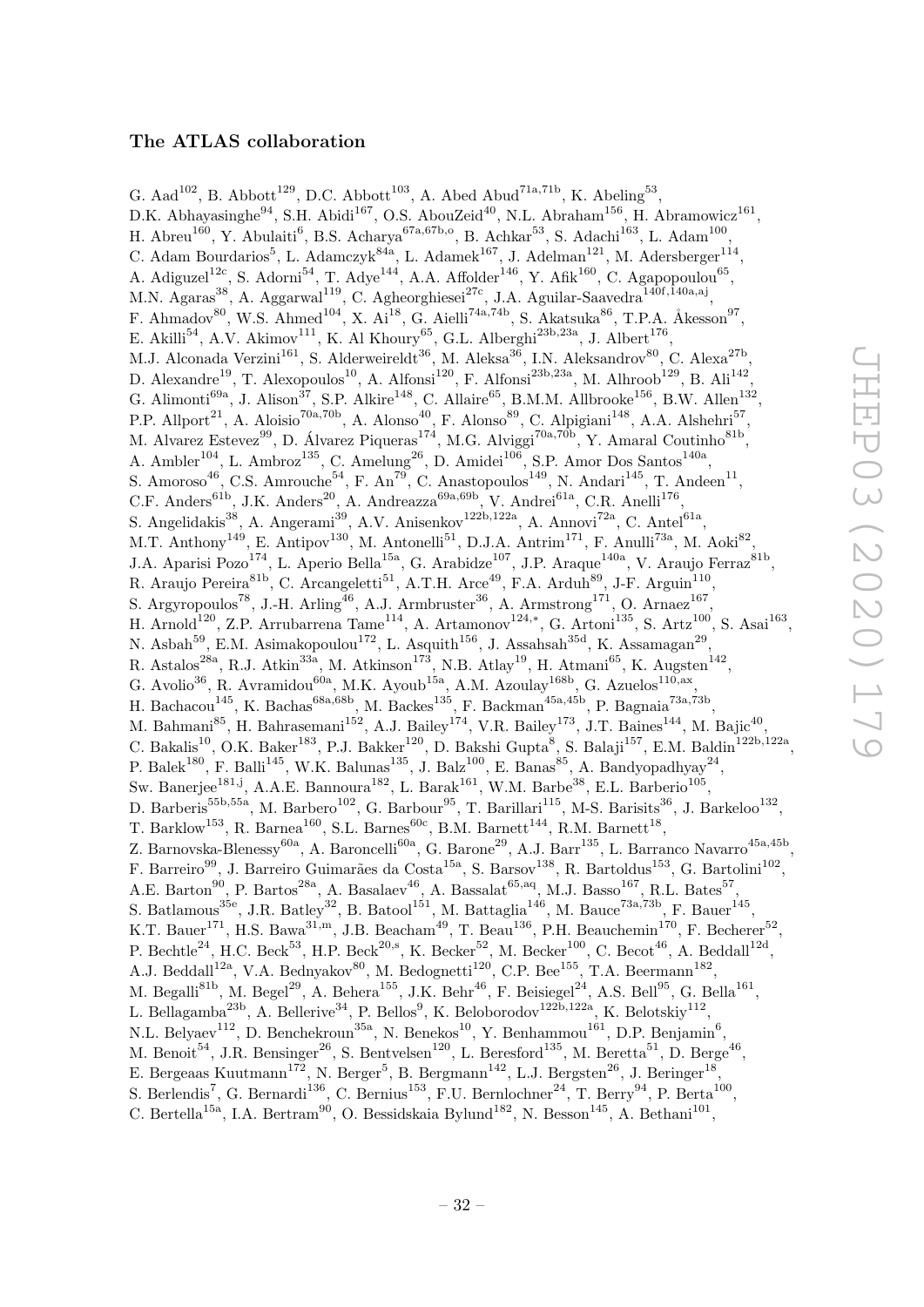S. Bethke<sup>115</sup>, A. Betti<sup>42</sup>, A.J. Bevan<sup>93</sup>, J. Beyer<sup>115</sup>, D.S. Bhattacharya<sup>177</sup>, P. Bhattarai<sup>26</sup>, R. Bi $^{139}$ , R.M. Bianchi $^{139}$ , O. Biebel $^{114}$ , D. Biedermann $^{19}$ , R. Bielski $^{36}$ , K. Bierwagen $^{100}$ , N.V. Biesuz<sup>72a,72b</sup>, M. Biglietti<sup>75a</sup>, T.R.V. Billoud<sup>110</sup>, M. Bindi<sup>53</sup>, A. Bingul<sup>12d</sup>, C. Bini<sup>73a,73b</sup>, S. Biondi<sup>23b,23a</sup>, M. Birman<sup>180</sup>, T. Bisanz<sup>53</sup>, J.P. Biswal<sup>161</sup>, D. Biswas<sup>181,j</sup>, A. Bitadze<sup>101</sup>, C. Bittrich<sup>48</sup>, K. Bjørke<sup>134</sup>, K.M. Black<sup>25</sup>, T. Blazek<sup>28a</sup>, I. Bloch<sup>46</sup>, C. Blocker<sup>26</sup>, A. Blue<sup>57</sup>, U. Blumenschein<sup>93</sup>, G.J. Bobbink<sup>120</sup>, V.S. Bobrovnikov<sup>122b,122a</sup>, S.S. Bocchetta<sup>97</sup>, A. Bocci<sup>49</sup>, D. Boerner<sup>46</sup>, D. Bogavac<sup>14</sup>, A.G. Bogdanchikov<sup>122b,122a</sup>, C. Bohm<sup>45a</sup>, V. Boisvert<sup>94</sup>, P. Bokan<sup>53,172</sup>, T. Bold<sup>84a</sup>, A.S. Boldyrev<sup>113</sup>, A.E. Bolz<sup>61b</sup>, M. Bomben<sup>136</sup>, M. Bona<sup>93</sup>, J.S. Bonilla<sup>132</sup>, M. Boonekamp<sup>145</sup>, C.D. Booth<sup>94</sup>, H.M. Borecka-Bielska<sup>91</sup>, A. Borisov<sup>123</sup>, G. Borissov<sup>90</sup>, J. Bortfeldt<sup>36</sup>, D. Bortoletto<sup>135</sup>, D. Boscherini<sup>23b</sup>, M. Bosman<sup>14</sup>, J.D. Bossio Sola<sup>104</sup>, K. Bouaouda<sup>35a</sup>, J. Boudreau<sup>139</sup>, E.V. Bouhova-Thacker<sup>90</sup>, D. Boumediene<sup>38</sup>, S.K. Boutle<sup>57</sup>, A. Boveia<sup>127</sup>, J. Boyd<sup>36</sup>, D. Boye<sup>33c,ar</sup>, I.R. Boyko<sup>80</sup>, A.J. Bozson<sup>94</sup>, J. Bracinik<sup>21</sup>, N. Brahimi<sup>102</sup>, G. Brandt<sup>182</sup>, O. Brandt<sup>32</sup>, F. Braren<sup>46</sup>, B. Brau<sup>103</sup>, J.E. Brau<sup>132</sup>, W.D. Breaden Madden<sup>57</sup>, K. Brendlinger<sup>46</sup>, L. Brenner<sup>46</sup>, R. Brenner<sup>172</sup>, S. Bressler<sup>180</sup>, B. Brickwedde<sup>100</sup>, D.L. Briglin<sup>21</sup>, D. Britton<sup>57</sup>, D. Britzger<sup>115</sup>, I. Brock<sup>24</sup>, R. Brock<sup>107</sup>, G. Brooijmans<sup>39</sup>, W.K. Brooks<sup>147c</sup>, E. Brost<sup>121</sup>, J.H Broughton<sup>21</sup>, P.A. Bruckman de Renstrom<sup>85</sup>, D. Bruncko<sup>28b</sup>, A. Bruni<sup>23b</sup>, G. Bruni<sup>23b</sup>, L.S. Bruni<sup>120</sup>, S. Bruno<sup>74a,74b</sup>, M. Bruschi<sup>23b</sup>, N. Bruscino<sup>139</sup>, P. Bryant<sup>37</sup>, L. Bryngemark<sup>97</sup>, T. Buanes<sup>17</sup>, Q. Buat<sup>36</sup>, P. Buchholz<sup>151</sup>, A.G. Buckley<sup>57</sup>, I.A. Budagov<sup>80</sup>, M.K. Bugge<sup>134</sup>, F. Bührer<sup>52</sup>, O. Bulekov<sup>112</sup>, T.J. Burch<sup>121</sup>, S. Burdin<sup>91</sup>, C.D. Burgard<sup>120</sup>, A.M. Burger<sup>130</sup>, B. Burghgrave<sup>8</sup>, J.T.P. Burr<sup>46</sup>, C.D. Burton<sup>11</sup>, J.C. Burzynski<sup>103</sup>, V. Büscher<sup>100</sup>, E. Buschmann<sup>53</sup>, P.J. Bussey<sup>57</sup>, J.M. Butler<sup>25</sup>, C.M. Buttar<sup>57</sup>, J.M. Butterworth<sup>95</sup>, P. Butti<sup>36</sup>, W. Buttinger<sup>36</sup>, C.J. Buxo Vazquez<sup>107</sup>, A. Buzatu<sup>158</sup>, A.R. Buzykaev<sup>122b,122a</sup>, G. Cabras<sup>23b,23a</sup>, S. Cabrera Urbán<sup>174</sup>, D. Caforio<sup>56</sup>, H. Cai<sup>173</sup>, V.M.M. Cairo<sup>153</sup>, O. Cakir<sup>4a</sup>, N. Calace<sup>36</sup>, P. Calafiura<sup>18</sup>, A. Calandri<sup>102</sup>, G. Calderini<sup>136</sup>, P. Calfayan<sup>66</sup>, G. Callea<sup>57</sup>, L.P. Caloba<sup>81b</sup>, S. Calvente Lopez<sup>99</sup>, D. Calvet<sup>38</sup>, S. Calvet<sup>38</sup>, T.P. Calvet<sup>155</sup>, M. Calvetti<sup>72a,72b</sup>, R. Camacho Toro<sup>136</sup>, S. Camarda<sup>36</sup>, D. Camarero Munoz<sup>99</sup>, P. Camarri<sup>74a,74b</sup>, D. Cameron<sup>134</sup>, R. Caminal Armadans<sup>103</sup>, C. Camincher<sup>36</sup>, S. Campana<sup>36</sup>, M. Campanelli<sup>95</sup>, A. Camplani<sup>40</sup>, A. Campoverde<sup>151</sup>, V. Canale<sup>70a,70b</sup>, A. Canesse<sup>104</sup>, M. Cano Bret<sup>60c</sup>, J. Cantero<sup>130</sup>, T. Cao<sup>161</sup>, Y. Cao<sup>173</sup>, M.D.M. Capeans Garrido<sup>36</sup>, M. Capua<sup>41b,41a</sup>, R. Cardarelli<sup>74a</sup>, F. Cardillo<sup>149</sup>, G. Carducci<sup>41b,41a</sup>, I. Carli<sup>143</sup>, T. Carli<sup>36</sup>, G. Carlino<sup>70a</sup>, B.T. Carlson<sup>139</sup>, L. Carminati<sup>69a,69b</sup>, R.M.D. Carney<sup>45a,45b</sup>, S. Caron<sup>119</sup>, E. Carquin<sup>147c</sup>, S. Carrá<sup>46</sup>, J.W.S. Carter<sup>167</sup>, M.P. Casado<sup>14,e</sup>, A.F. Casha<sup>167</sup>, D.W. Casper<sup>171</sup>, R. Castelijn<sup>120</sup>, F.L. Castillo<sup>174</sup>, V. Castillo Gimenez<sup>174</sup>, N.F. Castro<sup>140a,140e</sup>, A. Catinaccio<sup>36</sup>, J.R. Catmore<sup>134</sup>, A. Cattai<sup>36</sup>, J. Caudron<sup>24</sup>, V. Cavaliere<sup>29</sup>, E. Cavallaro<sup>14</sup>, M. Cavalli-Sforza<sup>14</sup>, V. Cavasinni<sup>72a,72b</sup>, E. Celebi<sup>12b</sup>, F. Ceradini<sup>75a,75b</sup>, L. Cerda Alberich<sup>174</sup>, K. Cerny<sup>131</sup>, A.S. Cerqueira<sup>81a</sup>, A. Cerri<sup>156</sup>, L. Cerrito<sup>74a,74b</sup>, F. Cerutti<sup>18</sup>, A. Cervelli<sup>23b,23a</sup>, S.A. Cetin<sup>12b</sup>, Z. Chadi<sup>35a</sup>, D. Chakraborty<sup>121</sup>, S.K. Chan<sup>59</sup>, W.S. Chan<sup>120</sup>, W.Y. Chan<sup>91</sup>, J.D. Chapman<sup>32</sup>, B. Chargeishvili<sup>159b</sup>, D.G. Charlton<sup>21</sup>, T.P. Charman<sup>93</sup>, C.C. Chau<sup>34</sup>, S. Che<sup>127</sup>, S. Chekanov<sup>6</sup>, S.V. Chekulaev<sup>168a</sup>, G.A. Chelkov<sup>80,aw</sup>, M.A. Chelstowska<sup>36</sup>, B. Chen<sup>79</sup>, C. Chen<sup>60a</sup>, C.H. Chen<sup>79</sup>, H. Chen<sup>29</sup>, J. Chen<sup>60a</sup>, J. Chen<sup>39</sup>, S. Chen<sup>137</sup>, S.J. Chen<sup>15c</sup>, X. Chen<sup>15b,av</sup>, Y. Chen<sup>83</sup>, Y-H. Chen<sup>46</sup>, H.C. Cheng<sup>63a</sup>, H.J. Cheng<sup>15a</sup>, A. Cheplakov<sup>80</sup>, E. Cheremushkina<sup>123</sup>, R. Cherkaoui El Moursli<sup>35e</sup>, E. Cheu<sup>7</sup>, K. Cheung<sup>64</sup>, T.J.A. Chevalérias<sup>145</sup>, L. Chevalier<sup>145</sup>, V. Chiarella<sup>51</sup>, G. Chiarelli<sup>72a</sup>, G. Chiodini<sup>68a</sup>, A.S. Chisholm<sup>21</sup>, A. Chitan<sup>27b</sup>, I. Chiu<sup>163</sup>, Y.H. Chiu<sup>176</sup>, M.V. Chizhov<sup>80</sup>, K. Choi<sup>66</sup>, A.R. Chomont<sup>73a,73b</sup>, S. Chouridou<sup>162</sup>, Y.S. Chow<sup>120</sup>, M.C. Chu<sup>63a</sup>, X. Chu<sup>15a,15d</sup>, J. Chudoba<sup>141</sup>, A.J. Chuinard<sup>104</sup>, J.J. Chwastowski<sup>85</sup>, L. Chytka<sup>131</sup>, D. Cieri<sup>115</sup>, K.M. Ciesla<sup>85</sup>, D. Cinca<sup>47</sup>, V. Cindro<sup>92</sup>, I.A. Cioară<sup>27b</sup>, A. Ciocio<sup>18</sup>, F. Cirotto<sup>70a,70b</sup>, Z.H. Citron<sup>180,k</sup>, M. Citterio<sup>69a</sup>, D.A. Ciubotaru<sup>27b</sup>, B.M. Ciungu<sup>167</sup>, A. Clark<sup>54</sup>, M.R. Clark<sup>39</sup>,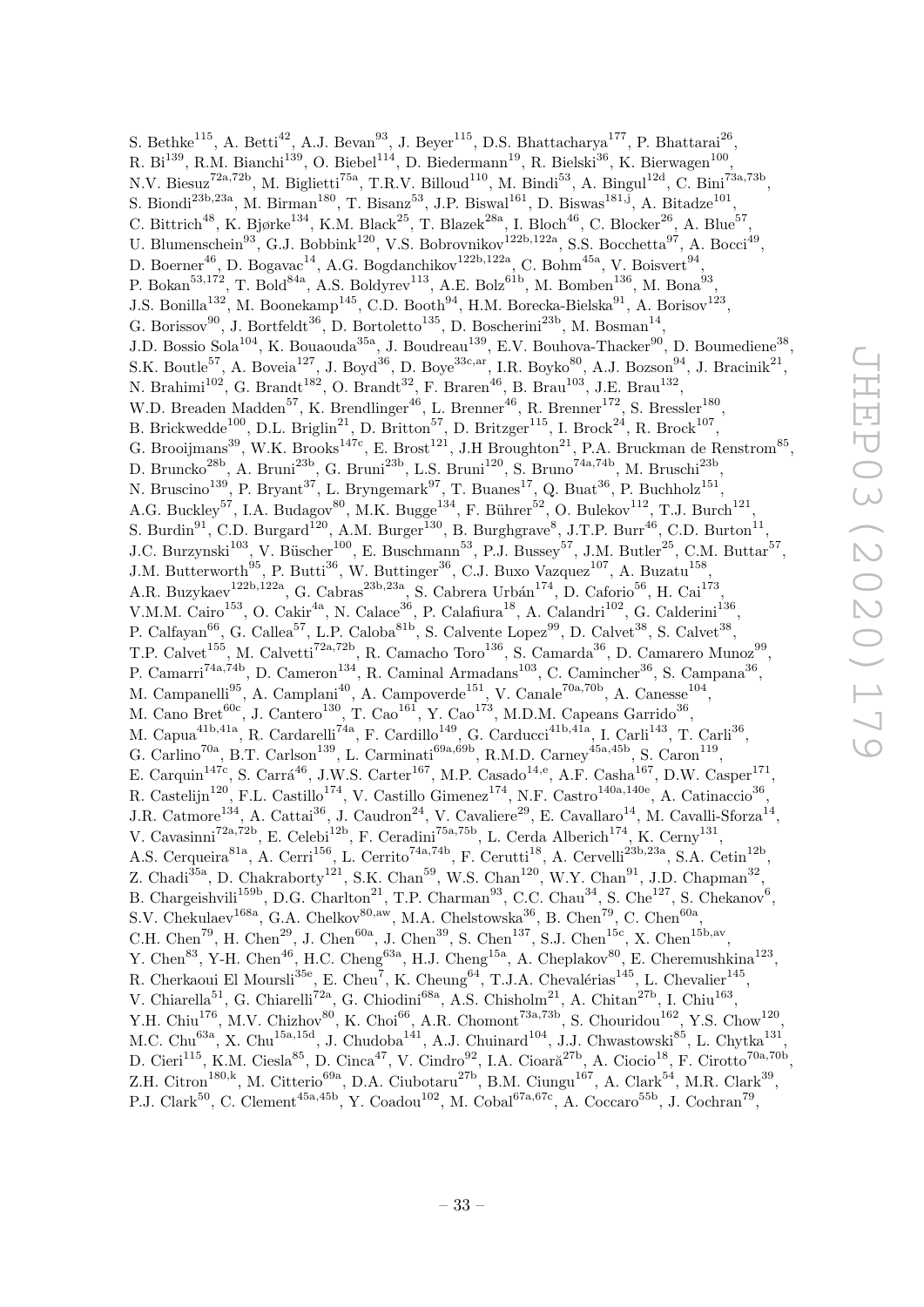H. Cohen<sup>161</sup>, A.E.C. Coimbra<sup>36</sup>, L. Colasurdo<sup>119</sup>, B. Cole<sup>39</sup>, A.P. Colijn<sup>120</sup>, J. Collot<sup>58</sup>, P. Conde Muiño<sup>140a,f</sup>, E. Coniavitis<sup>52</sup>, S.H. Connell<sup>33c</sup>, I.A. Connelly<sup>57</sup>, S. Constantinescu<sup>27b</sup>, F. Conventi<sup>70a,ay</sup>, A.M. Cooper-Sarkar<sup>135</sup>, F. Cormier<sup>175</sup>, K.J.R. Cormier<sup>167</sup>, L.D. Corpe<sup>95</sup>, M. Corradi<sup>73a,73b</sup>, E.E. Corrigan<sup>97</sup>, F. Corriveau<sup>104,af</sup>, A. Cortes-Gonzalez<sup>36</sup>, M.J. Costa<sup>174</sup>, F. Costanza<sup>5</sup>, D. Costanzo<sup>149</sup>, G. Cowan<sup>94</sup>, J.W. Cowley<sup>32</sup>, J. Crane<sup>101</sup>, K. Cranmer<sup>125</sup>, S.J. Crawley<sup>57</sup>, R.A. Creager<sup>137</sup>, S. Crépé-Renaudin<sup>58</sup>, F. Crescioli<sup>136</sup>, M. Cristinziani<sup>24</sup>, V. Croft<sup>120</sup>, G. Crosetti<sup>41b,41a</sup>, A. Cueto<sup>5</sup>, T. Cuhadar Donszelmann<sup>149</sup>, A.R. Cukierman<sup>153</sup> , W.R. Cunningham<sup>57</sup>, S. Czekierda<sup>85</sup>, P. Czodrowski<sup>36</sup>, M.J. Da Cunha Sargedas De Sousa<sup>60b</sup>, J.V. Da Fonseca Pinto<sup>81b</sup>, C. Da Via<sup>101</sup>, W. Dabrowski<sup>84a</sup>, T. Dado<sup>28a</sup>, S. Dahbi<sup>35e</sup>, T. Dai<sup>106</sup>, C. Dallapiccola<sup>103</sup>, M. Dam<sup>40</sup>, G. D'amen<sup>29</sup>, V. D'Amico<sup>75a,75b</sup>, J. Damp<sup>100</sup>, J.R. Dandoy<sup>137</sup>, M.F. Daneri<sup>30</sup>, N.P. Dang<sup>181,j</sup>, N.S. Dann<sup>101</sup>, M. Danninger<sup>175</sup>, V. Dao<sup>36</sup>, G. Darbo<sup>55b</sup>, O. Dartsi<sup>5</sup>, A. Dattagupta<sup>132</sup>, T. Daubney<sup>46</sup>, S. D'Auria<sup>69a,69b</sup>, W. Davey<sup>24</sup>, C. David<sup>46</sup>, T. Davidek<sup>143</sup>, D.R. Davis<sup>49</sup>, I. Dawson<sup>149</sup>, K. De<sup>8</sup>, R. De Asmundis<sup>70a</sup>, M. De Beurs<sup>120</sup>, S. De Castro<sup>23b,23a</sup>, S. De Cecco<sup>73a,73b</sup>, N. De Groot<sup>119</sup>, P. de Jong<sup>120</sup>, H. De la Torre<sup>107</sup>, A. De Maria<sup>15c</sup>, D. De Pedis<sup>73a</sup>, A. De Salvo<sup>73a</sup>, U. De Sanctis<sup>74a,74b</sup>, M. De Santis<sup>74a,74b</sup>, A. De Santo<sup>156</sup>, K. De Vasconcelos Corga<sup>102</sup>, J.B. De Vivie De Regie<sup>65</sup>, C. Debenedetti<sup>146</sup>, D.V. Dedovich<sup>80</sup>, A.M. Deiana<sup>42</sup>, M. Del Gaudio<sup>41b,41a</sup>, J. Del Peso<sup>99</sup>, Y. Delabat Diaz<sup>46</sup>, D. Delgove $^{65}$ , F. Deliot $^{145,r}$ , C.M. Delitzsch<sup>7</sup>, M. Della Pietra<sup>70a,70b</sup>, D. Della Volpe $^{54}$ , A. Dell'Acqua<sup>36</sup>, L. Dell'Asta<sup>74a,74b</sup>, M. Delmastro<sup>5</sup>, C. Delporte<sup>65</sup>, P.A. Delsart<sup>58</sup>, D.A. DeMarco<sup>167</sup>, S. Demers<sup>183</sup>, M. Demichev<sup>80</sup>, G. Demontigny<sup>110</sup>, S.P. Denisov<sup>123</sup>, D. Denysiuk<sup>120</sup>, L. D'Eramo<sup>136</sup>, D. Derendarz<sup>85</sup>, J.E. Derkaoui<sup>35d</sup>, F. Derue<sup>136</sup>, P. Dervan<sup>91</sup>, K. Desch<sup>24</sup>, C. Deterre<sup>46</sup>, K. Dette<sup>167</sup>, C. Deutsch<sup>24</sup>, M.R. Devesa<sup>30</sup>, P.O. Deviveiros<sup>36</sup>, A. Dewhurst<sup>144</sup>, F.A. Di Bello<sup>54</sup>, A. Di Ciaccio<sup>74a,74b</sup>, L. Di Ciaccio<sup>5</sup>, W.K. Di Clemente<sup>137</sup>, C. Di Donato<sup>70a,70b</sup>, A. Di Girolamo<sup>36</sup>, G. Di Gregorio<sup>72a,72b</sup>, B. Di Micco<sup>75a,75b</sup>, R. Di Nardo<sup>103</sup>, K.F. Di Petrillo<sup>59</sup>, R. Di Sipio<sup>167</sup>, D. Di Valentino<sup>34</sup>, C. Diaconu<sup>102</sup>, F.A. Dias<sup>40</sup>, T. Dias Do Vale<sup>140a</sup>, M.A. Diaz<sup>147a</sup>, J. Dickinson<sup>18</sup>, E.B. Diehl<sup>106</sup>, J. Dietrich<sup>19</sup>, S. Díez Cornell<sup>46</sup>, A. Dimitrievska<sup>18</sup>, W. Ding<sup>15b</sup>, J. Dingfelder<sup>24</sup>, F. Dittus<sup>36</sup>, F. Djama<sup>102</sup>, T. Djobava<sup>159b</sup>, J.I. Djuvsland<sup>17</sup>, M.A.B. Do Vale<sup>81c</sup>, M. Dobre<sup>27b</sup>, D. Dodsworth<sup>26</sup>, C. Doglioni<sup>97</sup>, J. Dolejsi<sup>143</sup>, Z. Dolezal<sup>143</sup>, M. Donadelli<sup>81d</sup>, B. Dong<sup>60c</sup>, J. Donini<sup>38</sup>, A. D'onofrio<sup>93</sup>, M. D'Onofrio<sup>91</sup>, J. Dopke<sup>144</sup>, A. Doria<sup>70a</sup>, M.T. Dova<sup>89</sup>, A.T. Doyle<sup>57</sup>, E. Drechsler<sup>152</sup>, E. Dreyer<sup>152</sup>, T. Dreyer<sup>53</sup>, A.S. Drobac<sup>170</sup>, D. Du<sup>60b</sup>, Y. Duan<sup>60b</sup>, F. Dubinin<sup>111</sup>, M. Dubovsky<sup>28a</sup>, A. Dubreuil<sup>54</sup>, E. Duchovni<sup>180</sup>, G. Duckeck<sup>114</sup>, A. Ducourthial<sup>136</sup>, O.A. Ducu<sup>110</sup>, D. Duda<sup>115</sup>, A. Dudarev<sup>36</sup>, A.C. Dudder<sup>100</sup>, E.M. Duffield<sup>18</sup>, L. Duflot<sup>65</sup>, M. Dührssen<sup>36</sup>, C. Dülsen<sup>182</sup>, M. Dumancic<sup>180</sup>, A.E. Dumitriu<sup>27b</sup>, A.K. Duncan<sup>57</sup>, M. Dunford<sup>61a</sup>, A. Duperrin<sup>102</sup>, H. Duran Yildiz<sup>4a</sup>, M. Düren<sup>56</sup>, A. Durglishvili<sup>159b</sup>, D. Duschinger<sup>48</sup>, B. Dutta<sup>46</sup>, D. Duvnjak<sup>1</sup>, G.I. Dyckes<sup>137</sup>, M. Dyndal<sup>36</sup>, S. Dysch<sup>101</sup>, B.S. Dziedzic<sup>85</sup>, K.M. Ecker<sup>115</sup>, R.C. Edgar<sup>106</sup>, M.G. Eggleston<sup>49</sup>, T. Eifert<sup>36</sup>, G. Eigen<sup>17</sup>, K. Einsweiler<sup>18</sup>, T. Ekelof<sup>172</sup>, H. El Jarrari<sup>35e</sup>, M. El Kacimi<sup>35c</sup>, R. El Kosseifi<sup>102</sup>, V. Ellajosyula<sup>172</sup>, M. Ellert<sup>172</sup>, F. Ellinghaus<sup>182</sup>, A.A. Elliot<sup>93</sup>, N. Ellis<sup>36</sup>, J. Elmsheuser<sup>29</sup>, M. Elsing<sup>36</sup>, D. Emeliyanov<sup>144</sup>, A. Emerman<sup>39</sup>, Y. Enari<sup>163</sup>, M.B. Epland<sup>49</sup>, J. Erdmann<sup>47</sup>, A. Ereditato<sup>20</sup>, M. Errenst<sup>36</sup>, M. Escalier<sup>65</sup>, C. Escobar<sup>174</sup>, O. Estrada Pastor<sup>174</sup>, E. Etzion<sup>161</sup>, H. Evans<sup>66</sup>, A. Ezhilov<sup>138</sup>, F. Fabbri<sup>57</sup>, L. Fabbri<sup>23b,23a</sup>, V. Fabiani<sup>119</sup>, G. Facini<sup>95</sup>, R.M. Faisca Rodrigues Pereira<sup>140a</sup>, R.M. Fakhrutdinov<sup>123</sup>, S. Falciano<sup>73a</sup>, P.J. Falke<sup>5</sup>, S. Falke<sup>5</sup>, J. Faltova<sup>143</sup>, Y. Fang<sup>15a</sup>, Y. Fang<sup>15a</sup>, G. Fanourakis<sup>44</sup>, M. Fanti<sup>69a,69b</sup>, M. Faraj<sup>67a,67c,u</sup>, A. Farbin<sup>8</sup>, A. Farilla<sup>75a</sup>, E.M. Farina<sup>71a,71b</sup>, T. Farooque<sup>107</sup>, S. Farrell<sup>18</sup>, S.M. Farrington<sup>50</sup>, P. Farthouat<sup>36</sup>, F. Fassi<sup>35e</sup>, P. Fassnacht<sup>36</sup>, D. Fassouliotis<sup>9</sup>, M. Faucci Giannelli<sup>50</sup>, W.J. Fawcett<sup>32</sup>, L. Fayard<sup>65</sup>, O.L. Fedin<sup>138,p</sup>, W. Fedorko<sup>175</sup>, M. Feickert<sup>42</sup>, L. Feligioni<sup>102</sup>, A. Fell<sup>149</sup>, C. Feng<sup>60b</sup>, E.J. Feng<sup>36</sup>,

M. Feng<sup>49</sup>, M.J. Fenton<sup>57</sup>, A.B. Fenyuk<sup>123</sup>, J. Ferrando<sup>46</sup>, A. Ferrante<sup>173</sup>, A. Ferrari<sup>172</sup>,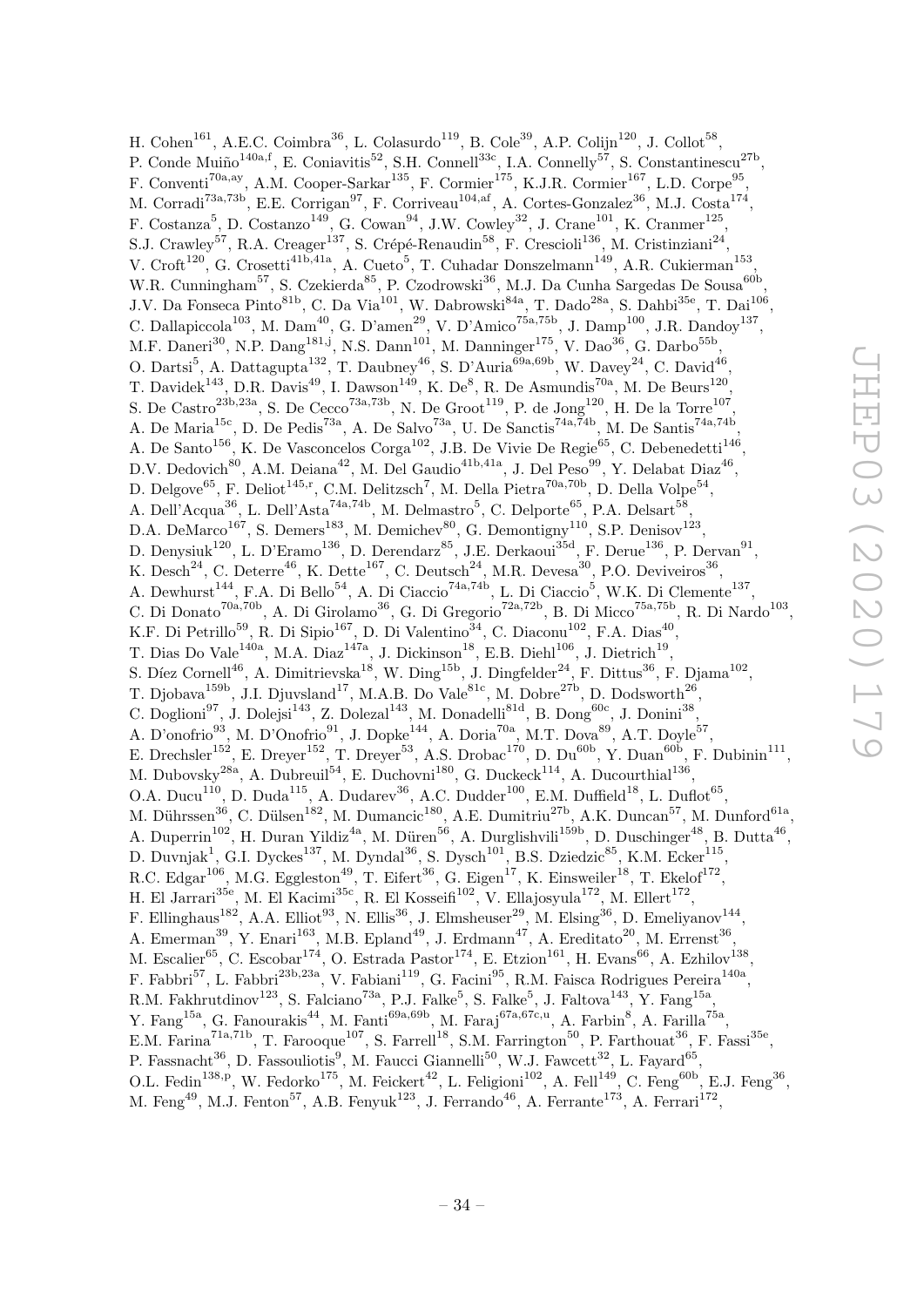P. Ferrari<sup>120</sup>, R. Ferrari<sup>71a</sup>, D.E. Ferreira de Lima<sup>61b</sup>, A. Ferrer<sup>174</sup>, D. Ferrere<sup>54</sup>, C. Ferretti<sup>106</sup>, F. Fiedler<sup>100</sup>, A. Filipčič<sup>92</sup>, F. Filthaut<sup>119</sup>, K.D. Finelli<sup>25</sup>, M.C.N. Fiolhais<sup>140a,140c,a</sup>, L. Fiorini<sup>174</sup>, F. Fischer<sup>114</sup>, W.C. Fisher<sup>107</sup>, I. Fleck<sup>151</sup>, P. Fleischmann<sup>106</sup>, R.R.M. Fletcher<sup>137</sup>, T. Flick<sup>182</sup>, B.M. Flierl<sup>114</sup>, L. Flores<sup>137</sup>, L.R. Flores Castillo<sup>63a</sup>, F.M. Follega<sup>76a,76b</sup>, N. Fomin<sup>17</sup>, J.H. Foo<sup>167</sup>, G.T. Forcolin<sup>76a,76b</sup>, A. Formica<sup>145</sup>, F.A. Förster<sup>14</sup>, A.C. Forti<sup>101</sup>, A.G. Foster<sup>21</sup>, M.G. Foti<sup>135</sup>, D. Fournier<sup>65</sup>, H. Fox<sup>90</sup>, P. Francavilla<sup>72a,72b</sup>, S. Francescato<sup>73a,73b</sup>, M. Franchini<sup>23b,23a</sup>, S. Franchino<sup>61a</sup>, D. Francis<sup>36</sup>, L. Franconi<sup>20</sup>, M. Franklin<sup>59</sup>, A.N. Fray<sup>93</sup>, P.M. Freeman<sup>21</sup>, B. Freund<sup>110</sup>, W.S. Freund<sup>81b</sup>, E.M. Freundlich<sup>47</sup>, D.C. Frizzell<sup>129</sup>, D. Froidevaux<sup>36</sup>, J.A. Frost<sup>135</sup>, C. Fukunaga<sup>164</sup>, E. Fullana Torregrosa<sup>174</sup>, E. Fumagalli<sup>55b,55a</sup>, T. Fusayasu<sup>116</sup>, J. Fuster<sup>174</sup>, A. Gabrielli<sup>23b,23a</sup>, A. Gabrielli<sup>18</sup>, G.P. Gach<sup>84a</sup>, S. Gadatsch<sup>54</sup>, P. Gadow<sup>115</sup>, G. Gagliardi<sup>55b,55a</sup>, L.G. Gagnon<sup>110</sup>, C. Galea<sup>27b</sup>, B. Galhardo<sup>140a</sup>, G.E. Gallardo<sup>135</sup>, E.J. Gallas<sup>135</sup>, B.J. Gallop<sup>144</sup>, G. Galster<sup>40</sup>, R. Gamboa Goni<sup>93</sup>, K.K. Gan<sup>127</sup>, S. Ganguly<sup>180</sup>, J. Gao<sup>60a</sup>, Y. Gao<sup>50</sup>, Y.S. Gao<sup>31,m</sup>, C. García $^{174}$ , J.E. García Navarro $^{174}$ , J.A. García Pascual $^{15a}$ , C. Garcia-Argos $^{52}$ , M. Garcia-Sciveres<sup>18</sup>, R.W. Gardner<sup>37</sup>, N. Garelli<sup>153</sup>, S. Gargiulo<sup>52</sup>, V. Garonne<sup>134</sup>, A. Gaudiello<sup>55b,55a</sup>, G. Gaudio<sup>71a</sup>, I.L. Gavrilenko<sup>111</sup>, A. Gavrilyuk<sup>124</sup>, C. Gay<sup>175</sup>, G. Gaycken<sup>46</sup>, E.N. Gazis<sup>10</sup>, A.A. Geanta<sup>27b</sup>, C.M. Gee<sup>146</sup>, C.N.P. Gee<sup>144</sup>, J. Geisen<sup>53</sup>, M. Geisen<sup>100</sup>, C. Gemme<sup>55b</sup>, M.H. Genest<sup>58</sup>, C. Geng<sup>106</sup>, S. Gentile<sup>73a,73b</sup>, S. George<sup>94</sup>, T. Geralis<sup>44</sup>, L.O. Gerlach<sup>53</sup>, P. Gessinger-Befurt<sup>100</sup>, G. Gessner<sup>47</sup>, S. Ghasemi<sup>151</sup>, M. Ghasemi Bostanabad<sup>176</sup>, A. Ghosh<sup>65</sup>, A. Ghosh<sup>78</sup>, B. Giacobbe<sup>23b</sup>, S. Giagu<sup>73a,73b</sup>, N. Giangiacomi<sup>23b,23a</sup>, P. Giannetti<sup>72a</sup>, A. Giannini<sup>70a,70b</sup>, G. Giannini<sup>14</sup>, S.M. Gibson<sup>94</sup>, M. Gignac<sup>146</sup>, D. Gillberg<sup>34</sup>, G. Gilles<sup>182</sup>, D.M. Gingrich<sup>3,ax</sup>, M.P. Giordani<sup>67a,67c</sup>, F.M. Giorgi<sup>23b</sup>, P.F. Giraud<sup>145</sup>, G. Giugliarelli<sup>67a,67c</sup>, D. Giugni<sup>69a</sup>, F. Giuli<sup>74a,74b</sup>, S. Gkaitatzis<sup>162</sup>, I. Gkialas<sup>9,h</sup>, E.L. Gkougkousis<sup>14</sup>, P. Gkountoumis<sup>10</sup>, L.K. Gladilin<sup>113</sup>, C. Glasman<sup>99</sup>, J. Glatzer<sup>14</sup>, P.C.F. Glaysher<sup>46</sup>, A. Glazov<sup>46</sup>, G.R. Gledhill<sup>132</sup>, M. Goblirsch-Kolb<sup>26</sup>, D. Godin<sup>110</sup>, S. Goldfarb<sup>105</sup>, T. Golling<sup>54</sup>, D. Golubkov<sup>123</sup>, A. Gomes<sup>140a,140b</sup>, R. Goncalves Gama<sup>53</sup>, R. Gonçalo<sup>140a</sup>, G. Gonella<sup>52</sup>, L. Gonella<sup>21</sup>, A. Gongadze<sup>80</sup>, F. Gonnella<sup>21</sup>, J.L. Gonski<sup>59</sup>, S. González de la Hoz<sup>174</sup>, S. Gonzalez-Sevilla<sup>54</sup>, G.R. Gonzalvo Rodriguez<sup>174</sup>, L. Goossens<sup>36</sup>, P.A. Gorbounov<sup>124</sup>, H.A. Gordon<sup>29</sup>, B. Gorini<sup>36</sup>, E. Gorini<sup>68a,68b</sup>, A. Gorišek<sup>92</sup>, A.T. Goshaw<sup>49</sup>, M.I. Gostkin<sup>80</sup>, C.A. Gottardo<sup>119</sup>, M. Gouighri<sup>35b</sup>, D. Goujdami<sup>35c</sup>, A.G. Goussiou<sup>148</sup>, N. Govender<sup>33c</sup>, C. Goy<sup>5</sup>, E. Gozani<sup>160</sup>, I. Grabowska-Bold<sup>84a</sup>, E.C. Graham<sup>91</sup>, J. Gramling<sup>171</sup>, E. Gramstad<sup>134</sup>, S. Grancagnolo<sup>19</sup>, M. Grandi<sup>156</sup>, V. Gratchev<sup>138</sup>, P.M. Gravila<sup>27f</sup>, F.G. Gravili<sup>68a,68b</sup>, C. Gray<sup>57</sup>, H.M. Gray<sup>18</sup>, C. Grefe<sup>24</sup>, K. Gregersen<sup>97</sup>, I.M. Gregor<sup>46</sup>, P. Grenier<sup>153</sup>, K. Grevtsov<sup>46</sup>, C. Grieco<sup>14</sup>, N.A. Grieser<sup>129</sup>, A.A. Grillo<sup>146</sup>, K. Grimm<sup>31,1</sup>, S. Grinstein<sup>14,aa</sup>, J.-F. Grivaz<sup>65</sup>, S. Groh<sup>100</sup>, E. Gross<sup>180</sup>, J. Grosse-Knetter<sup>53</sup>, Z.J. Grout<sup>95</sup>, C. Grud<sup>106</sup>, A. Grummer<sup>118</sup>, L. Guan<sup>106</sup>, W. Guan<sup>181</sup>, J. Guenther<sup>36</sup>, A. Guerguichon<sup>65</sup>, J.G.R. Guerrero Rojas<sup>174</sup>, F. Guescini<sup>115</sup>, D. Guest<sup>171</sup>, R. Gugel<sup>52</sup>, T. Guillemin<sup>5</sup>, S. Guindon<sup>36</sup>, U. Gul<sup>57</sup>, J. Guo<sup>60c</sup>, W. Guo<sup>106</sup>, Y. Guo<sup>60a,t</sup>, Z. Guo<sup>102</sup>, R. Gupta<sup>46</sup>, S. Gurbuz<sup>12c</sup>, G. Gustavino<sup>129</sup>, M. Guth<sup>52</sup>, P. Gutierrez<sup>129</sup>, C. Gutschow<sup>95</sup>, C. Guyot<sup>145</sup>, C. Gwenlan<sup>135</sup>, C.B. Gwilliam<sup>91</sup>, A. Haas<sup>125</sup>, C. Haber<sup>18</sup>, H.K. Hadavand<sup>8</sup>, N. Haddad<sup>35e</sup>, A. Hadef<sup>60a</sup>, S. Hageböck<sup>36</sup>, M. Haleem<sup>177</sup>, J. Haley<sup>130</sup>, G. Halladjian<sup>107</sup>, G.D. Hallewell<sup>102</sup>, K. Hamacher<sup>182</sup>, P. Hamal<sup>131</sup>, K. Hamano<sup>176</sup>, H. Hamdaoui<sup>35e</sup>, G.N. Hamity<sup>149</sup>, K. Han<sup>60a,z</sup>, L. Han<sup>60a</sup>, S. Han<sup>15a</sup>, Y.F. Han<sup>167</sup>, K. Hanagaki<sup>82,x</sup>, M. Hance<sup>146</sup>, D.M. Handl<sup>114</sup>, B. Haney<sup>137</sup>, R. Hankache<sup>136</sup>, E. Hansen<sup>97</sup>, J.B. Hansen<sup>40</sup>, J.D. Hansen<sup>40</sup>, M.C. Hansen<sup>24</sup>, P.H. Hansen<sup>40</sup>, E.C. Hanson<sup>101</sup>, K. Hara<sup>169</sup>, T. Harenberg<sup>182</sup>, S. Harkusha<sup>108</sup>, P.F. Harrison<sup>178</sup>, N.M. Hartmann<sup>114</sup>, Y. Hasegawa<sup>150</sup>, A. Hasib<sup>50</sup>, S. Hassani<sup>145</sup>, S. Haug<sup>20</sup>, R. Hauser<sup>107</sup>, L.B. Havener<sup>39</sup>, M. Havranek<sup>142</sup>, C.M. Hawkes<sup>21</sup>, R.J. Hawkings<sup>36</sup>, D. Hayden<sup>107</sup>, C. Hayes<sup>155</sup>, R.L. Hayes<sup>175</sup>, C.P. Hays<sup>135</sup>, J.M. Hays<sup>93</sup>, H.S. Hayward<sup>91</sup>, S.J. Haywood<sup>144</sup>, F. He<sup>60a</sup>, M.P. Heath<sup>50</sup>, V. Hedberg<sup>97</sup>, L. Heelan<sup>8</sup>, S. Heer<sup>24</sup>, K.K. Heidegger<sup>52</sup>, W.D. Heidorn<sup>79</sup>,

J. Heilman<sup>34</sup>, S. Heim<sup>46</sup>, T. Heim<sup>18</sup>, B. Heinemann<sup>46,as</sup>, J.J. Heinrich<sup>132</sup>, L. Heinrich<sup>36</sup>,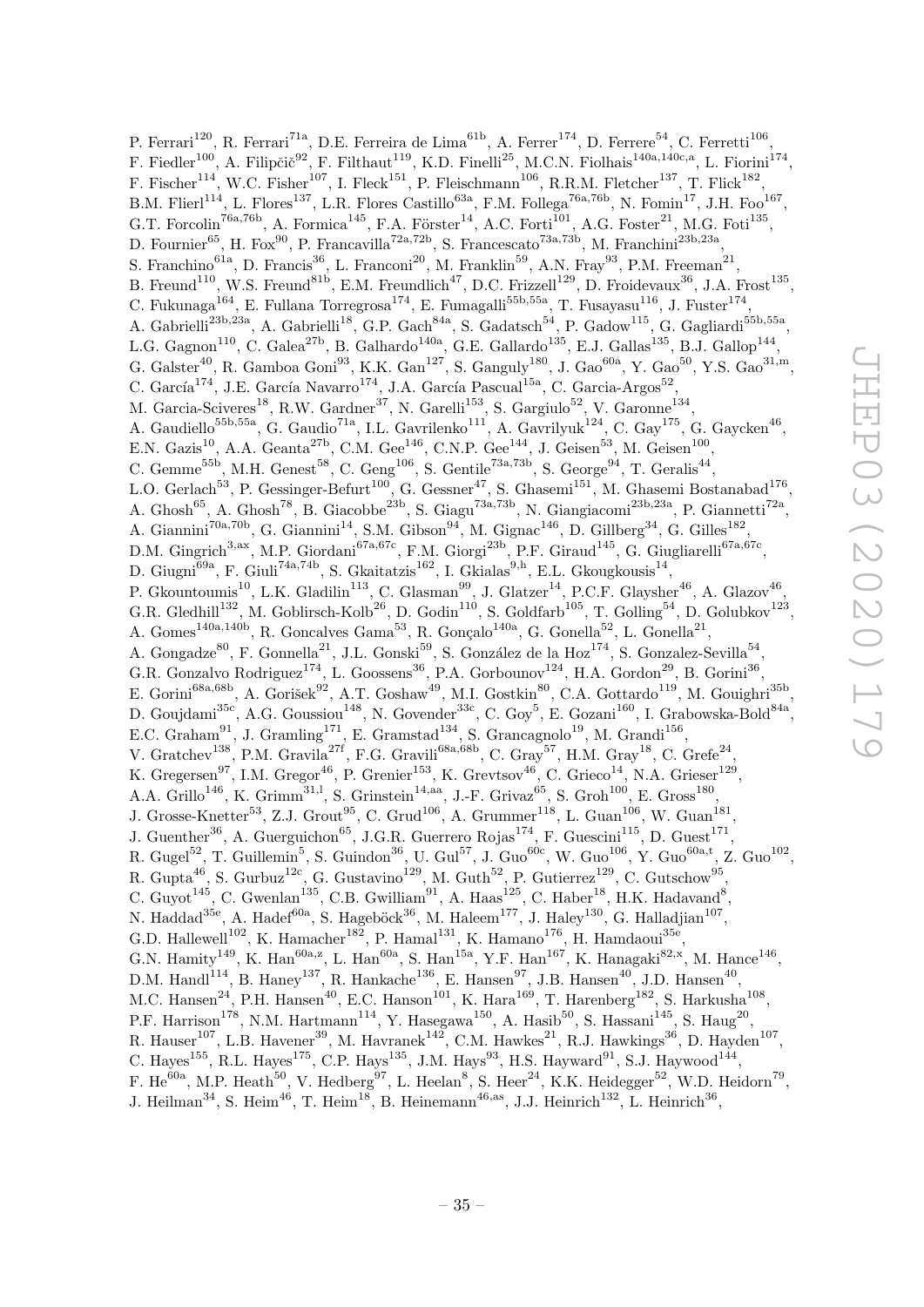C. Heinz<sup>56</sup>, J. Hejbal<sup>141</sup>, L. Helary<sup>61b</sup>, A. Held<sup>175</sup>, S. Hellesund<sup>134</sup>, C.M. Helling<sup>146</sup>, S. Hellman<sup>45a,45b</sup>, C. Helsens<sup>36</sup>, R.C.W. Henderson<sup>90</sup>, Y. Heng<sup>181</sup>, S. Henkelmann<sup>175</sup>, A.M. Henriques Correia<sup>36</sup>, G.H. Herbert<sup>19</sup>, H. Herde<sup>26</sup>, V. Herget<sup>177</sup>, Y. Hernández Jiménez<sup>33e</sup>, H. Herr<sup>100</sup>, M.G. Herrmann<sup>114</sup>, T. Herrmann<sup>48</sup>, G. Herten<sup>52</sup>, R. Hertenberger<sup>114</sup>, L. Hervas<sup>36</sup>, T.C. Herwig<sup>137</sup>, G.G. Hesketh<sup>95</sup>, N.P. Hessey<sup>168a</sup>, A. Higashida<sup>163</sup>, S. Higashino<sup>82</sup>, E. Higón-Rodriguez<sup>174</sup>, K. Hildebrand<sup>37</sup>, E. Hill<sup>176</sup>, J.C. Hill<sup>32</sup>, K.K. Hill<sup>29</sup>, K.H. Hiller<sup>46</sup>, S.J. Hillier<sup>21</sup>, M. Hils<sup>48</sup>, I. Hinchliffe<sup>18</sup>, F. Hinterkeuser<sup>24</sup>, M. Hirose<sup>133</sup>, S. Hirose<sup>52</sup>, D. Hirschbuehl<sup>182</sup>, B. Hiti<sup>92</sup>, O. Hladik<sup>141</sup>, D.R. Hlaluku<sup>33e</sup>, X. Hoad<sup>50</sup>, J. Hobbs<sup>155</sup>, N. Hod<sup>180</sup>, M.C. Hodgkinson<sup>149</sup>, A. Hoecker<sup>36</sup>, F. Hoenig<sup>114</sup>, D. Hohn<sup>52</sup>, D. Hohov<sup>65</sup>, T.R. Holmes<sup>37</sup>, M. Holzbock<sup>114</sup>, L.B.A.H. Hommels<sup>32</sup>, S. Honda<sup>169</sup>, T.M. Hong<sup>139</sup>, J.C. Honig<sup>52</sup>, A. Hönle<sup>115</sup>, B.H. Hooberman<sup>173</sup>, W.H. Hopkins<sup>6</sup>, Y. Horii<sup>117</sup>, P. Horn<sup>48</sup>, L.A. Horyn<sup>37</sup>, S. Hou<sup>158</sup>, A. Hoummada<sup>35a</sup>, J. Howarth<sup>101</sup>, J. Hoya<sup>89</sup>, M. Hrabovsky<sup>131</sup>, J. Hrdinka<sup>77</sup>, I. Hristova<sup>19</sup>, J. Hrivnac<sup>65</sup>, A. Hrynevich<sup>109</sup>, T. Hryn'ova<sup>5</sup>, P.J. Hsu<sup>64</sup>, S.-C. Hsu<sup>148</sup>, Q. Hu<sup>29</sup>, S. Hu<sup>60c</sup>, Y.F. Hu<sup>15a,15d</sup>, D.P. Huang<sup>95</sup>, Y. Huang<sup>60a</sup>, Y. Huang<sup>15a</sup>, Z. Hubacek<sup>142</sup>, F. Hubaut<sup>102</sup>, M. Huebner<sup>24</sup>, F. Huegging<sup>24</sup>, T.B. Huffman<sup>135</sup>, M. Huhtinen<sup>36</sup>, R.F.H. Hunter<sup>34</sup>, P. Huo<sup>155</sup>, A.M. Hupe<sup>34</sup>, N. Huseynov<sup>80,ah</sup>, J. Huston<sup>107</sup>, J. Huth<sup>59</sup>, R. Hyneman<sup>106</sup>, S. Hyrych<sup>28a</sup>, G. Iacobucci<sup>54</sup>, G. Iakovidis<sup>29</sup>, I. Ibragimov<sup>151</sup>, L. Iconomidou-Fayard<sup>65</sup>, Z. Idrissi<sup>35e</sup>, P. Iengo<sup>36</sup>, R. Ignazzi<sup>40</sup>, O. Igonkina<sup>120,ac,\*</sup>, R. Iguchi<sup>163</sup>, T. Iizawa<sup>54</sup>, Y. Ikegami<sup>82</sup>, M. Ikeno<sup>82</sup>, D. Iliadis<sup>162</sup>, N. Ilic<sup>119,167,af</sup>, F. Iltzsche<sup>48</sup>, G. Introzzi<sup>71a,71b</sup>, M. Iodice<sup>75a</sup>, K. Iordanidou<sup>168a</sup>, V. Ippolito<sup>73a,73b</sup>, M.F. Isacson<sup>172</sup>, M. Ishino<sup>163</sup>, W. Islam<sup>130</sup>, C. Issever<sup>19,46</sup>, S. Istin<sup>160</sup>, F. Ito<sup>169</sup>, J.M. Iturbe Ponce<sup>63a</sup>, R. Iuppa<sup>76a,76b</sup>, A. Ivina<sup>180</sup>, H. Iwasaki<sup>82</sup>, J.M. Izen<sup>43</sup>, V. Izzo<sup>70a</sup>, P. Jacka<sup>141</sup>, P. Jackson<sup>1</sup>, R.M. Jacobs<sup>24</sup>, B.P. Jaeger<sup>152</sup>, V. Jain<sup>2</sup>, G. Jäkel<sup>182</sup>, K.B. Jakobi<sup>100</sup>, K. Jakobs<sup>52</sup>, T. Jakoubek<sup>141</sup>, J. Jamieson<sup>57</sup>, K.W. Janas<sup>84a</sup>, R. Jansky<sup>54</sup>, J. Janssen<sup>24</sup>, M. Janus<sup>53</sup>, P.A. Janus<sup>84a</sup>, G. Jarlskog<sup>97</sup>, N. Javadov<sup>80,ah</sup>, T. Javůrek<sup>36</sup>, M. Javurkova<sup>52</sup>, F. Jeanneau<sup>145</sup>, L. Jeanty<sup>132</sup>, J. Jejelava<sup>159a,ai</sup>, A. Jelinskas<sup>178</sup>, P. Jenni<sup>52,b</sup>, J. Jeong<sup>46</sup>, N. Jeong<sup>46</sup>, S. Jézéquel<sup>5</sup>, H. Ji<sup>181</sup>, J. Jia<sup>155</sup>, H. Jiang<sup>79</sup>, Y. Jiang<sup>60a</sup>, Z. Jiang<sup>153,q</sup>, S. Jiggins<sup>52</sup>, F.A. Jimenez Morales<sup>38</sup>, J. Jimenez Pena<sup>115</sup>, S. Jin<sup>15c</sup>, A. Jinaru<sup>27b</sup>, O. Jinnouchi<sup>165</sup>, H. Jivan<sup>33e</sup>, P. Johansson<sup>149</sup>, K.A. Johns<sup>7</sup>, C.A. Johnson<sup>66</sup>, K. Jon-And<sup>45a,45b</sup>, R.W.L. Jones<sup>90</sup>, S.D. Jones<sup>156</sup>, S. Jones<sup>7</sup>, T.J. Jones<sup>91</sup>, J. Jongmanns<sup>61a</sup>, P.M. Jorge<sup>140a</sup>, J. Jovicevic<sup>36</sup>, X. Ju<sup>18</sup>, J.J. Junggeburth<sup>115</sup>, A. Juste Rozas<sup>14,aa</sup>, A. Kaczmarska<sup>85</sup>, M. Kado<sup>73a,73b</sup>, H. Kagan<sup>127</sup>, M. Kagan $^{153}$ , A. Kahn $^{39}$ , C. Kahra $^{100}$ , T. Kaji $^{179}$ , E. Kajomovitz $^{160}$ , C.W. Kalderon $^{97}$ , A. Kaluza<sup>100</sup>, A. Kamenshchikov<sup>123</sup>, M. Kaneda<sup>163</sup>, L. Kanjir<sup>92</sup>, Y. Kano<sup>117</sup>, V.A. Kantserov<sup>112</sup>, J. Kanzaki $^{82}$ , L.S. Kaplan<sup>181</sup>, D. Kar<sup>33e</sup>, K. Karava<sup>135</sup>, M.J. Kareem<sup>168b</sup>, S.N. Karpov<sup>80</sup>, Z.M. Karpova $^{80}$ , V. Kartvelishvili $^{90}$ , A.N. Karyukhin<sup>123</sup>, L. Kashif<sup>181</sup>, R.D. Kass<sup>127</sup>, A. Kastanas<sup>45a,45b</sup>, C. Kato<sup>60d,60c</sup>, J. Katzy<sup>46</sup>, K. Kawade<sup>150</sup>, K. Kawagoe<sup>88</sup>, T. Kawaguchi<sup>117</sup>, T. Kawamoto<sup>163</sup>, G. Kawamura<sup>53</sup>, E.F. Kay<sup>176</sup>, V.F. Kazanin<sup>122b,122a</sup>, R. Keeler<sup>176</sup>, R. Kehoe<sup>42</sup>, J.S. Keller<sup>34</sup>, E. Kellermann<sup>97</sup>, D. Kelsey<sup>156</sup>, J.J. Kempster<sup>21</sup>, J. Kendrick<sup>21</sup>, K.E. Kennedy<sup>39</sup>, O. Kepka<sup>141</sup>, S. Kersten<sup>182</sup>, B.P. Kerševan<sup>92</sup>, S. Ketabchi Haghighat<sup>167</sup>, M. Khader<sup>173</sup>, F. Khalil-Zada<sup>13</sup>, M. Khandoga<sup>145</sup>, A. Khanov<sup>130</sup>, A.G. Kharlamov<sup>122b,122a</sup>, T. Kharlamova<sup>122b,122a</sup>, E.E. Khoda<sup>175</sup>, A. Khodinov<sup>166</sup>, T.J. Khoo<sup>54</sup>, E. Khramov<sup>80</sup>, J. Khubua<sup>159b</sup>, S. Kido<sup>83</sup>, M. Kiehn<sup>54</sup>, C.R. Kilby<sup>94</sup>, Y.K. Kim<sup>37</sup>, N. Kimura<sup>95</sup>, O.M. Kind<sup>19</sup>, B.T. King<sup>91,\*</sup>, D. Kirchmeier<sup>48</sup>, J. Kirk<sup>144</sup>, A.E. Kiryunin<sup>115</sup>, T. Kishimoto<sup>163</sup>, D.P. Kisliuk<sup>167</sup>, V. Kitali<sup>46</sup>, O. Kivernyk<sup>5</sup>, T. Klapdor-Kleingrothaus<sup>52</sup>, M. Klassen<sup>61a</sup>, M.H. Klein<sup>106</sup>, M. Klein<sup>91</sup>, U. Klein<sup>91</sup>, K. Kleinknecht<sup>100</sup>, P. Klimek<sup>121</sup>, A. Klimentov<sup>29</sup>, T. Klingl<sup>24</sup>, T. Klioutchnikova<sup>36</sup>, F.F. Klitzner<sup>114</sup>, P. Kluit<sup>120</sup>, S. Kluth<sup>115</sup>, E. Kneringer<sup>77</sup>, E.B.F.G. Knoops<sup>102</sup>, A. Knue<sup>52</sup>, D. Kobayashi<sup>88</sup>, T. Kobayashi<sup>163</sup>, M. Kobel<sup>48</sup>, M. Kocian<sup>153</sup>, P. Kodys<sup>143</sup>, P.T. Koenig<sup>24</sup>, T. Koffas<sup>34</sup>, N.M. Köhler<sup>36</sup>, T. Koi<sup>153</sup>, M. Kolb<sup>61b</sup>, I. Koletsou<sup>5</sup>, T. Komarek<sup>131</sup>, T. Kondo<sup>82</sup>,

N. Kondrashova ${}^{60c}$ , K. Köneke ${}^{52}$ , A.C. König ${}^{119}$ , T. Kono<sup>126</sup>, R. Konoplich<sup>125,an</sup>,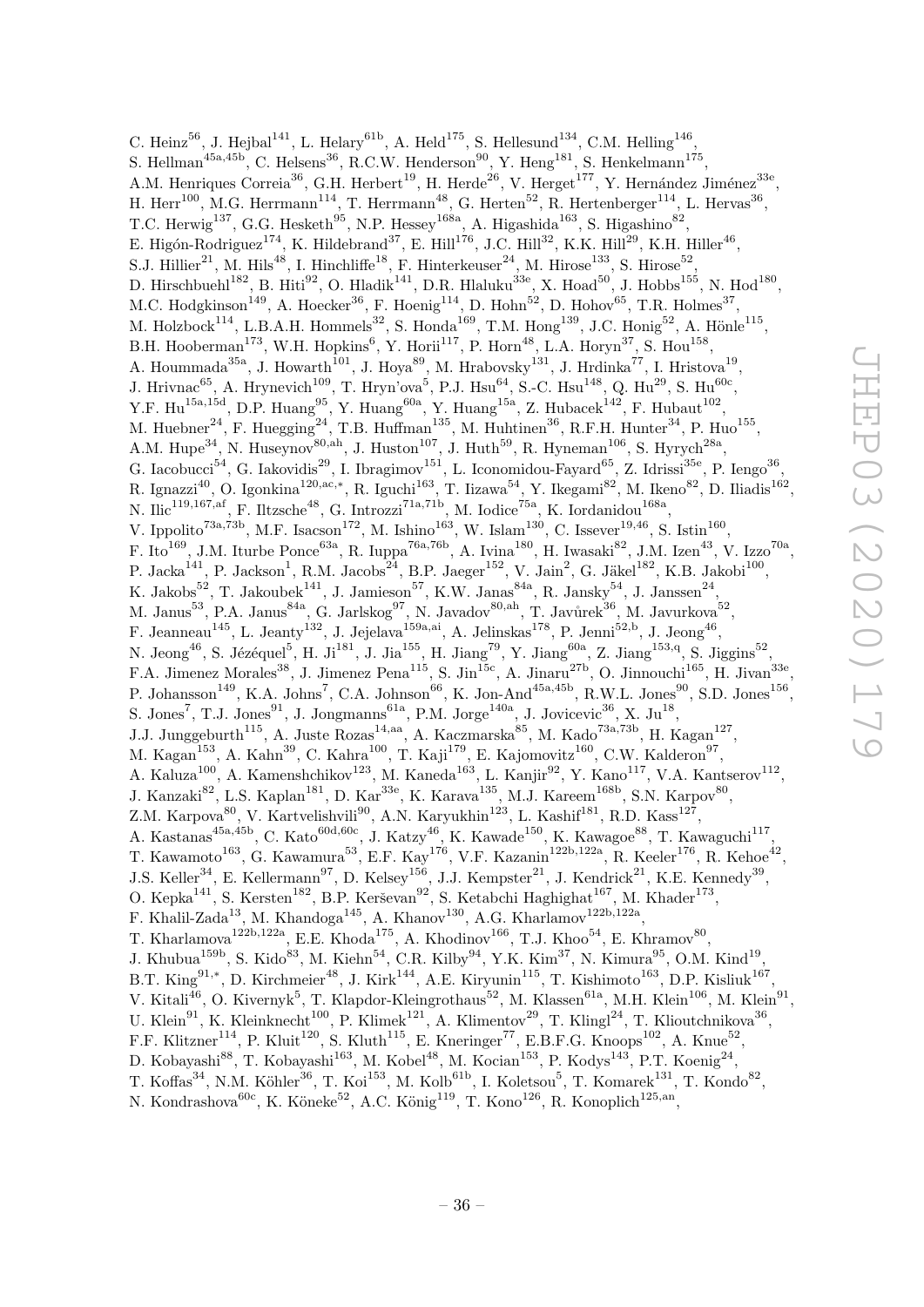V. Konstantinides<sup>95</sup>, N. Konstantinidis<sup>95</sup>, B. Konya<sup>97</sup>, R. Kopeliansky<sup>66</sup>, S. Koperny<sup>84a</sup>, K. Korcyl $^{85}$ , K. Kordas<sup>162</sup>, G. Koren<sup>161</sup>, A. Korn $^{95}$ , I. Korolkov $^{14}$ , E.V. Korolkova $^{149}$ , N. Korotkova $^{113}$ , O. Kortner $^{115}$ , S. Kortner $^{115}$ , T. Kosek $^{143}$ , V.V. Kostyukhin $^{166,166}$ , A. Kotsokechagia<sup>65</sup>, A. Kotwal<sup>49</sup>, A. Koulouris<sup>10</sup>, A. Kourkoumeli-Charalampidi<sup>71a,71b</sup>, C. Kourkoumelis<sup>9</sup>, E. Kourlitis<sup>149</sup>, V. Kouskoura<sup>29</sup>, A.B. Kowalewska<sup>85</sup>, R. Kowalewski<sup>176</sup>, C. Kozakai<sup>163</sup>, W. Kozanecki<sup>145</sup>, A.S. Kozhin<sup>123</sup>, V.A. Kramarenko<sup>113</sup>, G. Kramberger<sup>92</sup>, D. Krasnopevtsev $^{60a}$ , M.W. Krasny $^{136}$ , A. Krasznahorkay $^{36}$ , D. Krauss $^{115}$ , J.A. Kremer $^{84a}$ , J. Kretzschmar<sup>91</sup>, P. Krieger<sup>167</sup>, F. Krieter<sup>114</sup>, A. Krishnan<sup>61b</sup>, K. Krizka<sup>18</sup>, K. Kroeninger<sup>47</sup>, H. Kroha $^{115}$ , J. Kroll<sup>141</sup>, J. Kroll<sup>137</sup>, K.S. Krowpman<sup>107</sup>, J. Krstic<sup>16</sup>, U. Kruchonak<sup>80</sup>, H. Krüger<sup>24</sup>, N. Krumnack<sup>79</sup>, M.C. Kruse<sup>49</sup>, J.A. Krzysiak<sup>85</sup>, T. Kubota<sup>105</sup>, O. Kuchinskaia<sup>166</sup>, S. Kuday<sup>4b</sup>, J.T. Kuechler<sup>46</sup>, S. Kuehn<sup>36</sup>, A. Kugel<sup>61a</sup>, T. Kuhl<sup>46</sup>, V. Kukhtin<sup>80</sup>, R. Kukla<sup>102</sup>, Y. Kulchitsky<sup>108,ak</sup>, S. Kuleshov<sup>147c</sup>, Y.P. Kulinich<sup>173</sup>, M. Kuna<sup>58</sup>, T. Kunigo<sup>86</sup>, A. Kupco<sup>141</sup>, T. Kupfer<sup>47</sup>, O. Kuprash<sup>52</sup>, H. Kurashige<sup>83</sup>, L.L. Kurchaninov<sup>168a</sup>, Y.A. Kurochkin<sup>108</sup>, A. Kurova<sup>112</sup>, M.G. Kurth<sup>15a,15d</sup>, E.S. Kuwertz<sup>36</sup>, M. Kuze<sup>165</sup>, A.K. Kvam<sup>148</sup>, J. Kvita<sup>131</sup>, T. Kwan $^{104}$ , A. La Rosa $^{115}$ , L. La Rotonda $^{41b,41a}$ , F. La Ruffa $^{41b,41a}$ , C. Lacasta $^{174}$ , F. Lacava<sup>73a,73b</sup>, D.P.J. Lack<sup>101</sup>, H. Lacker<sup>19</sup>, D. Lacour<sup>136</sup>, E. Ladygin<sup>80</sup>, R. Lafaye<sup>5</sup>, B. Laforge<sup>136</sup>, T. Lagouri<sup>33e</sup>, S. Lai<sup>53</sup>, S. Lammers<sup>66</sup>, W. Lampl<sup>7</sup>, C. Lampoudis<sup>162</sup>, E. Lançon<sup>29</sup>, U. Landgraf<sup>52</sup>, M.P.J. Landon<sup>93</sup>, M.C. Lanfermann<sup>54</sup>, V.S. Lang<sup>46</sup>, J.C. Lange<sup>53</sup>, R.J. Langenberg<sup>36</sup>, A.J. Lankford<sup>171</sup>, F. Lanni<sup>29</sup>, K. Lantzsch<sup>24</sup>, A. Lanza<sup>71a</sup>, A. Lapertosa<sup>55b,55a</sup>, S. Laplace<sup>136</sup>, J.F. Laporte<sup>145</sup>, T. Lari<sup>69a</sup>, F. Lasagni Manghi<sup>23b,23a</sup>, M. Lassnig<sup>36</sup>, T.S. Lau<sup>63a</sup>, A. Laudrain<sup>65</sup>, A. Laurier<sup>34</sup>, M. Lavorgna<sup>70a,70b</sup>, S.D. Lawlor<sup>94</sup>, M. Lazzaroni<sup>69a,69b</sup>, B. Le<sup>105</sup>, E. Le Guirriec<sup>102</sup>, M. LeBlanc<sup>7</sup>, T. LeCompte<sup>6</sup>, F. Ledroit-Guillon<sup>58</sup>, A.C.A. Lee<sup>95</sup>, C.A. Lee<sup>29</sup>, G.R. Lee<sup>17</sup>, L. Lee<sup>59</sup>, S.C. Lee<sup>158</sup>, S.J. Lee<sup>34</sup>, S. Lee<sup>79</sup>, B. Lefebvre<sup>168a</sup>, H.P. Lefebvre<sup>94</sup>, M. Lefebvre<sup>176</sup>, F. Legger<sup>114</sup>, C. Leggett<sup>18</sup>, K. Lehmann<sup>152</sup>, N. Lehmann<sup>182</sup>, G. Lehmann Miotto<sup>36</sup>, W.A. Leight<sup>46</sup>, A. Leisos<sup>162,y</sup>, M.A.L. Leite<sup>81d</sup>, C.E. Leitgeb<sup>114</sup>, R. Leitner<sup>143</sup>, D. Lellouch<sup>180,\*</sup>, K.J.C. Leney<sup>42</sup>, T. Lenz<sup>24</sup>, B. Lenzi<sup>36</sup>, R. Leone<sup>7</sup>, S. Leone<sup>72a</sup>, C. Leonidopoulos<sup>50</sup>, A. Leopold<sup>136</sup>, G. Lerner<sup>156</sup>, C. Leroy<sup>110</sup>, R. Les<sup>167</sup>, C.G. Lester<sup>32</sup>, M. Levchenko<sup>138</sup>, J. Levêque<sup>5</sup>, D. Levin<sup>106</sup>, L.J. Levinson<sup>180</sup>, D.J. Lewis<sup>21</sup>, B. Li<sup>15b</sup>, B. Li<sup>106</sup>, C-Q.  $\text{Li}^{60a}$ , F.  $\text{Li}^{60c}$ , H.  $\text{Li}^{60a}$ , H.  $\text{Li}^{60b}$ , J.  $\text{Li}^{60c}$ , K.  $\text{Li}^{153}$ , L.  $\text{Li}^{60c}$ , M.  $\text{Li}^{15a,15d}$ , Q.  $\text{Li}^{15a,15d}$ ,  $Q.Y. Lif^{60a}, S. Lif^{60d, 60c}, X. Lif^{46}, Y. Lif^{46}, Z. Li^{60b}, Z. Liang<sup>15a</sup>, B. Liberti<sup>74a</sup>, A. Liblong<sup>167</sup>,$ K. Lie $^{63c}$ , C.Y. Lin<sup>32</sup>, K. Lin<sup>107</sup>, T.H. Lin<sup>100</sup>, R.A. Linck<sup>66</sup>, J.H. Lindon<sup>21</sup>, A.L. Lionti<sup>54</sup>, E. Lipeles<sup>137</sup>, A. Lipniacka<sup>17</sup>, M. Lisovyi<sup>61b</sup>, T.M. Liss<sup>173,au</sup>, A. Lister<sup>175</sup>, A.M. Litke<sup>146</sup>,  $J.D.$  Little<sup>8</sup>, B. Liu<sup>79</sup>, B.L. Liu<sup>6</sup>, H.B. Liu<sup>29</sup>, H. Liu<sup>106</sup>, J.B. Liu<sup>60a</sup>, J.K.K. Liu<sup>135</sup>, K. Liu<sup>136</sup>, M. Liu<sup>60a</sup>, P. Liu<sup>18</sup>, Y. Liu<sup>15a,15d</sup>, Y.L. Liu<sup>106</sup>, Y.W. Liu<sup>60a</sup>, M. Livan<sup>71a,71b</sup>, A. Lleres<sup>58</sup>, J. Llorente Merino<sup>152</sup>, S.L. Lloyd<sup>93</sup>, C.Y. Lo<sup>63b</sup>, F. Lo Sterzo<sup>42</sup>, E.M. Lobodzinska<sup>46</sup>, P. Loch<sup>7</sup>, S. Loffredo<sup>74a,74b</sup>, T. Lohse<sup>19</sup>, K. Lohwasser<sup>149</sup>, M. Lokajicek<sup>141</sup>, J.D. Long<sup>173</sup>, R.E. Long<sup>90</sup>, L. Longo<sup>36</sup>, K.A. Looper<sup>127</sup>, J.A. Lopez<sup>147c</sup>, I. Lopez Paz<sup>101</sup>, A. Lopez Solis<sup>149</sup>, J. Lorenz<sup>114</sup>, N. Lorenzo Martinez<sup>5</sup>, M. Losada<sup>22</sup>, P.J. Lösel<sup>114</sup>, A. Lösle<sup>52</sup>, X. Lou<sup>46</sup>, X. Lou<sup>15a</sup>, A. Lounis<sup>65</sup>, J. Love<sup>6</sup>, P.A. Love<sup>90</sup>, J.J. Lozano Bahilo<sup>174</sup>, M. Lu<sup>60a</sup>, Y.J. Lu<sup>64</sup>, H.J. Lubatti<sup>148</sup>, C. Luci<sup>73a,73b</sup>, A. Lucotte<sup>58</sup>, C. Luedtke<sup>52</sup>, F. Luehring<sup>66</sup>, I. Luise<sup>136</sup>, L. Luminari<sup>73a</sup>, B. Lund-Jensen<sup>154</sup>, M.S. Lutz<sup>103</sup>, D. Lynn<sup>29</sup>, R. Lysak<sup>141</sup>, E. Lytken<sup>97</sup>, F. Lyu<sup>15a</sup>, V. Lyubushkin<sup>80</sup>, T. Lyubushkina $^{80}$ , H. Ma $^{29}$ , L.L. Ma $^{60b}$ , Y. Ma $^{60b}$ , G. Maccarrone<sup>51</sup>, A. Macchiolo<sup>115</sup>, C.M. Macdonald<sup>149</sup>, J. Machado Miguens<sup>137</sup>, D. Madaffari<sup>174</sup>, R. Madar<sup>38</sup>, W.F. Mader<sup>48</sup>, N. Madysa $^{48}$ , J. Maeda $^{83}$ , T. Maeno $^{29}$ , M. Maerker $^{48}$ , A.S. Maevskiy $^{113}$ , V. Magerl $^{52}$ , N. Magini<sup>79</sup>, D.J. Mahon<sup>39</sup>, C. Maidantchik<sup>81b</sup>, T. Maier<sup>114</sup>, A. Maio<sup>140a,140b,140d</sup>, K. Maj<sup>84a</sup>, O. Majersky<sup>28a</sup>, S. Majewski<sup>132</sup>, Y. Makida<sup>82</sup>, N. Makovec<sup>65</sup>, B. Malaescu<sup>136</sup>, Pa. Malecki<sup>85</sup>, V.P. Maleev<sup>138</sup>, F. Malek<sup>58</sup>, U. Mallik<sup>78</sup>, D. Malon<sup>6</sup>, C. Malone<sup>32</sup>, S. Maltezos<sup>10</sup>, S. Malyukov<sup>80</sup>, J. Mamuzic<sup>174</sup>, G. Mancini<sup>51</sup>, I. Mandić<sup>92</sup>, L. Manhaes de Andrade Filho<sup>81a</sup>, I.M. Maniatis<sup>162</sup>,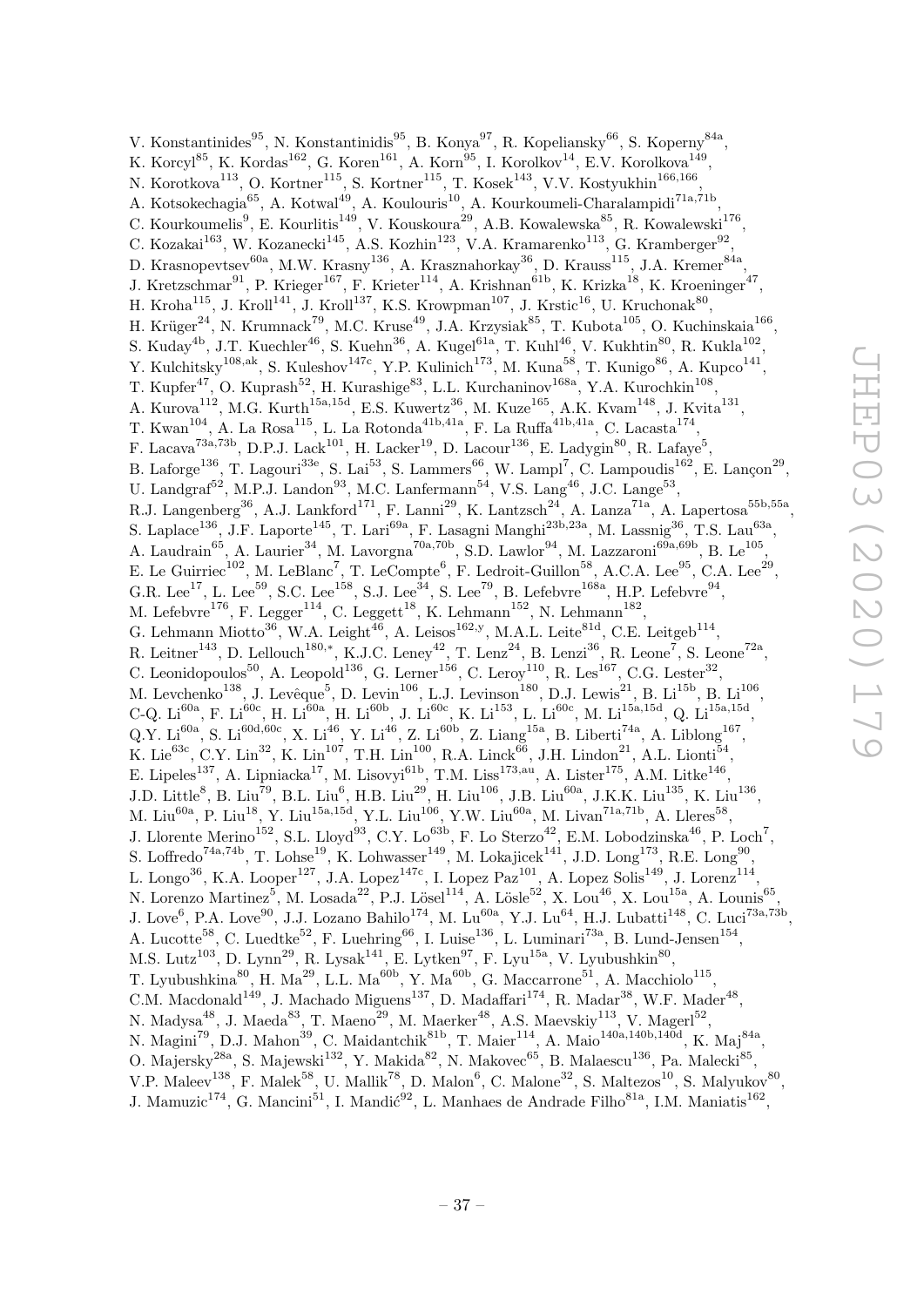J. Manjarres Ramos<sup>48</sup>, K.H. Mankinen<sup>97</sup>, A. Mann<sup>114</sup>, A. Manousos<sup>77</sup>, B. Mansoulie<sup>145</sup>, I. Manthos<sup>162</sup>, S. Manzoni<sup>120</sup>, A. Marantis<sup>162</sup>, G. Marceca<sup>30</sup>, L. Marchese<sup>135</sup>, G. Marchiori<sup>136</sup>, M. Marcisovsky<sup>141</sup>, L. Marcoccia<sup>74a,74b</sup>, C. Marcon<sup>97</sup>, C.A. Marin Tobon<sup>36</sup>, M. Marjanovic<sup>129</sup>, Z. Marshall<sup>18</sup>, M.U.F. Martensson<sup>172</sup>, S. Marti-Garcia<sup>174</sup>, C.B. Martin<sup>127</sup>, T.A. Martin<sup>178</sup>, V.J. Martin<sup>50</sup>, B. Martin dit Latour<sup>17</sup>, L. Martinelli<sup>75a,75b</sup>, M. Martinez<sup>14,aa</sup>, V.I. Martinez Outschoorn<sup>103</sup>, S. Martin-Haugh<sup>144</sup>, V.S. Martoiu<sup>27b</sup>, A.C. Martyniuk<sup>95</sup>, A. Marzin<sup>36</sup>, S.R. Maschek<sup>115</sup>, L. Masetti<sup>100</sup>, T. Mashimo<sup>163</sup>, R. Mashinistov<sup>111</sup>, J. Masik<sup>101</sup>, A.L. Maslennikov<sup>122b,122a</sup>, L. Massa<sup>74a,74b</sup>, P. Massarotti<sup>70a,70b</sup>, P. Mastrandrea<sup>72a,72b</sup>, A. Mastroberardino<sup>41b,41a</sup>, T. Masubuchi<sup>163</sup>, D. Matakias<sup>10</sup>, A. Matic<sup>114</sup>, P. Mättig<sup>24</sup>, J. Maurer<sup>27b</sup>, B. Maček<sup>92</sup>, D.A. Maximov<sup>122b,122a</sup>, R. Mazini<sup>158</sup>, I. Maznas<sup>162</sup>, S.M. Mazza<sup>146</sup>, S.P. Mc Kee<sup>106</sup>, T.G. McCarthy<sup>115</sup>, W.P. McCormack<sup>18</sup>, E.F. McDonald<sup>105</sup>, J.A. Mcfayden<sup>36</sup>, G. Mchedlidze<sup>159b</sup>, M.A. McKay<sup>42</sup>, K.D. McLean<sup>176</sup>, S.J. McMahon<sup>144</sup>, P.C. McNamara<sup>105</sup>, C.J. McNicol<sup>178</sup>, R.A. McPherson<sup>176,af</sup>, J.E. Mdhluli<sup>33e</sup>, Z.A. Meadows<sup>103</sup>, S. Meehan<sup>36</sup>, T. Megy<sup>52</sup>, S. Mehlhase<sup>114</sup>, A. Mehta<sup>91</sup>, T. Meideck<sup>58</sup>, B. Meirose<sup>43</sup>, D. Melini<sup>174</sup>, B.R. Mellado Garcia<sup>33e</sup>, J.D. Mellenthin<sup>53</sup>, M. Melo<sup>28a</sup>, F. Meloni<sup>46</sup>, A. Melzer<sup>24</sup>, S.B. Menary<sup>101</sup>, E.D. Mendes Gouveia<sup>140a,140e</sup>, L. Meng<sup>36</sup>, X.T. Meng<sup>106</sup>, S. Menke<sup>115</sup>, E. Meoni<sup>41b,41a</sup>, S. Mergelmeyer<sup>19</sup>, S.A.M. Merkt<sup>139</sup>, C. Merlassino<sup>20</sup>, P. Mermod<sup>54</sup>, L. Merola<sup>70a,70b</sup>, C. Meroni<sup>69a</sup>, O. Meshkov<sup>113,111</sup>, J.K.R. Meshreki<sup>151</sup>, A. Messina<sup>73a,73b</sup>, J. Metcalfe<sup>6</sup>, A.S. Mete<sup>171</sup>, C. Meyer<sup>66</sup>, J. Meyer<sup>160</sup>, J-P. Meyer<sup>145</sup>, H. Meyer Zu Theenhausen<sup>61a</sup>, F. Miano<sup>156</sup>, M. Michetti<sup>19</sup>, R.P. Middleton<sup>144</sup>, L. Mijović<sup>50</sup>, G. Mikenberg<sup>180</sup>, M. Mikestikova<sup>141</sup>, M. Mikuž<sup>92</sup>, H. Mildner $^{149}$ , M. Milesi $^{105}$ , A. Milic $^{167}$ , D.A. Millar $^{93}$ , D.W. Miller $^{37}$ , A. Milov $^{180}$ , D.A. Milstead<sup>45a,45b</sup>, R.A. Mina<sup>153,q</sup>, A.A. Minaenko<sup>123</sup>, M. Miñano Moya<sup>174</sup>, I.A. Minashvili<sup>159b</sup>, A.I. Mincer<sup>125</sup>, B. Mindur<sup>84a</sup>, M. Mineev<sup>80</sup>, Y. Minegishi<sup>163</sup>, L.M. Mir<sup>14</sup>, A. Mirto<sup>68a,68b</sup>, K.P. Mistry<sup>137</sup>, T. Mitani<sup>179</sup>, J. Mitrevski<sup>114</sup>, V.A. Mitsou<sup>174</sup>, M. Mittal<sup>60c</sup>, O. Miu<sup>167</sup>, A. Miucci<sup>20</sup>, P.S. Miyagawa<sup>149</sup>, A. Mizukami<sup>82</sup>, J.U. Mjörnmark<sup>97</sup>, T. Mkrtchyan<sup>184</sup>, M. Mlynarikova<sup>143</sup>, T. Moa<sup>45a,45b</sup>, K. Mochizuki<sup>110</sup>, P. Mogg<sup>52</sup>, S. Mohapatra<sup>39</sup>, R. Moles-Valls<sup>24</sup>, M.C. Mondragon<sup>107</sup>, K. Mönig<sup>46</sup>, J. Monk<sup>40</sup>, E. Monnier<sup>102</sup>, A. Montalbano<sup>152</sup>, J. Montejo Berlingen<sup>36</sup>, M. Montella<sup>95</sup>, F. Monticelli<sup>89</sup>, S. Monzani<sup>69a</sup>, N. Morange<sup>65</sup>, D. Moreno<sup>22</sup>, M. Moreno Llácer<sup>174</sup>, C. Moreno Martinez<sup>14</sup>, P. Morettini<sup>55b</sup>, M. Morgenstern<sup>120</sup>, S. Morgenstern<sup>48</sup>, D. Mori<sup>152</sup>, M. Morii<sup>59</sup>, M. Morinaga<sup>179</sup>, V. Morisbak<sup>134</sup>, A.K. Morley<sup>36</sup>, G. Mornacchi<sup>36</sup>, A.P. Morris<sup>95</sup>, L. Morvaj<sup>155</sup>, P. Moschovakos<sup>36</sup>, B. Moser<sup>120</sup>, M. Mosidze<sup>159b</sup>, T. Moskalets<sup>145</sup>, H.J. Moss<sup>149</sup>, J. Moss<sup>31,n</sup>, E.J.W. Moyse<sup>103</sup>, S. Muanza<sup>102</sup>, J. Mueller<sup>139</sup>, R.S.P. Mueller<sup>114</sup>, D. Muenstermann<sup>90</sup>, G.A. Mullier<sup>97</sup>, D.P. Mungo<sup>69a,69b</sup>, J.L. Munoz Martinez<sup>14</sup>, F.J. Munoz Sanchez<sup>101</sup>, P. Murin<sup>28b</sup>, W.J. Murray<sup>178,144</sup>, A. Murrone<sup>69a,69b</sup>, M. Muškinja<sup>18</sup>, C. Mwewa<sup>33a</sup>, A.G. Myagkov<sup>123,ao</sup>, J. Myers<sup>132</sup>, M. Myska<sup>142</sup>, B.P. Nachman<sup>18</sup>, O. Nackenhorst<sup>47</sup>, A.Nag Nag<sup>48</sup>, K. Nagai<sup>135</sup>, K. Nagano<sup>82</sup>, Y. Nagasaka<sup>62</sup>, M. Nagel $^{52}$ , J.L. Nagle $^{29}$ , E. Nagy $^{102}$ , A.M. Nairz $^{36}$ , Y. Nakahama $^{117}$ , K. Nakamura $^{82}$ , T. Nakamura $^{163}$ , I. Nakano $^{128}$ , H. Nanjo $^{133}$ , F. Napolitano $^{61a}$ , R.F. Naranjo Garcia $^{46}$ , R. Narayan<sup>42</sup>, I. Naryshkin<sup>138</sup>, T. Naumann<sup>46</sup>, G. Navarro<sup>22</sup>, P.Y. Nechaeva<sup>111</sup>, F. Nechansky<sup>46</sup>, T.J. Neep<sup>21</sup>, A. Negri<sup>71a,71b</sup>, M. Negrini<sup>23b</sup>, C. Nellist<sup>53</sup>, M.E. Nelson<sup>135</sup>, S. Nemecek<sup>141</sup>, P. Nemethy<sup>125</sup>, M. Nessi<sup>36,d</sup>, M.S. Neubauer<sup>173</sup>, M. Neumann<sup>182</sup>, P.R. Newman<sup>21</sup>, Y.S. Ng<sup>19</sup>, Y.W.Y. Ng<sup>171</sup>, B. Ngair<sup>35e</sup>, H.D.N. Nguyen<sup>102</sup>, T. Nguyen Manh<sup>110</sup>, E. Nibigira<sup>38</sup>, R.B. Nickerson<sup>135</sup>, R. Nicolaidou<sup>145</sup>, D.S. Nielsen<sup>40</sup>, J. Nielsen<sup>146</sup>, N. Nikiforou<sup>11</sup>, V. Nikolaenko<sup>123,ao</sup>, I. Nikolic-Audit<sup>136</sup>, K. Nikolopoulos<sup>21</sup>, P. Nilsson<sup>29</sup>, H.R. Nindhito<sup>54</sup>, Y. Ninomiya<sup>82</sup>, A. Nisati<sup>73a</sup>, N. Nishu<sup>60c</sup>, R. Nisius<sup>115</sup>, I. Nitsche<sup>47</sup>, T. Nitta<sup>179</sup>, T. Nobe<sup>163</sup>, Y. Noguchi<sup>86</sup>, I. Nomidis<sup>136</sup>, M.A. Nomura<sup>29</sup>, M. Nordberg<sup>36</sup>, N. Norjoharuddeen<sup>135</sup>, T. Novak<sup>92</sup>, O. Novgorodova<sup>48</sup>, R. Novotny<sup>142</sup>, L. Nozka<sup>131</sup>, K. Ntekas<sup>171</sup>, E. Nurse<sup>95</sup>, F.G. Oakham<sup>34,ax</sup>,

H. Oberlack<sup>115</sup>, J. Ocariz<sup>136</sup>, A. Ochi<sup>83</sup>, I. Ochoa<sup>39</sup>, J.P. Ochoa-Ricoux<sup>147a</sup>, K. O'Connor<sup>26</sup>,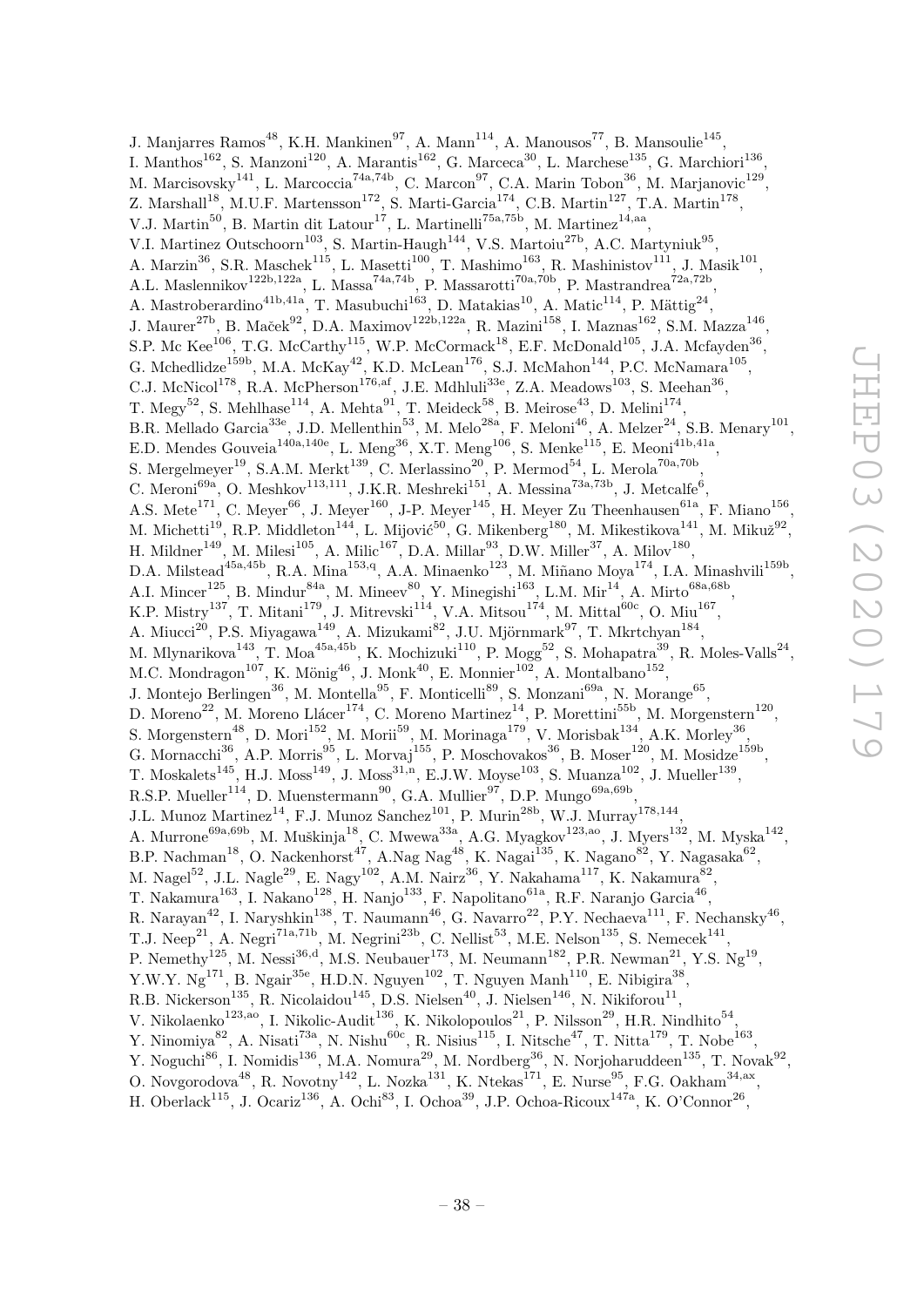S. Oda<sup>88</sup>, S. Odaka<sup>82</sup>, S. Oerdek<sup>53</sup>, A. Ogrodnik<sup>84a</sup>, A. Oh<sup>101</sup>, S.H. Oh<sup>49</sup>, C.C. Ohm<sup>154</sup>, H. Oide<sup>165</sup>, M.L. Ojeda<sup>167</sup>, H. Okawa<sup>169</sup>, Y. Okazaki<sup>86</sup>, Y. Okumura<sup>163</sup>, T. Okuyama<sup>82</sup>, A. Olariu<sup>27b</sup>, L.F. Oleiro Seabra<sup>140a</sup>, S.A. Olivares Pino<sup>147a</sup>, D. Oliveira Damazio<sup>29</sup>, J.L. Oliver<sup>1</sup>, M.J.R. Olsson<sup>171</sup>, A. Olszewski<sup>85</sup>, J. Olszowska<sup>85</sup>, D.C. O'Neil<sup>152</sup>, A.P. O'neill<sup>135</sup>, A. Onofre<sup>140a,140e</sup>, P.U.E. Onyisi<sup>11</sup>, H. Oppen<sup>134</sup>, M.J. Oreglia<sup>37</sup>, G.E. Orellana<sup>89</sup>, D. Orestano<sup>75a,75b</sup>, N. Orlando<sup>14</sup>, R.S. Orr<sup>167</sup>, V. O'Shea<sup>57</sup>, R. Ospanov<sup>60a</sup>, G. Otero y Garzon<sup>30</sup>, H. Otono $^{88}$ , P.S. Ott $^{61a}$ , M. Ouchrif<sup>35d</sup>, J. Ouellette<sup>29</sup>, F. Ould-Saada<sup>134</sup>, A. Ouraou<sup>145</sup>, Q. Ouyang<sup>15a</sup>, M. Owen<sup>57</sup>, R.E. Owen<sup>21</sup>, V.E. Ozcan<sup>12c</sup>, N. Ozturk<sup>8</sup>, J. Pacalt<sup>131</sup>, H.A. Pacey<sup>32</sup>, K. Pachal<sup>49</sup>, A. Pacheco Pages<sup>14</sup>, C. Padilla Aranda<sup>14</sup>, S. Pagan Griso<sup>18</sup>, M. Paganini<sup>183</sup>, G. Palacino<sup>66</sup>, S. Palazzo<sup>50</sup>, S. Palestini<sup>36</sup>, M. Palka<sup>84b</sup>, D. Pallin<sup>38</sup>, I. Panagoulias<sup>10</sup>, C.E. Pandini<sup>36</sup>, J.G. Panduro Vazquez<sup>94</sup>, P. Pani<sup>46</sup>, G. Panizzo<sup>67a,67c</sup>, L. Paolozzi<sup>54</sup>, C. Papadatos<sup>110</sup>, K. Papageorgiou<sup>9,h</sup>, S. Parajuli<sup>43</sup>, A. Paramonov<sup>6</sup>, D. Paredes Hernandez<sup>63b</sup>, S.R. Paredes Saenz<sup>135</sup>, B. Parida<sup>166</sup>, T.H. Park<sup>167</sup>, A.J. Parker<sup>31</sup>, M.A. Parker<sup>32</sup>, F. Parodi<sup>55b,55a</sup>, E.W. Parrish<sup>121</sup>, J.A. Parsons<sup>39</sup>, U. Parzefall<sup>52</sup>, L. Pascual Dominguez<sup>136</sup>, V.R. Pascuzzi<sup>167</sup>, J.M.P. Pasner<sup>146</sup>, F. Pasquali<sup>120</sup>, E. Pasqualucci<sup>73a</sup>, S. Passaggio<sup>55b</sup>, F. Pastore<sup>94</sup>, P. Pasuwan<sup>45a,45b</sup>, S. Pataraia<sup>100</sup>, J.R. Pater<sup>101</sup>, A. Pathak<sup>181,j</sup>, T. Pauly<sup>36</sup>, B. Pearson<sup>115</sup>, M. Pedersen<sup>134</sup>, L. Pedraza Diaz<sup>119</sup>, R. Pedro<sup>140a</sup>, T. Peiffer<sup>53</sup>, S.V. Peleganchuk<sup>122b,122a</sup>, O. Penc<sup>141</sup>, H. Peng<sup>60a</sup>, B.S. Peralva<sup>81a</sup>, M.M. Perego<sup>65</sup>, A.P. Pereira Peixoto<sup>140a</sup>, D.V. Perepelitsa<sup>29</sup>, F. Peri<sup>19</sup>, L. Perini<sup>69a,69b</sup>, H. Pernegger<sup>36</sup>, S. Perrella<sup>70a,70b</sup>, K. Peters<sup>46</sup>, R.F.Y. Peters<sup>101</sup>, B.A. Petersen<sup>36</sup>, T.C. Petersen<sup>40</sup>, E. Petit<sup>102</sup>, A. Petridis<sup>1</sup>, C. Petridou<sup>162</sup>, P. Petroff<sup>65</sup>, M. Petrov<sup>135</sup>, F. Petrucci<sup>75a,75b</sup>, M. Pettee<sup>183</sup>, N.E. Pettersson<sup>103</sup>, K. Petukhova<sup>143</sup>, A. Peyaud<sup>145</sup>, R. Pezoa<sup>147c</sup>, L. Pezzotti<sup>71a,71b</sup>, T. Pham<sup>105</sup>, F.H. Phillips<sup>107</sup>, P.W. Phillips<sup>144</sup>, M.W. Phipps<sup>173</sup>, G. Piacquadio<sup>155</sup>, E. Pianori<sup>18</sup>, A. Picazio<sup>103</sup>, R.H. Pickles<sup>101</sup>, R. Piegaia<sup>30</sup>, D. Pietreanu<sup>27b</sup>, J.E. Pilcher<sup>37</sup>, A.D. Pilkington<sup>101</sup>, M. Pinamonti<sup>74a,74b</sup>, J.L. Pinfold<sup>3</sup>, M. Pitt<sup>161</sup>, L. Pizzimento<sup>74a,74b</sup>, M.-A. Pleier<sup>29</sup>, V. Pleskot<sup>143</sup>, E. Plotnikova<sup>80</sup>, P. Podberezko<sup>122b,122a</sup>, R. Poettgen<sup>97</sup>, R. Poggi<sup>54</sup>, L. Poggioli<sup>65</sup>, I. Pogrebnyak<sup>107</sup>, D. Pohl<sup>24</sup>, I. Pokharel<sup>53</sup>, G. Polesello<sup>71a</sup>, A. Poley<sup>18</sup>, A. Policicchio<sup>73a,73b</sup>, R. Polifka<sup>143</sup>, A. Polini<sup>23b</sup>, C.S. Pollard<sup>46</sup>, V. Polychronakos<sup>29</sup>, D. Ponomarenko<sup>112</sup>, L. Pontecorvo<sup>36</sup>, S. Popa<sup>27a</sup>, G.A. Popeneciu<sup>27d</sup>, L. Portales<sup>5</sup>, D.M. Portillo Quintero<sup>58</sup>, S. Pospisil<sup>142</sup>, K. Potamianos<sup>46</sup>, I.N. Potrap<sup>80</sup>, C.J. Potter<sup>32</sup>, H. Potti<sup>11</sup>, T. Poulsen<sup>97</sup>, J. Poveda<sup>36</sup>, T.D. Powell<sup>149</sup>, G. Pownall<sup>46</sup>, M.E. Pozo Astigarraga<sup>36</sup>, P. Pralavorio<sup>102</sup>, S. Prell<sup>79</sup>, D. Price<sup>101</sup>, M. Primavera<sup>68a</sup>, S. Prince<sup>104</sup>, M.L. Proffitt<sup>148</sup>, N. Proklova<sup>112</sup>, K. Prokofiev<sup>63c</sup>, F. Prokoshin<sup>80</sup>, S. Protopopescu<sup>29</sup>, J. Proudfoot<sup>6</sup>, M. Przybycien<sup>84a</sup>, D. Pudzha<sup>138</sup>, A. Puri<sup>173</sup>, P. Puzo<sup>65</sup>, J. Qian<sup>106</sup>, Y. Qin<sup>101</sup>, A. Quadt<sup>53</sup>, M. Queitsch-Maitland<sup>46</sup>, A. Qureshi<sup>1</sup>, M. Racko<sup>28a</sup>, P. Rados<sup>105</sup>, F. Ragusa<sup>69a,69b</sup>, G. Rahal<sup>98</sup>, J.A. Raine<sup>54</sup>, S. Rajagopalan<sup>29</sup>, A. Ramirez Morales<sup>93</sup>, K. Ran<sup>15a,15d</sup>, T. Rashid<sup>65</sup>, S. Raspopov<sup>5</sup>, D.M. Rauch<sup>46</sup>, F. Rauscher<sup>114</sup>, S. Rave<sup>100</sup>, B. Ravina<sup>149</sup>, I. Ravinovich<sup>180</sup>, J.H. Rawling<sup>101</sup>, M. Raymond<sup>36</sup>, A.L. Read<sup>134</sup>, N.P. Readioff<sup>58</sup>, M. Reale<sup>68a,68b</sup>, D.M. Rebuzzi<sup>71a,71b</sup>, A. Redelbach<sup>177</sup>, G. Redlinger<sup>29</sup>, K. Reeves<sup>43</sup>, L. Rehnisch<sup>19</sup>, J. Reichert<sup>137</sup>, D. Reikher<sup>161</sup>, A. Reiss<sup>100</sup>, A. Rej<sup>151</sup>, C. Rembser<sup>36</sup>, M. Renda<sup>27b</sup>, M. Rescigno<sup>73a</sup>, S. Resconi<sup>69a</sup>, E.D. Resseguie<sup>137</sup>, S. Rettie<sup>175</sup>, E. Reynolds<sup>21</sup>, O.L. Rezanova<sup>122b,122a</sup>, P. Reznicek<sup>143</sup>, E. Ricci<sup>76a,76b</sup>, R. Richter<sup>115</sup>, S. Richter<sup>46</sup>, E. Richter-Was<sup>84b</sup>, O. Ricken<sup>24</sup>, M. Ridel<sup>136</sup>, P. Rieck $^{115}$ , O. Rifki<sup>46</sup>, M. Rijssenbeek $^{155}$ , A. Rimoldi<sup>71a,71b</sup>, M. Rimoldi<sup>46</sup>, L. Rinaldi<sup>23b</sup>, G. Ripellino<sup>154</sup>, I. Riu<sup>14</sup>, J.C. Rivera Vergara<sup>176</sup>, F. Rizatdinova<sup>130</sup>, E. Rizvi<sup>93</sup>, C. Rizzi<sup>36</sup>, R.T. Roberts<sup>101</sup>, S.H. Robertson<sup>104,af</sup>, M. Robin<sup>46</sup>, D. Robinson<sup>32</sup>, J.E.M. Robinson<sup>46</sup>, C.M. Robles Gajardo<sup>147c</sup>, A. Robson<sup>57</sup>, A. Rocchi<sup>74a,74b</sup>, E. Rocco<sup>100</sup>, C. Roda<sup>72a,72b</sup>, S. Rodriguez Bosca<sup>174</sup>, A. Rodriguez Perez<sup>14</sup>, D. Rodriguez Rodriguez<sup>174</sup>, A.M. Rodríguez Vera<sup>168b</sup>, S. Roe<sup>36</sup>, O. Røhne<sup>134</sup>, R. Röhrig<sup>115</sup>, R.A. Rojas<sup>147c</sup>, C.P.A. Roland<sup>66</sup>,

J. Roloff<sup>29</sup>, A. Romaniouk<sup>112</sup>, M. Romano<sup>23b,23a</sup>, N. Rompotis<sup>91</sup>, M. Ronzani<sup>125</sup>, L. Roos<sup>136</sup>,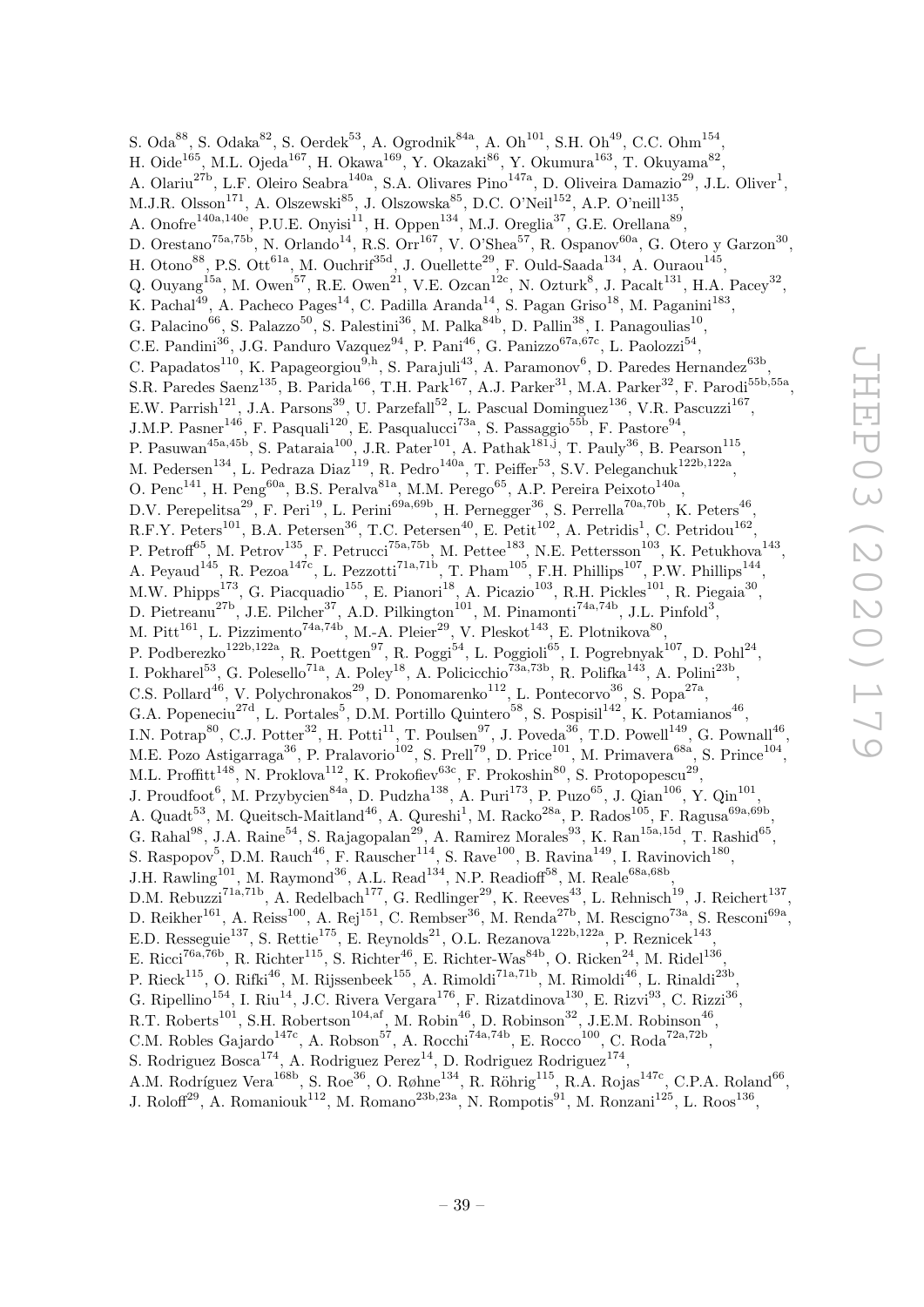S. Rosati<sup>73a</sup>, K. Rosbach<sup>52</sup>, G. Rosin<sup>103</sup>, B.J. Rosser<sup>137</sup>, E. Rossi<sup>46</sup>, E. Rossi<sup>75a,75b</sup>, E. Rossi<sup>70a,70b</sup>, L.P. Rossi<sup>55b</sup>, L. Rossini<sup>69a,69b</sup>, R. Rosten<sup>14</sup>, M. Rotaru<sup>27b</sup>, J. Rothberg<sup>148</sup>, D. Rousseau<sup>65</sup>, G. Rovelli<sup>71a,71b</sup>, A. Roy<sup>11</sup>, D. Roy<sup>33e</sup>, A. Rozanov<sup>102</sup>, Y. Rozen<sup>160</sup>, X. Ruan<sup>33e</sup>, F. Rühr $^{52}$ , A. Ruiz-Martinez<sup>174</sup>, A. Rummler<sup>36</sup>, Z. Rurikova<sup>52</sup>, N.A. Rusakovich<sup>80</sup>, H.L. Russell<sup>104</sup>, L. Rustige<sup>38,47</sup>, J.P. Rutherfoord<sup>7</sup>, E.M. Rüttinger<sup>149</sup>, M. Rybar<sup>39</sup>, G. Rybkin<sup>65</sup>, E.B. Rye<sup>134</sup>, A. Ryzhov<sup>123</sup>, J.A. Sabater Iglesias<sup>46</sup>, P. Sabatini<sup>53</sup>, G. Sabato<sup>120</sup>, S. Sacerdoti<sup>65</sup>, H.F-W. Sadrozinski $^{146}$ , R. Sadykov $^{80}$ , F. Safai Tehrani $^{73a}$ , B. Safarzadeh Samani $^{156}$ , P. Saha $^{121}$ , S. Saha<sup>104</sup>, M. Sahinsoy<sup>61a</sup>, A. Sahu<sup>182</sup>, M. Saimpert<sup>46</sup>, M. Saito<sup>163</sup>, T. Saito<sup>163</sup>, H. Sakamoto<sup>163</sup>, A. Sakharov<sup>125,an</sup>, D. Salamani<sup>54</sup>, G. Salamanna<sup>75a,75b</sup>, J.E. Salazar Loyola<sup>147c</sup>, A. Salnikov<sup>153</sup>, J. Salt<sup>174</sup>, D. Salvatore<sup>41b,41a</sup>, F. Salvatore<sup>156</sup>, A. Salvucci<sup>63a,63b,63c</sup>, A. Salzburger<sup>36</sup>, J. Samarati<sup>36</sup>, D. Sammel<sup>52</sup>, D. Sampsonidis<sup>162</sup>, D. Sampsonidou<sup>162</sup>, J. Sánchez<sup>174</sup>, A. Sanchez Pineda<sup>67a,36,67c</sup>, H. Sandaker<sup>134</sup>, C.O. Sander<sup>46</sup>, I.G. Sanderswood<sup>90</sup>, M. Sandhoff<sup>182</sup>, C. Sandoval<sup>22</sup>, D.P.C. Sankey<sup>144</sup>, M. Sannino<sup>55b,55a</sup>, Y. Sano<sup>117</sup>, A. Sansoni<sup>51</sup>, C. Santoni<sup>38</sup>, H. Santos<sup>140a,140b</sup>, S.N. Santpur<sup>18</sup>, A. Santra<sup>174</sup>, A. Sapronov<sup>80</sup>, J.G. Saraiva<sup>140a,140d</sup>, O. Sasaki<sup>82</sup>, K. Sato<sup>169</sup>, F. Sauerburger<sup>52</sup>, E. Sauvan<sup>5</sup>, P. Savard<sup>167,ax</sup>, N. Savic<sup>115</sup>, R. Sawada<sup>163</sup>, C. Sawyer<sup>144</sup>, L. Sawyer<sup>96,al</sup>, C. Sbarra<sup>23b</sup>, A. Sbrizzi<sup>23a</sup>, T. Scanlon<sup>95</sup>, J. Schaarschmidt<sup>148</sup>, P. Schacht<sup>115</sup>, B.M. Schachtner<sup>114</sup>, D. Schaefer<sup>37</sup>, L. Schaefer<sup>137</sup>, J. Schaeffer<sup>100</sup>, S. Schaepe<sup>36</sup>, U. Schäfer<sup>100</sup>, A.C. Schaffer<sup>65</sup>, D. Schaile<sup>114</sup>, R.D. Schamberger<sup>155</sup>, N. Scharmberg<sup>101</sup>, V.A. Schegelsky<sup>138</sup>, D. Scheirich<sup>143</sup>, F. Schenck<sup>19</sup>, M. Schernau<sup>171</sup>, C. Schiavi<sup>55b,55a</sup>, S. Schier<sup>146</sup>, L.K. Schildgen<sup>24</sup>, Z.M. Schillaci<sup>26</sup>, E.J. Schioppa<sup>36</sup>, M. Schioppa<sup>41b,41a</sup>, K.E. Schleicher<sup>52</sup>, S. Schlenker<sup>36</sup>, K.R. Schmidt-Sommerfeld<sup>115</sup>, K. Schmieden<sup>36</sup>, C. Schmitt<sup>100</sup>, S. Schmitt<sup>46</sup>, S. Schmitz<sup>100</sup>, J.C. Schmoeckel<sup>46</sup>, U. Schnoor<sup>52</sup>, L. Schoeffel<sup>145</sup>, A. Schoening<sup>61b</sup>, P.G. Scholer<sup>52</sup>, E. Schopf<sup>135</sup>, M. Schott<sup>100</sup>, J.F.P. Schouwenberg<sup>119</sup>, J. Schovancova<sup>36</sup>, S. Schramm<sup>54</sup>, F. Schroeder<sup>182</sup>, A. Schulte<sup>100</sup>, H-C. Schultz-Coulon<sup>61a</sup>, M. Schumacher<sup>52</sup>, B.A. Schumm<sup>146</sup>, Ph. Schune<sup>145</sup>, A. Schwartzman<sup>153</sup>, T.A. Schwarz<sup>106</sup>, Ph. Schwemling<sup>145</sup>, R. Schwienhorst<sup>107</sup>, A. Sciandra<sup>146</sup>, G. Sciolla<sup>26</sup>, M. Scodeggio<sup>46</sup>, M. Scornajenghi<sup>41b,41a</sup>, F. Scuri<sup>72a</sup>, F. Scutti<sup>105</sup>, L.M. Scyboz<sup>115</sup>, C.D. Sebastiani<sup>73a,73b</sup>, P. Seema<sup>19</sup>, S.C. Seidel<sup>118</sup>, A. Seiden<sup>146</sup>, B.D. Seidlitz<sup>29</sup>, T. Seiss<sup>37</sup>, J.M. Seixas<sup>81b</sup>, G. Sekhniaidze<sup>70a</sup>, K. Sekhon<sup>106</sup>, S.J. Sekula<sup>42</sup>, N. Semprini-Cesari<sup>23b,23a</sup>, S. Sen<sup>49</sup>, C. Serfon<sup>77</sup>, L. Serin<sup>65</sup>, L. Serkin<sup>67a,67b</sup>, M. Sessa<sup>60a</sup>, H. Severini<sup>129</sup>, T. Šfiligoj<sup>92</sup>, F. Sforza<sup>55b,55a</sup>, A. Sfyrla<sup>54</sup>, E. Shabalina<sup>53</sup>, J.D. Shahinian<sup>146</sup>, N.W. Shaikh<sup>45a,45b</sup>, D. Shaked Renous<sup>180</sup>, L.Y. Shan<sup>15a</sup>, J.T. Shank<sup>25</sup>, M. Shapiro<sup>18</sup>, A. Sharma<sup>135</sup>, A.S. Sharma<sup>1</sup>, P.B. Shatalov<sup>124</sup>, K. Shaw<sup>156</sup>, S.M. Shaw<sup>101</sup>, A. Shcherbakova<sup>138</sup>, M. Shehade<sup>180</sup>, Y. Shen<sup>129</sup>, N. Sherafati<sup>34</sup>, A.D. Sherman<sup>25</sup>, P. Sherwood<sup>95</sup>, L. Shi<sup>158,at</sup>, S. Shimizu<sup>82</sup>, C.O. Shimmin<sup>183</sup>, Y. Shimogama<sup>179</sup>, M. Shimojima<sup>116</sup>, I.P.J. Shipsey<sup>135</sup>, S. Shirabe<sup>88</sup>, M. Shiyakova<sup>80,ad</sup>, J. Shlomi<sup>180</sup>, A. Shmeleva<sup>111</sup>, M.J. Shochet<sup>37</sup>, J. Shojaii<sup>105</sup>, D.R. Shope<sup>129</sup>, S. Shrestha<sup>127</sup>, E.M. Shrif<sup>33e</sup>, E. Shulga<sup>180</sup>, P. Sicho<sup>141</sup>, A.M. Sickles<sup>173</sup>, P.E. Sidebo<sup>154</sup>, E. Sideras Haddad<sup>33e</sup>, O. Sidiropoulou<sup>36</sup>, A. Sidoti<sup>23b,23a</sup>, F. Siegert<sup>48</sup>, Dj. Sijacki $^{16}$ , M.Jr. Silva<sup>181</sup>, M.V. Silva Oliveira<sup>81a</sup>, S.B. Silverstein<sup>45a</sup>, S. Simion<sup>65</sup>, E. Simioni<sup>100</sup>, R. Simoniello<sup>100</sup>, S. Simsek<sup>12b</sup>, P. Sinervo<sup>167</sup>, V. Sinetckii<sup>113,111</sup>, N.B. Sinev<sup>132</sup>, M. Sioli<sup>23b,23a</sup>, I. Siral<sup>106</sup>, S.Yu. Sivoklokov<sup>113</sup>, J. Sjölin<sup>45a,45b</sup>, E. Skorda<sup>97</sup>, P. Skubic<sup>129</sup>, M. Slawinska<sup>85</sup>, K. Sliwa<sup>170</sup>, R. Slovak<sup>143</sup>, V. Smakhtin<sup>180</sup>, B.H. Smart<sup>144</sup>, J. Smiesko<sup>28a</sup>, N. Smirnov<sup>112</sup>, S.Yu. Smirnov<sup>112</sup>, Y. Smirnov<sup>112</sup>, L.N. Smirnova<sup>113,v</sup>, O. Smirnova<sup>97</sup>, J.W. Smith<sup>53</sup>, M. Smizanska $^{90}$ , K. Smolek $^{142}$ , A. Smykiewicz $^{85}$ , A.A. Snesarev $^{111}$ , H.L. Snoek $^{120}$ , I.M. Snyder<sup>132</sup>, S. Snyder<sup>29</sup>, R. Sobie<sup>176,af</sup>, A. Soffer<sup>161</sup>, A. Søgaard<sup>50</sup>, F. Sohns<sup>53</sup>, C.A. Solans Sanchez<sup>36</sup>, E.Yu. Soldatov<sup>112</sup>, U. Soldevila<sup>174</sup>, A.A. Solodkov<sup>123</sup>, A. Soloshenko<sup>80</sup>, O.V. Solovyanov<sup>123</sup>, V. Solovyev<sup>138</sup>, P. Sommer<sup>149</sup>, H. Son<sup>170</sup>, W. Song<sup>144</sup>, W.Y. Song<sup>168b</sup>, A. Sopczak<sup>142</sup>, F. Sopkova<sup>28b</sup>, C.L. Sotiropoulou<sup>72a,72b</sup>, S. Sottocornola<sup>71a,71b</sup>, R. Soualah<sup>67a,67c,g</sup>,

A.M. Soukharev<sup>122b,122a</sup>, D. South<sup>46</sup>, S. Spagnolo<sup>68a,68b</sup>, M. Spalla<sup>115</sup>, M. Spangenberg<sup>178</sup>,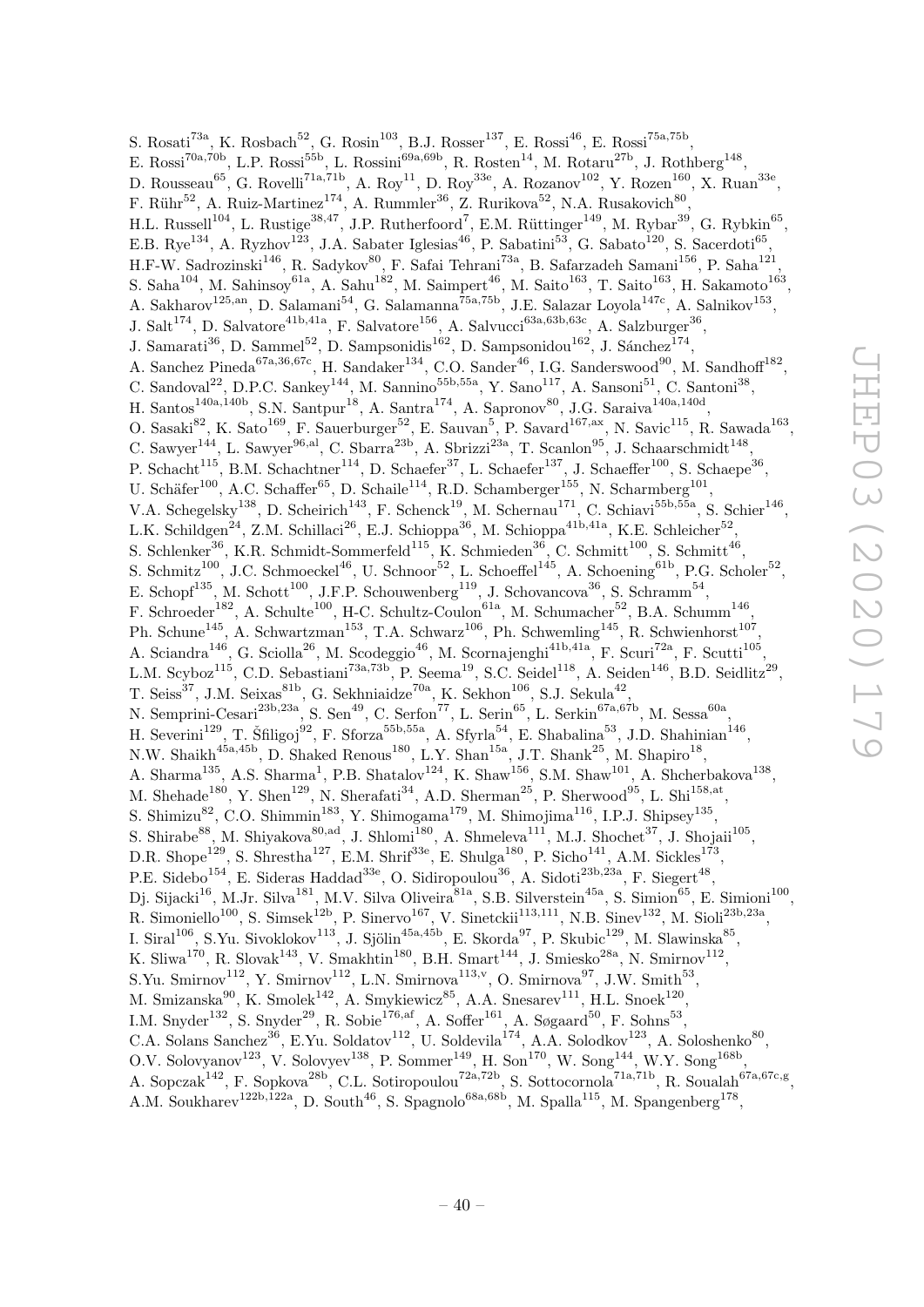F. Span $\delta^{94}$ , D. Sperlich<sup>52</sup>, T.M. Spieker<sup>61a</sup>, R. Spighi<sup>23b</sup>, G. Spigo<sup>36</sup>, M. Spina<sup>156</sup>, D.P. Spiteri<sup>57</sup>, M. Spousta<sup>143</sup>, A. Stabile<sup>69a,69b</sup>, B.L. Stamas<sup>121</sup>, R. Stamen<sup>61a</sup>, M. Stamenkovic<sup>120</sup>, E. Stanecka $^{85}$ , B. Stanislaus $^{135}$ , M.M. Stanitzki $^{46}$ , M. Stankaityte $^{135}$ , B. Stapf $^{120}$ , E.A. Starchenko<sup>123</sup>, G.H. Stark<sup>146</sup>, J. Stark<sup>58</sup>, S.H. Stark<sup>40</sup>, P. Staroba<sup>141</sup>, P. Starovoitov<sup>61a</sup>, S. Stärz<sup>104</sup>, R. Staszewski<sup>85</sup>, G. Stavropoulos<sup>44</sup>, M. Stegler<sup>46</sup>, P. Steinberg<sup>29</sup>, A.L. Steinhebel<sup>132</sup>, B. Stelzer<sup>152</sup>, H.J. Stelzer<sup>139</sup>, O. Stelzer-Chilton<sup>168a</sup>, H. Stenzel<sup>56</sup>, T.J. Stevenson<sup>156</sup>, G.A. Stewart<sup>36</sup>, M.C. Stockton<sup>36</sup>, G. Stoicea<sup>27b</sup>, M. Stolarski<sup>140a</sup>, S. Stonjek<sup>115</sup>, A. Straessner<sup>48</sup>, J. Strandberg<sup>154</sup>, S. Strandberg<sup>45a,45b</sup>, M. Strauss<sup>129</sup>, P. Strizenec<sup>28b</sup>, R. Ströhmer<sup>177</sup>, D.M. Strom<sup>132</sup>, R. Stroynowski<sup>42</sup>, A. Strubig<sup>50</sup>, S.A. Stucci<sup>29</sup>, B. Stugu<sup>17</sup>, J. Stupak<sup>129</sup>, N.A. Styles<sup>46</sup>, D. Su<sup>153</sup>, S. Suchek<sup>61a</sup>, V.V. Sulin<sup>111</sup>, M.J. Sullivan<sup>91</sup>, D.M.S. Sultan<sup>54</sup>, S. Sultansoy<sup>4c</sup>, T. Sumida<sup>86</sup>, S. Sun<sup>106</sup>, X. Sun<sup>3</sup>, K. Suruliz<sup>156</sup>, C.J.E. Suster<sup>157</sup>, M.R. Sutton<sup>156</sup>, S. Suzuki $^{82}$ , M. Svatos<sup>141</sup>, M. Swiatlowski<sup>37</sup>, S.P. Swift<sup>2</sup>, T. Swirski<sup>177</sup>, A. Sydorenko<sup>100</sup>, I. Sykora<sup>28a</sup>, M. Sykora<sup>143</sup>, T. Sykora<sup>143</sup>, D. Ta<sup>100</sup>, K. Tackmann<sup>46,ab</sup>, J. Taenzer<sup>161</sup>, A. Taffard<sup>171</sup>, R. Tafirout<sup>168a</sup>, H. Takai<sup>29</sup>, R. Takashima<sup>87</sup>, K. Takeda<sup>83</sup>, T. Takeshita<sup>150</sup>, E.P. Takeva<sup>50</sup>, Y. Takubo<sup>82</sup>, M. Talby<sup>102</sup>, A.A. Talyshev<sup>122b,122a</sup>, N.M. Tamir<sup>161</sup>, J. Tanaka<sup>163</sup>, M. Tanaka $^{165}$ , R. Tanaka $^{65}$ , S. Tapia Araya $^{173}$ , S. Tapprogge $^{100}$ , A. Tarek Abouelfadl Mohamed<sup>136</sup>, S. Tarem<sup>160</sup>, K. Tariq<sup>60b</sup>, G. Tarna<sup>27b,c</sup>, G.F. Tartarelli<sup>69a</sup>, P. Tas<sup>143</sup>, M. Tasevsky<sup>141</sup>, T. Tashiro<sup>86</sup>, E. Tassi<sup>41b,41a</sup>, A. Tavares Delgado<sup>140a,140b</sup>, Y. Tayalati<sup>35e</sup>, A.J. Taylor<sup>50</sup>, G.N. Taylor<sup>105</sup>, W. Taylor<sup>168b</sup>, A.S. Tee<sup>90</sup>, R. Teixeira De Lima<sup>153</sup>, P. Teixeira-Dias<sup>94</sup>, H. Ten Kate<sup>36</sup>, J.J. Teoh<sup>120</sup>, S. Terada<sup>82</sup>, K. Terashi<sup>163</sup>, J. Terron<sup>99</sup>, S. Terzo<sup>14</sup>, M. Testa<sup>51</sup>, R.J. Teuscher<sup>167,af</sup>, S.J. Thais<sup>183</sup>, T. Theveneaux-Pelzer<sup>46</sup>, F. Thiele<sup>40</sup>, D.W. Thomas<sup>94</sup>, J.O. Thomas<sup>42</sup>, J.P. Thomas<sup>21</sup>, A.S. Thompson<sup>57</sup>, P.D. Thompson<sup>21</sup>, L.A. Thomsen<sup>183</sup>, E. Thomson<sup>137</sup>, E.J. Thorpe<sup>93</sup>, R.E. Ticse Torres<sup>53</sup>, V.O. Tikhomirov<sup>111,ap</sup>, Yu.A. Tikhonov<sup>122b,122a</sup>, S. Timoshenko<sup>112</sup>, P. Tipton<sup>183</sup>, S. Tisserant<sup>102</sup>, K. Todome<sup>23b,23a</sup>, S. Todorova-Nova<sup>5</sup>, S. Tod $t^{48}$ , J. Tojo $^{88}$ , S. Tokár<sup>28a</sup>, K. Tokushuku<sup>82</sup>, E. Tolley<sup>127</sup>, K.G. Tomiwa<sup>33e</sup>, M. Tomoto<sup>117</sup>, L. Tompkins<sup>153,q</sup>, B. Tong<sup>59</sup>, P. Tornambe<sup>103</sup>, E. Torrence<sup>132</sup>, H. Torres<sup>48</sup>, E. Torró Pastor<sup>148</sup>, C. Tosciri<sup>135</sup>, J. Toth<sup>102,ae</sup>, D.R. Tovey<sup>149</sup>, A. Traeet<sup>17</sup>, C.J. Treado<sup>125</sup>, T. Trefzger<sup>177</sup>, F. Tresoldi<sup>156</sup>, A. Tricoli<sup>29</sup>, I.M. Trigger<sup>168a</sup>, S. Trincaz-Duvoid<sup>136</sup>, W. Trischuk<sup>167</sup>, B. Trocmé<sup>58</sup>, A. Trofymov<sup>145</sup>, C. Troncon<sup>69a</sup>, M. Trovatelli<sup>176</sup>, F. Trovato<sup>156</sup>, L. Truong<sup>33c</sup>, M. Trzebinski<sup>85</sup>, A. Trzupek<sup>85</sup>, F. Tsai<sup>46</sup>, J.C-L. Tseng<sup>135</sup>, P.V. Tsiareshka<sup>108,ak</sup>, A. Tsirigotis<sup>162</sup>, V. Tsiskaridze<sup>155</sup>, E.G. Tskhadadze<sup>159a</sup>, M. Tsopoulou<sup>162</sup>, I.I. Tsukerman<sup>124</sup>, V. Tsulaia<sup>18</sup>, S. Tsuno<sup>82</sup>, D. Tsybychev<sup>155</sup>, Y. Tu<sup>63b</sup>, A. Tudorache<sup>27b</sup>, V. Tudorache<sup>27b</sup>, T.T. Tulbure<sup>27a</sup>, A.N. Tuna<sup>59</sup>, S. Turchikhin<sup>80</sup>, D. Turgeman<sup>180</sup>, I. Turk Cakir<sup>4b,w</sup>, R.J. Turner<sup>21</sup>, R.T. Turra<sup>69a</sup>, P.M. Tuts<sup>39</sup>, S. Tzamarias<sup>162</sup>, E. Tzovara<sup>100</sup>, G. Ucchielli<sup>47</sup>, K. Uchida<sup>163</sup>, I. Ueda<sup>82</sup>, M. Ughetto<sup>45a,45b</sup>, F. Ukegawa<sup>169</sup>, G. Unal<sup>36</sup>, A. Undrus<sup>29</sup>, G. Unel<sup>171</sup>, F.C. Ungaro<sup>105</sup>, Y. Unno<sup>82</sup>, K. Uno<sup>163</sup>, J. Urban<sup>28b</sup>, P. Urquijo<sup>105</sup>, G. Usai<sup>8</sup>, Z. Uysal<sup>12d</sup>, V. Vacek<sup>142</sup>, B. Vachon<sup>104</sup>, K.O.H. Vadla<sup>134</sup>, A. Vaidya<sup>95</sup>, C. Valderanis<sup>114</sup>, E. Valdes Santurio<sup>45a,45b</sup>, M. Valente<sup>54</sup>, S. Valentinetti<sup>23b,23a</sup>, A. Valero<sup>174</sup>, L. Valéry<sup>46</sup>, R.A. Vallance<sup>21</sup>, A. Vallier<sup>36</sup>, J.A. Valls Ferrer<sup>174</sup>, T.R. Van Daalen<sup>14</sup>, P. Van Gemmeren<sup>6</sup>, I. Van Vulpen<sup>120</sup>, M. Vanadia<sup>74a,74b</sup>, W. Vandelli<sup>36</sup>, E.R. Vandewall<sup>130</sup>, A. Vaniachine<sup>166</sup>, D. Vannicola<sup>73a,73b</sup>, R. Vari<sup>73a</sup>, E.W. Varnes<sup>7</sup>, C. Varni<sup>55b,55a</sup>, T. Varol<sup>158</sup>, D. Varouchas<sup>65</sup>, K.E. Varvell<sup>157</sup>, M.E. Vasile<sup>27b</sup>, G.A. Vasquez<sup>176</sup>, J.G. Vasquez<sup>183</sup>, F. Vazeille<sup>38</sup>, D. Vazquez Furelos<sup>14</sup>, T. Vazquez Schroeder<sup>36</sup>, J. Veatch<sup>53</sup>, V. Vecchio<sup>75a,75b</sup>, M.J. Veen<sup>120</sup>, L.M. Veloce<sup>167</sup>, F. Veloso<sup>140a,140c</sup>, S. Veneziano<sup>73a</sup>, A. Ventura<sup>68a,68b</sup>, N. Venturi<sup>36</sup>, A. Verbytskyi<sup>115</sup>, V. Vercesi<sup>71a</sup>, M. Verducci<sup>72a,72b</sup>, C.M. Vergel Infante<sup>79</sup>, C. Vergis<sup>24</sup>, W. Verkerke<sup>120</sup>, A.T. Vermeulen<sup>120</sup>, J.C. Vermeulen<sup>120</sup>, M.C. Vetterli<sup>152,ax</sup>, N. Viaux Maira<sup>147c</sup>, M. Vicente Barreto Pinto<sup>54</sup>, T. Vickey<sup>149</sup>, O.E. Vickey Boeriu<sup>149</sup>, G.H.A. Viehhauser<sup>135</sup>, L. Vigani<sup>61b</sup>, M. Villa<sup>23b,23a</sup>, M. Villaplana Perez<sup>69a,69b</sup>, E. Vilucchi<sup>51</sup>, M.G. Vincter<sup>34</sup>, G.S. Virdee<sup>21</sup>, A. Vishwakarma<sup>46</sup>,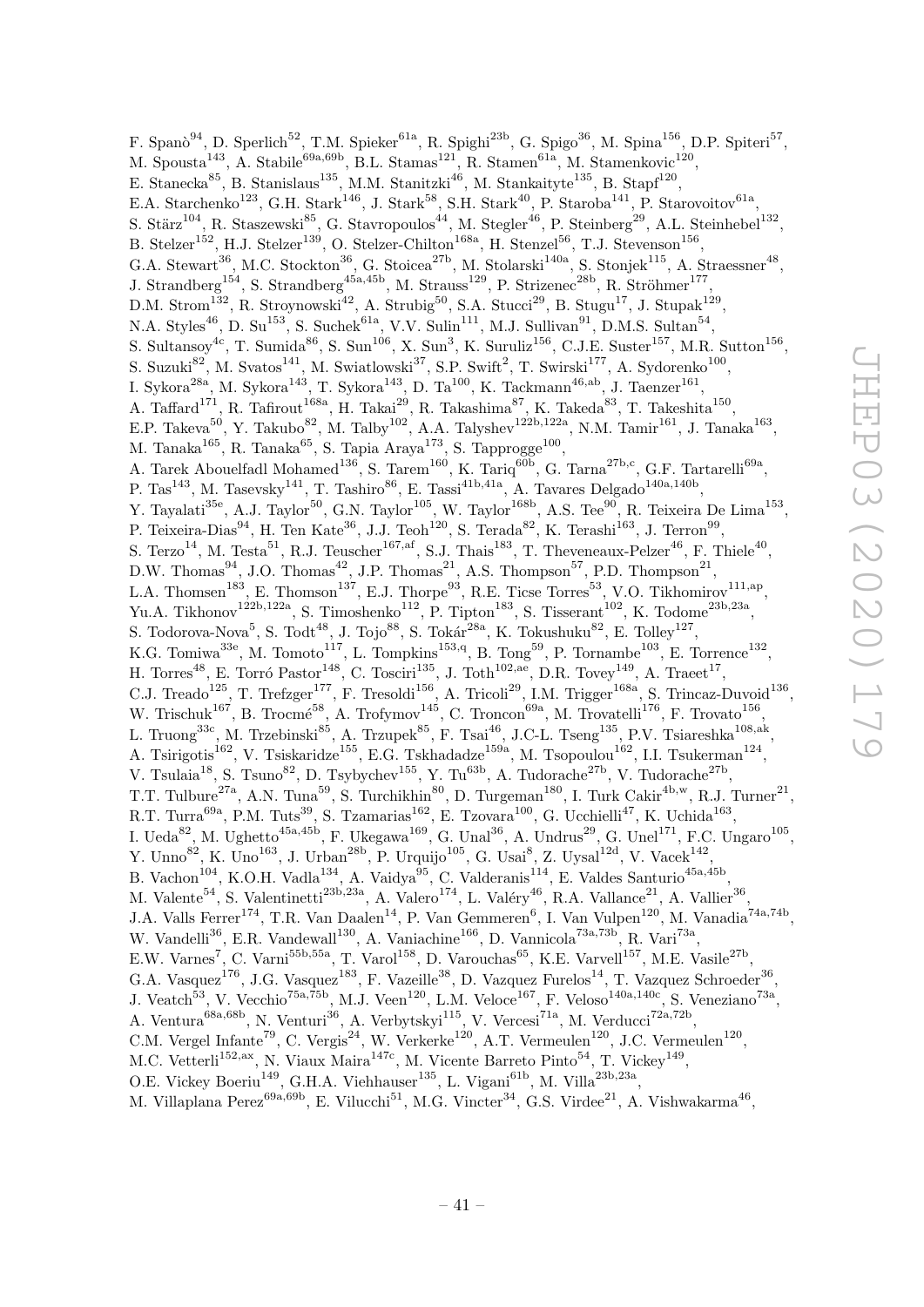C. Vittori<sup>23b,23a</sup>, I. Vivarelli<sup>156</sup>, M. Vogel<sup>182</sup>, P. Vokac<sup>142</sup>, S.E. von Buddenbrock<sup>33e</sup>, E. Von Toerne<sup>24</sup>, V. Vorobel<sup>143</sup>, K. Vorobev<sup>112</sup>, M. Vos<sup>174</sup>, J.H. Vossebeld<sup>91</sup>, M. Vozak<sup>101</sup>, N. Vranjes $^{16}$ , M. Vranjes Milosavljevic $^{16}$ , V. Vrba $^{142}$ , M. Vreeswijk $^{120}$ , R. Vuillermet $^{36}$ , I. Vukotic<sup>37</sup>, P. Wagner<sup>24</sup>, W. Wagner<sup>182</sup>, J. Wagner-Kuhr<sup>114</sup>, S. Wahdan<sup>182</sup>, H. Wahlberg<sup>89</sup>, V.M. Walbrecht<sup>115</sup>, J. Walder<sup>90</sup>, R. Walker<sup>114</sup>, S.D. Walker<sup>94</sup>, W. Walkowiak<sup>151</sup>, V. Wallangen<sup>45a,45b</sup>, A.M. Wang<sup>59</sup>, C. Wang<sup>60c</sup>, C. Wang<sup>60b</sup>, F. Wang<sup>181</sup>, H. Wang<sup>18</sup>, H. Wang<sup>3</sup>, J. Wang<sup>63a</sup>, J. Wang<sup>157</sup>, J. Wang<sup>61b</sup>, P. Wang<sup>42</sup>, Q. Wang<sup>129</sup>, R.-J. Wang<sup>100</sup>, R. Wang<sup>60a</sup>, R. Wang<sup>6</sup>, S.M. Wang<sup>158</sup>, W.T. Wang<sup>60a</sup>, W. Wang<sup>15c,ag</sup>, W.X. Wang<sup>60a,ag</sup>, Y. Wang<sup>60a,am</sup>, Z. Wang<sup>60c</sup>, C. Wanotayaroj<sup>46</sup>, A. Warburton<sup>104</sup>, C.P. Ward<sup>32</sup>, D.R. Wardrope<sup>95</sup>, N. Warrack<sup>57</sup>, A. Washbrook<sup>50</sup>, A.T. Watson<sup>21</sup>, M.F. Watson<sup>21</sup>, G. Watts<sup>148</sup>, B.M. Waugh<sup>95</sup>, A.F. Webb<sup>11</sup>, S. Webb<sup>100</sup>, C. Weber<sup>183</sup>, M.S. Weber<sup>20</sup>, S.A. Weber<sup>34</sup>, S.M. Weber<sup>61a</sup>, A.R. Weidberg<sup>135</sup>, J. Weingarten<sup>47</sup>, M. Weirich<sup>100</sup>, C. Weiser<sup>52</sup>, P.S. Wells<sup>36</sup>, T. Wenaus<sup>29</sup>, T. Wengler<sup>36</sup>, S. Wenig<sup>36</sup>, N. Wermes<sup>24</sup>, M.D. Werner<sup>79</sup>, M. Wessels<sup>61a</sup>, T.D. Weston<sup>20</sup>, K. Whalen<sup>132</sup>, N.L. Whallon<sup>148</sup>, A.M. Wharton<sup>90</sup>, A.S. White<sup>106</sup>, A. White<sup>8</sup>, M.J. White<sup>1</sup>, D. Whiteson<sup>171</sup>, B.W. Whitmore<sup>90</sup>, W. Wiedenmann<sup>181</sup>, M. Wielers<sup>144</sup>, N. Wieseotte<sup>100</sup>, C. Wiglesworth<sup>40</sup>, L.A.M. Wiik-Fuchs<sup>52</sup>, F. Wilk<sup>101</sup>, H.G. Wilkens<sup>36</sup>, L.J. Wilkins<sup>94</sup>, H.H. Williams<sup>137</sup>, S. Williams<sup>32</sup>, C. Willis<sup>107</sup>, S. Willocq<sup>103</sup>, J.A. Wilson<sup>21</sup>, I. Wingerter-Seez<sup>5</sup>, E. Winkels<sup>156</sup>, F. Winklmeier<sup>132</sup>, O.J. Winston<sup>156</sup>, B.T. Winter<sup>52</sup>, M. Wittgen<sup>153</sup>, M. Wobisch<sup>96</sup>, A. Wolf<sup>100</sup>, T.M.H. Wolf $^{120}$ , R. Wolff $^{102}$ , R. Wölker $^{135}$ , J. Wollrath $^{52}$ , M.W. Wolter $^{85}$ , H. Wolters $^{140a,140c}$ , V.W.S. Wong<sup>175</sup>, N.L. Woods<sup>146</sup>, S.D. Worm<sup>21</sup>, B.K. Wosiek<sup>85</sup>, K.W. Woźniak<sup>85</sup>, K. Wraight<sup>57</sup>, S.L.  $\rm{Wu}^{181},$  X.  $\rm{Wu}^{54},$  Y.  $\rm{Wu}^{60a},$  T.R.  $\rm{Wyatt}^{101},$  B.M.  $\rm{Wynne}^{50},$  S.  $\rm{Xella}^{40},$  Z.  $\rm{Xi}^{106},$  L.  $\rm{Xia}^{178},$  $X. Xiao<sup>106</sup>, I. Xiotidis<sup>156</sup>, D. Xu<sup>15a</sup>, H. Xu<sup>60a,c</sup>, L. Xu<sup>29</sup>, T. Xu<sup>145</sup>, W. Xu<sup>106</sup>, Z. Xu<sup>60b</sup>, Z. Xu<sup>153</sup>,$ B. Yabsley<sup>157</sup>, S. Yacoob<sup>33a</sup>, K. Yajima<sup>133</sup>, D.P. Yallup<sup>95</sup>, D. Yamaguchi<sup>165</sup>, Y. Yamaguchi<sup>165</sup>, A. Yamamoto<sup>82</sup>, M. Yamatani<sup>163</sup>, T. Yamazaki<sup>163</sup>, Y. Yamazaki<sup>83</sup>, Z. Yan<sup>25</sup>, H.J. Yang<sup>60c,60d</sup>, H.T. Yang<sup>18</sup>, S. Yang<sup>78</sup>, X. Yang<sup>60b,58</sup>, Y. Yang<sup>163</sup>, W-M. Yao<sup>18</sup>, Y.C. Yap<sup>46</sup>, Y. Yasu<sup>82</sup>, E. Yatsenko<sup>60c,60d</sup>, J. Ye<sup>42</sup>, S. Ye<sup>29</sup>, I. Yeletskikh<sup>80</sup>, M.R. Yexley<sup>90</sup>, E. Yigitbasi<sup>25</sup>, K. Yorita<sup>179</sup>, K. Yoshihara<sup>137</sup>, C.J.S. Young<sup>36</sup>, C. Young<sup>153</sup>, J. Yu<sup>79</sup>, R. Yuan<sup>60b,i</sup>, X. Yue<sup>61a</sup>, S.P.Y. Yuen<sup>24</sup>, M. Zaazoua<sup>35e</sup>, B. Zabinski<sup>85</sup>, G. Zacharis<sup>10</sup>, E. Zaffaroni<sup>54</sup>, J. Zahreddine<sup>136</sup>, A.M. Zaitsev<sup>123,ao</sup>, T. Zakareishvili<sup>159b</sup>, N. Zakharchuk<sup>34</sup>, S. Zambito<sup>59</sup>, D. Zanzi<sup>36</sup>, D.R. Zaripovas<sup>57</sup>, S.V. Zeißner<sup>47</sup>, C. Zeitnitz<sup>182</sup>, G. Zemaityte<sup>135</sup>, J.C. Zeng<sup>173</sup>, O. Zenin<sup>123</sup>, T. Ženiš<sup>28a</sup>, D. Zerwas<sup>65</sup>, M. Zgubič $^{135}$ , B. Zhang $^{15c}$ , D.F. Zhang $^{15b}$ , G. Zhang $^{15b}$ , H. Zhang $^{15c}$ , J. Zhang $^6$ , L. Zhang $^{15c}$ , L. Zhang $^{60a}$ , M. Zhang $^{173}$ , R. Zhang $^{24}$ , X. Zhang $^{60b}$ , Y. Zhang $^{15a,15d}$ , Z. Zhang $^{63a}$ , Z. Zhang $^{65}$ , P. Zhao<sup>49</sup>, Y. Zhao<sup>60b</sup>, Z. Zhao<sup>60a</sup>, A. Zhemchugov<sup>80</sup>, Z. Zheng<sup>106</sup>, D. Zhong<sup>173</sup>, B. Zhou<sup>106</sup>, C. Zhou<sup>181</sup>, M.S. Zhou<sup>15a,15d</sup>, M. Zhou<sup>155</sup>, N. Zhou<sup>60c</sup>, Y. Zhou<sup>7</sup>, C.G. Zhu<sup>60b</sup>, C. Zhu<sup>15a,15d</sup>,  $H.L. Zhu^{60a}, H. Zhu^{15a}, J. Zhu^{106}, Y. Zhu^{60a}, X. Zhuang^{15a}, K. Zhukov^{111}, V. Zhulanov^{122b,122a},$ D. Zieminska $^{66}$ , N.I. Zimine $^{80}$ , S. Zimmermann $^{52}$ , Z. Zinonos $^{115}$ , M. Ziolkowski $^{151}$ , L. Živković $^{16}$ , G. Zobernig<sup>181</sup>, A. Zoccoli<sup>23b,23a</sup>, K. Zoch<sup>53</sup>, T.G. Zorbas<sup>149</sup>, R. Zou<sup>37</sup>, L. Zwalinski<sup>36</sup>

- $1$  Department of Physics, University of Adelaide, Adelaide, Australia
- <sup>2</sup> Physics Department, SUNY Albany, Albany NY, United States of America
- <sup>3</sup> Department of Physics, University of Alberta, Edmonton AB, Canada
- $^{4-(a)}$ Department of Physics, Ankara University, Ankara;  $^{(b)}$ Istanbul Aydin University, Istanbul;  $^{(c)}$  Division of Physics, TOBB University of Economics and Technology, Ankara, Turkey
- 5 LAPP, Université Grenoble Alpes, Université Savoie Mont Blanc, CNRS/IN2P3, Annecy, France
- <sup>6</sup> High Energy Physics Division, Argonne National Laboratory, Argonne IL, United States of America
- <sup>7</sup> Department of Physics, University of Arizona, Tucson AZ, United States of America
- <sup>8</sup> Department of Physics, University of Texas at Arlington, Arlington TX, United States of America
- <sup>9</sup> Physics Department, National and Kapodistrian University of Athens, Athens, Greece
- $10$  Physics Department, National Technical University of Athens, Zografou, Greece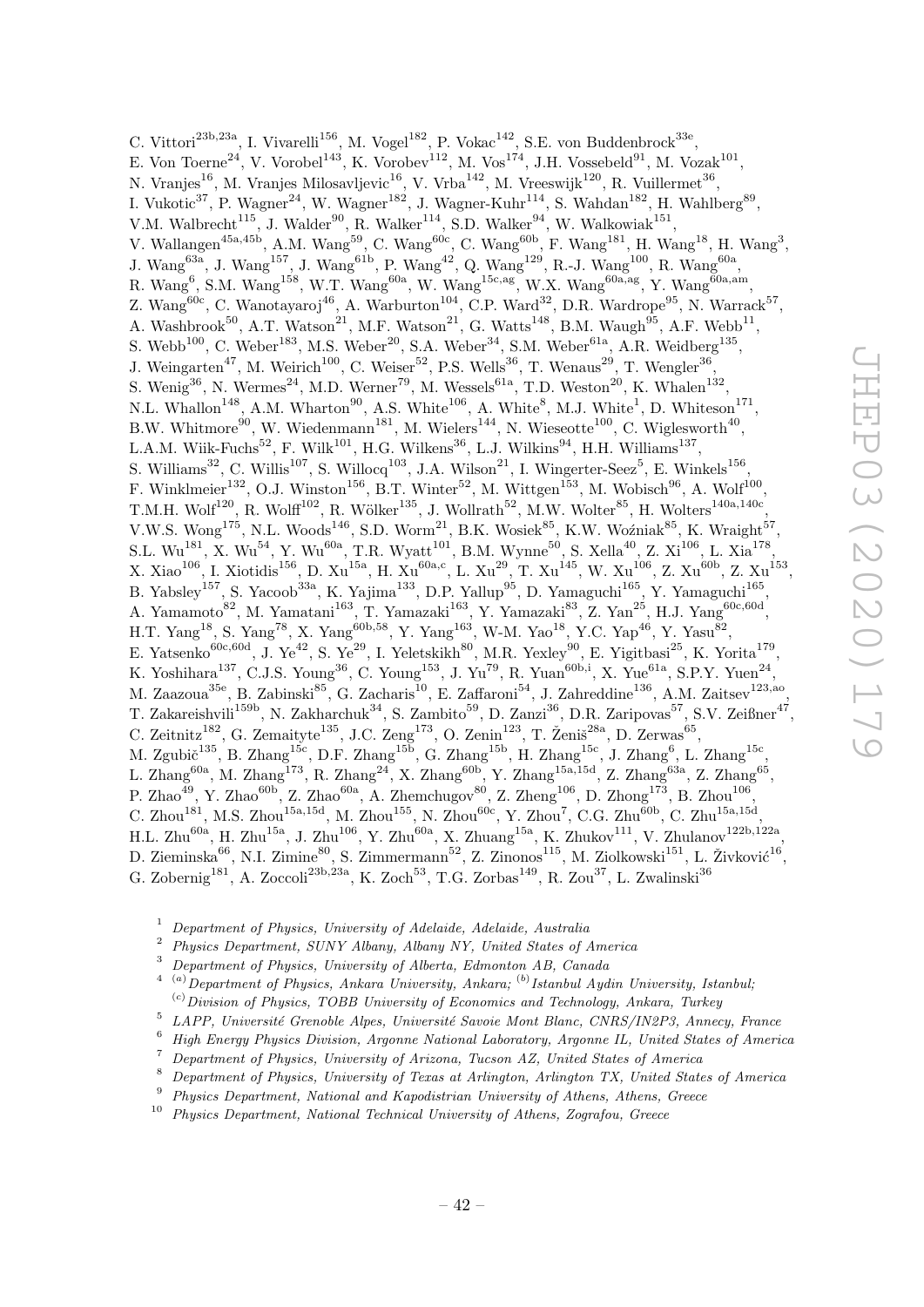- <sup>11</sup> Department of Physics, University of Texas at Austin, Austin TX, United States of America
- $12^{-(a)}$ Bahcesehir University, Faculty of Engineering and Natural Sciences, Istanbul;  $^{(b)}$ Istanbul Bilgi University, Faculty of Engineering and Natural Sciences, Istanbul;  $\left( c \right)$  Department of Physics.  $Boqazici$  University, Istanbul; (d) Department of Physics Engineering, Gaziantep University, Gaziantep, Turkey
- <sup>13</sup> Institute of Physics, Azerbaijan Academy of Sciences, Baku, Azerbaijan  $\frac{14}{\sqrt{14}}$
- Institut de Física d'Altes Energies (IFAE), Barcelona Institute of Science and Technology, Barcelona, Spain
- <sup>15 (a)</sup> Institute of High Energy Physics, Chinese Academy of Sciences, Beijing; <sup>(b)</sup> Physics Department, Tsinghua University, Beijing; <sup>(c)</sup>Department of Physics, Nanjing University, Nanjing; <sup>(d)</sup>University of Chinese Academy of Science (UCAS), Beijing, China
- <sup>16</sup> Institute of Physics, University of Belgrade, Belgrade, Serbia
- <sup>17</sup> Department for Physics and Technology, University of Bergen, Bergen, Norway
- <sup>18</sup> Physics Division, Lawrence Berkeley National Laboratory and University of California, Berkeley CA, United States of America
- <sup>19</sup> Institut für Physik, Humboldt Universität zu Berlin, Berlin, Germany
- <sup>20</sup> Albert Einstein Center for Fundamental Physics and Laboratory for High Energy Physics, University of Bern, Bern, Switzerland
- <sup>21</sup> School of Physics and Astronomy, University of Birmingham, Birmingham, United Kingdom
- Facultad de Ciencias y Centro de Investigaciónes, Universidad Antonio Nariño, Bogota, Colombia
- $^{23-(a)}$  INFN Bologna and Universita' di Bologna, Dipartimento di Fisica;  $^{(b)}$  INFN Sezione di Bologna, Italy
- <sup>24</sup> Physikalisches Institut, Universität Bonn, Bonn, Germany
- <sup>25</sup> Department of Physics, Boston University, Boston MA, United States of America
- <sup>26</sup> Department of Physics, Brandeis University, Waltham MA, United States of America
- $27$ <sup>(a)</sup>Transilvania University of Brasov, Brasov; <sup>(b)</sup>Horia Hulubei National Institute of Physics and Nuclear Engineering, Bucharest;  ${}^{(c)}$ Department of Physics, Alexandru Ioan Cuza University of Iasi, *Iasi*;  $^{(d)}$  National Institute for Research and Development of Isotopic and Molecular Technologies, Physics Department, Cluj-Napoca; <sup>(e)</sup>University Politehnica Bucharest, Bucharest; <sup>(f)</sup>West University in Timisoara, Timisoara, Romania
- $^{28-(a)}$  Faculty of Mathematics, Physics and Informatics, Comenius University, Bratislava;  $<sup>(b)</sup>$  Department of Subnuclear Physics, Institute of Experimental Physics of the Slovak Academy of</sup> Sciences, Kosice, Slovak Republic
- <sup>29</sup> Physics Department, Brookhaven National Laboratory, Upton NY, United States of America<br><sup>30</sup> Departments de Fécies Universidad de Buenos Aires, Buenos Aires, Areentine
- $30$  Departamento de Física, Universidad de Buenos Aires, Buenos Aires, Argentina<br> $31$  Colifornia Clark Hainmailte CA Haited States of America
- <sup>31</sup> California State University, CA, United States of America<br> $\frac{3^2}{2}$
- <sup>32</sup> Cavendish Laboratory, University of Cambridge, Cambridge, United Kingdom
- $^{33-(a)}$  Department of Physics, University of Cape Town, Cape Town;  $^{(b)}$  iThemba Labs, Western Cape,  $^{(c)}$ Department of Mechanical Engineering Science, University of Johannesburg, Johannesburg;  $^{(d)}$ University of South Africa, Department of Physics, Pretoria;  $^{(e)}$ School of Physics, University of the Witwatersrand, Johannesburg, South Africa
- <sup>34</sup> Department of Physics, Carleton University, Ottawa ON, Canada
- <sup>35 (a)</sup> Faculté des Sciences Ain Chock, Réseau Universitaire de Physique des Hautes Energies Université Hassan II, Casablanca;  $^{(b)}$  Faculté des Sciences, Université Ibn-Tofail, Kénitra; <sup>(c)</sup> Faculté des Sciences Semlalia, Université Cadi Ayyad, LPHEA-Marrakech; <sup>(d)</sup> Faculté des Sciences, Université Mohamed Premier and LPTPM, Oujda;  $(e)$  Faculté des sciences, Université Mohammed V, Rabat, Morocco
- $36$  CERN, Geneva, Switzerland
- <sup>37</sup> Enrico Fermi Institute, University of Chicago, Chicago IL, United States of America
- $138$  LPC, Université Clermont Auvergne, CNRS/IN2P3, Clermont-Ferrand, France
- <sup>39</sup> Nevis Laboratory, Columbia University, Irvington NY, United States of America
- $^{40}\,$  Niels Bohr Institute, University of Copenhagen, Copenhagen, Denmark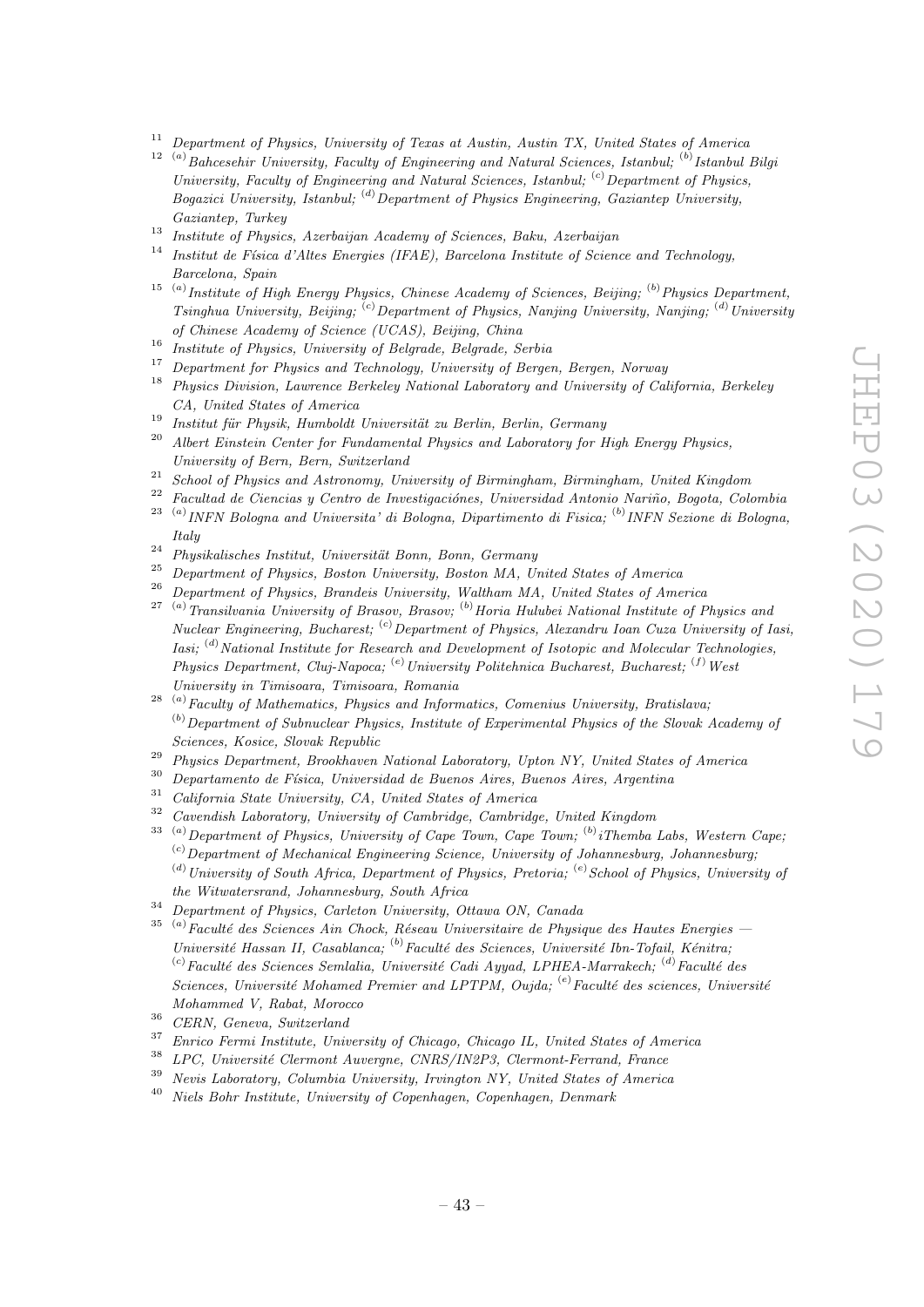- $^{41-(a)}$ Dipartimento di Fisica, Università della Calabria, Rende; <sup>(b)</sup> INFN Gruppo Collegato di Cosenza, Laboratori Nazionali di Frascati, Italy
- <sup>42</sup> Physics Department, Southern Methodist University, Dallas TX, United States of America
- <sup>43</sup> Physics Department, University of Texas at Dallas, Richardson TX, United States of America<br><sup>44</sup> National Centre for Scientific Bessexsh "Demokratos", Asia Bernskewi, Crosse
- <sup>44</sup> National Centre for Scientific Research "Demokritos", Agia Paraskevi, Greece
- <sup>45 (a)</sup>Department of Physics, Stockholm University; <sup>(b)</sup>Oskar Klein Centre, Stockholm, Sweden
- <sup>46</sup> Deutsches Elektronen-Synchrotron DESY, Hamburg and Zeuthen, Germany
- <sup>47</sup> Lehrstuhl für Experimentelle Physik IV, Technische Universität Dortmund, Dortmund, Germany
- <sup>48</sup> Institut für Kern und Teilchenphysik, Technische Universität Dresden, Dresden, Germany
- <sup>49</sup> Department of Physics, Duke University, Durham NC, United States of America<br><sup>50</sup> SUPA School of Physics and Astronomy, University of Edinburgh Edinburgh
- <sup>50</sup> SUPA School of Physics and Astronomy, University of Edinburgh, Edinburgh, United Kingdom
- $^{51}$  INFN e Laboratori Nazionali di Frascati, Frascati, Italy<br> $^{52}$  Pl
- <sup>52</sup> Physikalisches Institut, Albert-Ludwigs-Universität Freiburg, Freiburg, Germany
- <sup>53</sup> II. Physikalisches Institut, Georg-August-Universität Göttingen, Göttingen, Germany<br><sup>54</sup> Département de Physique Nucléaire et Compuessione, Université de Cenève, Cenève
- <sup>54</sup> Département de Physique Nucléaire et Corpusculaire, Université de Genève, Genève, Switzerland<br><sup>55</sup> <sup>(a)</sup> Dinastimente di Fisice, Université di Geneve, Geneve, <sup>(b)</sup> INFN Seriene di Geneve, Italy
- <sup>55 (a)</sup> Dipartimento di Fisica, Università di Genova, Genova; <sup>(b)</sup> INFN Sezione di Genova, Italy
- <sup>56</sup> II. Physikalisches Institut, Justus-Liebig-Universität Giessen, Giessen, Germany
- <sup>57</sup> SUPA School of Physics and Astronomy, University of Glasgow, Glasgow, United Kingdom
- <sup>58</sup> LPSC, Université Grenoble Alpes, CNRS/IN2P3, Grenoble INP, Grenoble, France
- <sup>59</sup> Laboratory for Particle Physics and Cosmology, Harvard University, Cambridge MA, United States of America
- $\overset{(a)}{=}$  Department of Modern Physics and State Key Laboratory of Particle Detection and Electronics, University of Science and Technology of China, Hefei;  $^{(b)}$ Institute of Frontier and Interdisciplinary Science and Key Laboratory of Particle Physics and Particle Irradiation (MOE), Shandong University, Qingdao;  $\binom{c}{c}$  School of Physics and Astronomy, Shanghai Jiao Tong University, KLPPAC-MoE, SKLPPC, Shanghai; (d) Tsung-Dao Lee Institute, Shanghai, China
- $\frac{(a)}{i}$ Kirchhoff-Institut für Physik, Ruprecht-Karls-Universität Heidelberg, Heidelberg;  $<sup>(b)</sup> Physikalisches Institut, Ruprecht-Karls-Universität Heidelberg, Heidelberg, Germany$ </sup>
- <sup>62</sup> Faculty of Applied Information Science, Hiroshima Institute of Technology, Hiroshima, Japan
- $^{63}$  (a) Department of Physics, Chinese University of Hong Kong, Shatin, N.T., Hong Kong;  $^{(b)}$ Department of Physics, University of Hong Kong, Hong Kong;  $^{(c)}$ Department of Physics and Institute for Advanced Study, Hong Kong University of Science and Technology, Clear Water Bay, Kowloon, Hong Kong, China
- $\frac{64}{100}$  Department of Physics, National Tsing Hua University, Hsinchu, Taiwan<br> $\frac{65}{1000}$  LUCLab Université Paris Saeley, CNRS/UN2R2, 0.1.05, Oregu, France
- <sup>65</sup> IJCLab, Université Paris-Saclay, CNRS/IN2P3, 91405, Orsay, France  $^{66}$  December of Physics Indians Heimselts Physics Indian Physics Indian Physics Indian Physics Indian Physics Indian Physics Indian Physics Indian
- <sup>66</sup> Department of Physics, Indiana University, Bloomington IN, United States of America
- <sup>67 (a)</sup> INFN Gruppo Collegato di Udine, Sezione di Trieste, Udine; <sup>(b)</sup> ICTP, Trieste; <sup>(c)</sup> Dipartimento Politecnico di Ingegneria e Architettura, Università di Udine, Udine, Italy
- <sup>68 (a)</sup> INFN Sezione di Lecce; <sup>(b)</sup> Dipartimento di Matematica e Fisica, Università del Salento, Lecce, Italy
- <sup>69 (a)</sup> INFN Sezione di Milano; <sup>(b)</sup> Dipartimento di Fisica, Università di Milano, Milano, Italy
- <sup>70 (a)</sup> INFN Sezione di Napoli; <sup>(b)</sup> Dipartimento di Fisica, Università di Napoli, Napoli, Italy
- <sup>71 (a)</sup> INFN Sezione di Pavia; <sup>(b)</sup> Dipartimento di Fisica, Università di Pavia, Pavia, Italy
- <sup>72 (a)</sup> INFN Sezione di Pisa; <sup>(b)</sup> Dipartimento di Fisica E. Fermi, Università di Pisa, Pisa, Italy
- <sup>73 (a)</sup> INFN Sezione di Roma; <sup>(b)</sup> Dipartimento di Fisica, Sapienza Università di Roma, Roma, Italy
- <sup>74 (a)</sup> INFN Sezione di Roma Tor Vergata; <sup>(b)</sup> Dipartimento di Fisica, Università di Roma Tor Vergata, Roma, Italy
- <sup>75 (a)</sup> INFN Sezione di Roma Tre; <sup>(b)</sup> Dipartimento di Matematica e Fisica, Università Roma Tre, Roma, Italy
- <sup>76 (a)</sup> INFN-TIFPA; <sup>(b)</sup> Università degli Studi di Trento, Trento, Italy
- $77$  Institut für Astro und Teilchenphysik, Leopold-Franzens-Universität, Innsbruck, Austria
- <sup>78</sup> University of Iowa, Iowa City IA, United States of America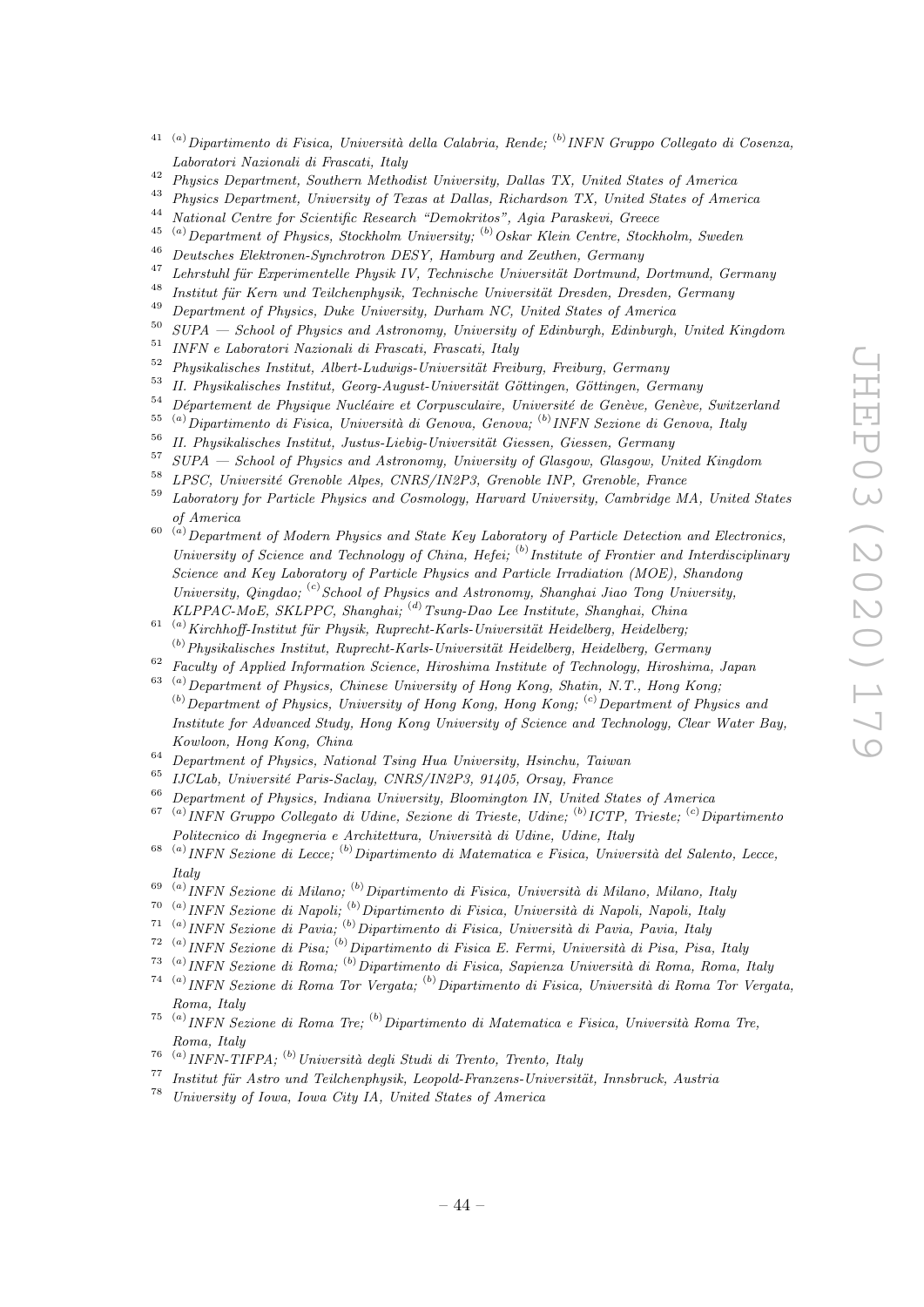- <sup>79</sup> Department of Physics and Astronomy, Iowa State University, Ames IA, United States of America
- <sup>80</sup> Joint Institute for Nuclear Research, Dubna, Russia
- $81$ <sup>(a)</sup>Departamento de Engenharia Elétrica, Universidade Federal de Juiz de Fora (UFJF), Juiz de Fora;  $^{(b)}$ Universidade Federal do Rio De Janeiro COPPE/EE/IF, Rio de Janeiro;  $^{(c)}$ Universidade Federal de São João del Rei (UFSJ), São João del Rei; <sup>(d)</sup>Instituto de Física, Universidade de São Paulo, São Paulo, Brazil
- 82 KEK, High Energy Accelerator Research Organization, Tsukuba, Japan
- <sup>83</sup> Graduate School of Science, Kobe University, Kobe, Japan<br><sup>84</sup> <sup>(a)</sup>  $\sim$  61 U is the set of the set of the set of the set of the set of the set of the set of the set of the set of the set of the set of the set of the
- $^{(a)}$ AGH University of Science and Technology, Faculty of Physics and Applied Computer Science, Krakow; <sup>(b)</sup>Marian Smoluchowski Institute of Physics, Jagiellonian University, Krakow, Poland
- <sup>85</sup> Institute of Nuclear Physics Polish Academy of Sciences, Krakow, Poland  $\frac{86}{\pi}$
- $^{86}$  Faculty of Science, Kyoto University, Kyoto, Japan
- <sup>87</sup> Kyoto University of Education, Kyoto, Japan<br><sup>88</sup> Research Center for Advanced Bertiels Physic
- <sup>88</sup> Research Center for Advanced Particle Physics and Department of Physics, Kyushu University, Fukuoka , Japan
- <sup>89</sup> Instituto de Física La Plata, Universidad Nacional de La Plata and CONICET, La Plata, Argentina
- <sup>90</sup> Physics Department, Lancaster University, Lancaster, United Kingdom
- <sup>91</sup> Oliver Lodge Laboratory, University of Liverpool, Liverpool, United Kingdom
- Department of Experimental Particle Physics, Jožef Stefan Institute and Department of Physics, University of Ljubljana, Ljubljana, Slovenia
- <sup>93</sup> School of Physics and Astronomy, Queen Mary University of London, London, United Kingdom
- <sup>94</sup> Department of Physics, Royal Holloway University of London, Egham, United Kingdom<br><sup>95</sup> Department of Physics and Action and *University Collage Landon*, Lydyn, United Kingdom
- <sup>95</sup> Department of Physics and Astronomy, University College London, London, United Kingdom
- $\frac{96}{97}$  Louisiana Tech University, Ruston LA, United States of America
- <sup>97</sup> Fysiska institutionen, Lunds universitet, Lund, Sweden<br><sup>98</sup> Centre de Celevi de l'Institut Netional de Physique Nu
- Centre de Calcul de l'Institut National de Physique Nucléaire et de Physique des Particules (IN2P3), Villeurbanne, France
- $99$  Departamento de Física Teorica C-15 and CIAFF, Universidad Autónoma de Madrid, Madrid, Spain
- <sup>100</sup> Institut für Physik, Universität Mainz, Mainz, Germany
- <sup>101</sup> School of Physics and Astronomy, University of Manchester, Manchester, United Kingdom<br><sup>102</sup> CPPM, Air Mancoille Université, CNPS/UN2P2, Marcoille, France
- <sup>102</sup> CPPM, Aix-Marseille Université, CNRS/IN2P3, Marseille, France
- <sup>103</sup> Department of Physics, University of Massachusetts, Amherst MA, United States of America
- <sup>104</sup> Department of Physics, McGill University, Montreal QC, Canada<br><sup>105</sup> Sebool of Physics, University of Melbourne, Vectoria, Australia
- $105$  School of Physics, University of Melbourne, Victoria, Australia
- <sup>106</sup> Department of Physics, University of Michigan, Ann Arbor MI, United States of America
- <sup>107</sup> Department of Physics and Astronomy, Michigan State University, East Lansing MI, United States of America
- <sup>108</sup> B.I. Stepanov Institute of Physics, National Academy of Sciences of Belarus, Minsk, Belarus
- <sup>109</sup> Research Institute for Nuclear Problems of Byelorussian State University, Minsk, Belarus
- <sup>110</sup> Group of Particle Physics, University of Montreal, Montreal QC, Canada<br><sup>111</sup> B.M. Labelay Physics, University of the Pussian Asedemy of Sciences, Mac
- <sup>111</sup> P.N. Lebedev Physical Institute of the Russian Academy of Sciences, Moscow, Russia
- <sup>112</sup> National Research Nuclear University MEPhI, Moscow, Russia
- <sup>113</sup> D.V. Skobeltsyn Institute of Nuclear Physics, M.V. Lomonosov Moscow State University, Moscow, Russia
- <sup>114</sup> Fakultät für Physik, Ludwig-Maximilians-Universität München, München, Germany
- <sup>115</sup> Max-Planck-Institut für Physik (Werner-Heisenberg-Institut), München, Germany
- <sup>116</sup> Nagasaki Institute of Applied Science, Nagasaki, Japan<br><sup>117</sup> Contract and Contract and Contract and Contract and Contract and Contract and Contract and Contract and Con
- <sup>117</sup> Graduate School of Science and Kobayashi-Maskawa Institute, Nagoya University, Nagoya, Japan
- <sup>118</sup> Department of Physics and Astronomy, University of New Mexico, Albuquerque NM, United States of America
- <sup>119</sup> Institute for Mathematics, Astrophysics and Particle Physics, Radboud University Nijmegen/Nikhef, Nijmegen, Netherlands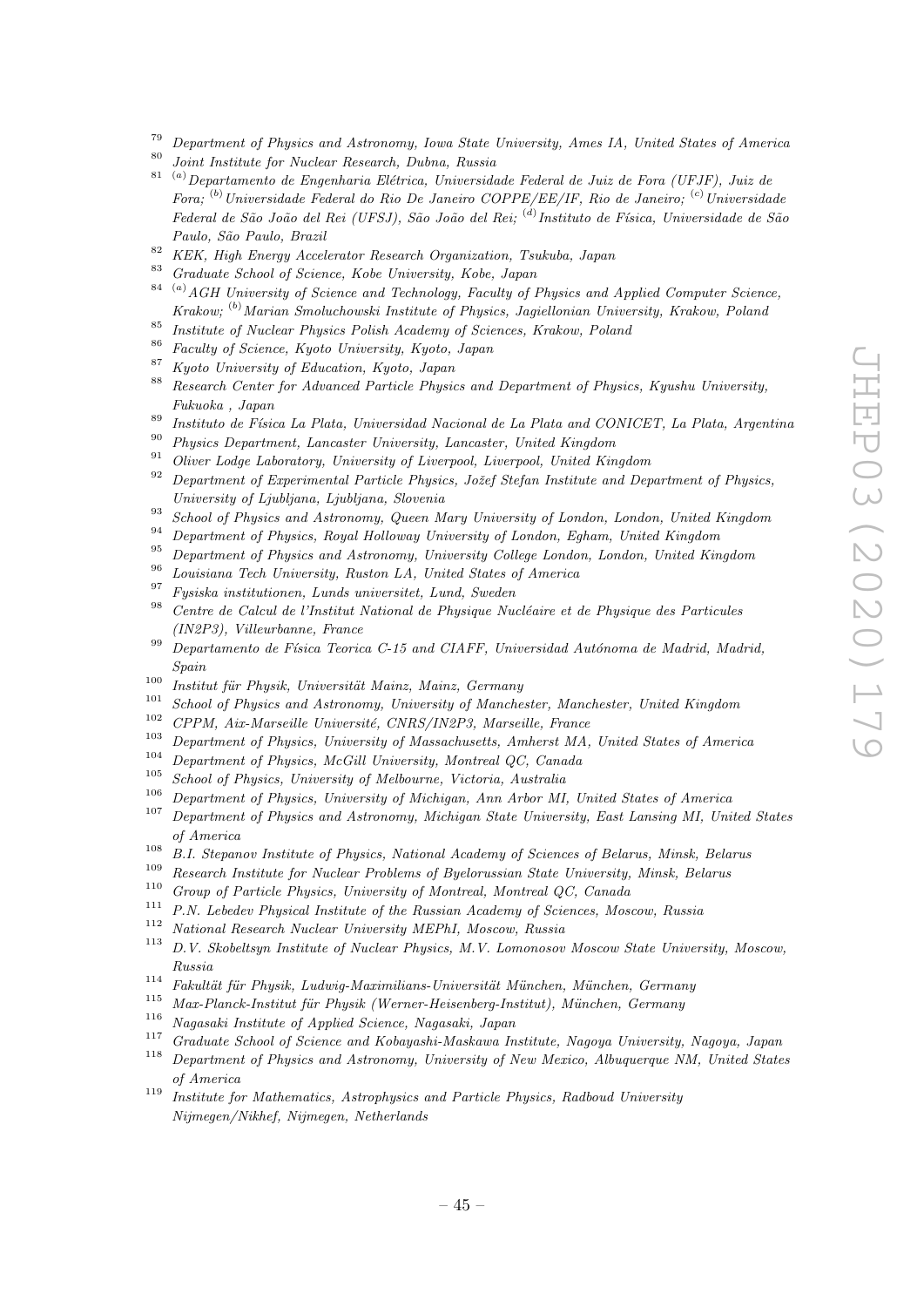- $120$  Nikhef National Institute for Subatomic Physics and University of Amsterdam, Amsterdam, Netherlands
- <sup>121</sup> Department of Physics, Northern Illinois University, DeKalb IL, United States of America
- $122$  (a) Budker Institute of Nuclear Physics and NSU, SB RAS, Novosibirsk; <sup>(b)</sup> Novosibirsk State University Novosibirsk, Russia
- <sup>123</sup> Institute for High Energy Physics of the National Research Centre Kurchatov Institute, Protvino, Russia
- <sup>124</sup> Institute for Theoretical and Experimental Physics named by A.I. Alikhanov of National Research Centre "Kurchatov Institute", Moscow, Russia
- <sup>125</sup> Department of Physics, New York University, New York NY, United States of America<br><sup>126</sup> Orknowian University, Ottober Parker Jesus January</sub>
- $\frac{126}{127}$  Ochanomizu University, Otsuka, Bunkyo-ku, Tokyo, Japan<br> $\frac{127}{127}$  Oli University Oli University Oli University
- <sup>127</sup> Ohio State University, Columbus OH, United States of America
- <sup>128</sup> Faculty of Science, Okayama University, Okayama, Japan<br><sup>129</sup> Haman L. Dedas Department of Physics and Astronomy
- Homer L. Dodge Department of Physics and Astronomy, University of Oklahoma, Norman OK, United States of America
- <sup>130</sup> Department of Physics, Oklahoma State University, Stillwater OK, United States of America
- <sup>131</sup> Palacký University, RCPTM, Joint Laboratory of Optics, Olomouc, Czech Republic<br><sup>132</sup> Contract Line Republic Republic Republic Republic Republic Republic Republic Republic Republic Republic Republic Republic Republic
- <sup>132</sup> Center for High Energy Physics, University of Oregon, Eugene OR, United States of America
- <sup>133</sup> Graduate School of Science, Osaka University, Osaka, Japan
- <sup>134</sup> Department of Physics, University of Oslo, Oslo, Norway
- <sup>135</sup> Department of Physics, Oxford University, Oxford, United Kingdom<br><sup>136</sup> LDMUE Systems University, University de Periz CNDS/UNOR
- <sup>136</sup> LPNHE, Sorbonne Université, Université de Paris, CNRS/IN2P3, Paris, France<br><sup>137</sup> Department of Physics, Hainmaile of Pennsylvania, Philadelphia, PA, Haited Cte
- <sup>137</sup> Department of Physics, University of Pennsylvania, Philadelphia PA, United States of America<br><sup>138</sup> Kanstantinew Nuclear Physics Institute of National Bessarsk Centre "Kurskatev Institute", PN
- <sup>138</sup> Konstantinov Nuclear Physics Institute of National Research Centre "Kurchatov Institute", PNPI, St. Petersburg, Russia
- <sup>139</sup> Department of Physics and Astronomy, University of Pittsburgh, Pittsburgh PA, United States of America
- <sup>140 (a)</sup>Laboratório de Instrumentação e Física Experimental de Partículas LIP, Lisboa,
	- $(16)$ Departamento de Física, Faculdade de Ciências, Universidade de Lisboa, Lisboa;
	- $\alpha^{(c)}$ Departamento de Física, Universidade de Coimbra, Coimbra; <sup>(d)</sup>Centro de Física Nuclear da
	- Universidade de Lisboa, Lisboa; <sup>(e)</sup>Departamento de Física, Universidade do Minho, Braga;
	- $(0)$ Departamento de Física Teórica y del Cosmos, Universidad de Granada, Granada (Spain);  $\alpha^{(g)}$ Departamento de Física and CEFITEC of Faculdade de Ciências e Tecnologia, Universidade
- Nova de Lisboa, Caparica; <sup>(h)</sup> Instituto Superior Técnico, Universidade de Lisboa, Lisboa, Portugal
- <sup>141</sup> Institute of Physics of the Czech Academy of Sciences, Prague, Czech Republic<br><sup>142</sup> Caroli Technical University in Pressure Republic Republic
- <sup>142</sup> Czech Technical University in Prague, Prague, Czech Republic<br><sup>143</sup> Czech II. Wielki Republic
- <sup>143</sup> Charles University, Faculty of Mathematics and Physics, Prague, Czech Republic  $144$
- <sup>144</sup> Particle Physics Department, Rutherford Appleton Laboratory, Didcot, United Kingdom
- <sup>145</sup> IRFU, CEA, Université Paris-Saclay, Gif-sur-Yvette, France
- <sup>146</sup> Santa Cruz Institute for Particle Physics, University of California Santa Cruz, Santa Cruz CA, United States of America
- <sup>147 (a)</sup>Departamento de Física, Pontificia Universidad Católica de Chile, Santiago; <sup>(b)</sup>Universidad Andres Bello, Department of Physics, Santiago; <sup>(c)</sup> Departamento de Física, Universidad Técnica Federico Santa María, Valparaíso, Chile
- <sup>148</sup> Department of Physics, University of Washington, Seattle WA, United States of America
- <sup>149</sup> Department of Physics and Astronomy, University of Sheffield, Sheffield, United Kingdom
- <sup>150</sup> Department of Physics, Shinshu University, Nagano, Japan<br><sup>151</sup> Department Physics University Circum Circum Company
- <sup>151</sup> Department Physik, Universität Siegen, Siegen, Germany
- <sup>152</sup> Department of Physics, Simon Fraser University, Burnaby BC, Canada
- <sup>153</sup> SLAC National Accelerator Laboratory, Stanford CA, United States of America
- <sup>154</sup> Physics Department, Royal Institute of Technology, Stockholm, Sweden<br><sup>155</sup> Departments of Physics and Astronomy, Stany Prack University, Stany
- <sup>155</sup> Departments of Physics and Astronomy, Stony Brook University, Stony Brook NY, United States of America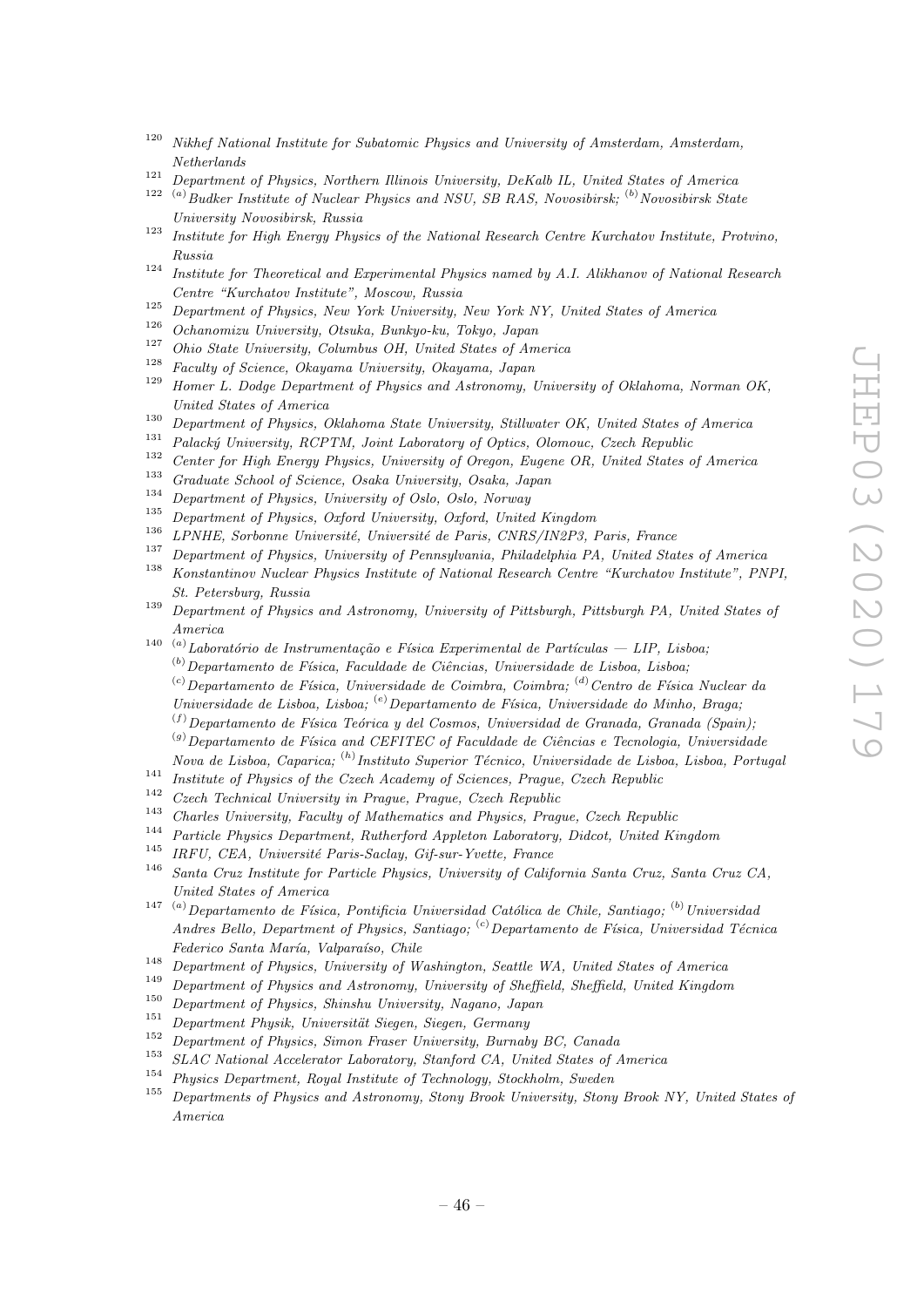- <sup>156</sup> Department of Physics and Astronomy, University of Sussex, Brighton, United Kingdom
- <sup>157</sup> School of Physics, University of Sydney, Sydney, Australia<br><sup>158</sup> Little of Planting Australia Sinics, Tringi, Tringa
- <sup>158</sup> Institute of Physics, Academia Sinica, Taipei, Taiwan
- <sup>159</sup> <sup>(a)</sup>E. Andronikashvili Institute of Physics, Iv. Javakhishvili Tbilisi State University, Tbilisi; <sup>(b)</sup> High Energy Physics Institute, Tbilisi State University, Tbilisi, Georgia
- $\frac{160}{161}$  Department of Physics, Technion, Israel Institute of Technology, Haifa, Israel
- <sup>161</sup> Raymond and Beverly Sackler School of Physics and Astronomy, Tel Aviv University, Tel Aviv, Israel
- <sup>162</sup> Department of Physics, Aristotle University of Thessaloniki, Thessaloniki, Greece
- <sup>163</sup> International Center for Elementary Particle Physics and Department of Physics, University of Tokyo, Tokyo, Japan
- <sup>164</sup> Graduate School of Science and Technology, Tokyo Metropolitan University, Tokyo, Japan<br><sup>165</sup> Bullion Collection Collection Collection Collection Collection Collection Collection Collection Collection Collection Coll
- <sup>165</sup> Department of Physics, Tokyo Institute of Technology, Tokyo, Japan<br><sup>166</sup>  $\pi$   $\rightarrow$   $\alpha$   $\rightarrow$   $\cdots$   $\pi$
- <sup>166</sup> Tomsk State University, Tomsk, Russia<br><sup>167</sup> Department of Physics, University of T
- <sup>167</sup> Department of Physics, University of Toronto, Toronto ON, Canada<br><sup>168</sup> (a)  $TPLIME$ , Version and C<sub>(</sub><sup>b)</sup> Danasty and of Physics and Actuary
- $^{(a)}$ TRIUMF, Vancouver BC;  $^{(b)}$ Department of Physics and Astronomy, York University, Toronto ON, Canada
- <sup>169</sup> Division of Physics and Tomonaga Center for the History of the Universe, Faculty of Pure and Applied Sciences, University of Tsukuba, Tsukuba, Japan
- <sup>170</sup> Department of Physics and Astronomy, Tufts University, Medford MA, United States of America
- Department of Physics and Astronomy, University of California Irvine, Irvine CA, United States of America
- <sup>172</sup> Department of Physics and Astronomy, University of Uppsala, Uppsala, Sweden<br><sup>173</sup> Department of Physics and Astronomy, University of Uppsala, Uppsala, Sweden
- <sup>173</sup> Department of Physics, University of Illinois, Urbana IL, United States of America
- Instituto de Física Corpuscular (IFIC), Centro Mixto Universidad de Valencia CSIC, Valencia, Spain
- <sup>175</sup> Department of Physics, University of British Columbia, Vancouver BC, Canada
- <sup>176</sup> Department of Physics and Astronomy, University of Victoria, Victoria BC, Canada<br><sup>177</sup> Establist für Physik and Astronomia, Isling Maximilians Hainomitit Würten, Würt  $Fakultät für Physik und Astronomie, Julius-Maximilians-Universität Würzburg, Würzburg,$
- Germany
- <sup>178</sup> Department of Physics, University of Warwick, Coventry, United Kingdom<br><sup>179</sup> Wasada University Tabua, Japan
- $\frac{179}{180}$  Waseda University, Tokyo, Japan
- <sup>180</sup> Department of Particle Physics, Weizmann Institute of Science, Rehovot, Israel
- <sup>181</sup> Department of Physics, University of Wisconsin, Madison WI, United States of America<sup>182</sup> Echaltät für Mathematik und Naturguissenschaften, Eccharuma Physik, Bergische University
- $Fakultät für Mathematik und Naturwissenschaften, Fachgruppe Physik, Bergische Universität$ Wuppertal, Wuppertal, Germany
- <sup>183</sup> Department of Physics, Yale University, New Haven CT, United States of America
- <sup>184</sup> Yerevan Physics Institute, Yerevan, Armenia
- <sup>a</sup> Also at Borough of Manhattan Community College, City University of New York, New York NY, United States of America
- <sup>b</sup> Also at CERN, Geneva, Switzerland
- <sup>c</sup> Also at CPPM, Aix-Marseille Université, CNRS/IN2P3, Marseille, France
- Also at Département de Physique Nucléaire et Corpusculaire, Université de Genève, Genève, Switzerland
- <sup>e</sup> Also at Departament de Fisica de la Universitat Autonoma de Barcelona, Barcelona, Spain
- Also at Departamento de Física, Instituto Superior Técnico, Universidade de Lisboa, Lisboa, Portugal
- <sup>g</sup> Also at Department of Applied Physics and Astronomy, University of Sharjah, Sharjah, United Arab Emirates
- <sup>h</sup> Also at Department of Financial and Management Engineering, University of the Aegean, Chios, Greece